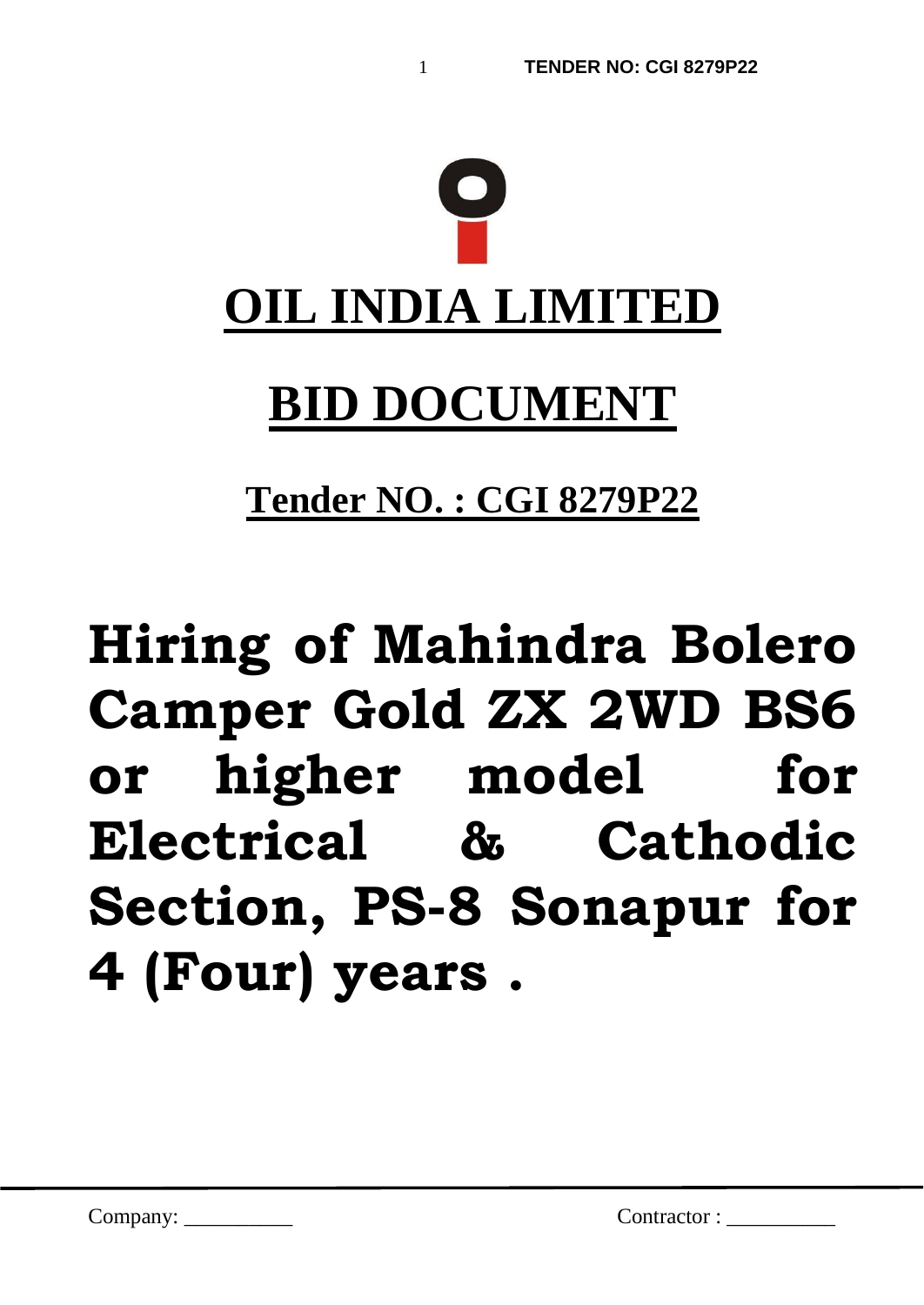## **:INDEX:**

| <b>Instruction to bidders</b> | Bidders are required to submit their bid through online with<br>their quoted rates as per <b>Section-II</b> in <b>Price-Bid Format</b> along<br>with all relevant documents as required. |
|-------------------------------|------------------------------------------------------------------------------------------------------------------------------------------------------------------------------------------|
|                               | 1. Covering Letter with Salient features                                                                                                                                                 |
| Part -I<br>2.                 | Instruction to Bidders                                                                                                                                                                   |
| 3.<br>Part-II                 | : Bid Rejection/Evaluation Criteria                                                                                                                                                      |
| <b>Section-I</b><br>4.        | : General terms and Condition of the Contract                                                                                                                                            |
| <b>Section-II</b><br>5.       | Schedule of Quantities, Service/work and Rates                                                                                                                                           |
| <b>Section-III</b><br>6.      | Special Condition of the Contract                                                                                                                                                        |
| 7.<br><b>Section-IV</b>       | <b>Safety Measure and Compliance</b>                                                                                                                                                     |

8. **Section-** V : Integrity Pact

|              |      | <b>Proforma</b> - A : Price Bid Format                                  |
|--------------|------|-------------------------------------------------------------------------|
|              |      | <b>Proforma</b> - <b>B</b> : Bid Form                                   |
| Proforma - C |      | : Bank Guarantee format for Bid Security Deposit                        |
| Proforma - D |      | : Declaration for bid security                                          |
| Proforma - E |      | : Bank Guarantee format for Performance Security deposit                |
| Proforma - F |      | : Agreement Form                                                        |
| Proforma - G |      | Statement of Compliance/Non-Compliance<br>$\mathcal{I}^{\mathcal{I}}$ . |
| Proforma - H |      | : Court Affidavit                                                       |
| Proforma - I |      | : Certificate of annual turnover $\&$ net worth                         |
| Proforma     | $-J$ | E-Payments vide RTGS/NEFT<br>$\ddot{\cdot}$                             |
| Proforma     | -K   | : Authentic information/documents                                       |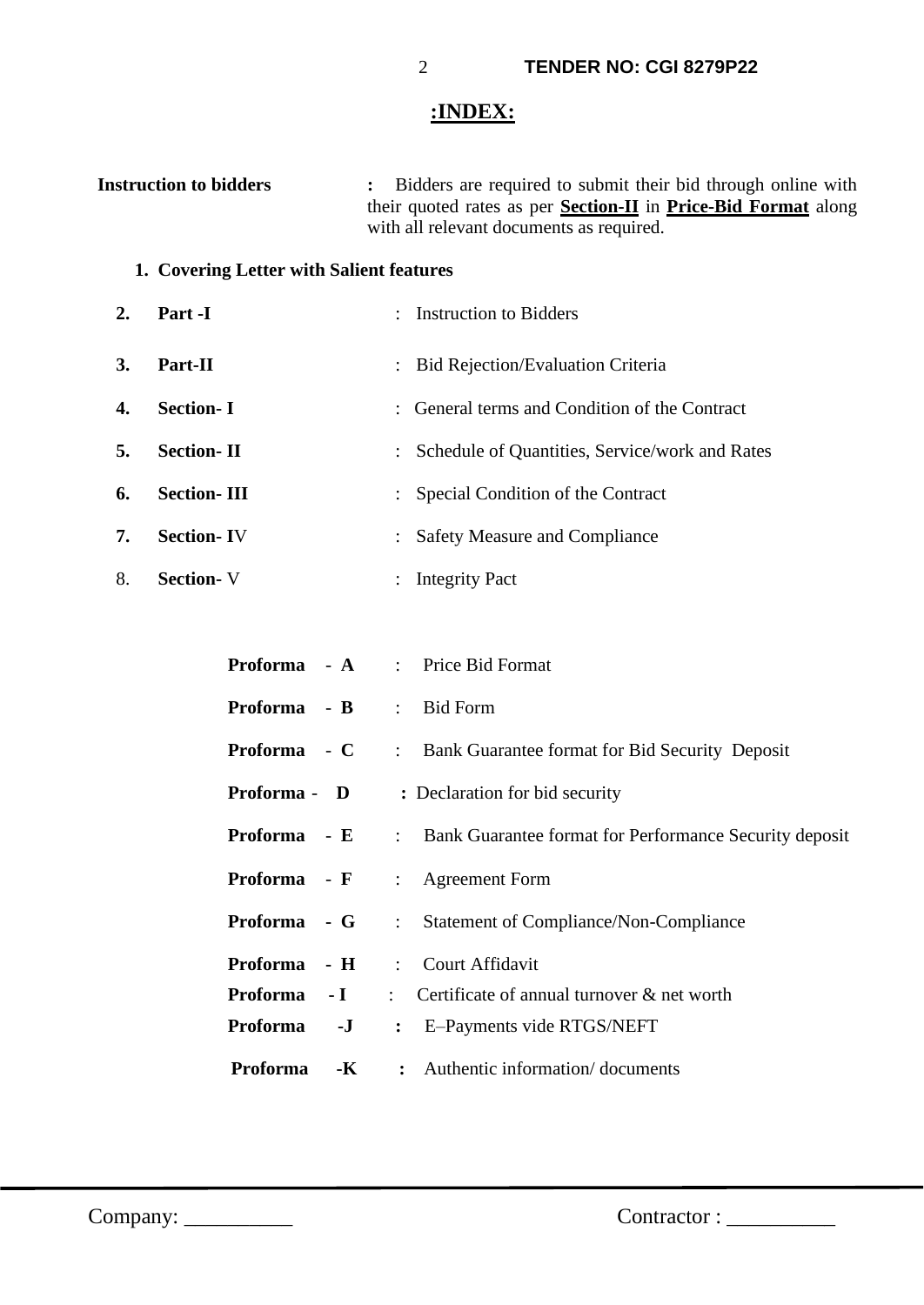

**FORWARDING LETTER**

## Sir,

- 1.0 OIL INDIA LIMITED (OIL), a "Navaratna" Category, Government of India Enterprise, is a premier oil Company engaged in exploration, production and transportation of crude oil & natural gas with its Headquarters at Duliajan, Assam. Duliajan is well connected by Air with nearest Airport being at Dibrugarh, 45 km away.
- 2.0 In connection with its operations, OIL invites Domestic Competitive Bids (DCB) from competent and experienced Contractors through OIL's e-procurement site **"Hiring of Mahindra Bolero Camper Gold ZX 2WD BS6 or higher model for Electrical & Cathodic Section, PS-8 Sonapur for 4 (Four) years"** through OIL's e-procurement portal [https://etender.srm.oilindia.in/irj/portal.](https://etender.srm.oilindia.in/irj/portal)

You are invited to submit your most competitive bid on or before the scheduled bid closing date and time through OIL's e-procurement portal. For your ready reference, few salient points of the IFB (covered in detail in the Bid Document) are highlighted below:

| (i)     | IFB No.                                    | <b>CGI 8279P22</b>                                                                                                   |
|---------|--------------------------------------------|----------------------------------------------------------------------------------------------------------------------|
| (ii)    | Type of IFB                                | <b>Single Stage-Single (Composite) Bid</b>                                                                           |
| (iii)   | Pre-Bid Conference Date                    | Not Applicable                                                                                                       |
| (iv)    | Venue of Pre-Bid Conference                | Not Applicable                                                                                                       |
| (v)     | Last Date of Receipt of Pre-Bid<br>Queries | Not Applicable                                                                                                       |
| (vi)    | Bid Closing Date & Time                    | As per online data                                                                                                   |
| (vii)   | Bid Opening Date & Time                    | As per online data                                                                                                   |
|         | (viii) Priced Bid Opening Date<br>& Time   | Same as Bid opening date & time                                                                                      |
| (ix)    | <b>Bid Submission Mode</b>                 | Bid should be uploaded in OIL's E-<br>Procurement portal                                                             |
| (x)     | <b>Bid Opening Place</b>                   | Office of the General Manager-Contracts<br>Oil India Limited, Pipeline Head Quarter<br>Guwahati-781171, Assam, India |
| $(x_i)$ | <b>Bid Validity</b>                        | <b>90</b> days from date of Closing of bid                                                                           |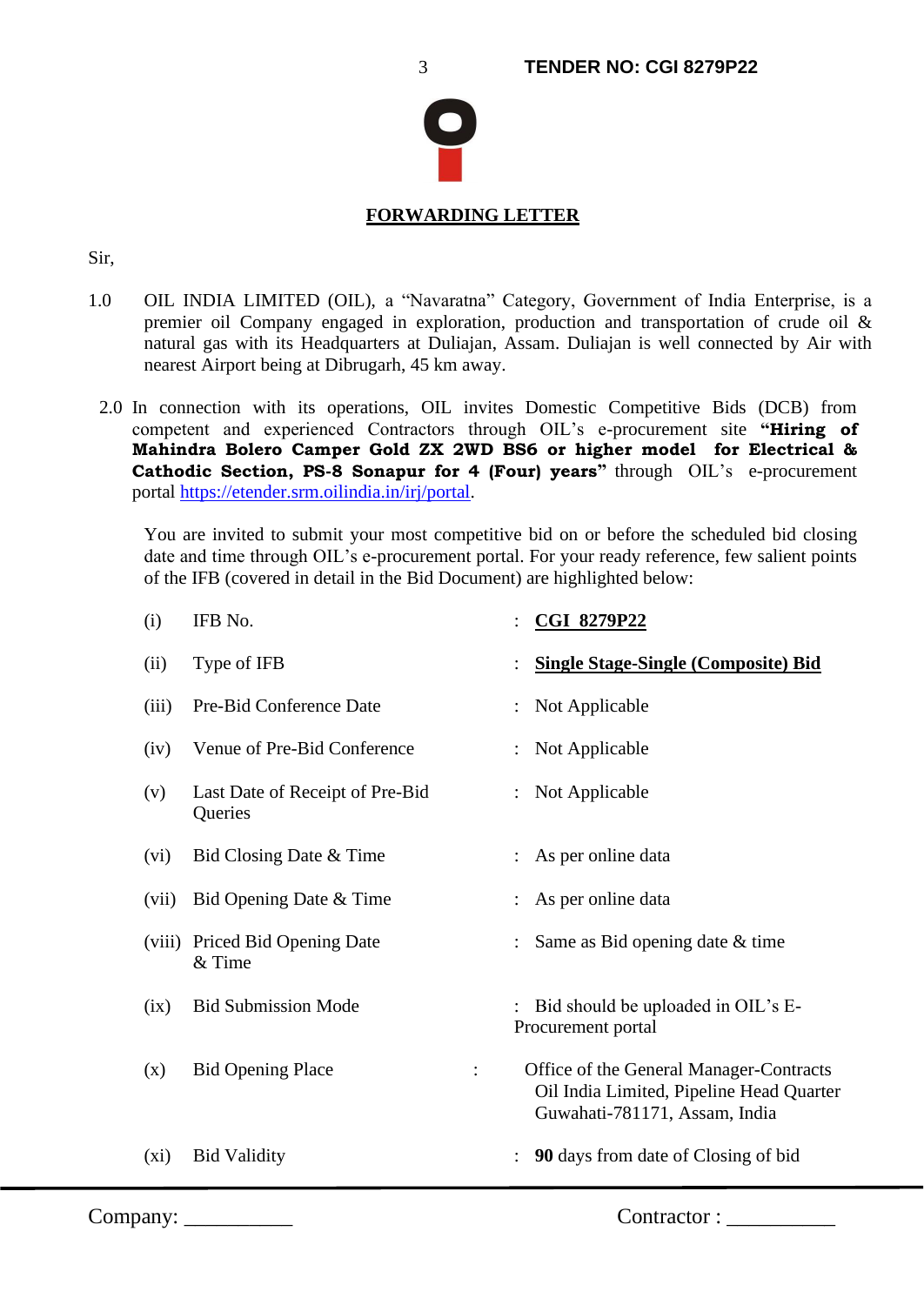4 **TENDER NO: CGI 8279P22** 

(xii) Mobilisation Time : **45 (Forty Five )** days from the date of issue of LOA by OIL (xiii) Bid Security Amount : **NIL** (xiv) Bid Security Validity : **90** days from date of closing of bid (xv) Amount of Performance Guarantee : **3 %** of the annualized contract value (xvi) Validity of Performance Security : Up to **3 months** from date of completion of contract (xvii) Duration of the Contract : **4(FOUR) Years** (xviii) Bids to be addressed to: : GENERAL MANAGER (CONTRACTS), OIL INDIA LIMITED, PIPELINE HEAD OUARTER GUWAHATI-781171, ASSAM, INDIA

## 3.0 **INTEGRITY PACT ( APPLICABLE FOR THIS TENDER)**

OIL shall be entering into an Integrity Pact with the bidders as per format enclosed vide "**Section – V**" of the tender document. This Integrity Pact Proforma has been duly signed digitally by OIL's competent signatory (Digitally Signed). The proforma has to be returned by the bidder (alongwith the technical bid) duly signed (digitally) by the same signatory who signed the bid, i.e., who is duly authorized to sign the bid. Uploading the Integrity Pact with digital signature will be construed that all pages of the Integrity Pact has been signed by the bidder's authorized signatory who sign the Bid.

## 4.0 **GUIDELINES FOR PARTICIPATING IN OIL'S E-PROCUREMENT:**

All the Bids must be Digitally Signed using "Class 3" digital certificate [Organization] (ecommerce application) only as per Indian IT Act obtained from the licensed Certifying Authorities operating under the Root Certifying Authority of India (RCAI), Controller of Certifying Authorities (CCA) of India. The bid signed using other than "Class 3" digital certificate, will be liable for rejection. **Please note Encryption certificate is also required along with Digital Certificate Class III [Organization in order to submit bid in system** . Please refer "Guideline to Bidder for participating in OIL"

- 5.0 Bids received after closing hours as stipulated above will not be accepted. OIL will not be responsible for any delay in submission of bid because of connectivity problem and/or any other reasons whatsoever.
- 6.0 E-mail/Fax/Telegraphic/Telephone bids will not be accepted.
- 7.0 Technical Bid opening, only Technical Rfx will be opened. Therefore, the bidder should ensure that "TECHNO-COMMERCIAL UNPRICED BID should contain details as mentioned in the technical specifications as well as BEC/ BRC and upload the same in the "**Technical**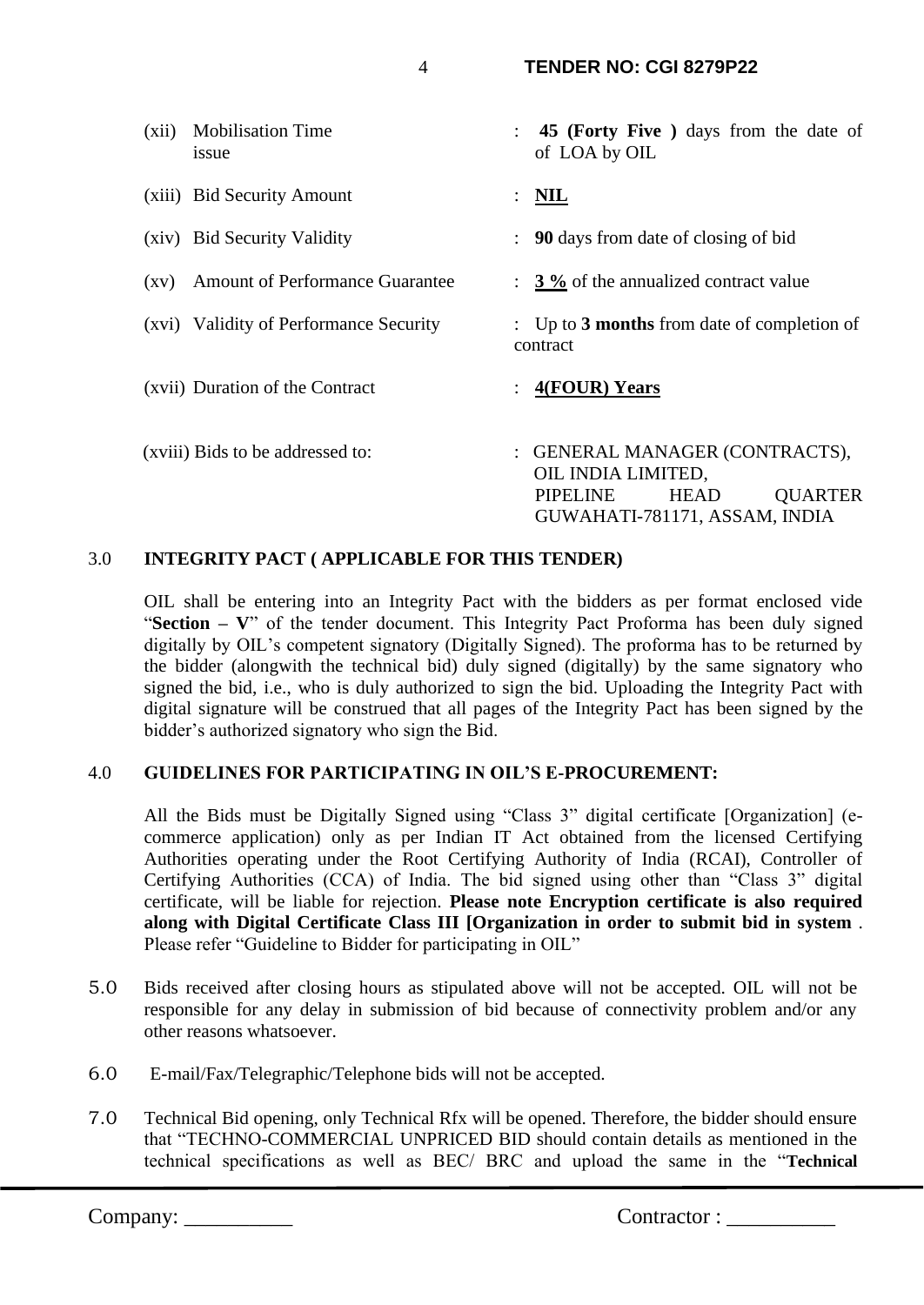**Attachment** " area. **No price should be given in above , otherwise the offer will be rejected.** Please go through the help document in details before uploading the document and ensure uploading of technical bid in the only. The "PRICE BID" must contain the price schedule and the bidder's commercial terms and conditions. Details of prices as per Bid format / Commercial bid can be uploaded as Attachment under the attachment option under "Notes & Attachments". *The price quoted in the "PRICE BIDDING FORMAT" will only be considered for evaluation.*

*For any clarification in this regard, bidders may contact E-Tender Support Cell at Duliajan at erp\_mm@oilindia.in, Ph.: 0374-2807178/4903.*

| <b>Notes and Attachments</b> | <b>EXECUTE: Only Price Details Should Be Uploaded</b>          |
|------------------------------|----------------------------------------------------------------|
| <b>Technical attachments</b> | $\rightarrow$ All technical bid documents except price details |

Please do refer "NEW INSTRUCTION TO BIDDER FOR SUBMISSION" for the above two points and also please refer "New Vendor Manual (effective 12.0.2017) " available in the login Page of the Oll 's F-tender Portal

Regarding new bid submission procedure (effective from 12.04.2017 onwards), please refer new vendor manual available in OIL's E-tender Site:

| Oil India Limited e-Procurement                                                                                                                                                        |                                                      |
|----------------------------------------------------------------------------------------------------------------------------------------------------------------------------------------|------------------------------------------------------|
| User ID <sup>*</sup><br>Password*<br>Guest User<br>Log on<br>Logan Problems? Get Support                                                                                               |                                                      |
| Suppler Enlistment for E-Tender<br><b>Important Note for New Portal Users:</b><br>Click here to View Compatability Settings<br>General Guidelines to bidders<br>Click for User Manuals | Click here for<br>the New<br>Manual &<br>Instruction |
| @ 2012 Oil India Limited. All rights reserved.<br>Click for Terms of use, Privacy Policy, Refund Policy Docs                                                                           |                                                      |

**Notes :**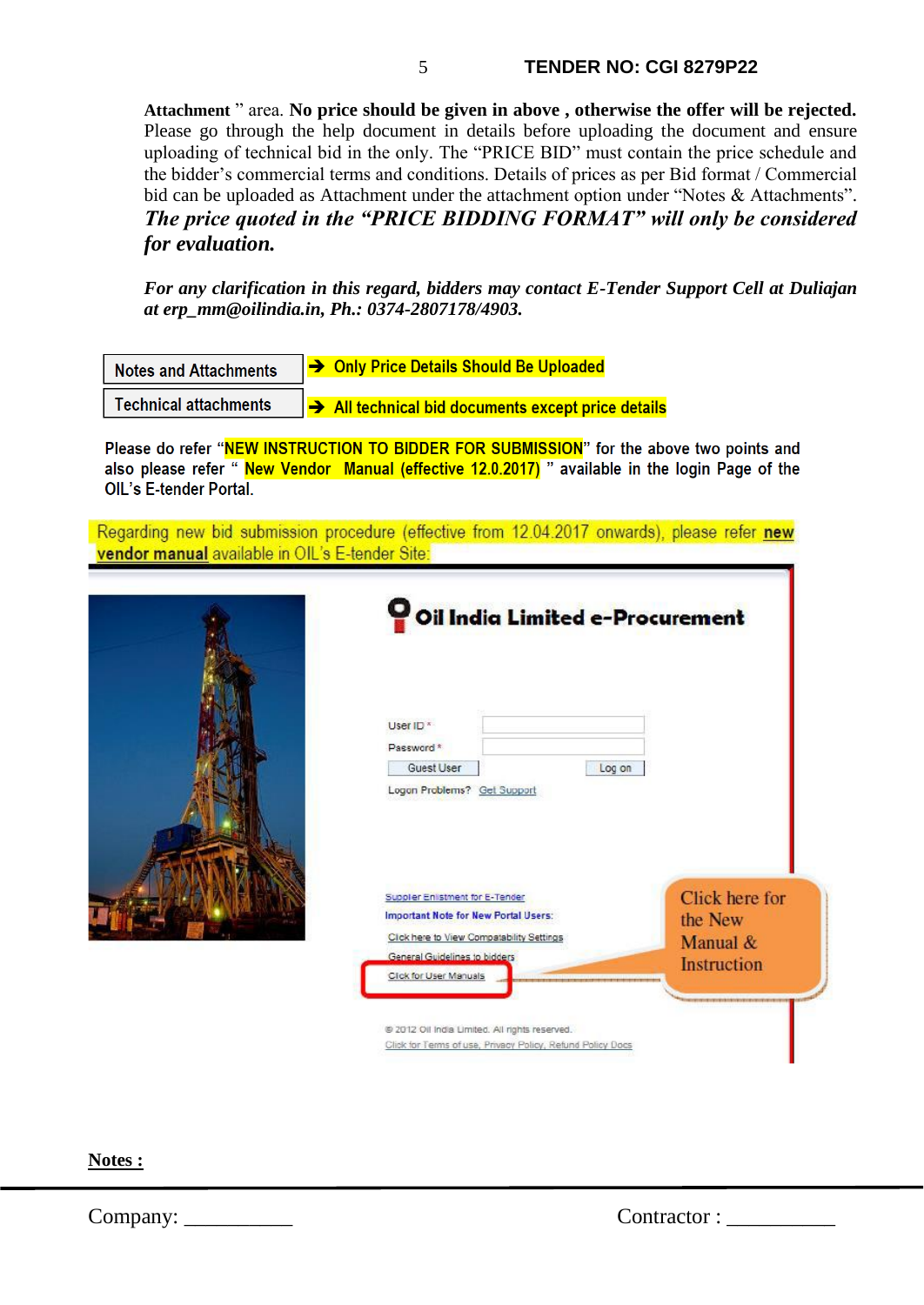- \* The "Techno-Commercial Unpriced Bid" shall contain all techno-commercial details **except the prices**.
- \*\* The "Price bid" must contain the price schedule and the bidder's commercial terms and conditions. For uploading Price Bid, first click on Sign Attachment, a browser window will open, select the file from the PC and click on Sign to sign the Sign. On Signing a new file with extension .SIG will be created. Close that window. Next click on Add Atachment, a browser window will open, select the .SIG signed file from the PC and name the file under Description, Assigned to General Data and clock on OK to save the File.
- 8.0 Bidder is responsible for ensuring the validity of digital signature and it's proper usage by their employee.
- 9.0 The bid including all uploaded documents shall be digitally signed by duly authorized representative of the bidding company.
- 10.0 OIL reserves the right to increase/decrease the quantum of job at the time of award of contract and it will be obligatory on the part of the successful bidder to accept the same at the offered rates.
- 11.0 The Company reserves the right to reject any or all the tenders or accept any tender without assigning any reason.
- 12.0 Offer must conform in all respect to the terms and conditions of the enquiry. Deviations, if any, must be clearly and specifically stated. Conditional bids are liable to be rejected at the discretion of the Company.

Thanking you,

Yours faithfully, OIL INDIA LIMITED

General Manager (Contracts)PL for CGM ( PLS)i/c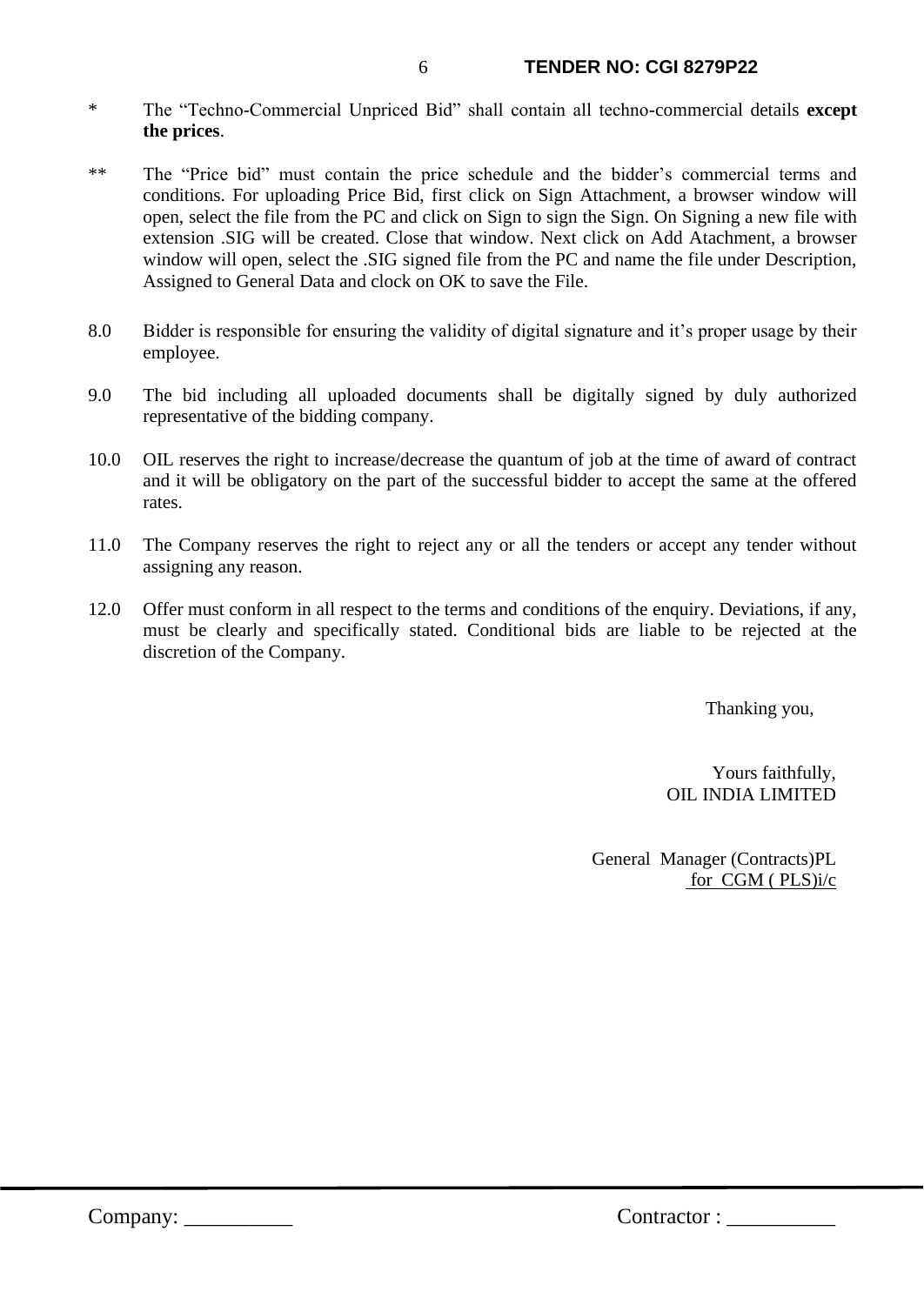#### 7 **TENDER NO: CGI 8279P22**

#### **PART-I**

#### **INSTRUCTIONS TO BIDDERS**

**1.0** Bidder shall bear all costs associated with the preparation and submission of bid. Oil India Limited, hereinafter referred to as Company, will in no case be responsible or liable for those costs, regardless of the conduct or outcome of the bidding process.

#### **2.0 BIDDING DOCUMENTS**

**1.0** Bidder shall bear all costs associated with the preparation and submission of bid. Oil India Limited, hereinafter referred to as Company, will in no case be responsible or liable for those costs, regardless of the conduct or outcome of the bidding process.

#### **2.0 BIDDING DOCUMENTS**

#### 2.1 **TENDER FEE: NIL**

- a) Bidders without having E-tender Login ID and Password should complete their online registration at least seven (7) days prior to the scheduled bid closing date and time of the tender. For online registration, Bidder may visit the OIL's E-tender site <https://etender.srm.oilindia.in/irj/portal>
- b) Necessary Login ID & Password will be issued by OIL only after submitting the complete online registration by the Bidder. In the event of late registration/incomplete registration by Bidder, OIL INDIA LIMITED shall not be responsible for late allotment of User ID  $\&$ Password and request for bid closing date extension on that plea shall not be entertained by Company.
- c) MSEs Units (manufacturers/Service Providers only and not their dealers/distributors) who are already registered with District Industry Centers or Khadi & Village Industries Commission or Khadi & Village Industries Board or Coir Board or National Small Industries Corporation or Directorate of Handicrafts & Handloom or any other body specified by Ministry of MSME are exempted from payment of Bid Security (EMD) irrespective of monetary limit mentioned in their registration, provided they are registered for the item they intend to quote/participate.
- d) For availing benefits under Public Procurement Policy (Purchase preference & EMD exemption), the interested MSE Bidders must ensure that they are the manufacturer/ service provider of tendered item(s) and registered with the appropriate authority for the said item(s). Bids without EMD shall be rejected, if the technical offer does not include a valid copy of relevant MSE Certificate issued by appropriate authority specifying the item as per tender. Therefore, it is in the interest of such MSE Vendors to furnish a copy of complete certificate to the concerned tender handling officer of OIL at least seven (7) days prior to the scheduled Bid Closing Date of the tender; seeking clarification/confirmation as to whether their registered item is eligible for EMD exemption or not. Late communication in this regard and request for bid closing date extension on that plea shall not be entertained by Company.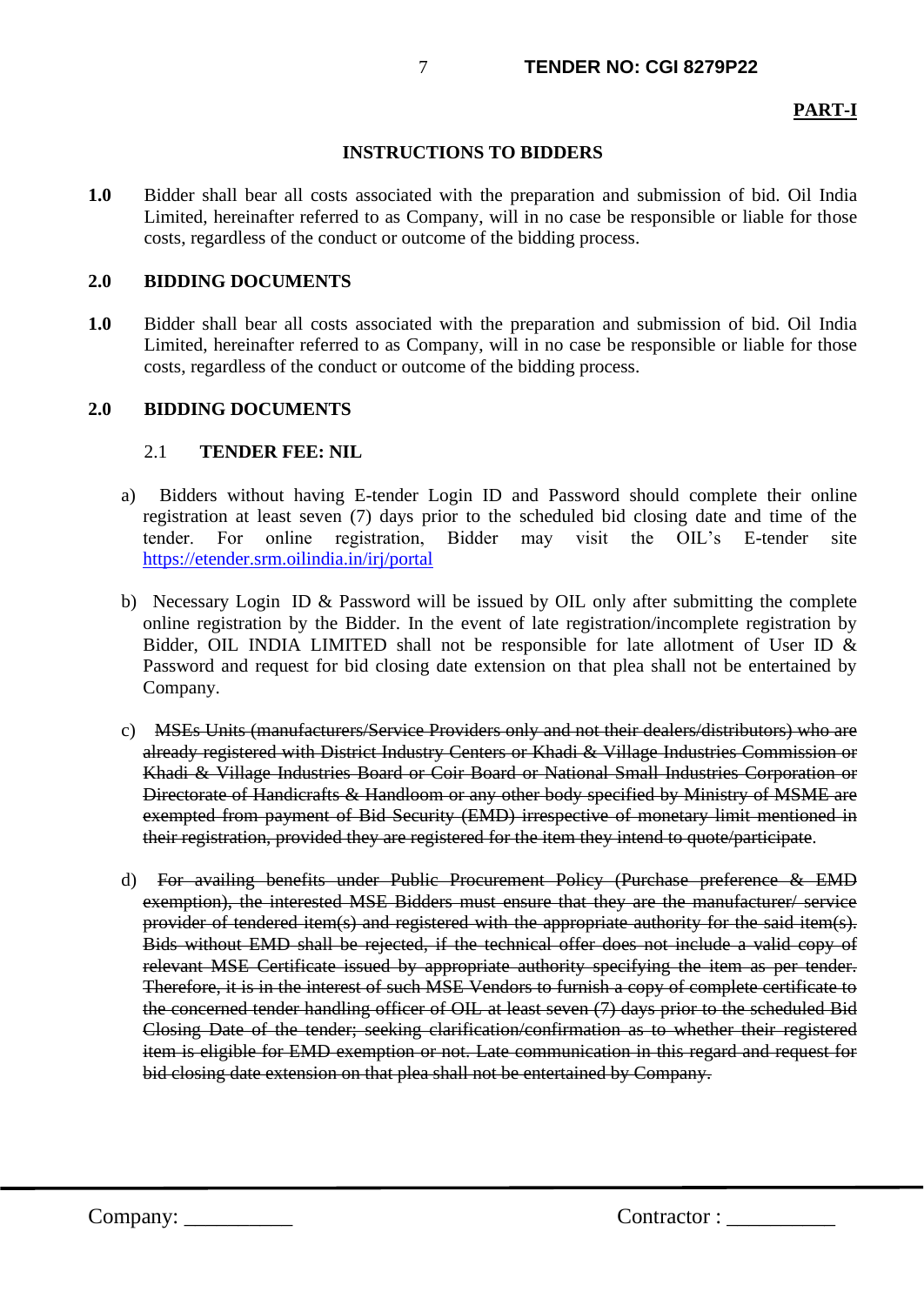#### 2.2 **EXEMPTION OF EMD:**

- (i) **Micro & small Enterprises (MSME)** ,Small Scale Industries (SSI) registered with NSIC under Single Point Registration Scheme are exempted from payment of **EMD** for the items they are registered with NSIC. Valid registration certificate with NSIC must be enclosed along with the application for issuing tender documents.
- (ii) Public Sector Undertakings (PSU) ,**Central Govt. Departments** are also exempted from payment of EMD.
- (iii) Firms registered with NSIC, PSU's & Government Departments claiming exemption from payment of EMD should submit their request with all credentials to the tender administrator at least 7 days in advance from the date of closer of sale of bid documents, to get access for participation in the tender.
- (iv) Tender documents provided to SSI Units registered with NSIC on free of charge basis shall submit their offer for the service for which they are registered. Their offer for other than the registered service shall not be acceptable. Their offer as service provider also will not be acceptable and shall be rejected straightway.
- (v) **Public Sector Undertakings (PSU) , Central Govt. Departments ,Micro & small Enterprises (MSME)** ,Small Scale Industries (SSI) registered with NSIC under Single Point Registration Scheme are exempted from payment of Earnest money deposit for the items they are registered with NSIC. Valid registration certificate with NSIC must be enclosed along with the application for issuing tender documents

## 2.3 **EMD DECLARATION FORMAT:**

**No Bid security is applicable against this tender. However Bid Security declaration as per PROFORMA-D to be furnished by the bidders along with the technical RFx.**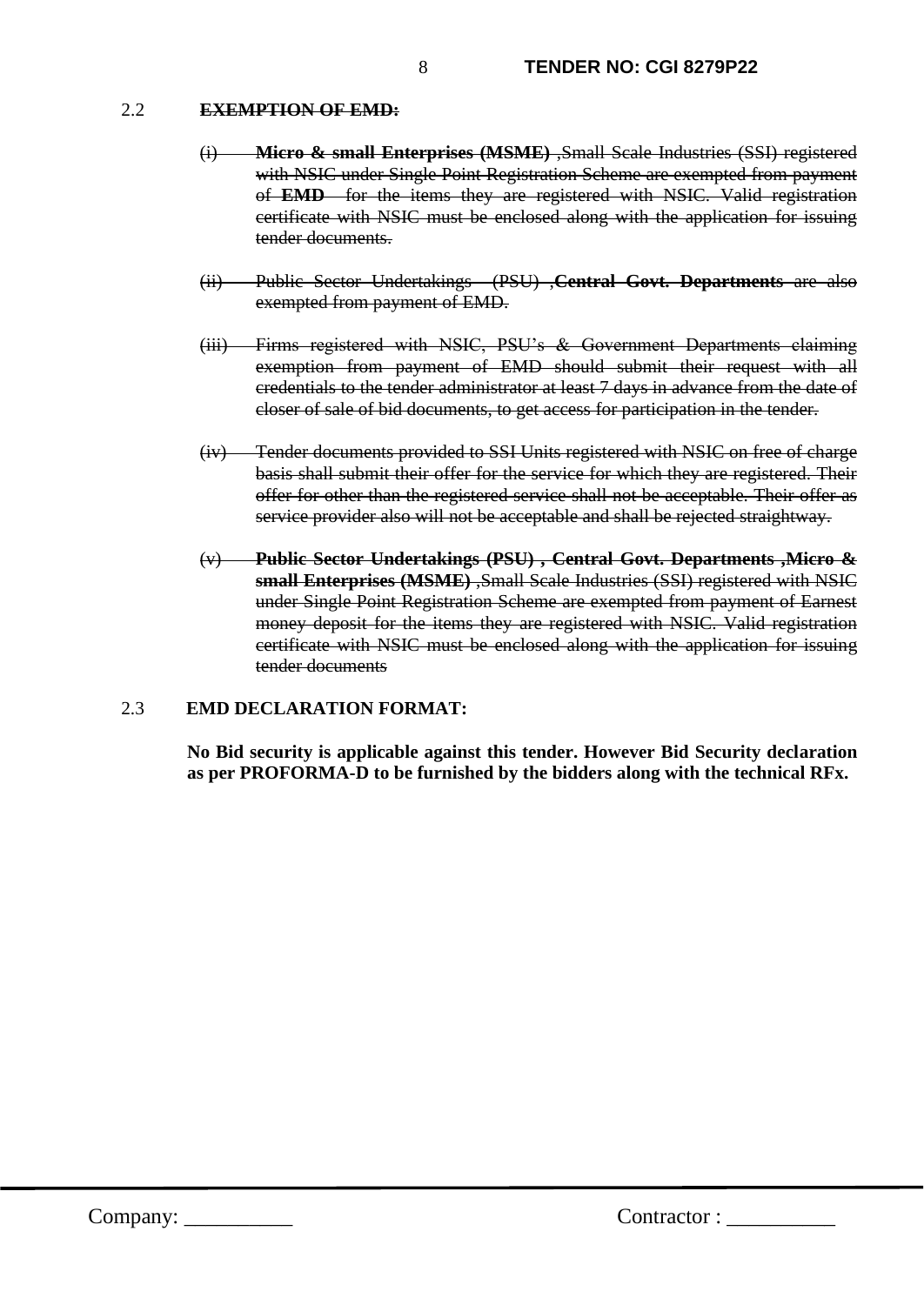## **PROFORMA - D**

#### **DECLARATION FOR BID SECURITY**

To, M/s. Oil India Limited ……………………….., ……………………………………

Sub: ……………………………………………… Tender No:……………………………………….

Dear Madam/Sir,

After examining / reviewing provisions of above referred tender documents (including all corrigendum/ Addenda), we M/s. …………… (Name of Bidder) have submitted our offer / bid no…………

We, M/s. ………………….(Name of Bidder) hereby understand that, according to your conditions, we are submitting this Declaration for Bid Security.

We understand that we will be put on watch list/holiday/banning list (as per policies of OIL INDIA in this regard), if we are in breach of our obligation(s) as per following:

have withdrawn/modified/amended, impairs or derogates from the tender, my/our Bid during the period of bid validity specified in the form of Bid; or

having been notified of the acceptance of our Bid by the OIL INDIALIMITED during the period of bid validity:

fail or refuse to execute the Contract, if required, or

fail or refuse to furnish the Contract Performance Security, in accordance provisions of tender document.

Fail or refuse to accept 'arithmetical corrections' as per provision of tender document.

having indulged in corrupt/fraudulent/collusive/coercive practice as per procedure.

Bidder] Date: Name:

Place: [Signature of Authorized Signatory of

 Designation: Seal:

\*\*\*\*\*\*\*\*\*\*\*\*\*\*\*\*\*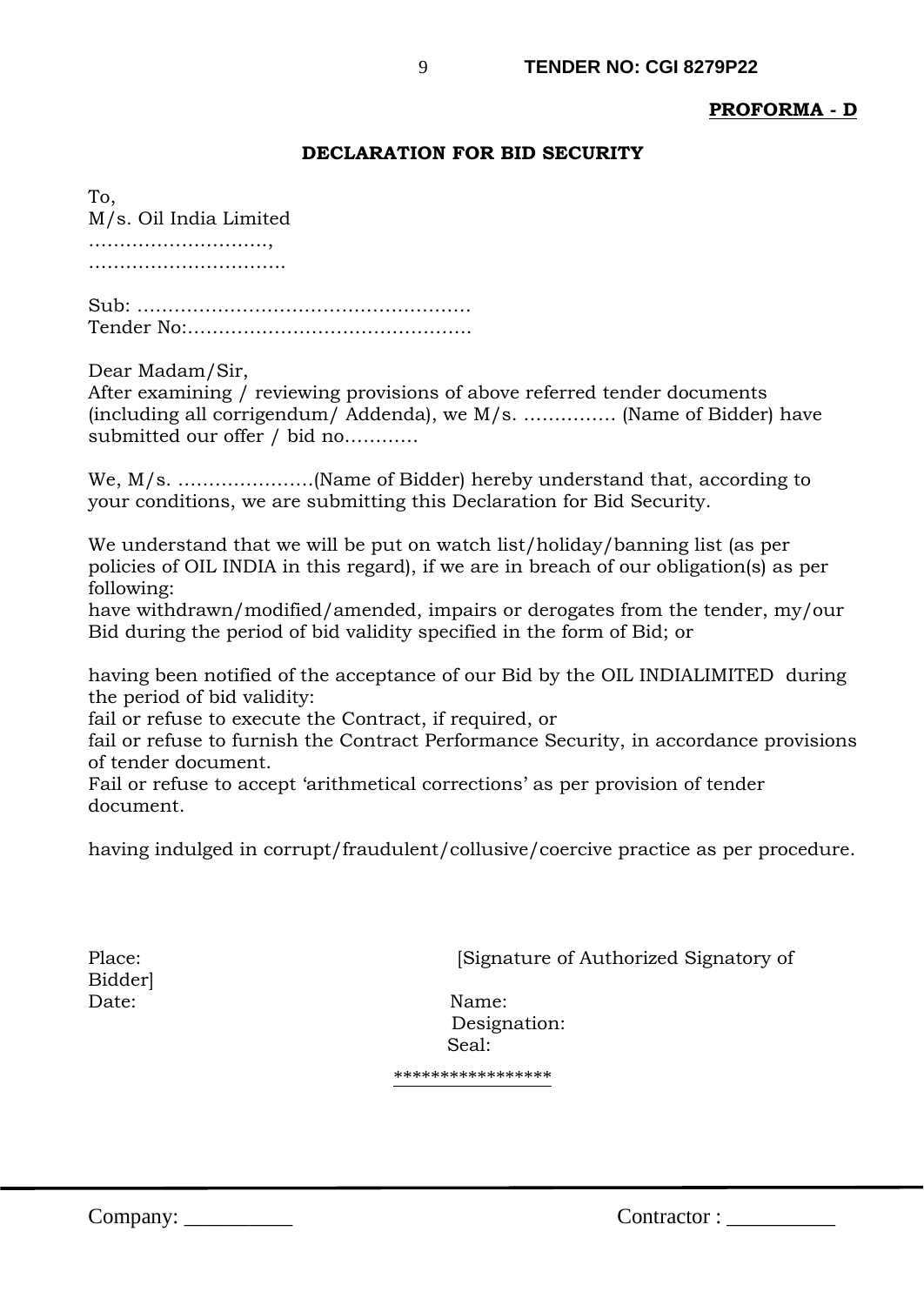10 **TENDER NO: CGI 8279P22** 

All bidders should submit **the Proforma-D (Declaration for Bid security) confirming that the Bid is valid for minimum 90 days from the date of opening of Technical Bid. Bid without submission of Proforma-D will be summarily rejected.**

## **Bids without DECLARATION FOR BID SECURITY PROFORMA in the manner specified above will be summarily rejected.**

#### 3.0 **TRANSFERABILITY OF BID DOCUMENTS**:

- 3.1 Bid Documents are non-transferable. Bid can be submitted only in the name of the bidder in whose name the Bid Document has been issued.
- 3.2 Unsolicited bids will not be considered and will be rejected straightway.

## 4.0 **DOCUMENT:**

The services required, bidding procedures and contract terms are prescribed in the Bidding Documents. This bidding document includes the following:

- a) A forwarding letter highlighting the following points. :
	- i) Company's Tender No.
	- ii) Bid closing date and time.
	- iii) Bid opening date, time and place.
	- iv) Bid submission place.
	- v) Bid opening place.

| <b>Part -I</b>     | : Instruction to Bidders                         |
|--------------------|--------------------------------------------------|
| Part-II            | : Bid Rejection/Evaluation Criteria              |
| <b>Section-I</b>   | : General terms and Condition of the Contract    |
| <b>Section-II</b>  | : Schedule of Quantities, Service/work and Rates |
| <b>Section-III</b> | : Special Condition of the Contract              |
| <b>Section-IV</b>  | : Safety Measure and Compliance                  |
| <b>Section-V</b>   | : Integrity Pact                                 |
|                    |                                                  |

| <b>Proforma</b> | $- A$                                             |               | : Price Bid Format                               |
|-----------------|---------------------------------------------------|---------------|--------------------------------------------------|
| Proforma - B    |                                                   |               | <b>Bid Form</b>                                  |
| Proforma        | $\overline{\phantom{a}}$ $\overline{\phantom{a}}$ |               | : Bank Guarantee format for Bid Security Deposit |
| Proforma        | $-$ D                                             |               | Declaration of Bid Security                      |
| Proforma        | $-E$                                              |               | : Bank Guarantee format for Bid Security Deposit |
| Proforma        | - F                                               |               | <b>Agreement Form</b>                            |
| Proforma - G    |                                                   | $\mathcal{L}$ | Statement of Compliance/Non-Compliance           |
|                 |                                                   |               |                                                  |
| Proforma - H    |                                                   |               | $\therefore$ N/A                                 |
| Proforma        | -1                                                |               | : Certificate of Annual Turnover & Net worth     |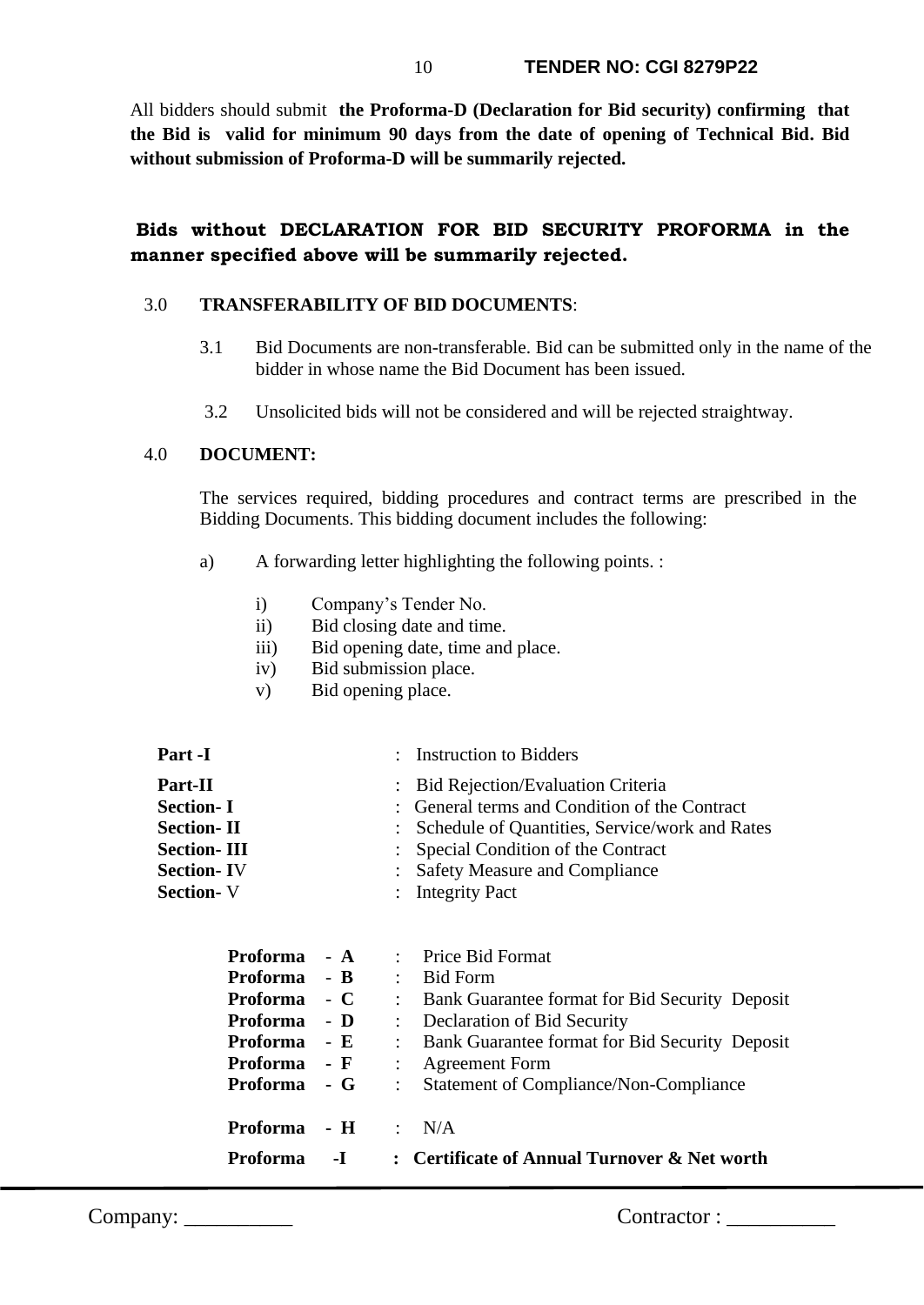#### 11 **TENDER NO: CGI 8279P22**

 **Proforma -J :** E–Payments vide RTGS/NEFT

#### **Proforma -K : Authentic information/documents**

4.1 The bidder is expected to examine all instructions, forms, terms and specifications in the Bidding Documents. Failure to furnish all information required in the Bidding Documents or submission of a bid not substantially responsive to the Bidding Documents in every respect will be at the Bidder's risk & responsibility and may result in the rejection of its bid.

#### **5.0 AMENDMENT OF BIDDING DOCUMENTS:**

- 5.1 At any time prior to the deadline for submission of bids, the company may, for any reason, whether at its own initiative or in response to a clarification requested by a prospective Bidder, modify the Bidding Documents by the issuance of an Addendum/Corrigendum.
- 5.2 *The Addendum/Corrigendum, if any, will be uploaded and published in OIL's eportal. However, the same shall be neither published in news paper nor sent to any of the participating Bidders. The company may, at its discretion, extend the deadline for bid submission, if the Bidders are expected to require additional time in which to take the Addendum/ Corrigendum into account in preparation of their bid or for any other reason.*

#### **6.0 PREPARATION OF BIDS**

#### 6.1 **LANGUAGE OF BIDS**:

The bid as well as all correspondence and documents relating to the bid exchanged between the Bidder and the company shall be in English language, except that any printed literature may be in another language provided it is accompanied by an English translated version, which shall govern for the purpose of bid interpretation.

## 6.2 **BIDDER'S NAME & ADDRESS**:

Bidders should indicate in their bids their detailed postal address including the Fax/Telephone / Cell Phone Nos. and E-mail address.

#### **7.0 DOCUMENTS COMPRISING THE BID**:

7.1 Bids are invited under **Single Stage Single Bid System**. The bid along with all Annexure and copies of documents should be submitted in e-form only through OIL's e-bidding engine. The price bids submitted in physical form against procurement tenders shall not be given any cognizance. However the following documents should necessarily be submitted in physical form in sealed envelope superscribed as "Tender Number and due for opening on The outer cover of the sealed envelope should duly bear the tender number and date of closing/opening prominently underlined, along with the address as under

#### General Manager (Contracts), Oil India Limited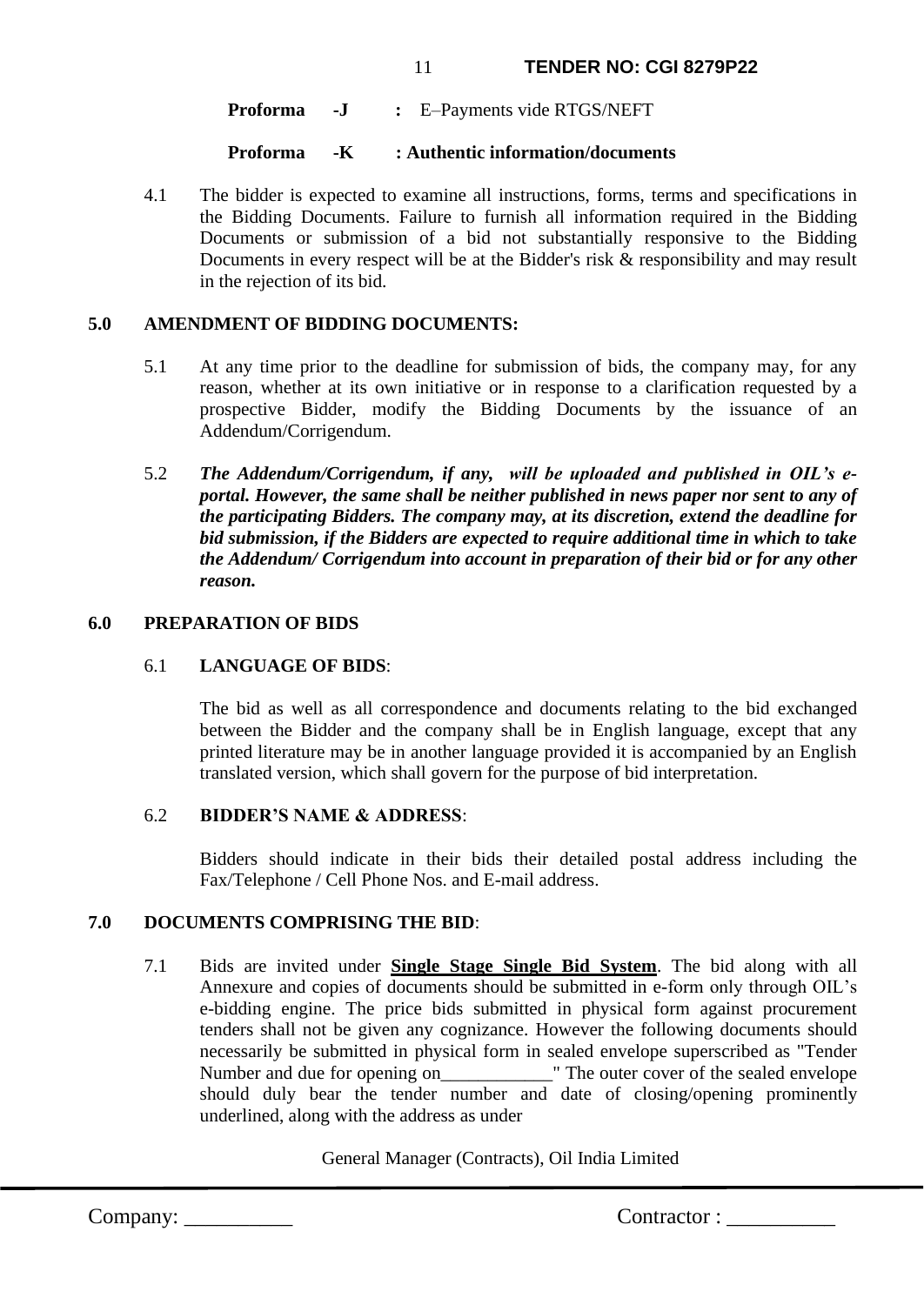Pipeline Head Quarter, Narangi P.O.: Udayan Vihar, Guwahati, Assam – 781171

## 7.2 **Envelope**:

- i) Containing Valid and proper Bid Security in Original as per **Clause 10.0** and should reach the office of General Manager (Contracts) before Bid closing date and time, otherwise Bid will be rejected. *A scanned copy of this document should also be uploaded along with the Un-priced (Technical) bid document.*
- ii) Any other document required to be submitted in original as per tender requirement.

Documents sent through E-mail/Fax/Telex/Telegraphic/Telephonic will not be considered.

## 8.0 **E- FORM FOR ONLINE SUBMISSION:**

- 8.1 **TECHNICAL BID (Un-Priced)** comprise of the following:
	- i) Containing Certificate of Compliance in respect of BRC of the Bid Document as per **Part-II**.
	- ii) Complete technical details of the services and equipment specifications with catalogue, etc
	- iii) Documentary evidence established in accordance with clause **9.0** of this section.
	- iv) Copy of Bid Security furnished in accordance with clause **10.0** of this section.
	- v) Statement of Non-compliance (for Technical Non-compliance only) (except BRC) as per **Proforma-G**.
	- vi) *Original Affidavit in Court Stamp Paper of* Rs. *20.00, duly attested by Notary as per the prescribed format in Proforma-G, failing which the bid will be considered as non responsive and summarily rejected.*
	- vi) *Copy of signed Bid document without indicating prices.*

## 8.2 **COMMERCIAL/PRICE BID** comprising of following:

Bidder shall quote their prices in the following Proforma and shall upload the same in the OIL's E-Portal :

- (i) Price-Bid Format as per **Proforma-A**
- (ii) Bid Form as per **Proforma -B**

The Priced Bid shall contain the prices along with the currency quoted and any other commercial information pertaining to the service offered.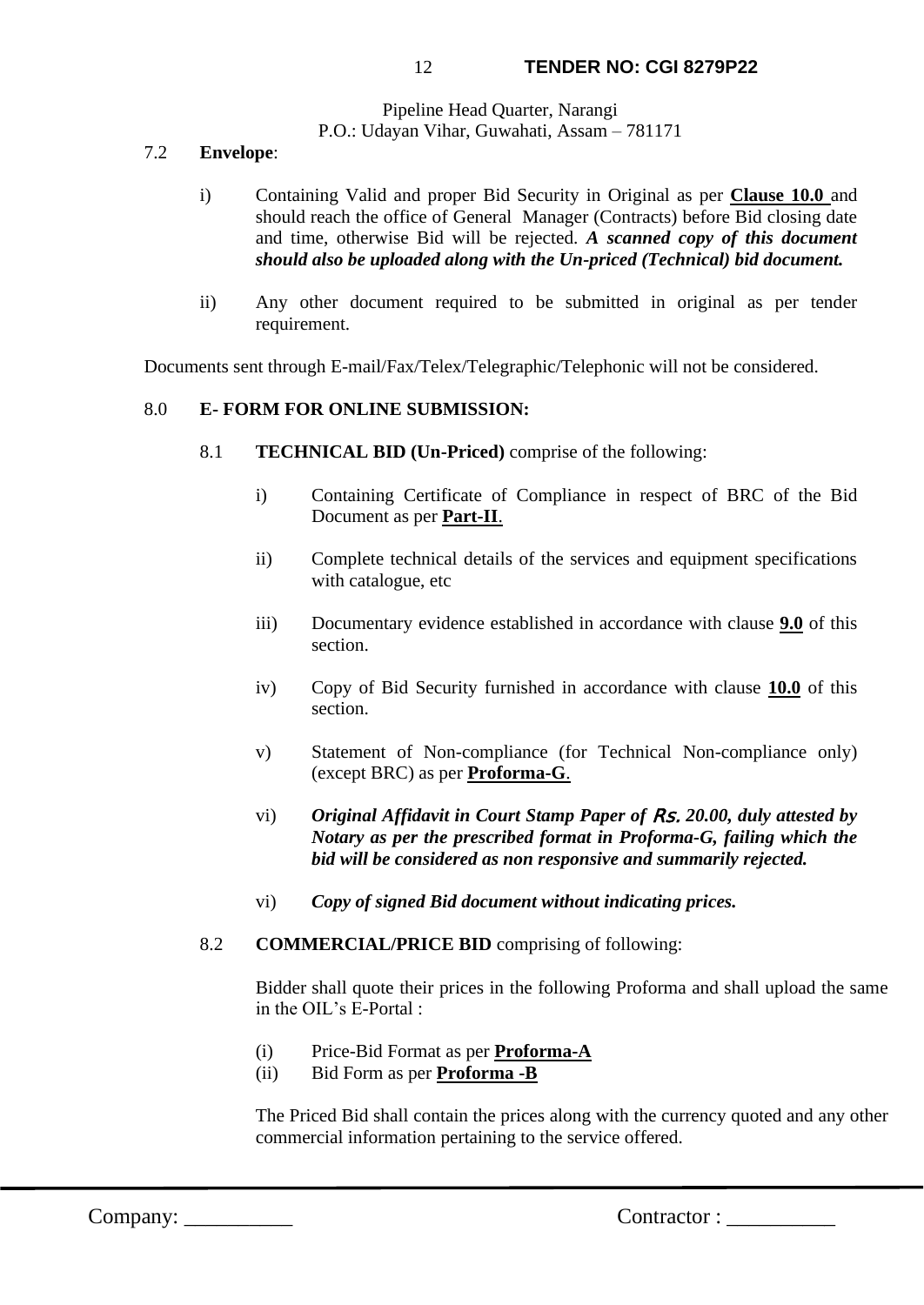#### **NOTE**:

Only **Envelope** mentioned in **clause 5.2 above** shall be submitted to Office of General Manager (Contracts), Oil India Ltd, Guwahati within Bid Closing Date and **TECHNICAL BID** & **COMMERCIAL / PRICE BID** shall be submitted through etendering process.

#### **9.0 BID FORM:**

*The bidder shall complete the Bid Security Declaration Form .(PROFORMA-D)*

## **10.0 BID PRICE:**

- 10.1 *Unit prices must be quoted by the bidders both in words and in figures.*
- 10.2 Price quoted by the successful bidder must remain firm during its performance of the Contract and is not subject to variation on any account.
- 10.3 All duties and taxes including  $\sqrt{AT}$ , Contract Tax, Corporate income Taxes and other levies but **exclusive of GST** payable by the successful bidder under the Contract for which this Bidding Document is being issued, shall be included in the rates, prices and total Bid Price submitted by the bidder, and the evaluation and comparison of bids shall be made accordingly. For example, personal taxes and/or any corporate taxes arising out of the profits on the contract as per rules of the country shall be borne by the bidder.

## **11.0 CURRENCIES OF BID AND PAYMENT:**

8.1 Bid currency and payment shall be **INR**.

## **12.0 DOCUMENTS ESTABLISHING BIDDER'S ELIGIBILITY AND QUALIFICATIONS:**

These are listed in **Part-II** of the document.

#### **13.0 SIGNING OF BID:**

10.1 Bids are to be submitted online through OIL's E-procurement portal with digital signature. The bid and all attached documents should be digitally signed by the bidder using "Class 3" digital certificates with Organizations Name [e-commerce application (Certificate with personal verification and Organisation Name)] as per Indian IT Act 2000 obtained from the licensed Certifying Authorities operating under the Root Certifying Authority of India(RCAI), Controller of Certifying Authorities(CCA) of India before bid is uploaded.

If any modifications are made to a document after attaching digital signature, the digital signature shall again be attached to such documents before uploading the same.

The authenticity of above digital signature shall be verified through authorized CA after bid opening and in case the digital signature is not of "Class-3" with organization name, the bid will be rejected.

Company: \_\_\_\_\_\_\_\_\_\_ Contractor : \_\_\_\_\_\_\_\_\_\_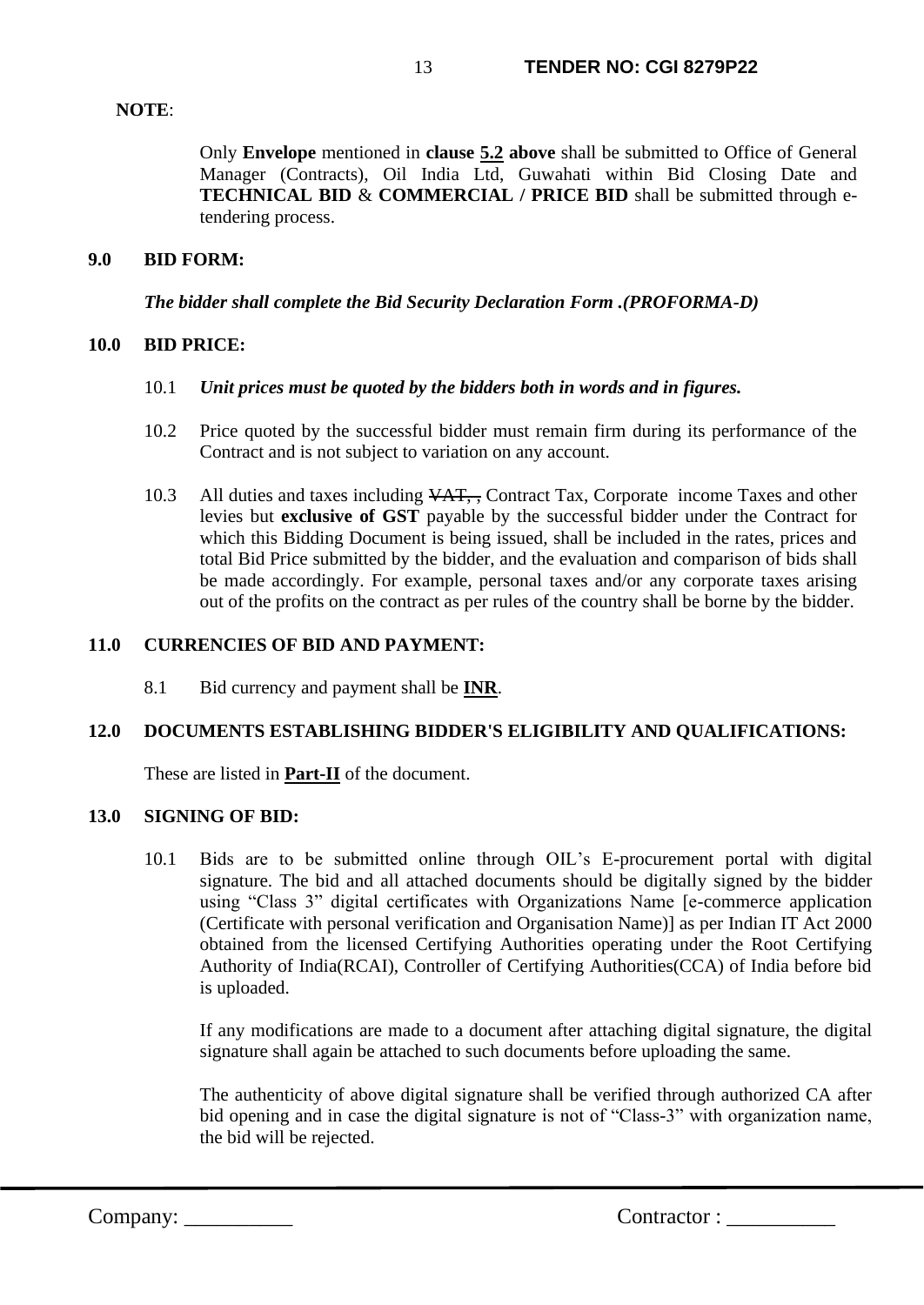Bidder is responsible for ensuring the validity of digital signature and it's proper usage by their employees.

- 13.2 *The original and all copies of the bid shall be typed or written in indelible inks and shall be signed by the Bidder or a person or persons duly authorized to bind the Bidder to the contract. The letter of authorization (as per Proforma-H) shall be accompanying the Bid. All pages of the Bid, drawings and other accompanying documents except for un-amended printed literature, shall be initialed by the person or persons signing the Bid Document.*
- 13.3 Any person signing the Bid or any other document in respect of this Bid Document or other relevant documents on behalf of the Bidder without disclosing his authority to do so shall be deemed to have the authority to bind the Bidder. If it is discovered at any time that the person so signing has no authority to do so, the Company (OIL) may, without prejudice to any other right or remedy, cancel his Bid or Contract and hold the Bidder liable to the Company (OIL) for all costs and damages arising from the cancellation of the Bid or Contract including any loss which the Company (OIL) may sustain on account thereof.
- 13.4 *Any physical documents submitted by bidders shall contain no interlineations, white fluid erasures or overwriting except as necessary to correct errors made by the Bidder, in which case such correction shall be initialed by the person or persons who has/have digitally signed the Bid.*
- 13.5 Any Bid, which is incomplete, ambiguous, or not in compliance with the Bidding process will be rejected.

## **14.0 BID SECURITY: WAIVED FOR THE TENDER**

- 14.1 Pursuant to clause **5.0** the Bidder shall furnish as part of its Technical bid, Bid Security for an amount of NIL
- 14.2 The Bid Security is required to protect the Company against the risk of Bidder's conduct, which would warrant the security's forfeiture, pursuant to sub-clause **11.7**.
- 14.3 The Bid Security shall be denominated in the currency of the bid and shall be in one of the following form:
	- (a) A Bank Guarantee in the prescribed format vide **Proforma-E** issued by any of the following Banks **is acceptable**:
		- i) Any schedule Indian Bank or Any Branch of an International bank situated in India and registered with Reserve Bank of India as scheduled foreign bank in case of domestic bidder **OR**

ii) Any foreign Bank which is not a Scheduled Bank in India, provided the Bank Guarantee issued by such Bank is counter-guaranteed by any Branch situated in India of any Scheduled Bank incorporated in India.

(b)**Bank Guarantee issued by a scheduled Bank in India at the request of some other Non-Scheduled Bank of India shall not be acceptable**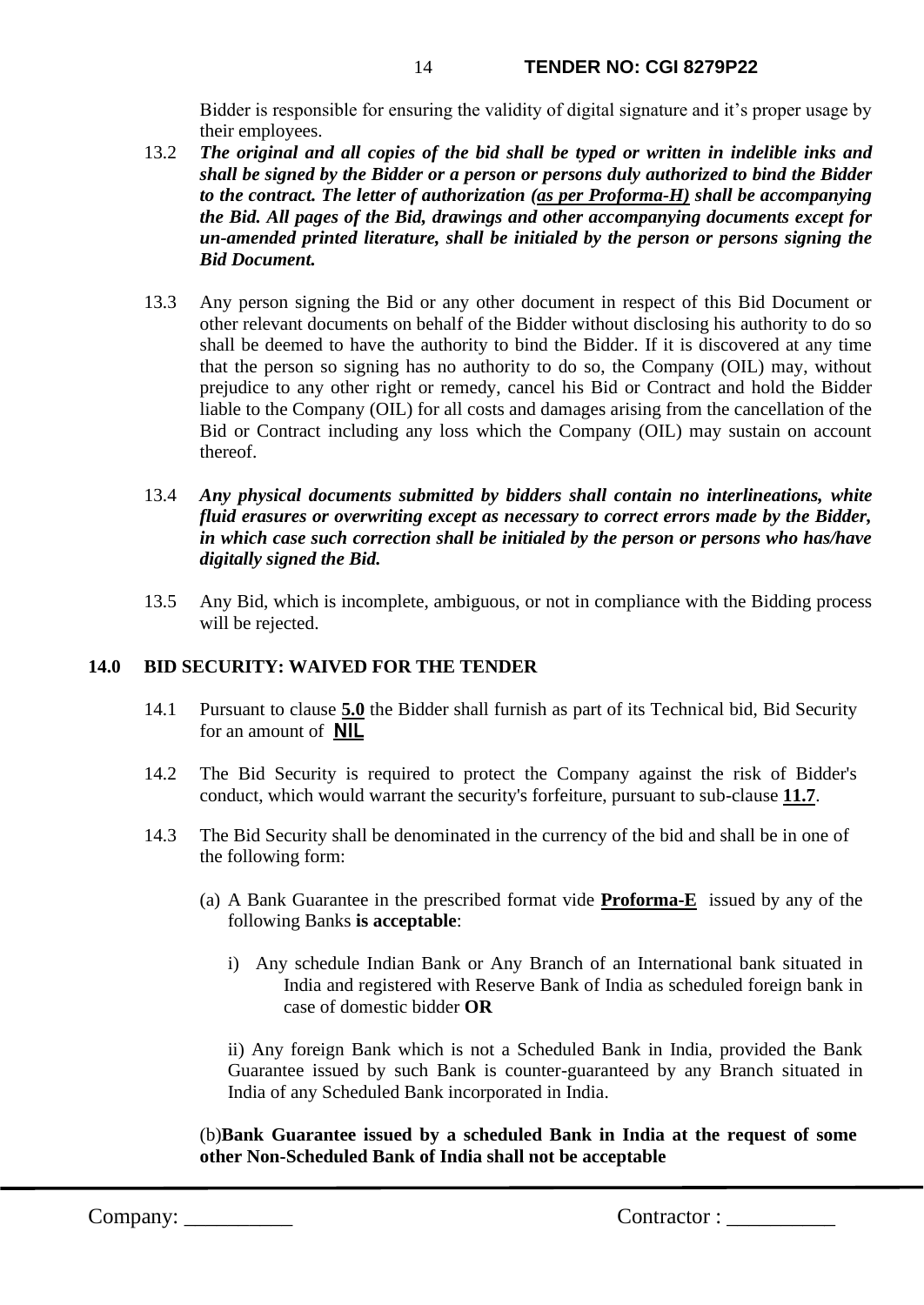The Bank Guarantee shall be valid for 30 days beyond the validity of the bids asked for in the Bid Document.

*Bank Guarantees issued by Banks in India should be on non-judicial stamp paper of requisite value, as per Indian Stamp Act, purchased in the name of the Banker.*

*The bank guarantee issued by the bank must be routed through SFMS platform as per the following details:*

*a. (i) "MT760/ MT760 COV for issuance of bank guarantee" (ii) "MT767/ MT767 COV for issuance of bank guarantee"*

*The above message/ intimation shall be sent through SFMS by the BG issuing bank branch to Axis Bank, Guwahati Branch, IFS Code- UTIB0000140, Branch Address – Axis Bank Ltd, Guwahati Branch, chibber House , G S Road, dispur,Assam , PIN- 781005."*

*b)The vendor shall submit to OIL the copy of SFMS message as sent by the issuing bank branch along with the original bank guarantee*

- (b) A Cashier's cheque or Demand Draft drawn on 'Oil India Limited' valid for **90** days from the date of issue and payable at Guwahati, Assam.
- (c) Buy online Transaction

#### 14.4 **Any bid not secured in accordance with sub-clause 11.1 and /or 11.3 shall be rejected by the Company as non-responsive.**

- 14.5 Unsuccessful Bidder's Bid Security will be discharged and/or returned within 30 days of expiry of the period of bid validity.
- 14.6 Successful Bidder's Bid Security will be discharged upon the Bidder's signing of the contract and furnishing the performance security.
- 14.7 The Bid Security may be forfeited:
	- a) If any Bidder withdraws or modifies their bid during the period of bid validity (including any subsequent extension)

**or**

- b) If a successful Bidder fails:
	- i) **to sign the contract within stipulated reasonable time & within the period of bid validity, and/or**
	- ii) to furnish the Performance Security.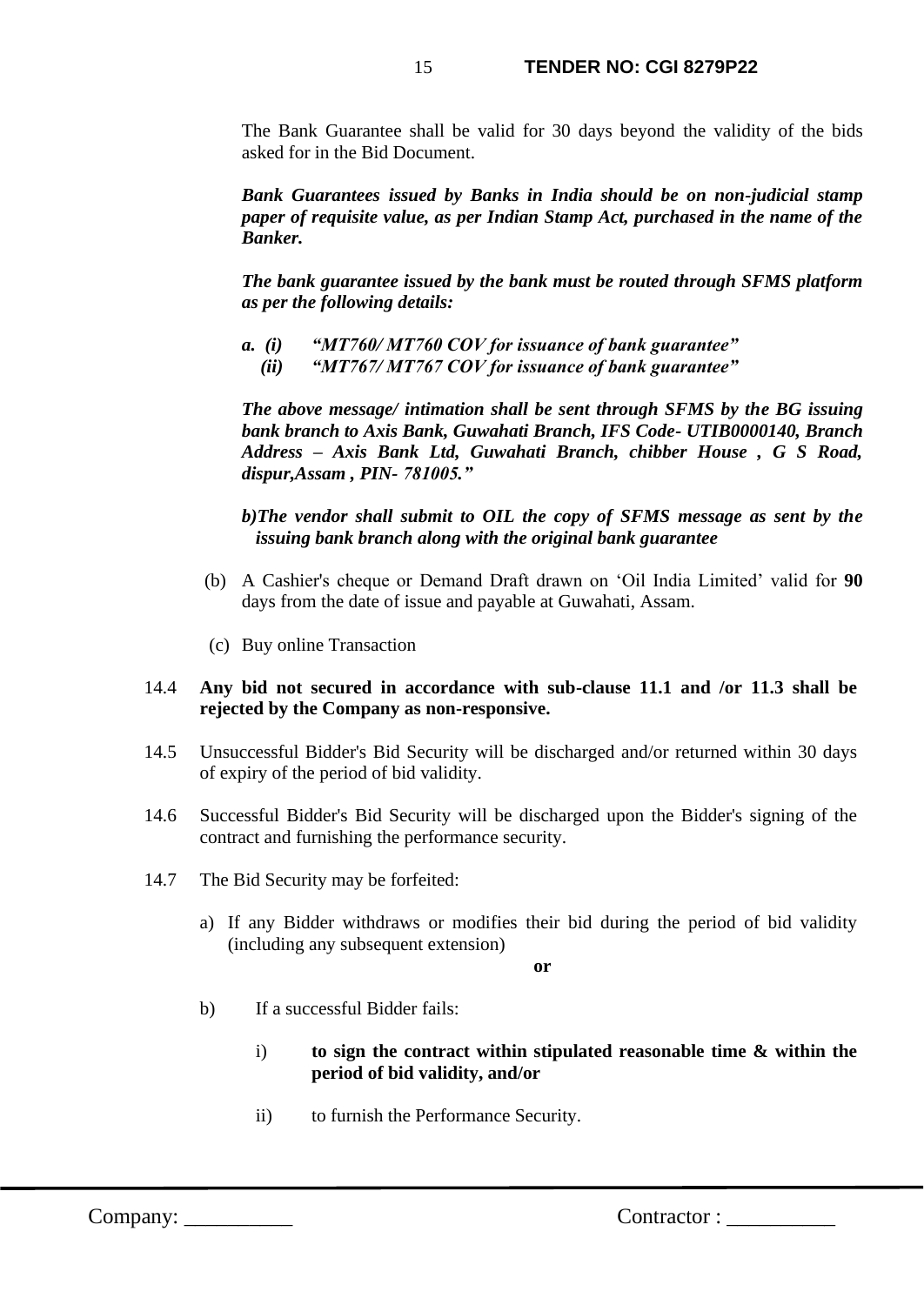- 14.8 *In case any bidder withdraws their bid during the period of bid validity, Bid Security will be forfeited and the party shall be debarred for a period of 2(two) yeas to participate any future tender.*
- 14.9 *Central Govt. offices and Central Public Sector undertakings are exempted from submitting Bid Security.*

## **15.0 PERIOD OF VALIDITY OF BIDS:**

- 15.1 Bids shall remain valid for **90 days** after the date of bid opening (technical) prescribed by the Company.
- 15.2 In exceptional circumstances, the Company may solicit the Bidder's consent to an extension of the period of validity. The request and the response thereto shall be made in writing/email (or by Fax). The bid Security provided under **Clause 11.0** shall also be suitably extended. A Bidder may refuse the request without forfeiting its Bid Security. A Bidder granting the request will neither be required nor permitted to modify their bid.
- 15.3 Bid Security shall not accrue any interest during its period of validity or extended validity.
- **16.0** All the conditions of the contract to be made with the successful bidder are given in various Sections of this document. Bidders are requested to state their compliance/ non-compliance to each clause as per **Proforma-F**.
- **17.0** Timely delivery of the bids is the responsibility of the Bidder. Company shall not be responsible for any delay.

#### **18.0 DEADLINE FOR SUBMISSION OF BIDS:**

Bids must be received by the company within Bid Closing Date as specified in the "Forwarding Letter".

#### **19.0 LATE BIDS:**

Any Bid received by the Company after the deadline for submission of bids prescribed by the Company shall be rejected.

#### **20.0 MODIFICATION AND WITHDRAWAL OF BIDS**:

- 20.1 The Bidder after submission of bid may withdraw its bid by written notice prior to bid closing.
- 20.2 The Bidder's withdrawal notice shall be prepared sealed, marked and dispatched in accordance with the provisions of **Clause 5.1**. A withdrawal notice may also be sent by fax but followed by a signed confirmation copy, postmarked not later than the deadline for submission of bids.
- 20.3 No bid can be modified subsequent to the uploading in the e-tendering system.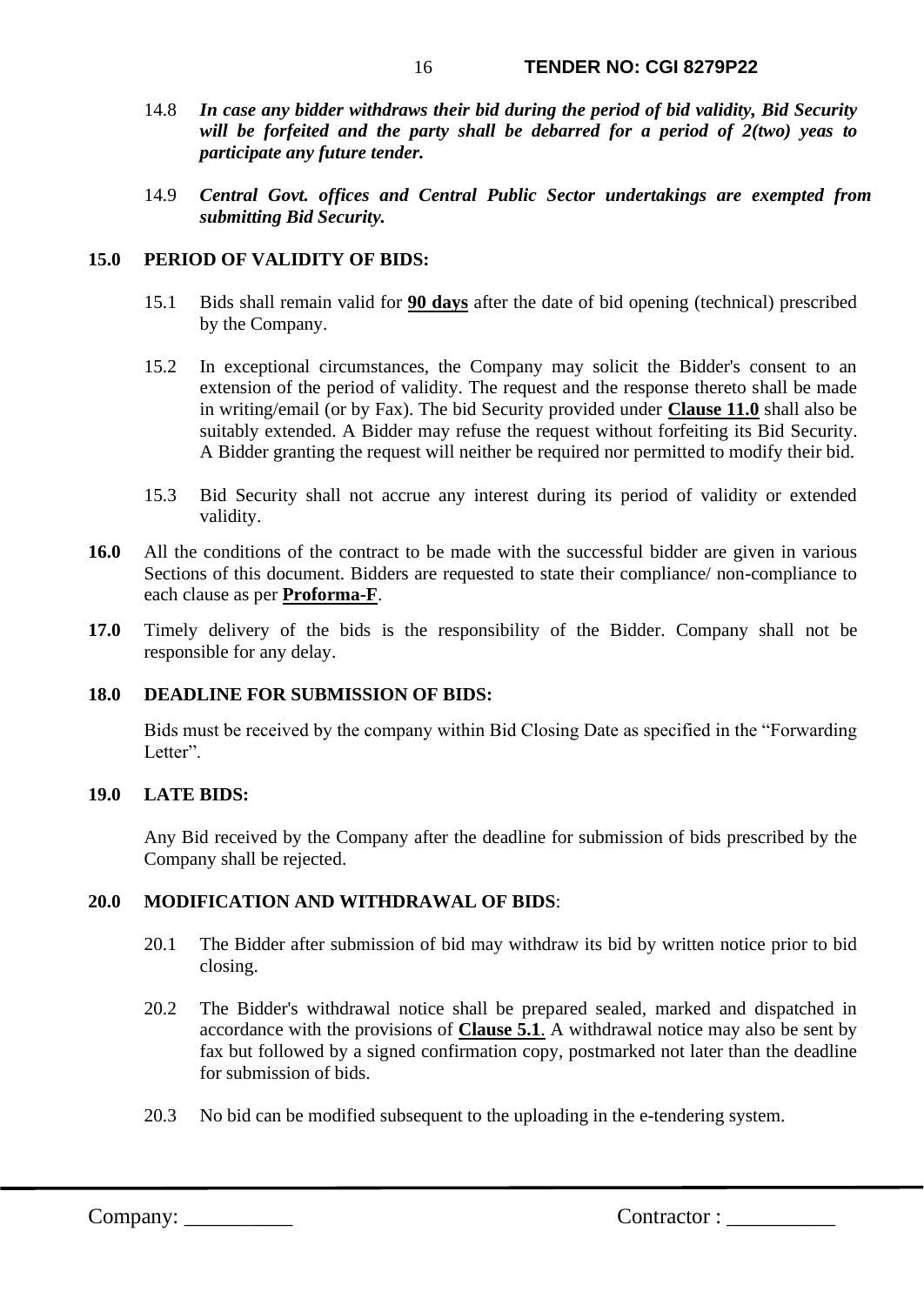20.4 No bid may be withdrawn in the interval between the deadline for submission of bids and the expiry of the period of bid validity specified by the Bidder on the Bid Form. Withdrawal of a bid during this interval shall result in the Bidder's forfeiture of its Bid Security.

## **21.0 PRE-BID CONFERENCE/ MEETING:**

*Not Applicable for this Tender.*

#### **22.0 FURNISHING FRAUDULENT INFORMATION/DOCUMENTS:**

If it is found that a bidder/contractor has furnished fraudulent information / documents, the Bid Security/Performance Security shall be forfeited and the party shall be debarred for a period of 3(three) years from the date of detection of such fraudulent act besides the legal action. **In case of major and serious fraud, period of debarment may be enhanced.**

## **23.0 OPENING AND EVALUATION OF BID:**

- 23.1 Company will open the Bids in the presence of Bidder's representatives who choose to attend at the date, time and place mentioned in the Forwarding Letter. However, an authorization letter from the bidder must be produced by the Bidder's representative at the time of bid opening. Unless this Letter is presented, the representative will not be allowed to attend the bid opening. Only one representative against each bid will be allowed to attend.
- 23.2 Bid for which an acceptable notice of withdrawal has been received shall not be opened. Company will examine bids to determine whether they are complete, whether requisite Bid Securities have been furnished, whether documents have been properly signed and whether the bids are generally in order.
- 23.3 At bid opening, Company will announce the Bidder's names, written notifications of bid modifications or withdrawal, if any, the presence of requisite Bid Security and such other details as the Company may consider appropriate.
- 23.4 Company shall prepare, for its own records, document containing the information disclosed to those present in accordance.
- 23.5 **To assist in the examination, evaluation and comparison of bids the Company may at its discretion, ask the Bidder for clarifications of its bid. The request for clarification and the response shall be in writing and no change in the price or substance of the bid shall be sought, offered or permitted.**
- 23.6 Prior to the detailed evaluation, Company will determine the substantial responsiveness of each bid to the requirement of the Bidding Documents. For purpose of these paragraphs, a substantially responsive bid is one, which conforms to all the terms and conditions of the Bidding Document without deviations or reservation. A deviation or reservation is one which affects in any way substantial way the scope, quality, or performance of work, or which limits in any substantial way, in-consistent way with the bidding documents, the Company's right or the bidder's obligations under the contract, and the rectification of which deviation or reservation would affect unfairly the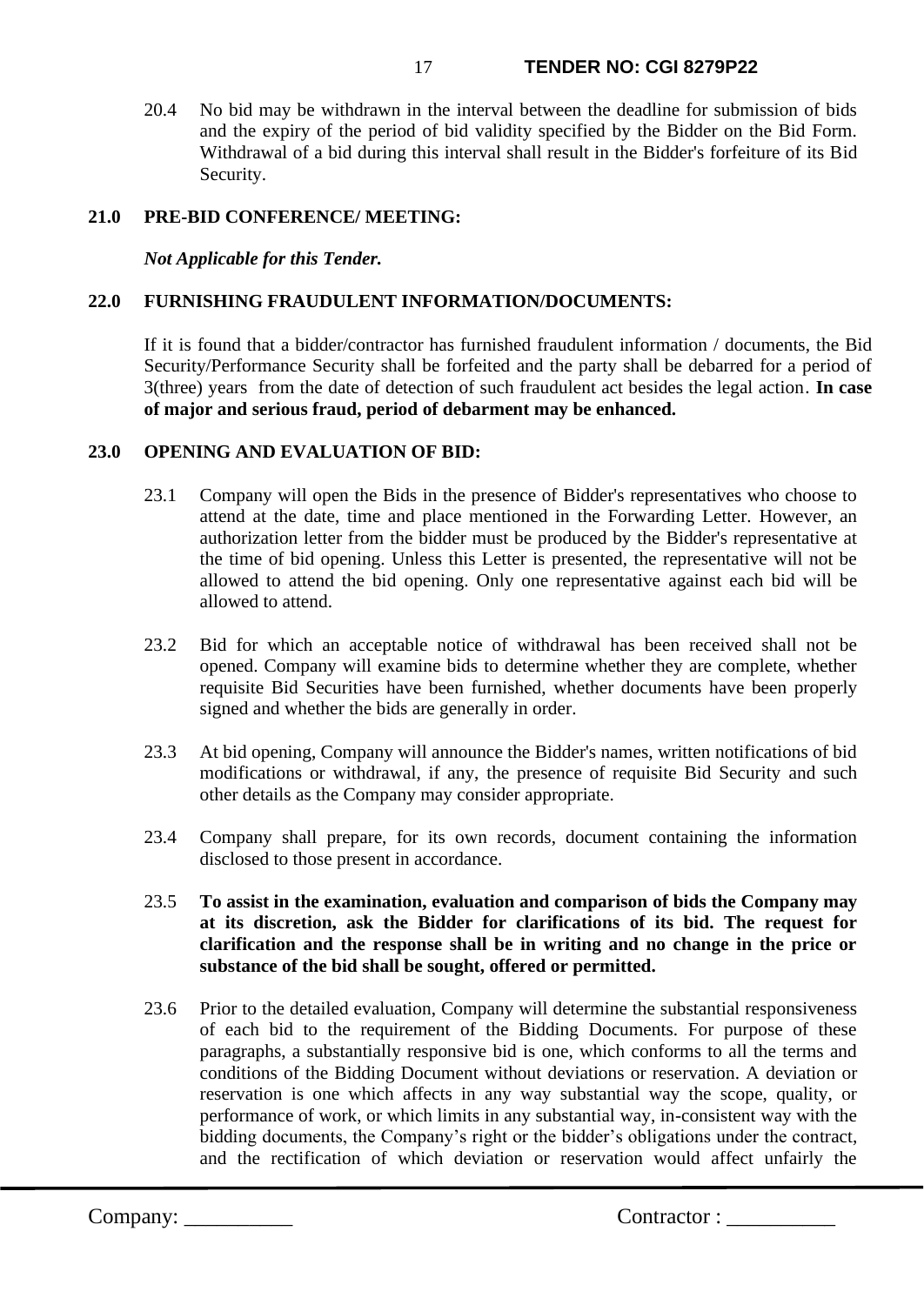#### 18 **TENDER NO: CGI 8279P22**

competitive position of other bidders presenting substantial responsive bids. The Company's determination of bid's responsiveness is to be based on the contents of the Bid itself without recourse to extrinsic evidence.

- 23.7 A Bid determined as not substantially responsive will be rejected by the Company and may not subsequently be made responsive by the Bidder by correction of the nonconformity.
- 23.8 The Company may waive minor informality or nonconformity or irregularity in a bid, which does not constitute a material deviation, provided such waiver, does not prejudice or affect the relative ranking of any Bidder.

## **24.0 OPENING OF COMMERCIAL/ PRICE BIDS:**

- 24.1 *Company will open the Commercial/Price Bids of all the Bidders on a specific date in presence of interested bidders.*
- 24.2 The Company will examine the Price quoted by Bidders to determine whether they are complete, any computational errors have been made, the documents have been properly signed, and the bids are generally in order.
- 24.3 *Arithmetical errors will be rectified on the following basis. If there is a discrepancy between the unit price and the total price (that is obtained by multiplying the unit price and quantity) the unit price shall prevail and the total price shall be corrected accordingly. If any Bidder does not accept the correction of the errors, their bid will be rejected. Similarly, if there is any discrepancy between words and figure, the amounts in words shall prevail and will adopted for evaluation.*

## **25.0 EVALUATION AND COMPARISON OF BIDS:**

- 25.1 The Company will evaluate and compare the bids as per **Bid Evaluation Criteria in Part-II** of the bidding documents.
- 25.2 DISCOUNTS / REBATES: Unconditional discounts/rebates, if any, given in the bid or along with the bid will be considered for evaluation.
- 25.3 Post bid or conditional discounts/rebates offered by any bidder shall not be considered for evaluation of bids. However, if the lowest bidder happens to be the final acceptable bidder for award of contract, and if they have offered any discounts/rebates, the contract shall be awarded after taking into account such discounts/rebates.

## **26.0 CONTACTING THE COMPANY:**

- 26.1 Except as otherwise provided, no Bidder shall contact Company on any matter relating to its bid, from the time of the bid opening to the time the Contract is awarded except as required by Company.
- 26.2 An effort by a Bidder to influence the Company in the Company's bid evaluation, bid comparison or Contract award decisions may result in the rejection of their bid.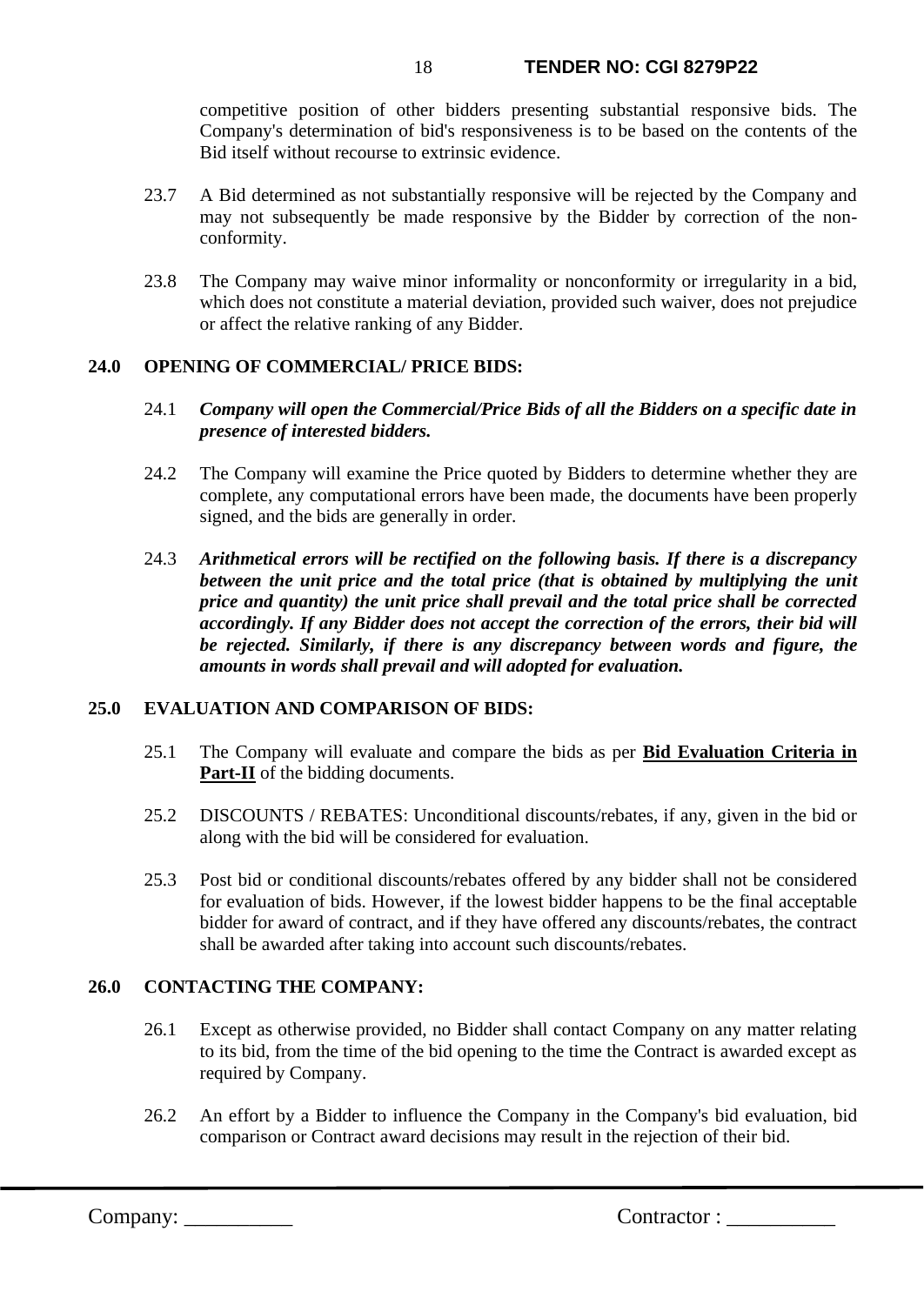## **27.0 AWARD OF CONTRACT**

## **AWARD CRITERIA:**

The Company will award the Contract to the successful Bidder whose bid has been determined to be substantially responsive and has been determined as the lowest evaluated bid, provided further that the Bidder is determined to be qualified to perform the Contract satisfactorily.

## **28.0 COMPANY'S RIGHT TO ACCEPT OR REJECT ANY BID:**

Company reserves the right to accept or reject any or all bids and to annul the bidding process and reject all bids, at any time prior to award of contract, without thereby incurring any liability to the affected bidder, or bidders or any obligation to inform the affected bidder of the grounds for Company's action.

#### **29.0 NOTIFICATION OF AWARD**:

26.1 Prior to the expiry of the period of bid validity or extended validity, the company will notify the successful Bidder in writing by registered letter or email or fax (to be confirmed in writing by registered / couriered letter) that its bid has been accepted.

#### 26.2 *The notification of award will constitute the formation of the Contract.*

26.3 Upon the successful Bidder's furnishing of Performance Security, the company will promptly notify each un-successful Bidder and will discharge their Bid Security.

#### **30.0 SIGNING OF CONTRACT**:

- 27.1 At the same time as the Company notifies the successful Bidder that its Bid has been accepted, the Company will either call the successful bidder for signing of the agreement or send the **Contract document** with General & Special Conditions of Contract, Technical Specifications, Schedule of rates incorporating all agreements between the parties.
- 27.2 Within 30 days of receipt of the final contract document, the successful Bidder shall sign and date the contract and return it to the company.

#### **31.0 PERFORMANCE SECURITY**:

- 28.1 Successful bidder shall be required to furnish an amount equivalent to **3%** of the annualized contract value as Performance Security Deposit within 15 days of notification of award of contract and before signing of the formal contract. In case of default the award of contract may be canceled and Security deposit forfeited. The Performance Security Deposit may be in the form of a Bank Guarantee issued by a Nationalized Bank, and shall remain valid for **3** (**Three)** more months beyond validity of the contract. A copy of the Bank Guarantee format is enclosed as **Proforma –E.** The same will be discharged by company not later than 30 days following its expiry.
	- (b) A Bank Guarantee in the prescribed format vide **Proforma-E** issued by any of the following Banks **is acceptable**: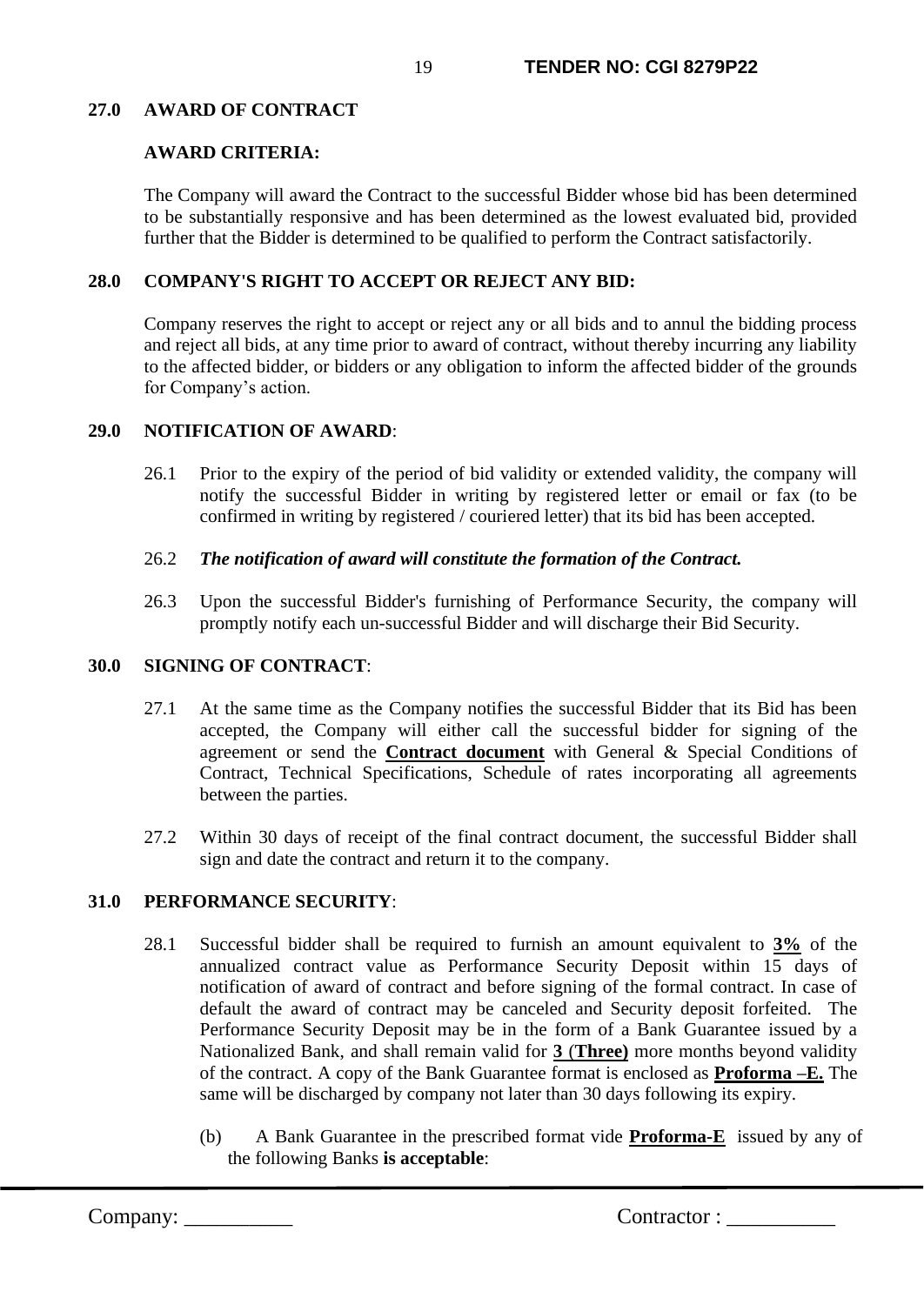ii) Any schedule Indian Bank or Any Branch of an International bank situated in India and registered with Reserve Bank of India as scheduled foreign bank in case of domestic bidder **OR**

ii) Any foreign Bank which is not a Scheduled Bank in India, provided the Bank Guarantee issued by such Bank is counter-guaranteed by any Branch situated in India of any Scheduled Bank incorporated in India.

(b)**Bank Guarantee issued by a scheduled Bank in India at the request of some other Non-Scheduled Bank of India shall not be acceptable**

*Bank Guarantees issued by Banks in India should be on non-judicial stamp paper of requisite value, as per Indian Stamp Act, purchased in the name of the Banker.*

*The bank guarantee issued by the bank must be routed through SFMS platform as per the following details:*

*a. (i) "MT760/ MT760 COV for issuance of bank guarantee" (ii) "MT767/ MT767 COV for issuance of bank guarantee"*

*The above message/ intimation shall be sent through SFMS by the BG issuing bank branch to Axis Bank, Guwahati Branch, IFS Code- UTIB0000140, Branch Address – Axis Bank Ltd, Guwahati Branch, chibber House , G S Road, dispur,Assam , PIN-781005."*

*b)The vendor shall submit to OIL the copy of SFMS message as sent by the issuing bank branch along with the original bank guarantee*

- 28.2 The performance security money shall be payable to Company as compensation for any loss resulting from Contractor's failure to fulfill its obligations under the Contract.
- 28.3 Failure of the successful Bidder to comply with the requirements of clause **28.1** shall constitute sufficient grounds for annulment of the award and forfeiture of the Bid Security. In such an event the Company may award the contract to the next evaluated Bidder or call for new bid or negotiate with the next lowest bidder as then case may be.

## **32.0 INTEGRITY PACT:**

- 29.1 OIL shall be entering into an Integrity Pact with the bidders as per format enclosed vide "**SECTION –V- Integrity Pact** "of the tender document. This Integrity Pact Proforma has been duly signed digitally by OIL's competent signatory (Digitally Signed). The proforma has to be returned by the bidder (alongwith the technical bid) duly signed (digitally) by the same signatory who signed the bid, i.e., who is duly authorized to sign the bid. Uploading the Integrity Pact with digital signature will be construed that all pages of the Integrity Pact has been signed by the bidder's authorized signatory who sign the Bid.
	- 29.2 OIL has appointed Shri Sutanu Behuria, IAS (Retd.),Shri Rudra Gangadharan, IAS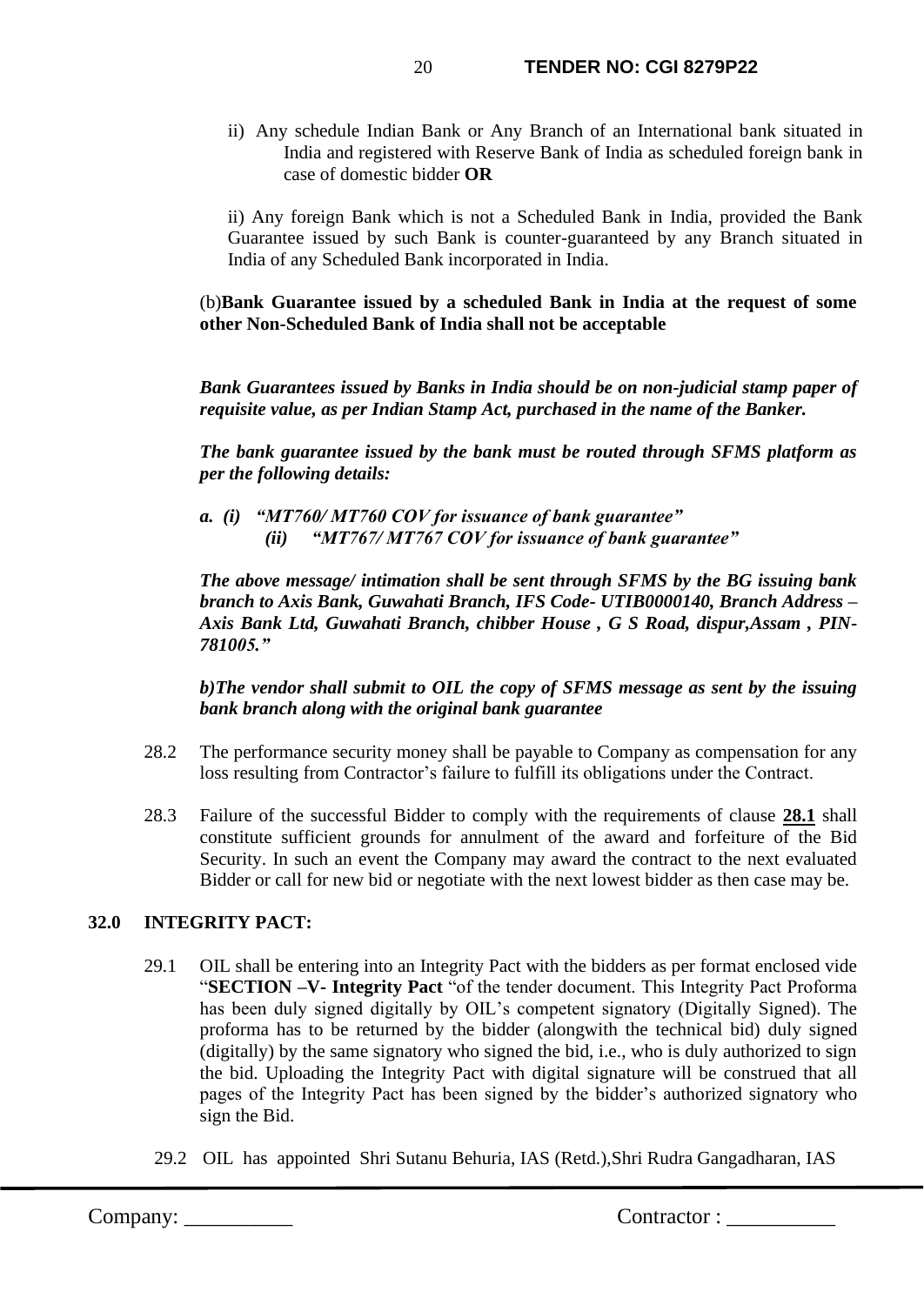(Retd.),and Shri Om Prakash Singh, IPS(Retd.) as Independent Monitors (IEM) for a period of 3 (three) years to oversee implementation of Integrity Pact in OIL Bidders may contact the Independent External Monitors for any matter relating to the IFB at the following addresses:

- a. Shri Sutanu Behuria, IAS (Retd.), E-mail: [sutanu2911@gmaiI.com](mailto:sutanu2911@gmaiI.com)
- b. Shri Rudra Gangadharan, IAS (Retd.) E-mail: [rudhra.gangadharan@gmail.com](mailto:rudhra.gangadharan@gmail.com)
- c. Shri Om Prakash Singh, IPS(Retd.) , E-Mail : Ops2020@rediffmail.com

## **33.0 COST OF BIDDING:**

- 30.1 The bidder shall bear all cost associated with the preparation and submission of its bid and OIL will in no case be responsible or liable for those costs, regardless of the conduct or outcome of the bidding process.
- 30.2 The Bidder is expected to examine all instructions, forms, terms and specifications in the bidding documents. Failure to furnish all information required by the bidding documents or submission of bid not substantially responsive to the bidding documents in every respect will be at the Bidder's risk and may result in the rejection of its bid without seeking any clarifications.

#### **34.0 SITE VISIT:**

The Bidder, at the Bidder's own cost, responsibility and risk is encouraged to visit and examine the site of work and its surroundings, understand the logistics and obtain all information that may be necessary for preparing the Bid and entering into a Contract for the required services/work. The Contractor shall be deemed prior to Pre-Bid Conference & submitting their Bid to have:

- a) Inspected and examined the Site and its surroundings and carried out such surveys as it considers necessary;
- b) Satisfied itself as to the nature of the work and materials necessary for the execution of the Works;
- c) Satisfied itself as to the circumstances at the Site, including, without limitation, the ground and sub-soil, the form and nature of the Site and the climate and hydrological conditions of the Site;
- d) Satisfied itself as to the means of communication with and access to & through the Site, the accommodation it may require and the precautions and the times and methods of working;

Company: \_\_\_\_\_\_\_\_\_\_ Contractor : \_\_\_\_\_\_\_\_\_\_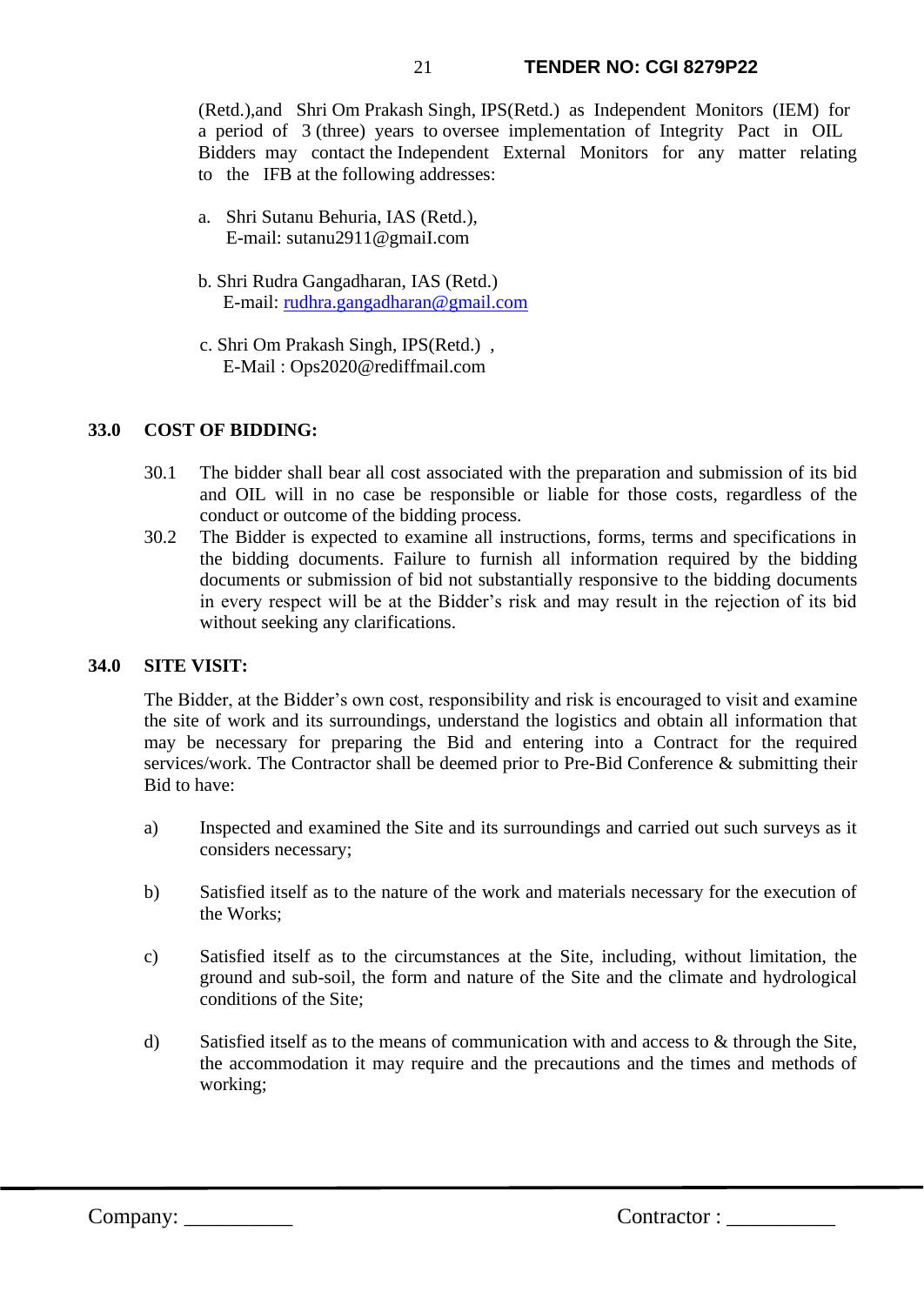- e) Obtained for itself all necessary information as to the risks, contingencies and all other circumstances, which may influence or affect the Contract price and its obligations under the Contract;
- f) Satisfied itself with all the Indian as well as local conditions, factors and legislation which may have any effect on the execution of the work covered under the Bid Document.
- g) Ascertained the general labour position at the Site and have understood the cost associated with engagement of the labours.

## **35.0 GENERAL :**

- 32.1 The bids can only be submitted in the name of the Bidder who has been permitted to participate in the bid. The bid papers, duly filled in and complete in all respects shall be submitted together with requisite information and Annexures. It shall be complete and free from ambiguity, change or interlineations.
- 32.2 The bidder should indicate at the time of quoting against this tender their full postal and Fax/Email addresses.
- 32.3 The bid including all attached documents shall be digitally signed by duly authorized representative of the bidding company.

## **36.0 SPECIFICATIONS:**

**.**Before submission of Bids, Bidders are requested to make themselves fully conversant with all Conditions of the Bid Document and other relevant information related to the works/services to be executed under the contract.

- **37.0** The bidders are required to furnish the composition and status of ownership of the firm in whose name tender documents have been purchased /issued along with one or more of the following documentary evidences(which are applicable to the bidder) in support of the same.
	- 37.1. **In case of Sole Proprietorship Firm**-Copies of Telephone/Electricity/Mobile Bill, PAN, latest Income Tax Return indicating therein the name, business and residential address, E-mail and telephone numbers of the owner and copies of GST and Central Excise Registration Certificate.
	- 37.2 **In case of HUF**-Copies of Telephone/Electricity/Mobile Bill, PAN, latest Income Tax Return, Family Arrangement indicating therein the name, residential address, E-mail and telephone numbers of the owners in general and Karta in particular and copies of GST and Central Excise Registration Certificate.
	- 37.3 **In case of Partnership Firm**-Copies of Telephone/Electricity/Mobile Bill, PAN, latest Income Tax Return indicating therein the name, residential address, E-mail and telephone numbers of all the partners(including the Managing Partner), registered partnership agreement/deed and copies of GST and Central Excise Registration Certificate.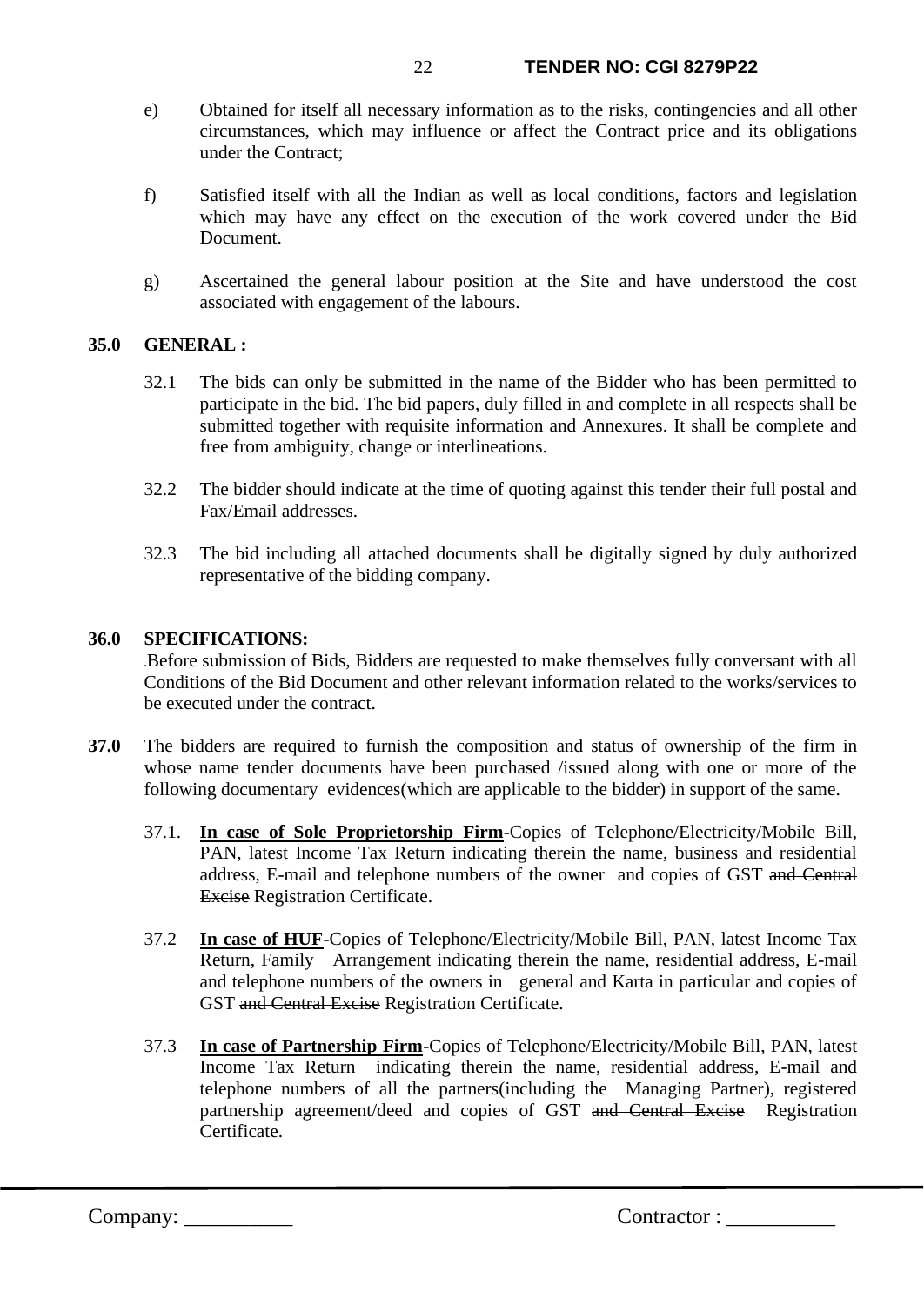- 37.4 **In case of Co-Operative Societies**-Copies of Telephone/Electricity/Mobile Bill, PAN, latest Income Tax Return indicating therein the name, residential address, E-mail and telephone numbers of all the Directors or persons who are at the helm of affairs, registration certificate from Registrar of Co-Operative Societies and copies of GST and Central Excise Registration Certificate.
- 37.5 **In case of Societies registered under the Societies Registration Act** -Copies of Telephone/Electricity/Mobile Bill, PAN, latest Income Tax Return indicating therein the name, residential address, E-mail and telephone numbers of all the Directors or persons who are at the helm of affairs, registration certificate from the Registrar of the state and copies GST and Central Excise Registration Certificate.
- 37.6 **In case of Joint Stock Companies registered under the Indian Companies Act** Copies of Telephone/Electricity/Mobile Bill, PAN, latest Income Tax Return indicating therein the name, residential address,E-mail and telephone numbers of all the Directors or persons who are at the helm of affairs, Certificate of Incorporation from the Registrar of Companies, Memorandum and Articles and copies of GST and Central Excise Registration Certificate.
- 37.7 **In case of Trusts registered under the Indian Trust Act** Copies of Telephone/Electricity/Mobile Bill, PAN, latest Income Tax Return indicating therein the name, residential address, E-mail and telephone numbers of all the Trustee or persons who are at the helm of affairs, registration certificate from the Registrar of the state, Trust Deed and copies GST and Central Excise Registration Certificate.

----------------- \*\*\*\*\*\*\*\*\*\*\*\*\*\*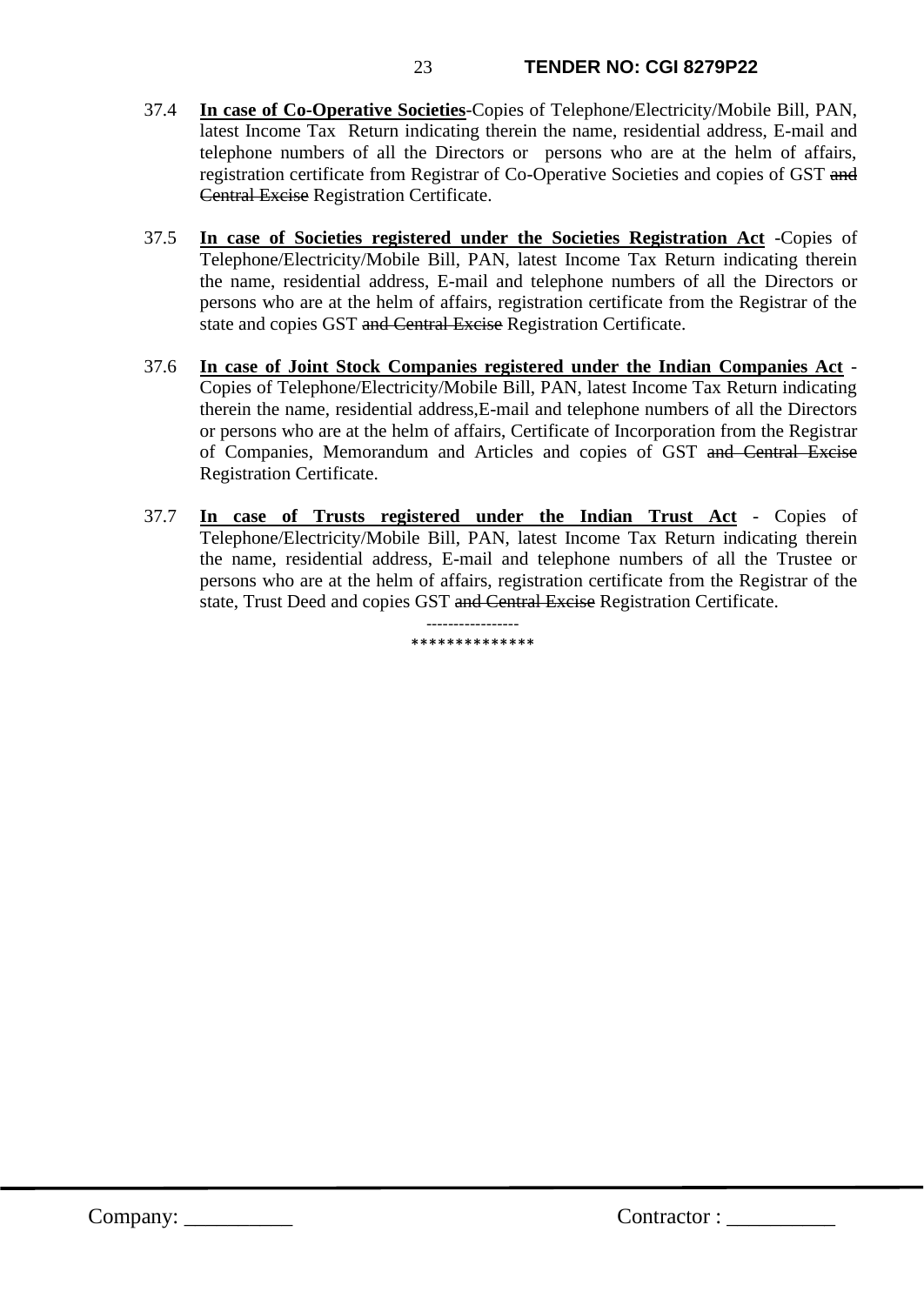## **BID REJECTION CRITERIA(BRC) / BID EVALUATION CRITERIA (BEC)**

## **1.0. BID REJECTION CRITERIA (BRC):**

The bid shall conform to the specifications and terms and conditions given in the Bidding Documents. Bids will be rejected in case material and services offered do not conform to the required parameters stipulated in the technical specifications. Notwithstanding the general conformity of the bid to the stipulated specifications, the following requirements will have to be particularly met by the Bidders without which the same will be considered as non-responsive and rejected. All the documents related to BRC shall be submitted along with the Techno-Commercial Bid.

## **1.1 FINANCIAL CRITERIA: ANNUAL TURNOVER**

- **a)** Annual financial turnover as per Audited Annual Reports in any of the preceding 3 financial years to be reckoned from the original bid closing date should be at least **Rs. 3,99,300.00**
- b) For consortium

i).At least one member of the consortium to meet the above criteria of 50% turnover.

ii).The other members of consortium should meet minimum 25% turnover requirement.

- b) Period for consideration: In any of preceding 3 financial years
- c) Net worth: Positive for the preceding financial / accounting year.
- **d)** Considering the time required for preparation of Financial Statements, if the last date of preceding financial/ accounting year falls within the preceding six months reckoned from the original bid closing date and the Financial Statements of the preceding financial / accounting year are not available with the bidder, then the financial turnover of the previous three financial / accounting years excluding the preceding financial / accounting year will be considered . In such cases, the Net worth of the previous financial/ accounting year excluding the preceding financial/ accounting year will be considered. However, the bidder has to submit an affidavit/ undertaking certifying that the balance sheet/ Financial Statements for the financial year 2020-21(as the case may be) has actually not been audited so far.(**Not valid for Tenders closing after 30 SEP2021)**
- e) For proof of Annual Turnover & Net worth any one of the following document must be submitted along with the bid:-
- i)A certificate issued by a practicing Chartered/Cost Accountant (with Membership Number and Firm Registration Number), certifying the Annual turnover & Net worth

**OR** Service Service Service Service Service Service Service Service Service Service Service Service Service Service Service Service Service Service Service Service Service Service Service Service Service Service Service S

ii)Audited Balance Sheet along with Profit & Loss account.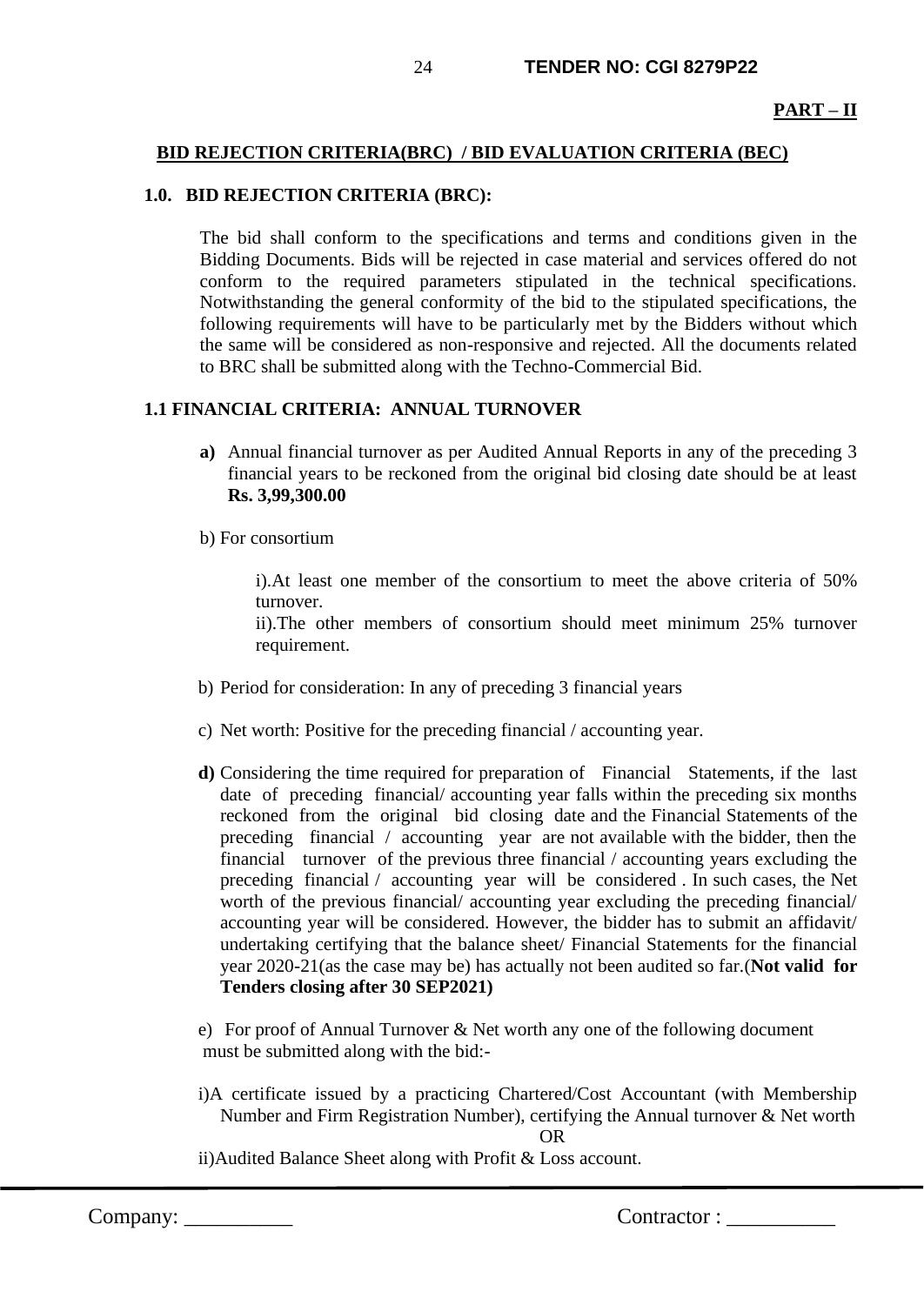f) In case the bidder is a Central Govt. Organization/PSU/State Govt. Organization/Semi-State Govt. Organization or any other Central/State Govt. Undertaking, where the auditor is appointed only after the approval of Comptroller and Auditor General of India and the Central Government, their certificates may be accepted even though FRN (Firm Registration Number) is not available. However, bidder will have to provide documentary evidence for the same.

## **1.2 TECHNICAL CRITERIA :**

## A) EXPERIENCE: Bidders must have:

Experience of having successfully completed similar works ( **similar works mean 'Providing services of hired vehicles and transport services with PSUs/Central Govt./State Govt/ Semi-State Govt. Organization or any other Central/State Govt. Undertaking in India/ other Reputed private organizations** during last 7 years to be reckoned from the original bid closing date should be of the following :

- (i) One similar completed works costing not less than **Rs 6,65,500.00**
- (ii) **FORM 16(A)** has to be submitted in case of private companies.

## **NOTE-:**

- (i) A job executed by a bidder for its own organization / subsidiary cannot be considered as experience for the purpose of meeting BEC.
- (ii) In case of tenders for Annual rate contracts / Maintenance and Service contracts, if the prospective bidder is executing rate / maintenance /service contract which is still running and the contract value / quantity executed prior to due date of bid submission is equal to or more than the minimum prescribed value in the BEC such experience will also be taken in to consideration provided that the bidder has submitted satisfactory work / supply / service execution certificate issued by end user.
- iii) Documentary proof must be furnished in support of the experience by way of purchase order / work order / contract document along with completion certificate from the organization to whom such services have been rendered.
- 1.3 All the supporting documents in compliance to BEC requirements above shall be scanned and uploaded along with the technical bid. Non-submission of the documents will result in rejection of bids.
- 1.4 Any bid not complying BEC requirements shall be summarily rejected.
- 1.5 Bidders must have **PF Account** in their name issued by Regional Provident Fund Commissioner. Bidders must have **ESI Account** in their name. .Documentary evidence of the same is to be submitted.
- 1.6 Deviation to the following provision of the tender document liable for rejection of Bid: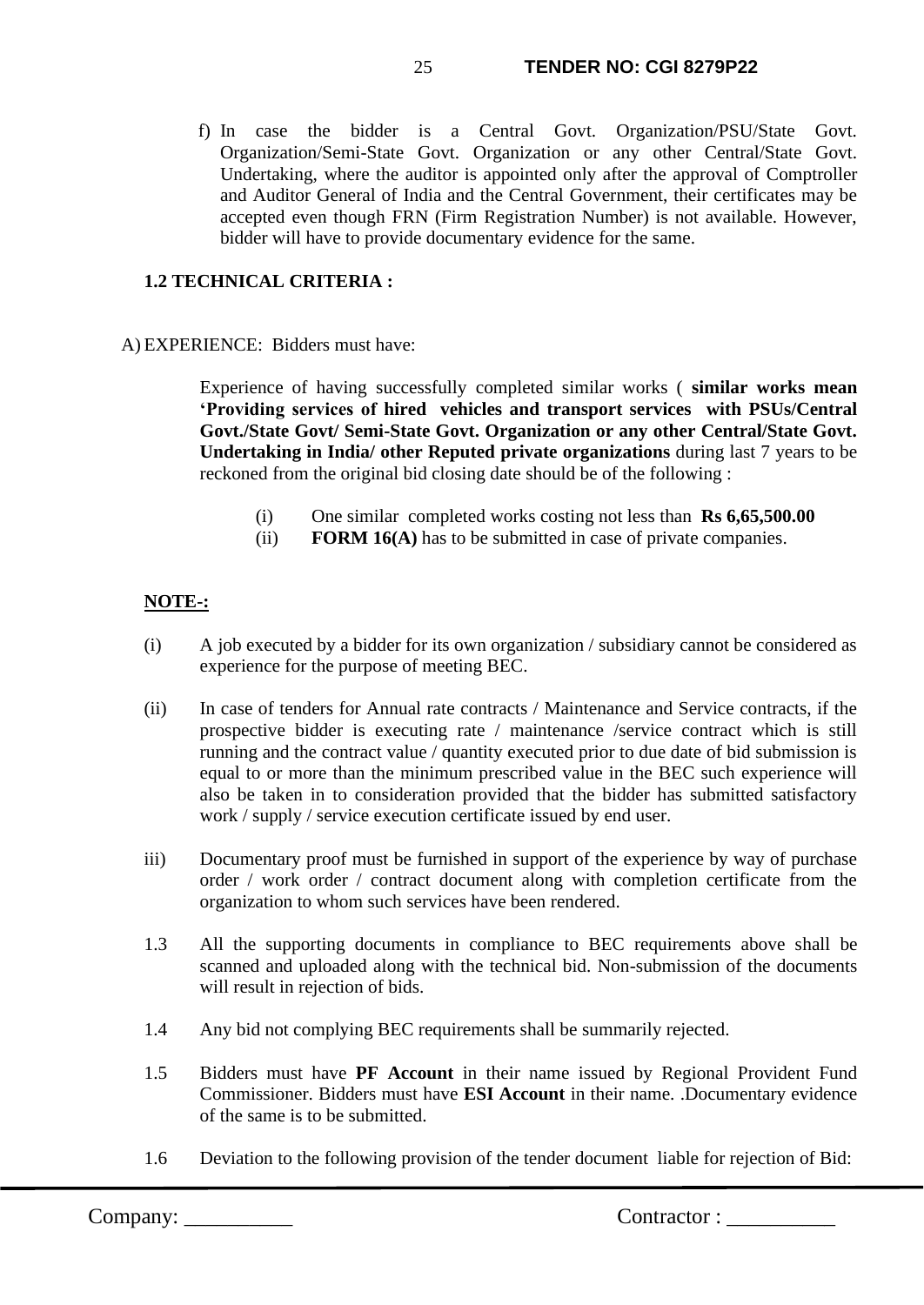i. Firm price ii. EMD / Bid Bond iii. Scope of work iv. Specifications v. Price Schedule vi. Delivery / Completion Schedule vii. Period of Validity of Bid viii. Liquidated Damages ix. Performance Bank Guarantee / Security deposit x. Guarantee of material / work xi. Arbitration / Resolution of Dispute xii. Force Majeure xiii. Applicable Laws xiv. Integrity Pact, if applicable xv. Any other condition specifically mentioned in the tender documents elsewhere that non-compliance of the clause lead to rejection of the bid.

- 1.7 Other Information /Documents: Bidders must furnish the following information with relevant documents wherever necessary:
- a) Tax Exemption Certificate, if any, if /applicable.
- b) PAN no.( photocopy of the PAN card required).
- c) GST registration No.
- d) VAT registration no., if applicable.
- e) Bank account No. with name of Bank, Type of account, Bank address.
- f) P.F. Account No. / Code.
- g) ESI registration no.
- h) *Price quotation of the offered vehicle from the Authorised Motor Vehicle Dealer along with the offer.*

#### 1.8. COMMERCIAL:

- 1.8.1. Bidder shall submit the offer under "**Single Stage Single Bid "System** "Technical bid" and the "Price Bid".
- 1.8.2. Bidder shall furnish *Bid Security Declaration Form* along with Bid. *Bid Security Declaration Form* shall be furnished as a part of 'Technical Bid'. Any bid not accompanied by a *Bid Security Declaration Form* will be rejected. Bidder shall submit original document to the address as specified with BCD before Bid opening date and time, otherwise Bid will be rejected. A scanned copy of this document should also be uploaded along with the Un-priced bid.
- 1.8.3. The Technical Bid should not have any price indication.
- 1.8.4. Bidder shall furnish Bid Security as referred in Relevant Section of the Bid document so as to reach the Company (i.e. OIL) before due date of closing. Any bid for which bid security is not received before due Date of Bid Closing will be rejected.
- 1.8.5. Validity of the bid shall be minimum **90 days**. Bids with lesser validity will be rejected.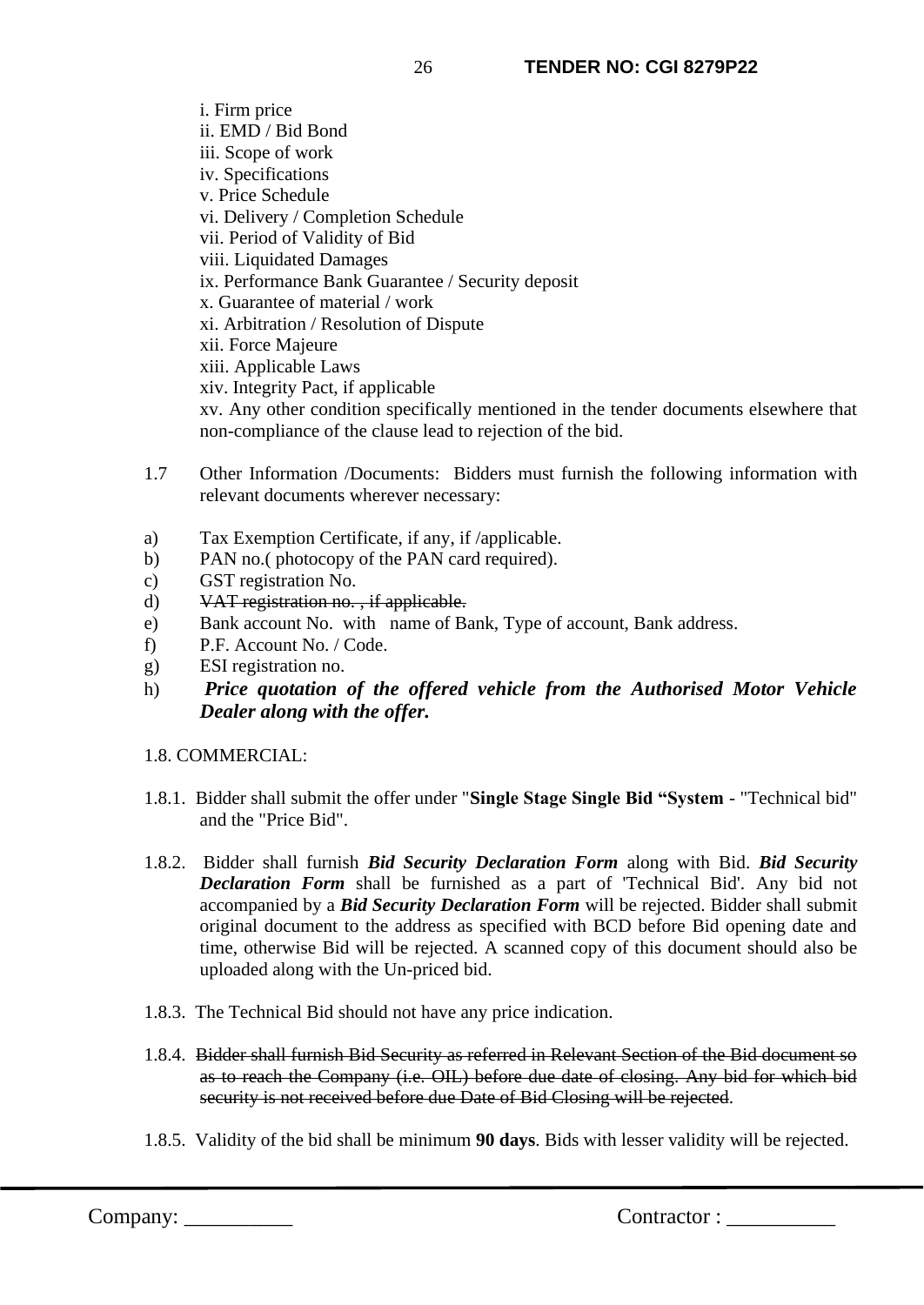- 1.8.6. Any bid received in the form of Telex/Cable/Fax/E-mail/ Telephone call will not be accepted.
- 1.8.7. Bidders must quote clearly and strictly in accordance with the price schedule outlined in relevant section of Bidding Documents; otherwise the bid will be rejected.
- 1.8.8. Any bid containing false statement will be rejected.
- 1.8.9. The Bid Documents are not transferable. Bids made by parties who have not purchased the Bid Documents from the Company will be rejected.
- 1.8.10. Any Bid received by the Company after the deadline for submission of bids prescribed by the Company will be rejected.
- 1.8.11. Price quoted by the successful Bidder must be firm during the performance of the Contract and not subject to variation on any account. A bid submitted with an adjustable price will be treated as non-responsive and rejected.
- 1.8.12. The following Clauses with all its sub-clauses should be agreed in toto, failing which the bid will be rejected. To this effect Bidder shall submit an undertaking along with the Technical Bid.
	- a) Performance Security Clause
	- b) Force Majeure Clause
	- c) Termination Clause
	- d) Settlement of disputes Clause
	- e) Liquidated Damages Clause.
	- f) Acceptance of Jurisdiction and applicable law.
	- g) Tax liabilities clause.
	- h) Insurance clause.
	- i) With holding clause.
	- j) Liability clause.
	- k) Set off clause

1.9. GENERAL:

- 1.9.1. In case Bidder takes exception to any clause of Tender Document not covered under BEC/BRC, then the Company has the discretion to load or reject the offer on account of such exception if the Bidder does not withdraw/ modify the deviation when/as advised by the Company. The loading so done by the Company will be final and binding on the Bidders. No deviation will however, be accepted in the clauses covered under BEC/BRC.
- 1.9.2. **To ascertain the substantial responsiveness of the bid the Company reserves the right to ask the Bidder for clarification in respect of clauses covered under BEC/BRC also and such clarification fulfilling the BEC/BRC clauses must be received on or before the deadline given by the Company, failing which the offer will summarily be rejected.**
- 1.9.3. In case, any of the clauses in the BEC/BRC contradict with other clauses of Bid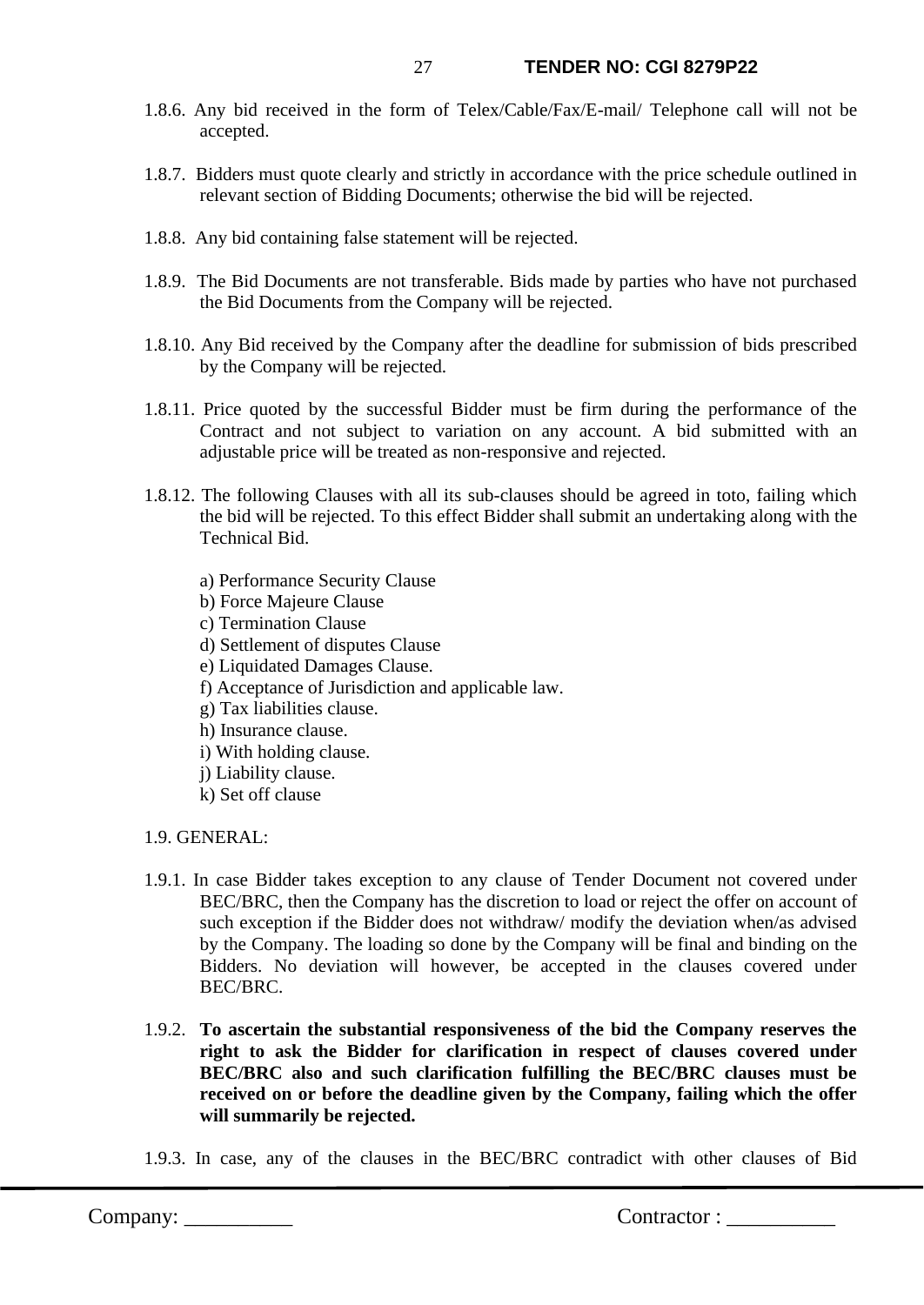Document elsewhere, then the clauses in the BEC/BRC shall prevail.

- 1.9.4. Bidder shall fulfill all the relevant clauses applicable for this e-Tender.
- 1.9.5. The original copy of documents [submitted by bidders(s)] shall have to be produced by bidder(s) to OIL as and when asked for.

**1.10 Bidders will have to submit documents having the detailed postal address in the name of the firm /owner which shall substantiate the proof of office establishment for at least 1 year within 50 KM of PL locations where the services need to be provided. (PS8 E&C SECTION , SONAPUR IN WEST BENGAL)**

**For establishing proof of office establishment , any one of the following documents will have to be submitted:--**

- **1. Trade Licence with detailed postal address in the name of the firm /owner.**
- **2. GST Registration Certificate with detailed postal address in the name of the firm /owner.**
- **3. Landline phone bill with detailed postal address in the name of the firm /owner.**
- **4. Electricity Bill with detailed postal address in the name of the firm /owner.**

*"Additionally, the names of the areas covering the 50 Km radius may be mentioned".*

*1.11 Relaxation for OIL's registered Vendors :*

 *In case of OIL's registered Vendors who are providing similar services for at least six months in the last three years as on Bid Closing date (BCD) in any organizations will be exempted from submission of documents under clauses of Financial and Experience criteria of BRC conditions. However, they will have to provide the following documentary evidence:*

*i) Copy of the work completion certificate for providing similar services for at least six months in the last three years as on Bid Closing date (BCD) in any organizations.*

- 2. BID EVALUATION CRITERIA (BEC):
- 2.1. The bids conforming to the technical specifications, terms and conditions stipulated in the bid documents and considered to be responsive after subjecting to the Bid Rejection Criteria will be considered for further evaluation as per the Bid Evaluation Criteria.
- 2.2. To ascertain the inter-se-ranking, the comparison of the responsive bids will be made on the basis of total amount quoted for the items of SOQ (i.e. fixed monthly charge X **48months**, Running Charge per KM X the Estimated KM indicated i.e. **3000 Km/month**) for each vehicle of the tender.
- 2.3. Quoted rates must be in conformity with the applicable minimum wage as applicable otherwise bid will be rejected.
- 2.4. **In case more than one bidder emerges as lowest bidder due to equal rate quoted by**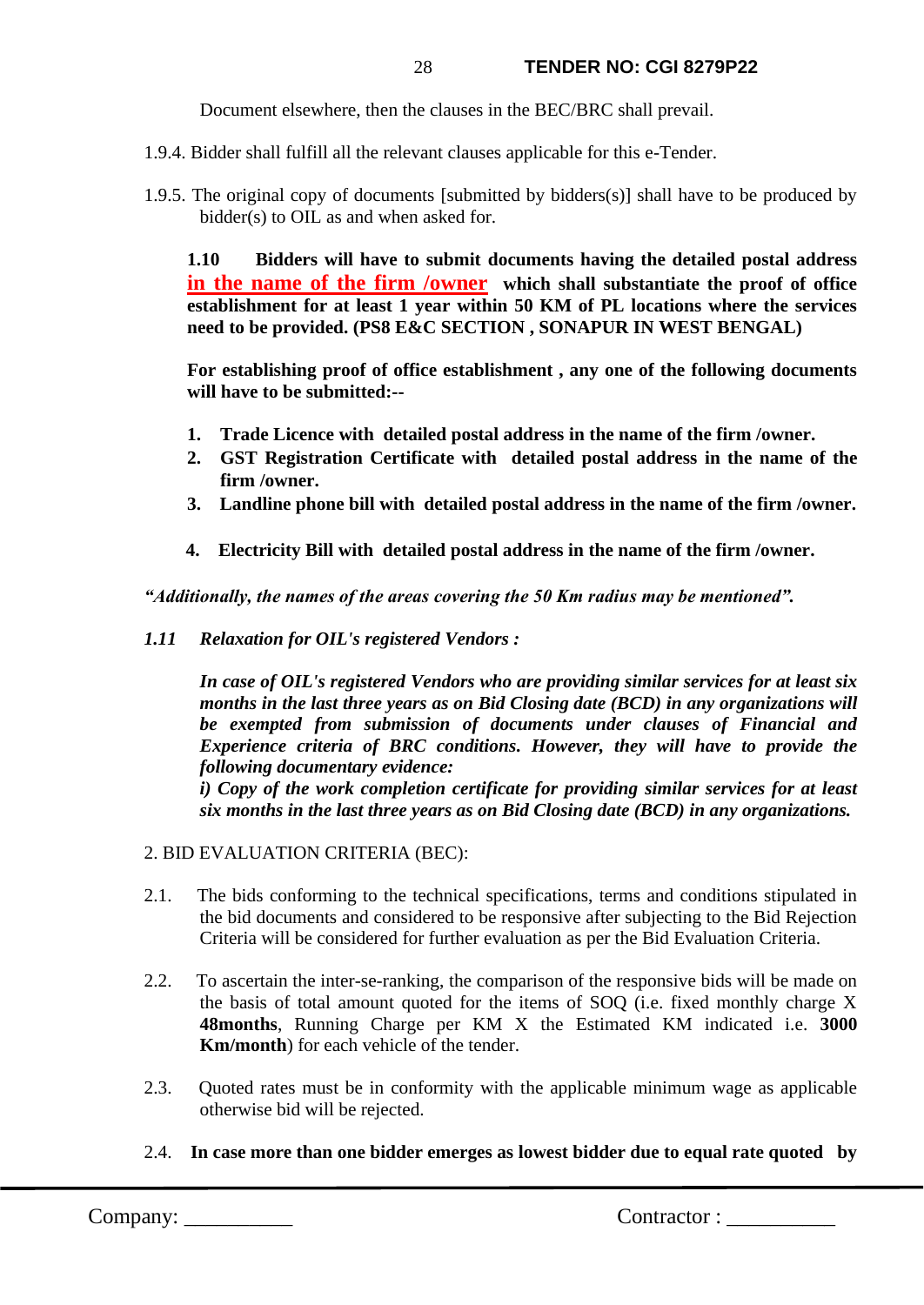**the bidder, then the lowest bidder will be decided by draw of lots. Company's decision in this regard is final and binding to all bidders.**

- 2.5. **Any discount/rebates offered shall not be considered for evaluation of bids. However, if the lowest bidder happens to be the final acceptable bidder for award of contract and if they have offered any discount/rebate the contract shall be awarded after taking into consideration such discount/rebate after negotiation or otherwise.**
- 2.6 **Original Bid closing date will be considered for evaluation of BRC criteria even in case of any extension of the original Bid Closing Date.**

\*\*\*\*\*\*\*\*\*\*\*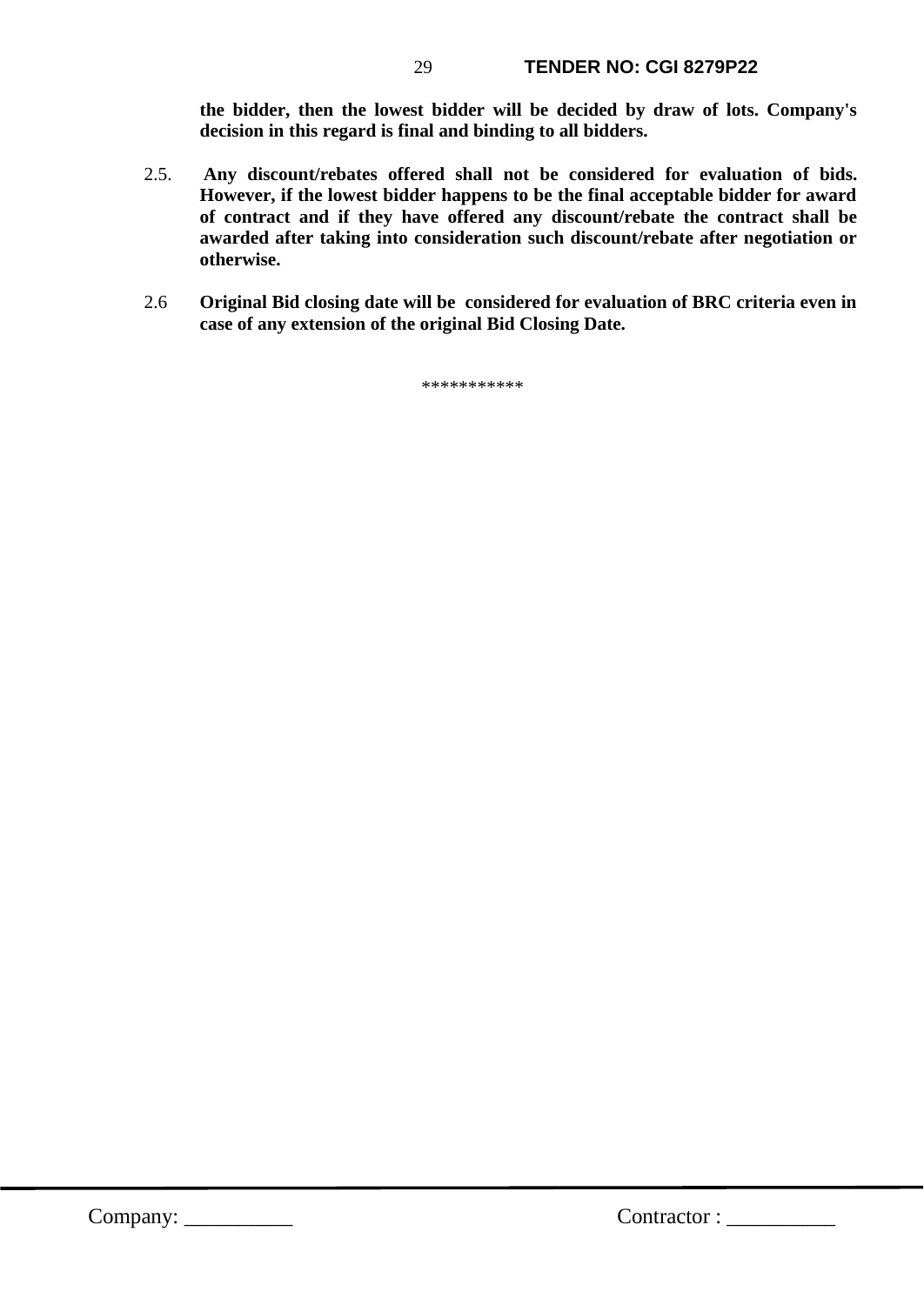#### **SECTION-I**

#### **GENERAL TERMS AND CONDITIONS**

#### **1.0 DEFINITIONS**

In this contract, unless the context otherwise requires:

- 1.1 "AGREEMENT" means this service agreement.
- 1.2 "AREA OF OPERATIONS" means the Company's oilfield operations in the State of **WEST BENGAL,.**
- 1.3 "BASE STATION" means the station where the vehicle(s) shall be permanently based, which may be changed at the discretion of the Company.
- 1.4 "BID OPENING DATE" means the date on which the Tender was opened by the Company against the finalisation of this agreement.
- 1.5 "BREACH OF CONTRACTUAL OBLIGATION" means amongst others also the following:
	- i) Carriage of unauthorised passengers by the Transport Supplier while under this agreement with the Company:
	- ii) Unauthorised use of the vehicle(s)/equipment when released to the Transport Supplier for undertaking its deployment for any other business purpose;
	- iii) Withdrawal of vehicle(s) from the service before expiry of the term of this Agreement for any reason whatsoever without the consent/instruction of the Company's authorized representative;
	- iv) Failure of the Transport Supplier to place the vehicle(s) for periodic inspection as per schedule as directed by Company's Authorized representative./Engineer.
	- v) Failure to park the vehicle(s) after release on close of working hours at place designated by Company's authorized representative/Engineers.
	- vi) The vehicle must be owned and registered in the name of the contractor during the entire tenure of the contractual period including extension period, if any.
- 1.6 "COMPANY" means Oil India Limited.
- 1.7 "COMMENCEMENT OF SERVICE" means the actual date of placement of the first Vehicle(s) under this Agreement.
- 1.8 "COMPANY's Authorised Representative / Engineer" means Chief General Manager (PLS) or his nominee
- 1.9 CREW: Means Supervisors, operators, Drives, Handymen/ Helper(s)/Jugalees attached to the vehicle(s).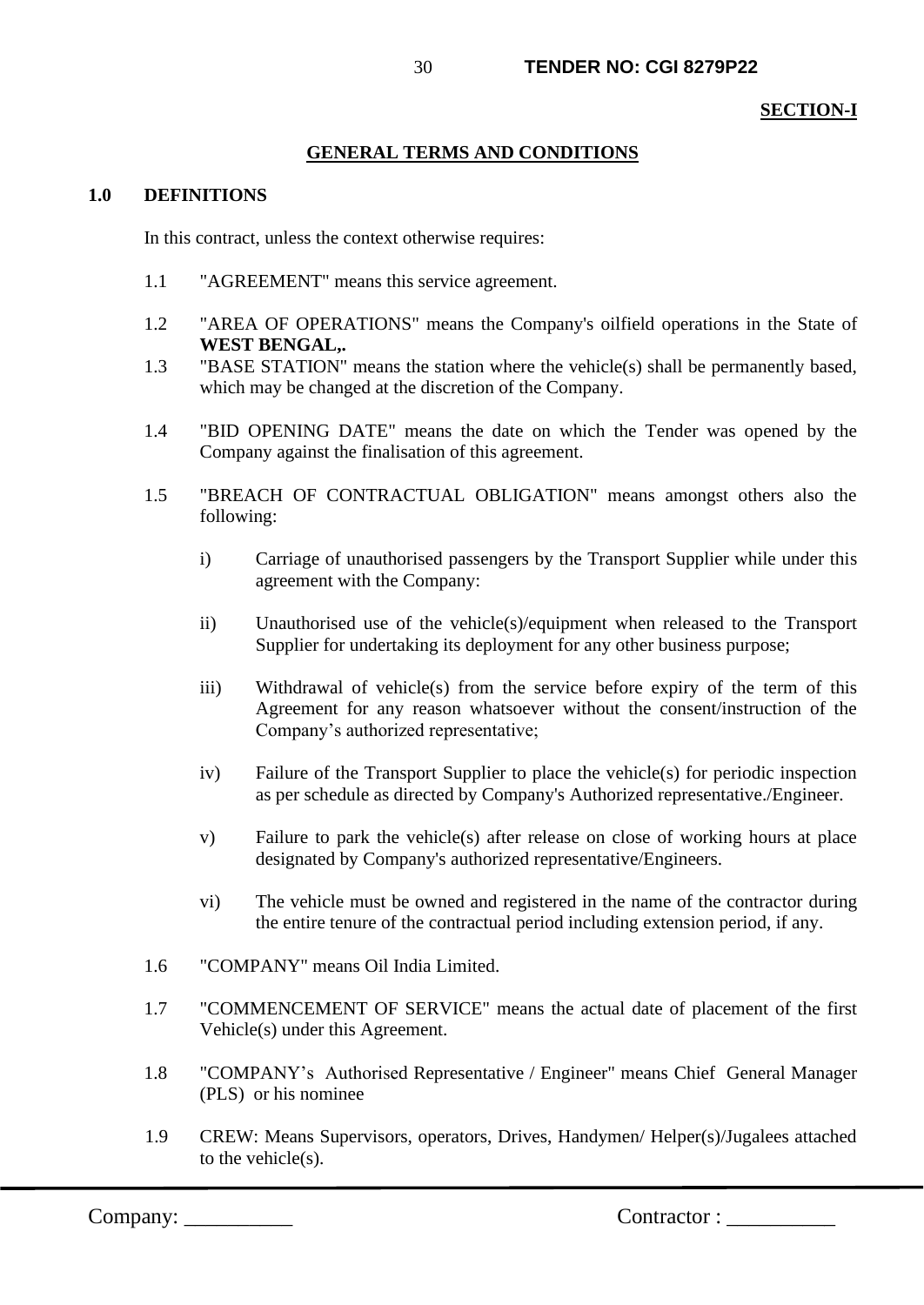- 1.10 "DUE DATE OF PLACEMENT" means the date stipulated in the contract for placement of the vehicle(s).
- 1.11 "DETERIORATED CONDITION OF VEHICLE(S) means any vehicle(s) found not acceptable to Company's Authorised Representative/Engineer after mechanical inspection and/or vehicle(s) found to be unworthy of undertaking the services envisaged under the provisions of this Agreement and /or vehicle(s) which is/are facing repeated breakdown due to inadequate, improper and timely repairs and maintenance and / or vehicle(s)/equipment refused by the Company's Engineer/user department as being unfit.
- 1.12 "DAILY LOG BOOK" means the format for recording the duty details on a day-to-day basis during the tenure of this Agreement.
- 1.13 "DRIVER / OPERATOR" means an individual possessing sound mental and physical health who must be in possession of an appropriate professional Driving License and P.S.V. Badge issued by the Regional Transport Authority/competent authority.
- 1.14 "DEFAULT" means any of the following commissions or omissions by the Transport Supplier or his/her crew which will lead to shut down of vehicle(s) and/or breach of contractual obligations :
	- a) Delay in initial placement of vehicle(s) beyond the stipulated date;
	- b) Unsuitability of the Driver or assigned/Attendant and/or working crew;
	- c) Drunkenness and intoxication of the driver and/or the Attendant/crew;
	- d) Non-availability of vehicle(s) due to any reason, whatsoever, including but not limited to the following conditions:
		- i) Deteriorated mechanical condition of the vehicle(s) and/or breakdown;
		- ii) Due to inadequate routine maintenance
		- iii) Time taken for routine servicing / maintenance in any particular month in excess of time allowed for such maintenance in any month
	- e) Non-possession of valid permits and licenses for the crew and vehicle(s)
	- f) Non-supply of fuel;
	- g) Delay in placement of vehicle(s) on any day as per the instruction of the Company's Authorized Representative/ Engineer and or unauthorized and untimely release of vehicle(s)/equipment on any day without prior permission and authorization from the Company Engineer during the tenure of this Agreement;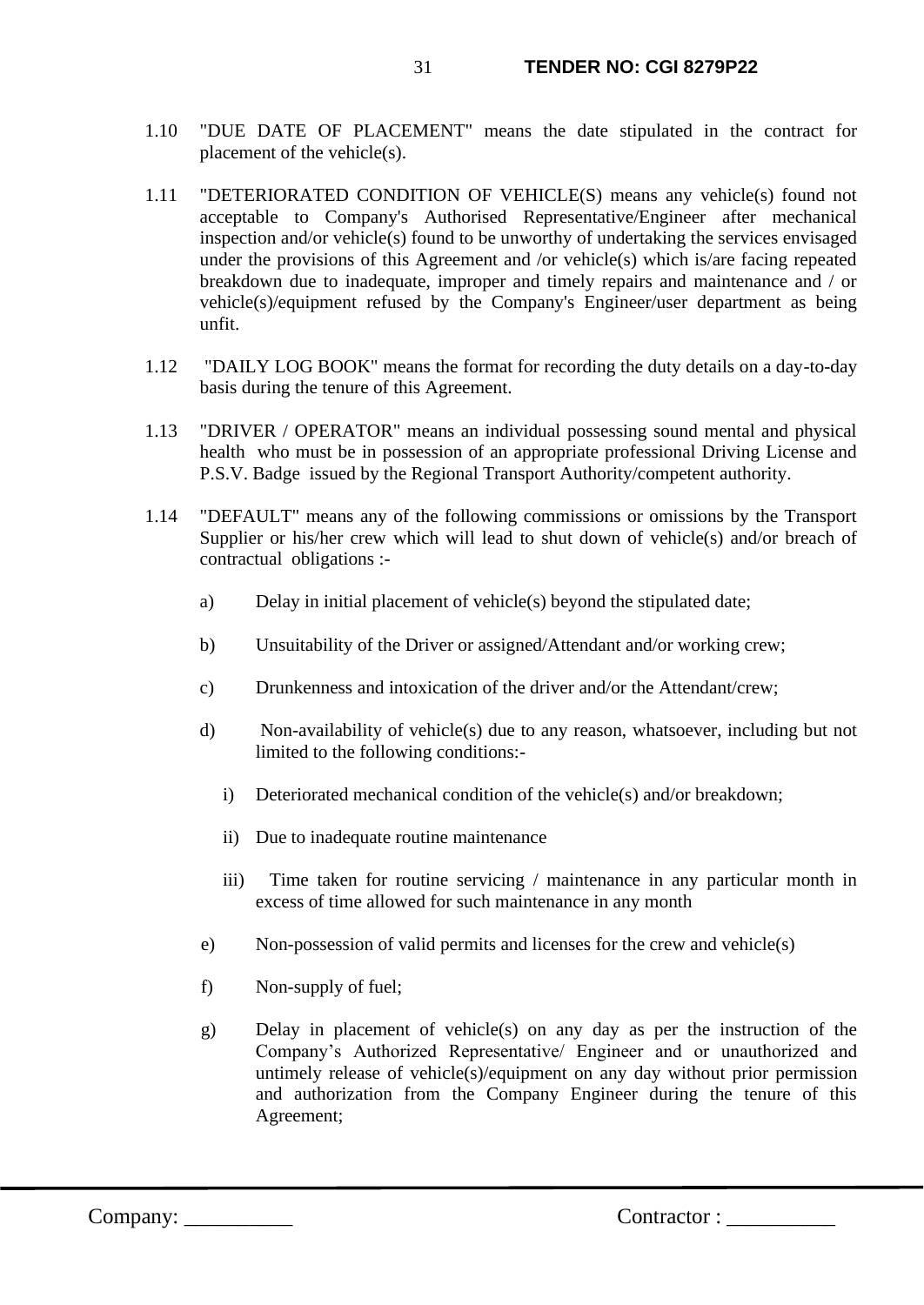- h) If the Transport Supplier bases the vehicle(s) at a station other than the stipulated Base Station without the authorisation of the Company's Authorised Representative/ Engineer;
- i) Non-availability of vehicle(s)t due to defects detected upon periodic inspection/tests by the Company;
- j) Non-rectification of defects expeditiously upon detection on inspection/test undertaken by the Company;
- $k$ ) Non-availability of the vehicle(s) or crew when required;
- l) Failure on part of the Transport Supplier to discharge his/her obligations as set out set out in the agreement.
- m) Any other acts or omissions by the Transport Supplier or his/her crew whether specified or not hereof which disrupt the continuity of the service envisaged under this Agreement.
- n) Non-availability of services due to unauthorized / lightening strike by Transport Supplier or his/her crew for any reason whatsoever. The period of nonavailability of services will be treated as shutdown.
- 1.15 "FIXED CHARGE PER MONTH" means the fixed charge per month payable by company which is inclusive of depreciation, parking fee if applicable, all applicable taxes  $\&$  duties including  $\&$  XAT, insurances, wages and other emoluments of Operator/Driver(s) / Helper(s) /Jugalees and other operation staff/crew excluding GST.
- 1.16 "HOLIDAY" means the National Holiday defined under the Motor Transport Workers Act, 1961 as may be in force from time to time, which the Transport Supplier would be required to give to his/her Crew as per the aforesaid Act.
- 1.17 "NORMAL HOURS/TIMINGS OF DUTY" means the duty hours, which may be stipulated or instructed by the Company's Authorised Representative/Engineer.
- 1.18 "INSPECTION" means initial/periodic inspection carried out by the Company's Authorised Representative/Engineer to ascertain road worthiness of the vehicle(s)t along with necessary Permits, Insurance etc. for the vehicle(s) as well as all the Crew engaged against this contract. The Company's decision in this regard shall be final.
- 1.19 "INSURANCE" means comprehensive insurance of the vehicle(s) and shall include insurance of the crew and passenger(s).
- 1.20 "LICENCE AND PERMITS" means any and all of the following which must be valid and updated periodically by the Transport Supplier to the satisfaction of the Company:
	- a) Professional driving license(s) and P.S.V. badge(s) for the driver(s) / operator(s).
	- b) Registration Book(s) with endorsement of Road Tax.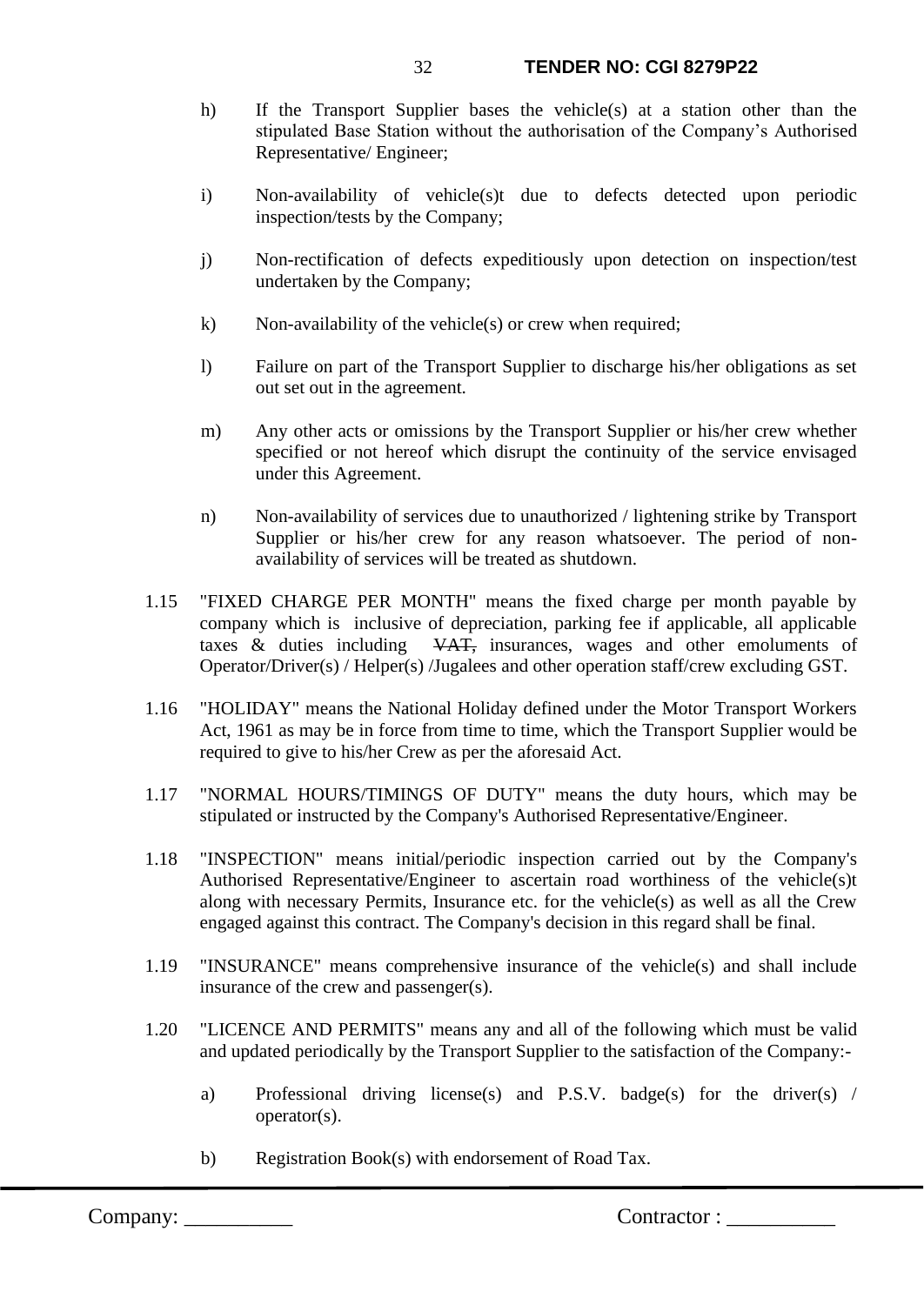- c) Permits for plying the vehicle(s) for commercial purpose as may be required.
- d) Road permits
- e) Fitness Certificate
- f) Inner line permit(s) where ever applicable.
- g) Comprehensive insurance certificate(s) both for vehicle(s) as well as Crew and passenger(s).
- h) Any other as required under law in force;
- i) Pollution
- 1.21 (a) "LIQUIDATED DAMAGES" means pro-rata fixed charge per hour rate payable by the Transport Supplier in case of Default as mentioned herein above which shall be levied for the shutdown period on the basis of 0.5(Zero Point Five) times the monthly fixed rate subject to maximum of 12(Twelve) hours in a month arrived at, on a cumulative basis. In case of continuing default beyond 12(Twelve) cumulative hours in a month, it would be treated, as breach of Contract and penalty as per clause No.1.27 will only be applicable.
	- (b) "SPECIAL LIQUIDATED DAMAGES" means the amount payable by the Transport Supplier in case of default as mentioned in **para 1.14 sub clause (n) of Section-III** which shall levied at the rate of twice the pro-rata fixed charge per day. Special L.D. shall be levied irrespective of whether such default resulted in a shutdown for the whole day or part thereof.
- 1.22 "LEAVE" means Annual Leave to be granted to the Crew who is an employee of the Transport Supplier as per the stipulations of The Motor Transport Workers Act, 1961 as may be in force from time to time.
- 1.23 "MONTHLY KILOMETREAGE STATEMENT CUM BILL" means the format specified by the Company, inter-alia showing the KM run statements.
- 1.24 (a) "PRO-RATA FIXED CHARGE PER DAY" means the Fixed Charge per month divided by 30(Thirty) days.
	- (b) "PRO-RATA FIXED CHARGE PER HOUR" means the amount of fixed charge per day) divided by 24 (Twenty Four) hours.
- 1.25 "PENALTY" means the amount payable by the Transport Supplier in the event of breach of contract as stated in **clause 1.14, (Section-III)** which shall be at a rate of the pro-rata fixed charge per day. Penalty shall be levied irrespective of whether such breach resulted in a shut down or otherwise.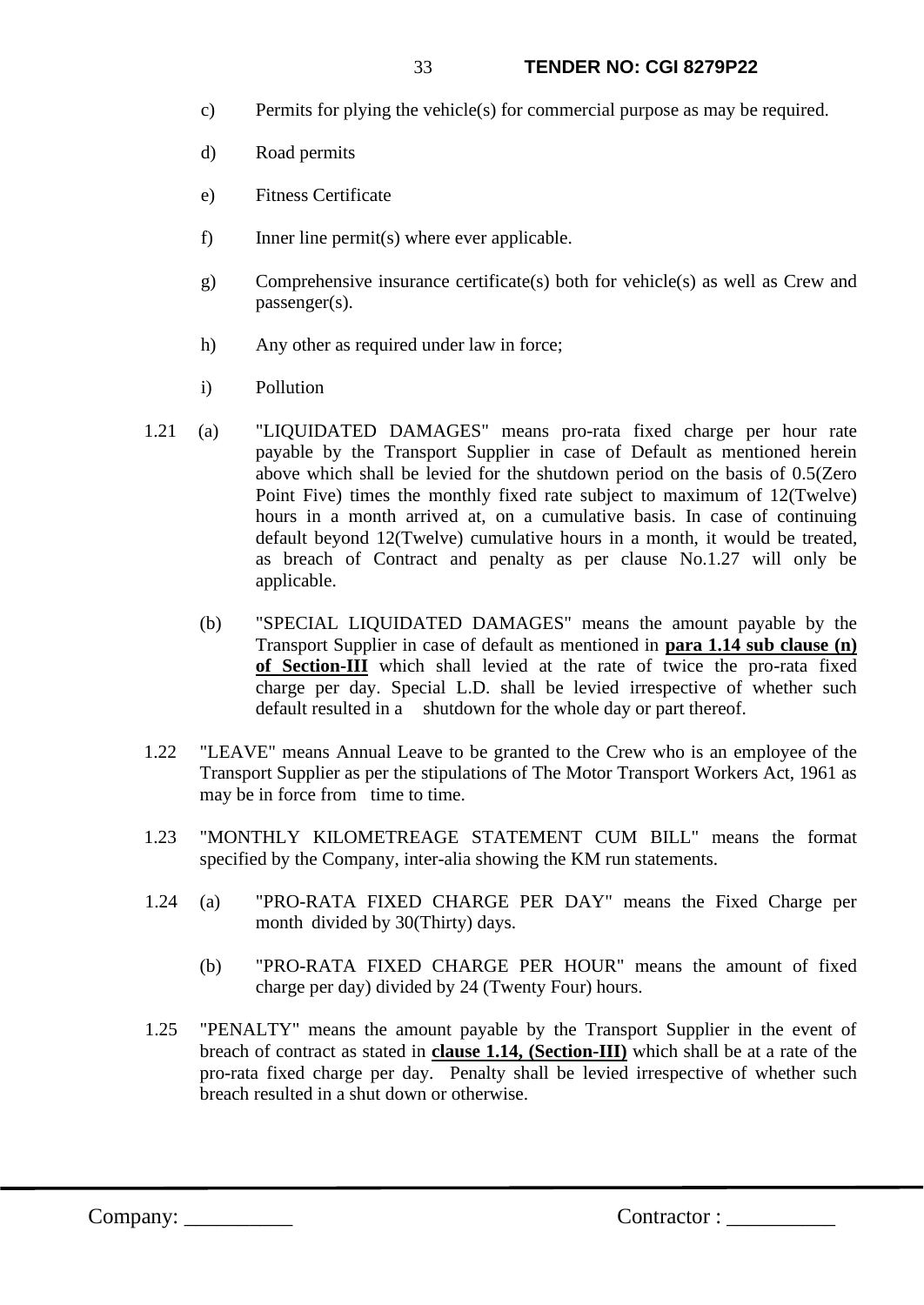- 1.26 "REGISTRATION" means the vehicle(s) having registration in the name of the Supplier(s)/Firm with the R.T.O./D.T.O. having jurisdiction in the area of operations of the Company.
- 1.27 "RUNNING CHARGE PER KILOMETER" means the rates payable against each KM run. and shall be deemed to include all the expenditures of the Transport Supplier viz., cost of fuel, tyre/tube, battery & consumables like lubricants etc. and other maintenance expenditures including accessories involved including GST element as applicable towards movement of the vehicle(s)/equipment.
- 1.28 "STIPULATED HOURS OF SERVICE PER DAY" means hours of duty per day, normal Hours / timings of duty whereof shall be determined by the Company's Authorised Representative/Engineer for which fixed charge shall be payable.
- 1.29 "STATUTORY ACTS" means all the State and Central Government statutes and regulations effecting the operation of the services under this Agreement as may be in force from time to time and shall particularly include but not be limited to the following;
- a) The Motor Vehicle Act, 1988,
- b) The Motor Transport Worker's Act, 1961,
- c) The Contract Labour (Regulations & Abolition) Act, 1970,
- d) The Minimum Wages Act, 1948,
- e) The Employees Provident Fund & Miscellaneous Act, 1952,
- f) **The Factories Act, 1948**,
- g) The Workmen Compensation Act, 1923 & Industrial Disputes Act, 1947
- h) Industrial Employment (Standing Order Act, 1946)
- i) Inter-state Migrant Workmen (Regulation of Employment and Condition of Service) Act, 1979
- j) Payment of Wages Act, 1936
- k) Any other Act as applicable from time to time.

The Transport Supplier shall be solely responsible for compliance with all statutory acts at all time during the tenure of the service Agreement.

- 1.30 (a) "SHUT DOWN" means disruption/non-availability of the Transport Service due to any of the defaults in **Clause 1.14, of Section-III** as stated above.
- 1 (b) "SHUT DOWN" shall also mean the non-availability of the Transport service due to an accident.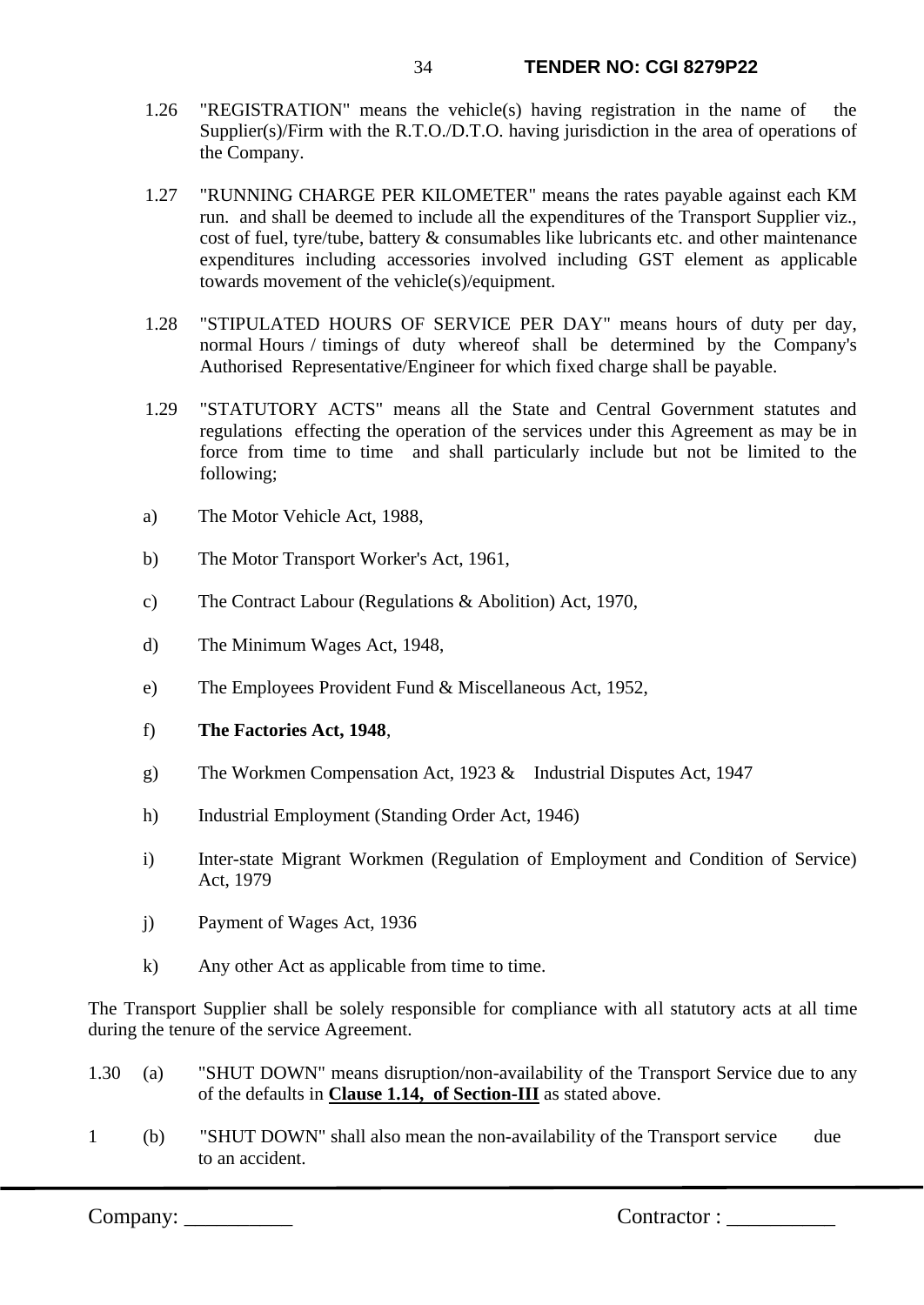## 1.31 "STAND BY" means any of the following "-

Payable fixed charge although the services are not available due to the following:-

- i) For maintenance up to 48(Forty Eight) hours, cumulative per month, counted from the beginning of the month (7.00 A.M. onwards). This facility will be limited to maximum of 4(Four) instances in calendar month. Any excess shut down over 48 hours for maintenance shall be treated as default. Accumulation may be allowed up to a maximum of 4(Four) days i.e., 96 (Ninety Six) hrs in a space of 3(Three) months which the Transport supplier will notify in writing at least 5(Five) days in advance. In case it is not availed in a space of 3(Three) months the facility will stand lapsed for that period. Shut down due to minor breakdown of the vehicle(s (i.e., punctured tyre, minor mechanical adjustment etc.,) involving downtime up to a maximum of 1(One) hour shall not be included in the 48 (Forty Eight) hours time or counted towards shutdown which shall be allowed not more than 3(Three) instances in a calendar month.
- ii) Re-fuelling time for the vehicle(s) which shall normally not be more than 30(Thirty) minutes.
- 1.32 "STATUTORY OFF" means the off day per week or the compensatory off day in lieu thereof which the Transport Supplier is required to give to his/her operating crew as per the Motor Transport Workers Act, 1961 in respect of which adequate relief driver/crew shall be provided at no extra cost.
- 1.33 (a) "TAXES AND DUTIES" means Road Tax, Fitness Fee, Road Permit Fee, Registration Fee, GST, Inter-State Permit Fee, GST for vehicle(s) and crew, etc as may be due and payable by the Transport Supplier entirely at his / her own cost towards operation of the services envisaged under this agreement.
	- (b) Taxes and duties shall also mean deduction of Tax at source from the payments made to the Transport Supplier towards operation of the services envisaged under this Agreement at the rates as may be in force from time to time under the Income Tax Act, 1961 & GST or any other Act where requires deduction of tax at source which may be in force from time to time.

1.34 CLAUSE - I: Transport Supplier's rates specified in Part - II of the service Agreement deemed to have been based on the following conditions (and the Transport Supplier shall not be entitled to any additional payment of any account save and except for circumstances specifically stated vide Clause IV hereunder).

1. The service to be rendered shall be on hire basis on the rates specified SECTION **- II**. The period of hire of the vehicle under this Agreement will be **for a period of 4 (four) years**.

Notwithstanding the Kilometer done on completion date of the contract by the vehicle. Agreement shall stand terminated on the date i.e. on completion date of the contract unless extended vide **Clause 12 of Part-I of the service Agreement**.

2. The vehicle to be offered for the service shall comprise of:-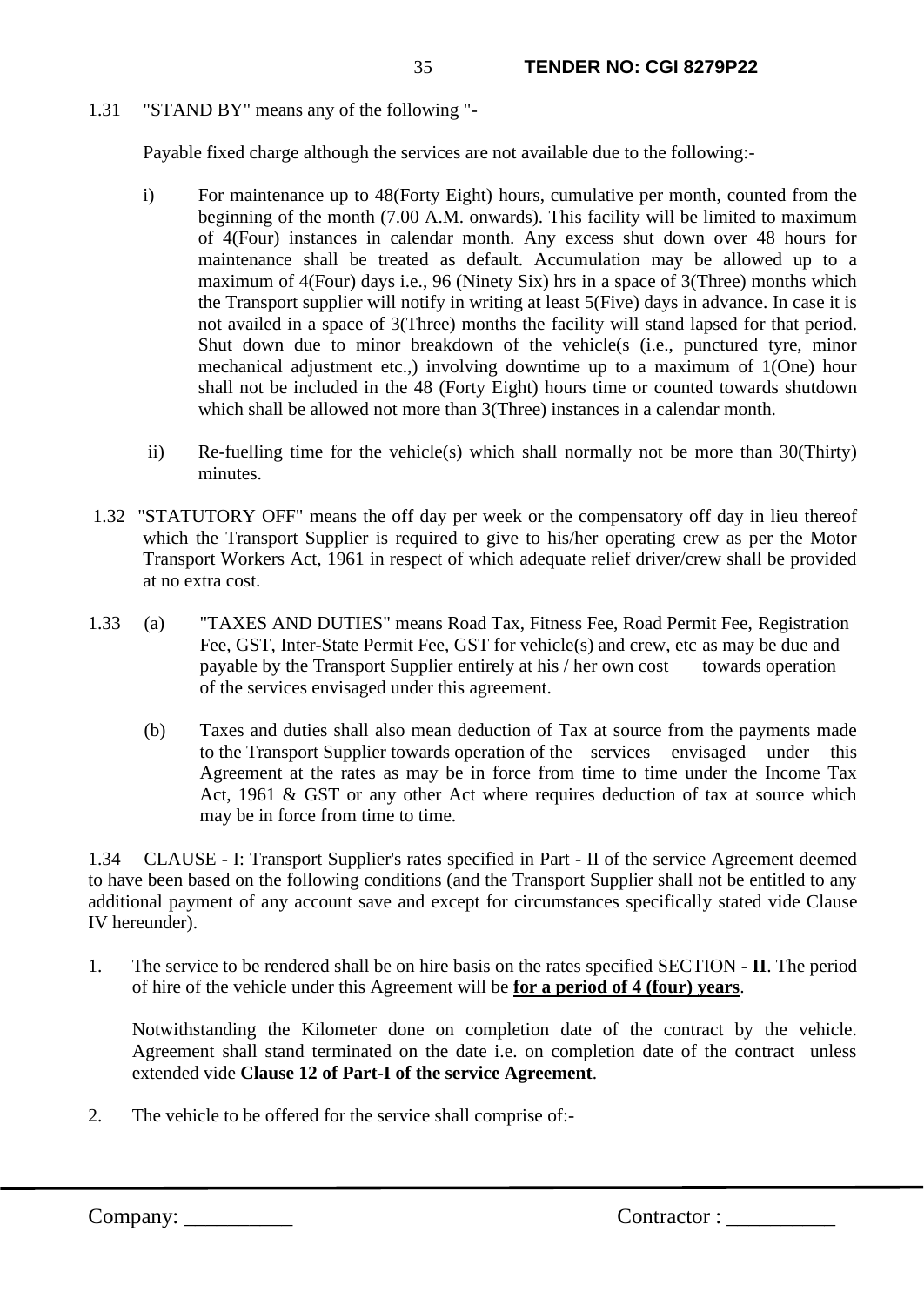#### 36 **TENDER NO: CGI 8279P22**

**"Hiring of Mahindra Bolero Camper Gold ZX 2WD BS6 or higher model for Electrical & Cathodic Section, PS-8 Sonapur for 4 (Four) years"** with all standard design running on diesel bearing commercial number plate and all **WEST BENGAL permit** covering the **state of WB.**

- (ii) An acceptable replacement will have to be provided in case of regular car withdrawn from duty.
- 3. The vehicle described under (2) above shall be new ones in the first instance and equipped with all standard fittings, instruments etc. and conform to the provisions of M.V.Act
- 4. The vehicle shall at all times be owned by an duly registered ( at Transport Supplier's cost) in the name of Transport Supplier by appropriate Govt. authority.
- 5. The vehicle shall at all times be licensed (at Transport Supplier's cost) by appropriate Govt. authority to ply on service agreement basis in all areas of Company's activities particularly in WEST BENGAL to carry 6/7 passengers excluding driver (necessary subsequent renewal of the license on due date to be made by the Transport Supplier).
- 6. The Vehicle shall at all times be INSURED by the Transport Supplier against all risks at his cost.
- 7. The right of the Transport Supplier to place the vehicle in the service of the Company shall be free from all financial and legal complications and encumbrances and should there by any interruption on Company's service due to such complications, the Transport Supplier shall on deemed fully compensate the Company the loss incurred by the later.
- 8. The Transport Supplier shall bear all other expenditure in way of fulfilling the statutory obligations of the Central and State Govt. during the period of validity of the service Agreement subject only, to entitlement for reimbursement under Clause IV hereunder.
- 9. (a) The Transport Supplier shall provide all fuel, lubricant, spare parts etc. that may be necessary to run the vehicle on Company's work.
	- (b) The vehicle has to be maintained in tip top running condition during the period of contract. For this purpose, contractor has to obtain once in two months a vehicle suitability certificate from the Company's Engineer (Transport Engineer).
	- (c) With advance notice given to Company, the Transport Supplier will be allowed one day in a month as paid day (Fixed charge) only for servicing and running repairs to vehicle.
- 10. The Transport Supplier shall provide at his cost all labour (including necessary facilities thereof) for operating the service, i.e. Drivers/Helpers, Mechanic, Supervisor, Clerk, Chowkiders etc. and also such supervisory staff as needed for efficient services.

## 2.0 **DURATION OF THE CONTRACT**:

The duration of the contract will be for a period of **4 (four) years.**

## 3.0 **PERFORMANCE SECURITY DEPOSIT** :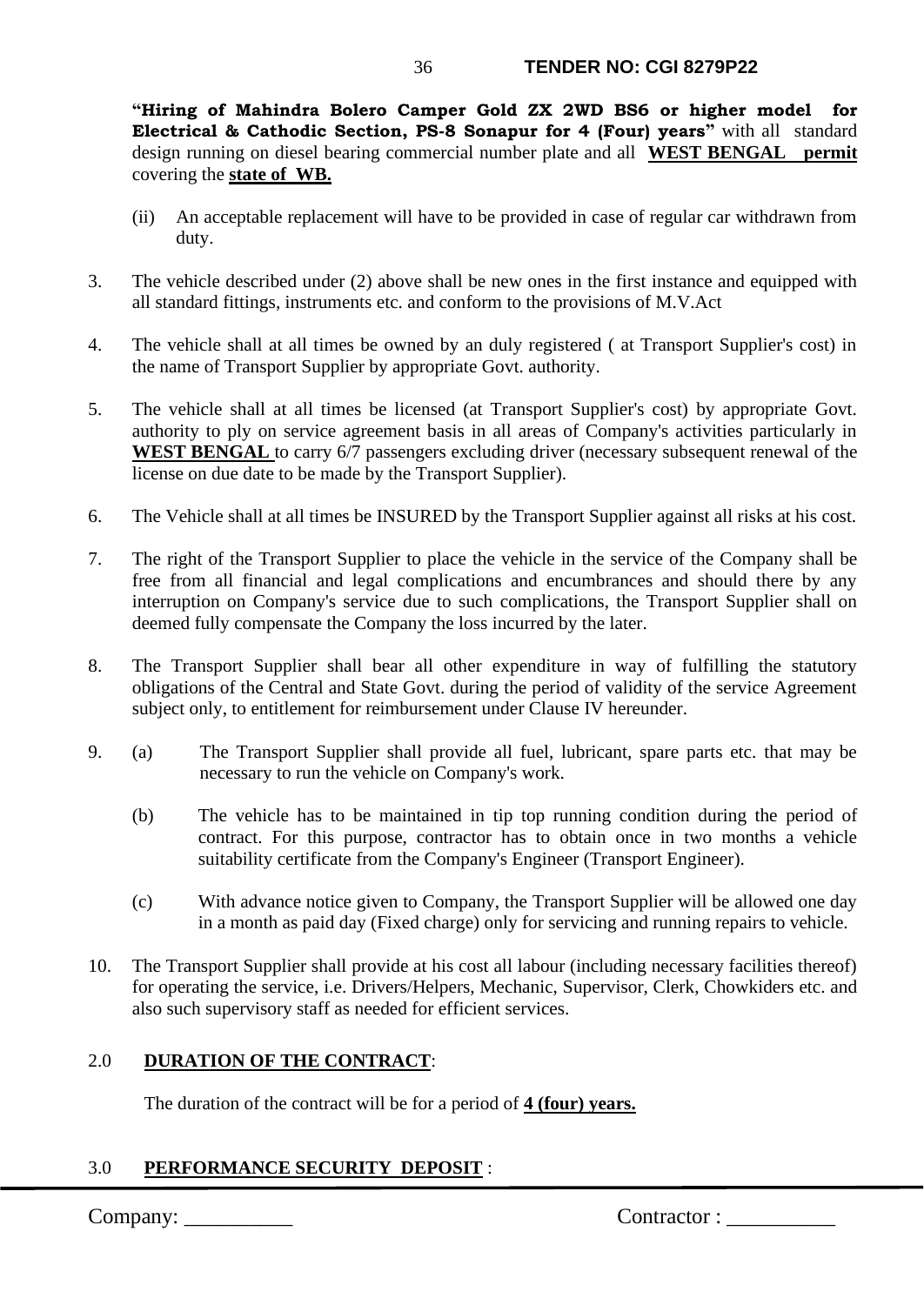- **3.1** The contractor will furnish an amount equivalent to 3**%** of the annualized contract value as Performance Security Deposit. Within two weeks of issue of Letter of acceptance and before signing of the formal contract. The Performance Security Deposit may be in the form of a Bank Guarantee (in the prescribed format enclosed in **Proforma-E**) issued by a Nationalized Bank, and shall remain valid for **Three(3)** more months beyond validity of the contract. In case the contract is extended the Performance Bank Guarantee will accordingly be extended suitably.
	- (c) A Bank Guarantee in the prescribed format vide **Proforma-E** issued by any of the following Banks **is acceptable**:
	- iii)Any schedule Indian Bank or Any Branch of an International bank situated in India and registered with Reserve Bank of India as scheduled foreign bank in case of domestic bidder **OR**
	- ii) Any foreign Bank which is not a Scheduled Bank in India, provided the Bank Guarantee issued by such Bank is counter-guaranteed by any Branch situated in India of any Scheduled Bank incorporated in India.

(b)**Bank Guarantee issued by a scheduled Bank in India at the request of some other Non-Scheduled Bank of India shall not be acceptable**

*Bank Guarantees issued by Banks in India should be on non-judicial stamp paper of requisite value, as per Indian Stamp Act, purchased in the name of the Banker.*

*The bank guarantee issued by the bank must be routed through SFMS platform as per the following details:*

*a. (i) "MT760/ MT760 COV for issuance of bank guarantee" (ii) "MT767/ MT767 COV for issuance of bank guarantee"*

*The above message/ intimation shall be sent through SFMS by the BG issuing bank branch to Axis Bank, Guwahati Branch, IFS Code- UTIB0000140, Branch Address – Axis Bank Ltd, Guwahati Branch, chibber House , G S Road, dispur,Assam , PIN-781005."*

*b)The vendor shall submit to OIL the copy of SFMS message as sent by the issuing bank branch along with the original bank guarantee*

- 3.2 The Bank Guarantee will be discharged after successful completion of the contract and subsequent extensions if any. In the event of default in the execution of the contract by the contractor as per the terms and conditions of the contract the Bank Guarantee will be invoked either in part or in full.
- 3.3 The proceeds of the Performance security shall be payable to Oil India Limited as compensation for any loss resulting from the contractors failure to complete his obligations under the contract.
- 3.4 The Performance Security will not accrue any interest.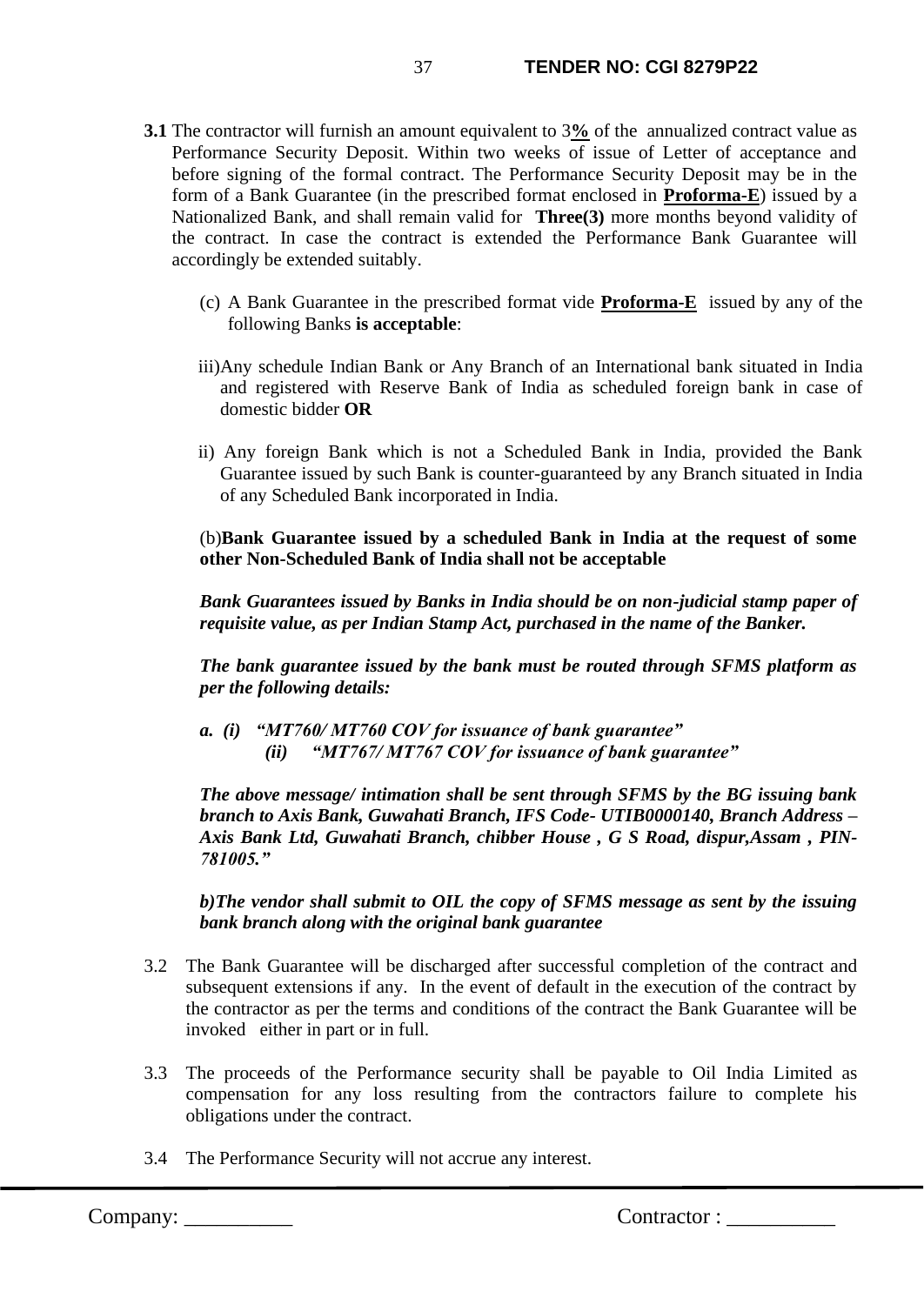## 4.0 **TERMINATION**:

## 4.1 **TERMINATION ON EXPIRY OF THE TERMS (DURATION):**

The contract shall be deemed to have been automatically terminated on the expiry of duration of the Contract or extension, if any, thereof.

## 4.2 **TERMINATION ON ACCOUNT OF FORCE MAJEURE:**

Either party shall have the right to terminate the Contract on account of Force Majeure as set forth in clause 22.0 above.

## 4.3 **TERMINATION ON ACCOUNT OF INSOLVENCY:**

In the event that the Contractor at any time during the term of the Contract, becomes insolvent or makes a voluntary assignment of its assets for the benefit of creditors or is adjudged bankrupt, then the Company shall, by a notice in writing have the right to terminate the Contract and all the Contractor's rights and privileges hereunder, shall stand terminated forthwith.

## 4.4 **TERMINATION FOR UNSATISFACTORY PERFORMANCE:**

If the Company considers that, the performance of the Contractor is unsatisfactory, or not upto the expected standard, the Company shall notify the Contractor in writing and specify in details the cause of the dissatisfaction. The Company shall have the option to terminate the Contract by giving 15 days notice in writing to the Contractor, if Contractor fails to comply with the requisitions contained in the said written notice issued by the Company,

# 4.5 **TERMINATION DUE TO CHANGE OF OWNERSHIP & ASSIGNMENT:**

In case the Contractor's rights and / or obligations under the Contract and/or the Contractor's rights, title and interest to the equipment/material, are transferred or assigned without the Company's consent, the Company may at its absolute discretion, terminate the Contract.

- 4.6 If at any time during the term of the Contract, breakdown of Contractor's equipment results in Contractor being unable to perform their obligations hereunder for a period of 15 successive days, Company at its option may terminate this Contract in its entirely without any further right or obligation on the part of the Company except for the payment of money then due. No notice shall be served by the Company under the condition stated above.
- 4.7 Notwithstanding any provisions herein to the contrary, the Contract may be terminated at any time by the company on giving 30 (thirty) days written notice to the Contractor due to any other reason not covered under the above clause from **4.1 to 4.6** and in the event of such termination the Company shall not be liable to pay any cost or damage to the Contractor except for payment for services as per the Contract upto the date of termination.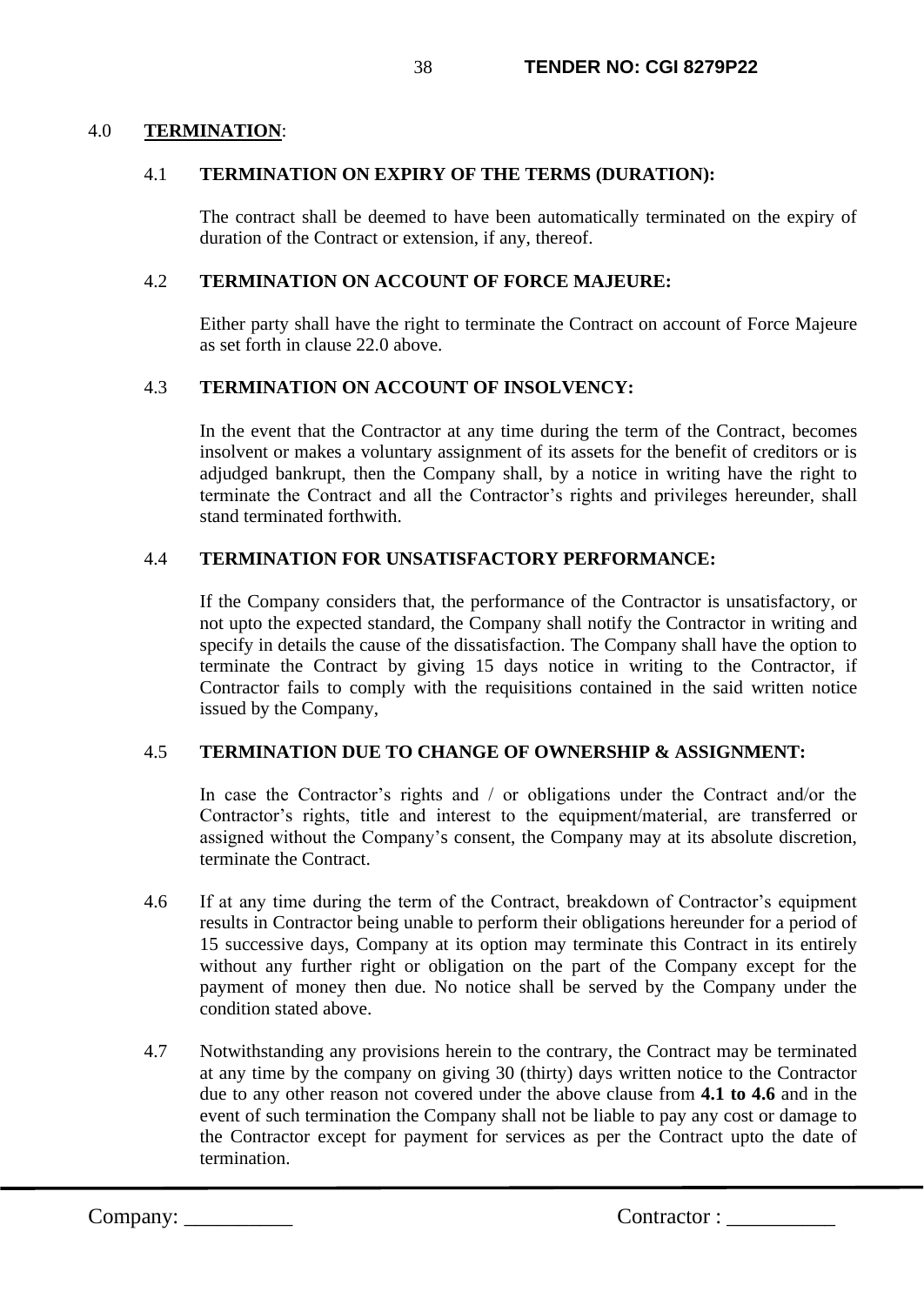# 4.8 **CONSEQUENCES OF TERMINATION:**

In all cases of termination herein set forth, the obligation of the Company to pay for Services as per the Contract shall be limited to the period upto the date of termination. Notwithstanding the termination of the Contract, the parties shall continue to be bound by the provisions of the Contract that reasonably require some action or forbearance after such termination.

- 4.8.1 Upon termination of the Contract, Contractor shall return to Company all of Company's items, which are at the time in Contractor's possession.
- 4.8.2 In the event of termination of contract, Company will issue Notice of termination of the contract with date or event after which the contract will be terminated. The contract shall then stand terminated and the Contractor shall demobilize their personnel & materials.

# 5.0 **LIQUIDATED DAMAGE(LD)**:

.

- 5.1 "LIQUIDATED DAMAGES" in case of default shall be levied for the period of unscheduled shutdown period on the basis of 0.5 (Zero Point Five) times the monthly fixed rate subject to maximum of 12 (Twelve) hours in a month arrived at on a cumulative basis. In case of continuing default beyond 12(Twelve) cumulative hours in a month, it would be treated, as breach of Contract and penalty as per **clause No.5.3** herein below will only be applicable.
- 5.2 "SPECIAL LIQUIDATED DAMAGES" means the amount payable by the Transport Supplier in case of default arising out of Non-availability of vehicle(s)/crew when the Company's operations are normal and also Non-availability of services due to unauthorized / lightening strike by Transport Supplier or his/her crew for any reason whatsoever. The period of non-availability of services will be treated as shutdown and shall attract Special Liquidated damage at the rate of **twice the pro- rata** fixed charge per day. Special L.D. shall be levied irrespective of whether such default resulted in a shutdown for the whole day or part thereof.
- 5.3 "PENALTY" means the amount payable by the Transport Supplier in the event of breach of contract as stated in **clause 1.14 of Annexure-A** which shall be at a rate of the pro-rata fixed charge per day. Penalty shall be levied irrespective of whether such breach resulted in a shut down or otherwise.

# 6.0 **PAYMENT TERMS**:

6.1 Payment will be made on monthly basis within 30-days from the date of receipt of undisputed bill duly certified by OIL's authorized representatives. The bills to be submitted by the Transport supplier positively by  $4<sup>th</sup>$  day of the subsequent month. For purpose of payment for the services rendered, the Transport supplier shall (a) accept as final the Log Sheets/Statements maintained by the Company (by Company's authorized representative) for day to day running of the vehicle and shall submit information and bills in such a manner as prescribed by the authorized

```
Company: __________ Contractor : __________
```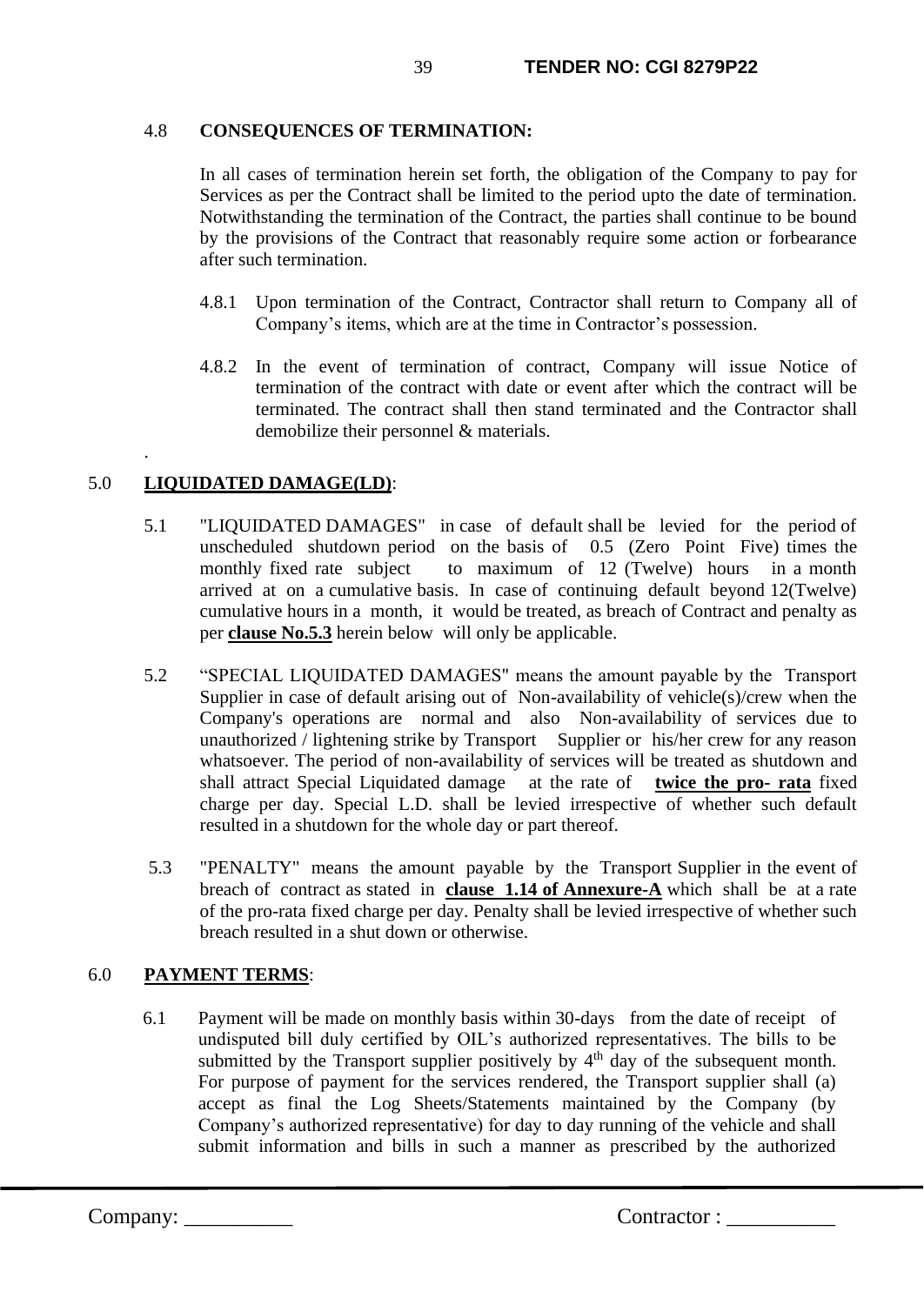representative of the company from time to time (b) exclude from his monthly bills such Kilometerage are involved on their own account such as garage, service etc.

6.2 In addition to above, contractor has to submit the documentary evidences in regards to payment make to driver and helper (if any) as per clause *3 & 4 of Section -II.*

# 7.0 **OBLIGATION OF THE CONTRACTOR**

Contractor shall, in accordance with and subject to the terms and conditions of the contract

- 7.1 Perform the work of providing the services described in the Scope of Work in a most economic and efficient manner.
- 7.2 The Contractor shall ensure that all men engaged by him are provided with appropriate protective clothing and safety wear in accordance with appropriate Governmental regulations and as per the terms of the contract. The Company's representative shall not allow / accept those men who are not provided with safety gears as applicable.
- 7.3 In order to promote, safeguard and facilitate the general, operational economic interest of the Company, during the continuance of this agreement the contractor hereby agrees and under takes not to take any direct or indirect interest and/or support, assist maintain or help any person or persons engaged in antisocial activities, demonstrations, riots, or in any agitation prejudicial to the Company's interest and any such event taking shape or form at any place of the Company's work and its neighborhood.
- 7.4 The Contractor and his workmen are to strictly observe the safety rules as per relevant Govt. Acts / Rules while executing the work.
- 7.5 In case of any doubt or dispute as to the interpretation of any Clause herein contained the decision of the Company's Engineer/authorized representative shall be final and binding on the Contractor.
- 7.6 The Transport Supplier shall have to ensure full compliance with Motor Vehicles Act 1988 and Motor Transport Workers Act 1961 and the Rules framed there under all other applicable statutory acts as may be in force from time to time governing the engagement of staff, their conditions of service which must include minimum wages as per the aforesaid Acts, Statutory/weekly offs, holiday, overtime, annual leave, uniforms etc. No other separate charges on such accounts will be payable by the Company at any point of time during the tenure of the Contract and same, if any, shall have to be borne entirely by the Transport Supplier. The Fixed Charges payable under this Agreement shall be deemed to be inclusive of all payments to be borne by the Transport Supplier on all such accounts. Any increase in the wages of the crew or any further benefits and perquisites accruing or arising to the crew subsequent to the date of this agreement due to revision in the minimum wages an applicable shall be borne solely by the contractor and deemed to be included in the fixed charge per month. Fixed charge also includes the cost of consumables as may be required for stipulated normal hours of duty.
- 7.7 Allow the vehicle for periodic inspection as and when required by the Company's authorized representative/engineer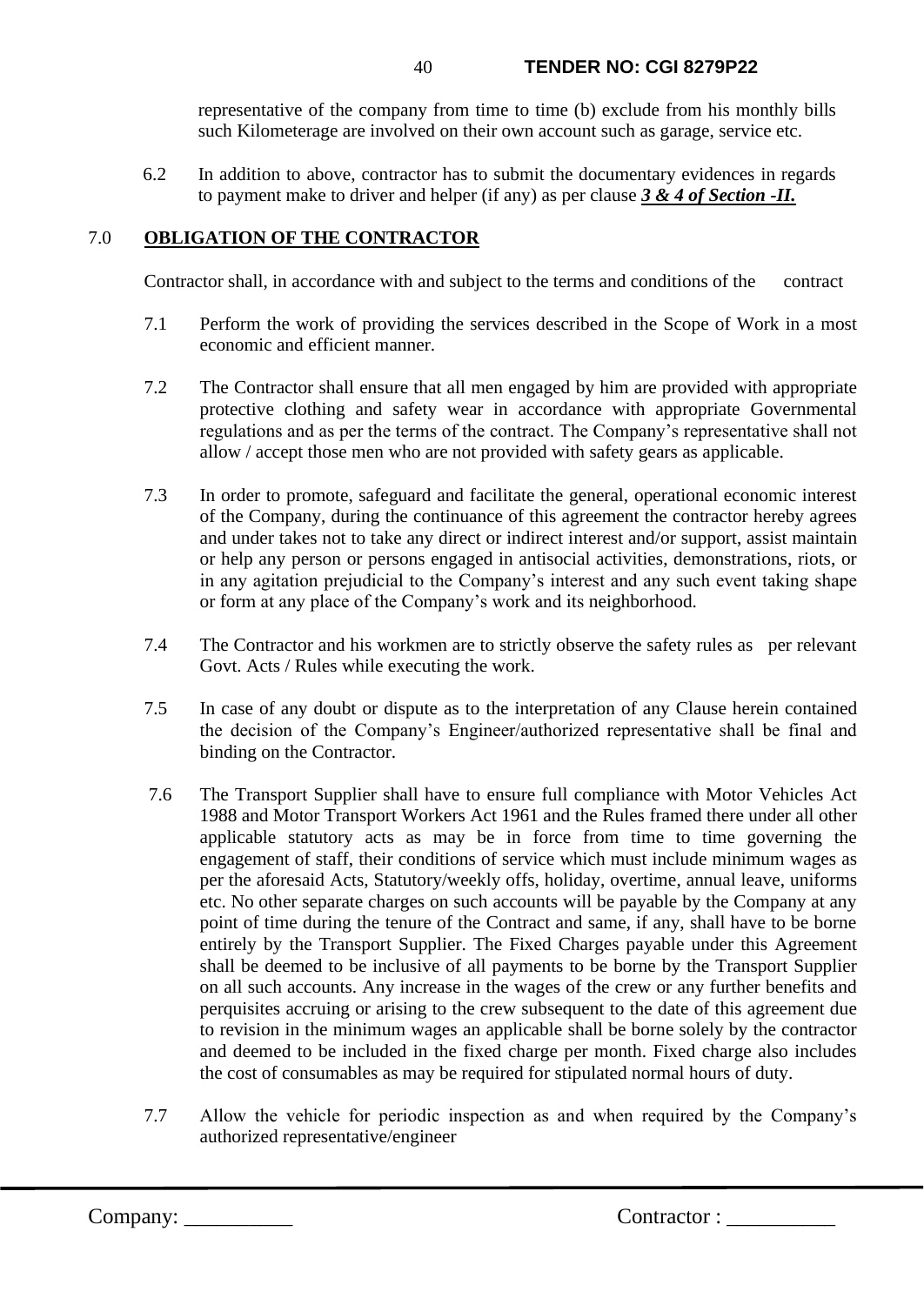- 7.8 In the event of the vehicle for regular operation being out of order or otherwise not available, a suitable relief vehicle with sound mechanical and physical condition shall be place in service immediately as substitute.
- 7.9 The driver of the vehicle must be in possession of a valid Driving License issued by the competent authority authorizing to drive the type of vehicle under the contract agreement.
- 7.10 Details of the driver, like name, address and police verification report shall be submitted to the authorized representative/engineer of the company. The same is applicable for relief drivers also.
- 7.11 The Transport Supplier will not withdraw the contracted vehicle from services for any reason, not ply the vehicle for private purpose without the prior consent of the Company's authorized representative/engineer.
- 7.12 Contractor shall have office or shall open an office in an around **PS-8, SONAPUR** for day today communication and operation. This office shall be fully functional and operating condition for the entire duration of the contract.

# 8.0 **GENERAL OBLIGATION OF THE COMPANY:**

Company shall, in accordance with and subject to the terms and conditions of this contract pay the contractor for the actual service rendered at the rates specified and/or amended /modified rates as applicable.

8.1 Allow the Transport Supplier 48 hours (cumulative) in a month as paid period (fixed Charge only) for servicing and running repair. However, the Transport supplier shall notify the same well in advance.

# 9.0 **AUTHORITY / POWER OF THE COMPANY'S AUTHORIZED REPRESENTATIVES:**

The authorized representative of the company shall have powers amongst others to:

- 9.1 Order the Transport supplier to remove immediately any cause of unsatisfactory performance of the vehicle and of the service
- 9.2 Order the Transport Supplier to remove /replace by more suitable hands and persons / drivers/ helpers /mechanic or any person if found unsuitable.
- 9.3 Advice the Transport Supplier from time to time such further instructions as felt necessary for the purpose providing proper and smooth/hassle free service as deemed necessary by the Company.
- 9.4 Release of the vehicle for monthly maintenance.
- 9.5 Certification of daily Log sheets
- 9.6 Authentication of monthly kilometerage statement cum bill
- 9.7 Determination of undisputed instances of shutdown or standby, Liquidated damage and penalties for default on breach of Contract.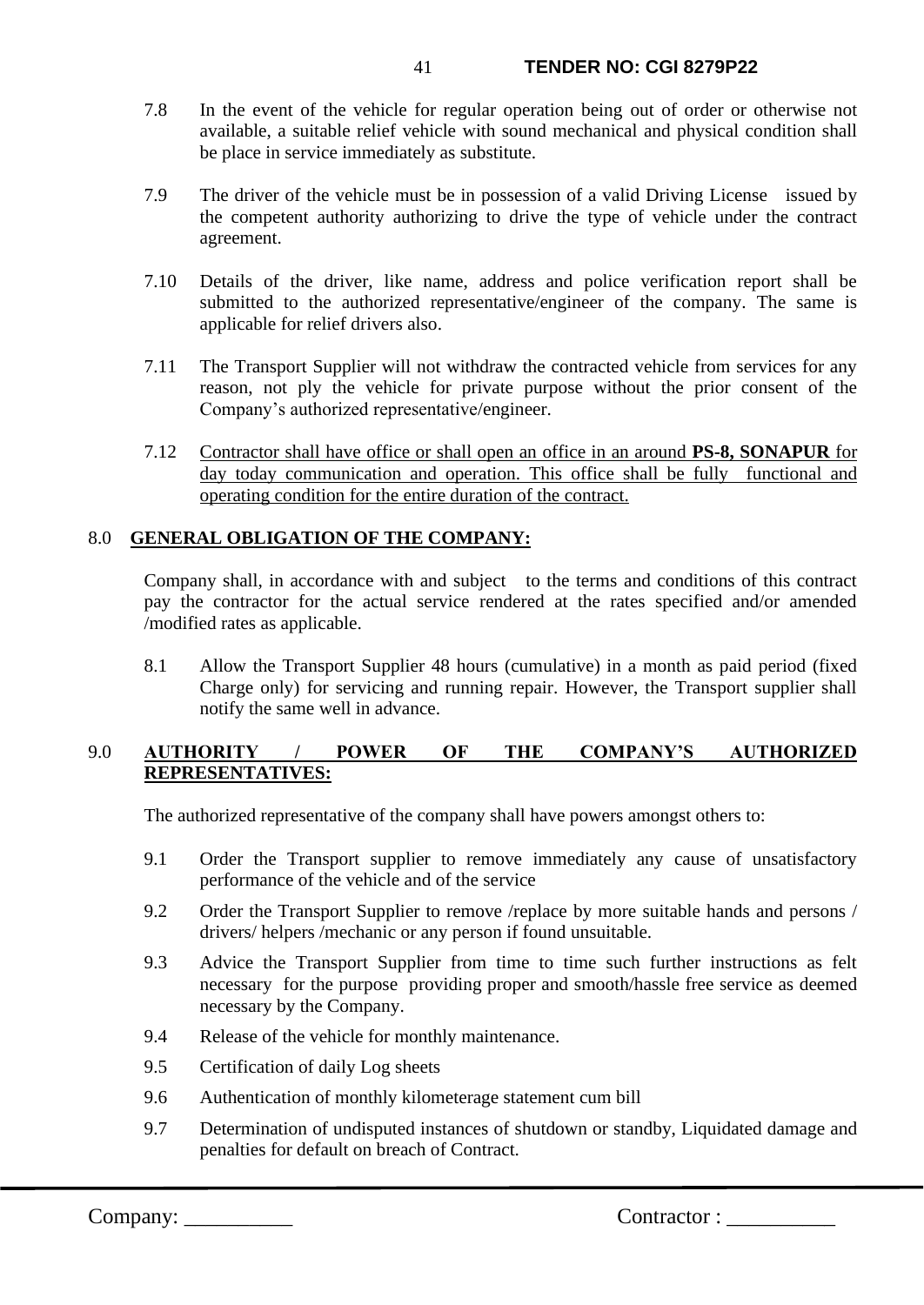## 8.0 **FORCE MAJUERE:**

- 8.1 In the event of either party being rendered unable by `Force Majeure' to perform any obligation required to be performed by them under the contract, the relative obligation of the party affected by such `Force Majeure' will stand suspended as provided herein. The word `Force Majeure' as employed herein shall mean acts of God, war, revolt, agitation, strikes, riot, fire, flood, sabotage, civil commotion, road barricade (but not due to interference of employment problem of the Contractor) and any other cause, whether of kind herein enumerated or otherwise which are not within the control of the party to the contract and which renders performance of the contract by the said party impossible.
- 8.2 Upon occurrence of such cause and upon its termination, the party alleging that it has been rendered unable as aforesaid thereby, shall notify the other party in writing within Seventy Two (72) hours of the alleged beginning and ending thereof, giving full particulars and satisfactory evidence in support of its claim.
- 8.3 Should `force majeure' condition as stated above occurs and should the same be notified within seventy two (72) hours after its occurrence the 'force majeure' rate shall apply for a maximum cumulative period of fifteen days. Either party will have the right to terminate the Contract if such `force majeure' condition continues beyond fifteen (15) days with prior written notice. Should either party decide not to terminate the Contract even under such condition, no payment would apply after expiry of fifteen (15) days force majeure period unless otherwise agreed to.

### 9.0 **SETTLEMENT OF DISPUTES :**

### 9.1Arbitration (Applicable for Suppliers/Contractors other than PSU) :

Except as otherwise provided elsewhere in the contract, if any dispute, difference, question or disagreement arises between the parties hereto or their respective representatives or assignees, in connection with construction, meaning, operation, effect, interpretation of the contract or breach thereof which parties are unable to settle mutually, the same shall be referred to Arbitration as provided hereunder :

- a. A party wishing to commence arbitration proceeding shall invoke Arbitration Clause by giving 30 day's notice to the other party. The notice invoking arbitration shall specify all the points of dispute with details of the amount claimed to be referred to arbitration at the time of invocation of arbitration and not thereafter. If the claim is in foreign currency, the claimant shall indicate its value in Indian Rupee for the purpose of constitution of the arbitral tribunal.
- b. The number of arbitrators and the appointing authority will be as under:

| Claim amount (excluding   Number of |            | <b>Appointing Authority</b> |
|-------------------------------------|------------|-----------------------------|
| claim for interest and              | Arbitrator |                             |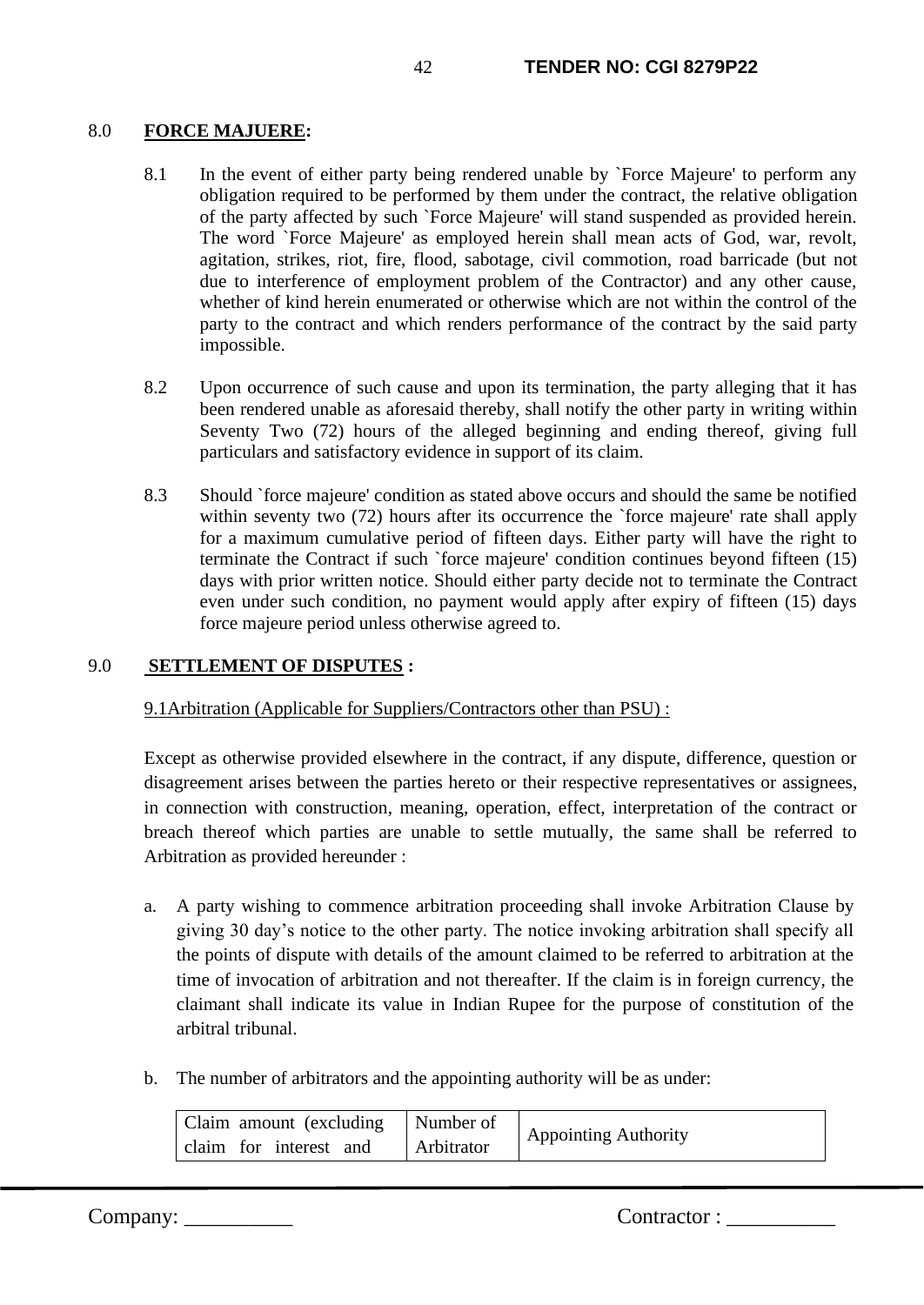| counter claim, if any) |                          |                                                                                                                                       |
|------------------------|--------------------------|---------------------------------------------------------------------------------------------------------------------------------------|
| UptoRs. 5 Crore        | Sole<br>Arbitrator       | OIL.                                                                                                                                  |
| Above Rs. 5 Crore      | 3 (Three)<br>Arbitrators | One Arbitrator by each party and the<br>3 <sup>rd</sup> Arbitrator, who shall be the presiding<br>Arbitrator, by the two Arbitrators. |

- c. The parties agree that they shall appoint only those persons as arbitrators who accept the conditions of the arbitration clause. No person shall be appointed as Arbitrator or Presiding Arbitrator who does not accept the conditions of the arbitration clause.
- d. Parties agree that there will be no objection if the Arbitrator appointed holds equity shares of OIL and/or is a retired officer of OIL/any PSU. However, neither party shall appoint its serving employees as arbitrator.
- e. If any of the Arbitrators so appointed dies, resigns, becomes incapacitated or withdraws for any reason from the proceedings, it shall be lawful for the concerned party/arbitrators to appoint another person in his place in the same manner as aforesaid. Such person shall proceed with the reference from the stage where his predecessor had left if both parties consent for the same; otherwise, he shall proceed de novo.
- f. Parties agree that neither shall be entitled for any pre-reference or pendente-lite interest on its claims. Parties agree that any claim for such interest made by any party shall be void.
- g. The arbitral tribunal shall make and publish the award within time stipulated as under :

| Amount of Claims and counter claims<br>(excluding interest) | Period for making and publishing of the<br>award (counted from the date of first)<br>meeting of the Arbitrators) |
|-------------------------------------------------------------|------------------------------------------------------------------------------------------------------------------|
| Upto Rs. 5 Crore                                            | Within 8 months                                                                                                  |
| Above Rs. 5 Crore                                           | Within 12 months                                                                                                 |

The above time limit can be extended by Arbitrator, for reasons to be recorded in writing, with the consent of the other parties.

- h. If after commencement of the arbitration proceedings, the parties agree to settle the dispute mutually or refer the dispute to conciliation, the arbitrators shall put the proceedings in abeyance until such period as requested by the parties.
- i. Each party shall be responsible to make arrangements for the travel and stay etc. of the arbitrator pointed by it. Claimant shall also be responsible for making arrangements for travel/stay arrangements of the Presiding Arbitrator and the expenses incurred shall be shared equally by the parties.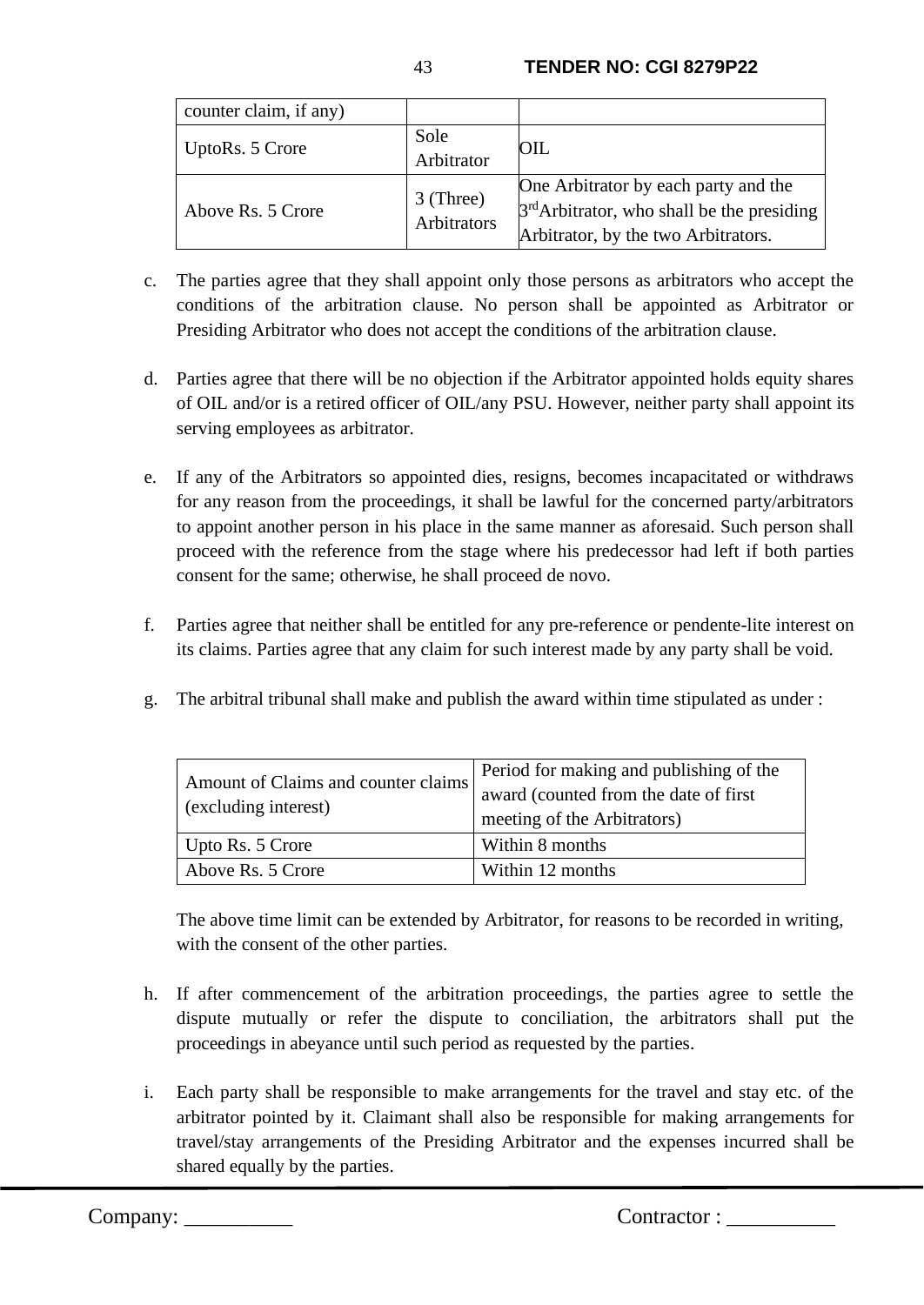- j. In case of sole arbitrator, OIL shall make all necessary arrangements for his travel, stay and the expenses incurred shall be shared equally by the parties.
- k. The Arbitration shall be held at the place from where the contract has been awarded. However, parties to the contract can agree for a different place for the convenience of all concerned.
- l. The Arbitrator(s) shall give reasoned and speaking award and it shall be final and binding on the parties.
- m. Subject to aforesaid, provisions of the Arbitration and Conciliation Act, 1996 and any statutory modifications or re-enactment thereof shall apply to the arbitration proceedings under this clause.
- 9.2 Arbitration (applicable in case of Contract awarded on Public Sector Enterprise):

In the event of any dispute or difference relating to, arising from or connected with the Contract, such dispute or difference shall be referred by either party to the arbitration of one of the Arbitrators in the Department of Public Enterprises, to be nominated by the Secretary to the Government of India, In-Charge of the Bureau of Public Enterprises. The Arbitration and Conciliation Act 1996 shall not be applicable to the Arbitration under this clause. The award of the Arbitrator shall be binding upon the parties to the dispute, provided however; any party aggrieved by such award may make a further reference for setting aside or revision of the award to the Law Secretary, Department of Legal Affairs, Ministry of Law and Justice, Government of India. Upon such reference, the dispute shall be decided by the Law Secretary or the Special Secretary/Additional Secretary, whose decision shall bind the parties finally and conclusively. The parties in the dispute will share equally the cost of the arbitration as intimated by the Arbitrator.

The venue of all arbitrations under both **9.1 & 9.2** will be **Guwahati, Assam**. The award made in pursuance thereof shall be binding on the parties.

# 10.0 **AMENDMENTS :**

Amendments to any terms and conditions of this agreement, if any, can be carried out only through an "Amendment to Agreement" duly signed by authorized representative of the company and contractor.

# 11.0 **OTHER CONDITIONS**

11.1 All statutory taxes/levies by the Central, State Government or any other competent authority from time to time will be borne by the Transport supplier and the amount specified in the contract is inclusive of all tax liabilities. In case of any doubt or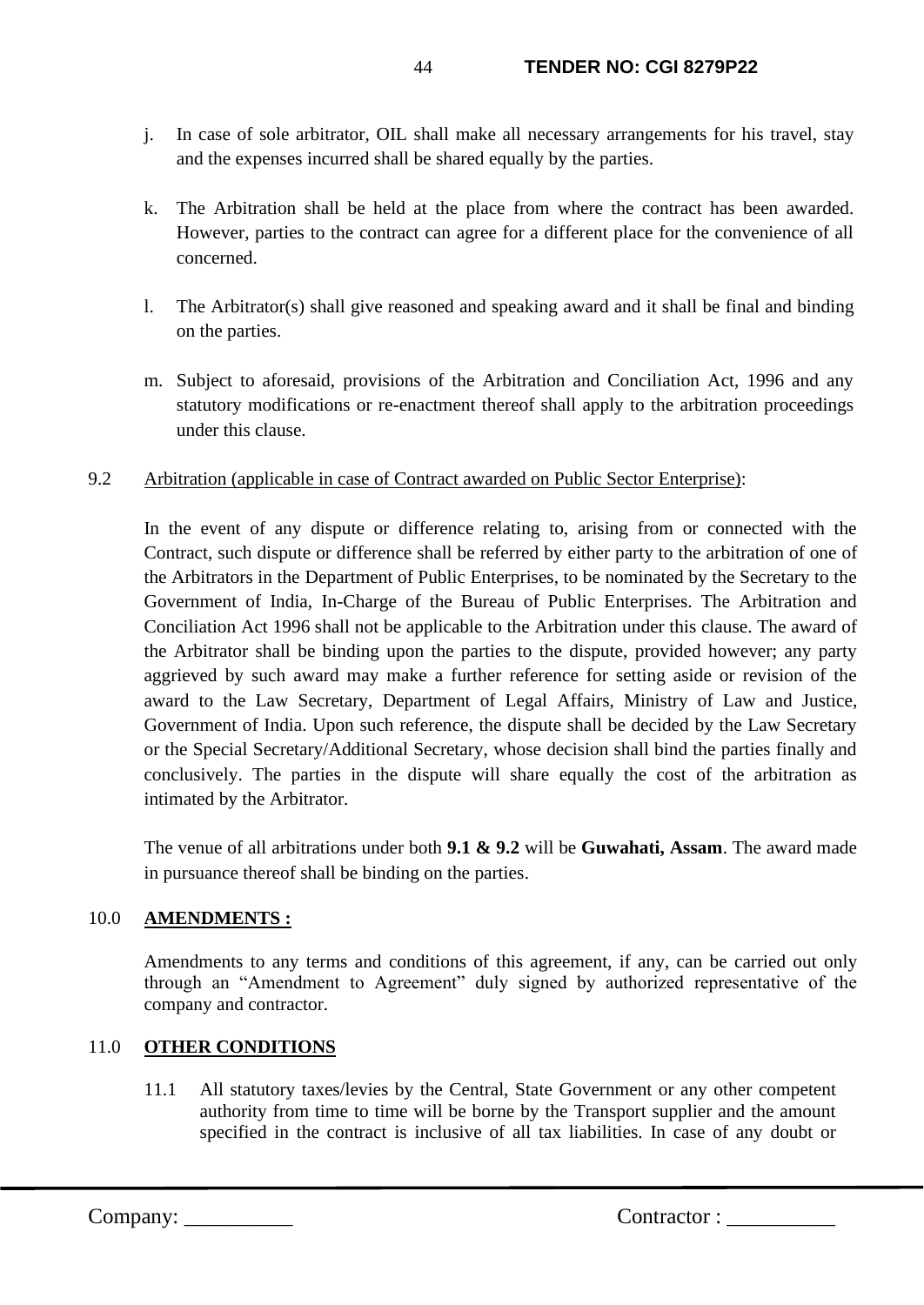dispute as to the interpretation of any clause herein contained the decision of the Company shall be final and binding on you.

- 11.2 The vehicle shall at all times be owned and registered in the name of the Transport supplier by the appropriate authority.
- 11.3 The vehicles shall at all times be licensed by appropriate authority to ply on service agreement basis in all areas of Company's areas of operation in.
- 11.4 The vehicle shall at all times be insured against all risks.
- 11.5 The Transport supplier shall ensure that the vehicle provided shall be free from all financial and legal complications and encumbrance.
- 11.6 The vehicle has to be maintained in tip top running conditions during the entire contractual period. For this purpose, contractor shall obtain vehicle suitability certificate once in two months from Company's authorized representative.
- 11.7 With advance notice given to Company the contractor will be allowed 48 hours (cumulative) one day in a month as paid day (fixed charge) only for servicing and running repairs of the vehicle.
- 11.8 The speedometer and Kilometer record must be maintained at a very high standard of accuracy.
- 11.9 Terms and conditions of the contract shall include but not limited to the following:
- I) Vehicle should have a valid commercial all **WEST BENGAL** road permit throughout the contract period. The documents shall be produced to the engineer in charge at the time of placement.
- II) Vehicle shall be equipped with all the standard fittings, instruments etc, including portable fire extinguisher, Fog light, First Aid box with updated list of medicines, Seat cover, Floor mats, front guard, charging unit for charging of mobile phones, spark arrestor with fittings, Back gear with beeping sound, Outside Rear view mirrors on both sides of the vehicle.
- III) The Contractor has to arrange, without any extra cost to Company, the entry pass for personnel and vehicle engaged to Oil operational area (including Industrial area at Guwahati). Any cost regarding completing of formalities for entry pass shall have to be borne by the Contractor).
- IV) All Statutory taxes & levies (Valid Commercial Tax, permit, registration, fitness, pollution, insurance of the vehicle etc.) shall be borne by the contractor. The documents shall be produced to the engineer in charge at the time of placement of the vehicle.
- V) Driver of the vehicle should have a valid driving licence and possess good mental and physical health condition and shall submit a medical fitness certificate in this regard. The documents shall be produced to the engineer in charge at the time of placement of the vehicle.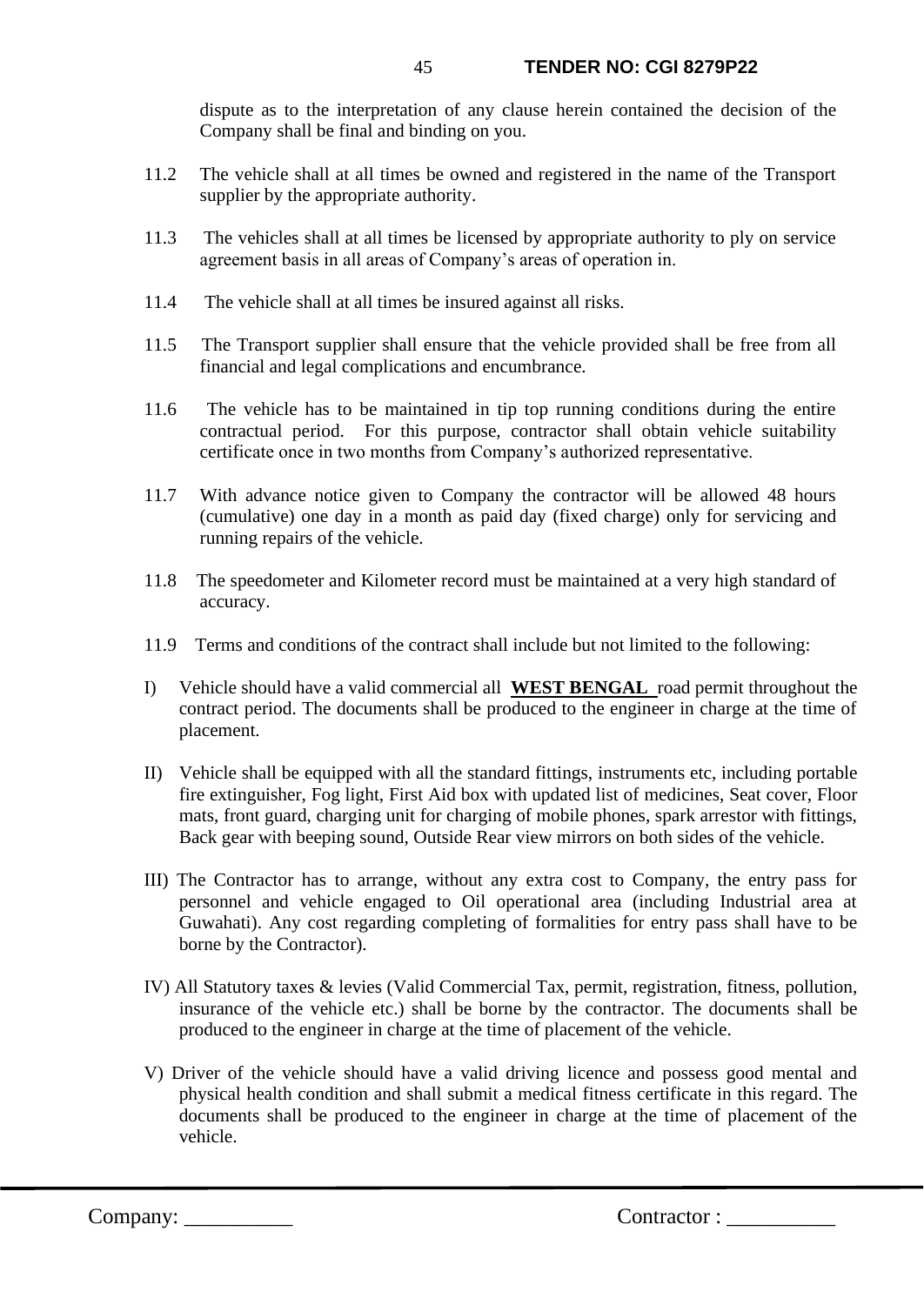- VI) Contractor shall provide a suitable replacement of the vehicle in case of unavailability of the regular vehicle due to breakdown or for any other reason.
- VII) Terms and conditions of the MOS dated 24.01.2014 shall be adhered to wherever applicable.
- VIII) Contractor is responsible for payment of monthly wages to DRIVER as per MOS dated 24.01.2014 with annual increase of daily rate of wages **at Rs30 per day** w.e.f 01st of January every year. This shall be included in bidders quoted monthly fixed rate. Monthly wages for -**Rs 652.17 /Day** x **26 days(DRIVER )**
- IX) Driver is entitled for a weekly day of rest, 23 leaves and 5 holidays in a year, contractor shall ensure reliever driver to run the services of hired vehicle during these days on instructions of the engineer in charge. The daily rate of wage to the reliever driver shall be same as the regular driver as mentioned above. This amount shall be reimbursed monthly by the company on actual basis in subsequent bills.
- X) Contractor shall pay SOT , DOT, HOT and Night Halt allowance as applicable to the vehicle driver on actual basis and the amount shall be reimbursed monthly in subsequent bills.
- XI) Contractor shall provide uniform which includes 2 Nos of Sky blue color shirts and 2 Nos navy blue pants and one pair of shoes to the driver once in a year. The amount shall be reimbursed on actual basis on submission of the original receipts/bills.
- XII) The vehicle has to be maintained in good running condition during the period of contract. All lubricants, spare parts and maintenance which may be necessary shall be provided by the contractor.
- XIII) OIL Logo and Bilingual company name with glow sign reflectors to be imprinted on the vehicle body at the time of placement of vehicle.
- XIV) Contractor is responsible for deposition of PF, EPF of the driver with the PF authorities and shall produce the deposit receipt for reimbursement from the company.
- XV) Contractor is responsible for insuring the driver for an amount of Rs 3 (Three) lakhs under Group Personal Accident Policy (GAP) and shall be renewed every year. The documents shall be produced to the engineer in charge at the time of placement of the vehicle.
- XVI) Any compensation arising out of the job carried out by the Contractor whether related to pollution, Safety or Health will be paid by the Contractor only.

# **12.0 GOODS AND SERVICES TAX**

### **12.1 GENERAL REMARKS ON TAXES & DUTIES:**

In view of **GST** Implementation from 1st July 2017, all taxes and duties including Excise Duty, CST/VAT, Service tax, Entry Tax and other indirect taxes and duties have been submerged in **GST**. **Accordingly reference of Excise Duty, Service Tax, VAT, Sales Tax, Entry Tax or any other form of indirect tax except of GST mentioned in the bidding document shall be ignored.**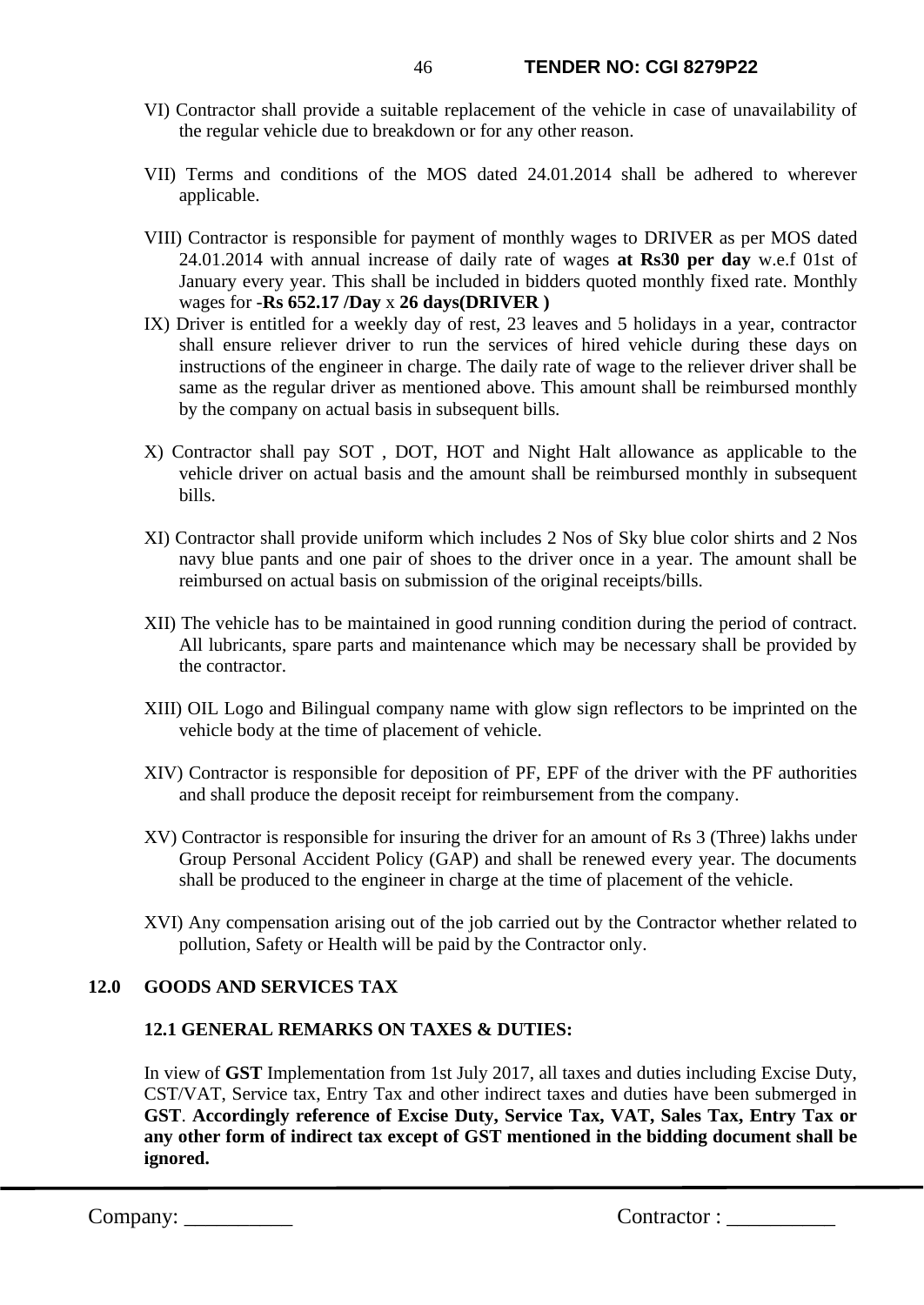# **12.2 Bidders are required to submit copy of the GST Registration Certificate while submitting the bids wherever GST (CGST & SGST/UTGST or IGST) is applicable.**

**12.3** "**GST**" shall mean Goods and Services Tax charged on the supply of material(s) and services. The term "**GST**" shall be construed to include the Integrated Goods and Services Tax (hereinafter referred to as "IGST") or Central Goods and Services Tax (hereinafter referred to as "CGST") or State Goods and Services Tax (hereinafter referred to as "SGST") or Union Territory Goods and Services Tax (hereinafter referred to as "UTGST") depending upon the import / interstate or intrastate supplies, as the case may be. It shall also mean GST compensation Cess, if applicable.

**12.4** Quoted price/rate(s) should be inclusive of all taxes and duties, except **GST(i.e. IGST or CGST and SGST/UTGST applicable in case of interstate supply or intra state supply respectively and cess on GST if applicable) on the final service**. However, GST rate (including cess) to be provided in the respective places in the Price Bid. Please note that the responsibility of payment of GST (CGST & SGST or IGST or UTGST) lies with the Supplier of Goods /Services (Service Provider) only. Supplier of Goods / Services (Service Provider) providing taxable service shall issue an Invoice/ Bill, as the case may be as per rules/ regulation of **GST**. Further, returns and details required to be filled under GST laws & rules should be timely filed by Supplier of Goods / Services (Service Provider) with requisite details.

**12.4.1** Bidder should also mention the **Harmonised System of Nomenclature** (HSN) and **Service Accounting Codes (SAC)** at the designated place in **SOR.**

# **12.5 Where the OIL is entitled to avail the input tax credit of GST**:

**12.5.1** OIL will reimburse the **GST** to the Supplier of Goods / Services (Service Provider) at actuals against submission of Invoices as per format specified in rules/ regulation of GST to enable OIL to claim input tax credit of **GST** paid. In case of any variation in the executed quantities, the amount on which the **GST** is applicable shall be modified in same proportion. Returns and details required to be filled under GST laws & rules should be timely filed by supplier with requisite details.

**12.5.2** The input tax credit of **GST** quoted shall be considered for evaluation of bids, as per evaluation criteria of tender document.

### **12.6 Where the OIL is not entitled to avail/take the full input tax credit of GST**:

**12.6.1** OIL will reimburse **GST** to the Supplier of Goods / Services (Service Provider) at actuals against submission of Invoices as per format specified in rules/ regulation of **GST** subject to the ceiling amount of **GST** as quoted by the bidder. In case of any variation in the executed quantities (If directed and/or certified by the In-Charge) the ceiling amount on which **GST** is applicable will be modified on pro-rata basis.

**12.6.2** The bids will be evaluated based on total price including **GST**.

**12.7** Payments to Service Provider for claiming **GST** amount will be made provided the above formalities are fulfilled. Further, OIL may seek copies of challan and certificate from Chartered Accountant for deposit of **GST** collected from OIL.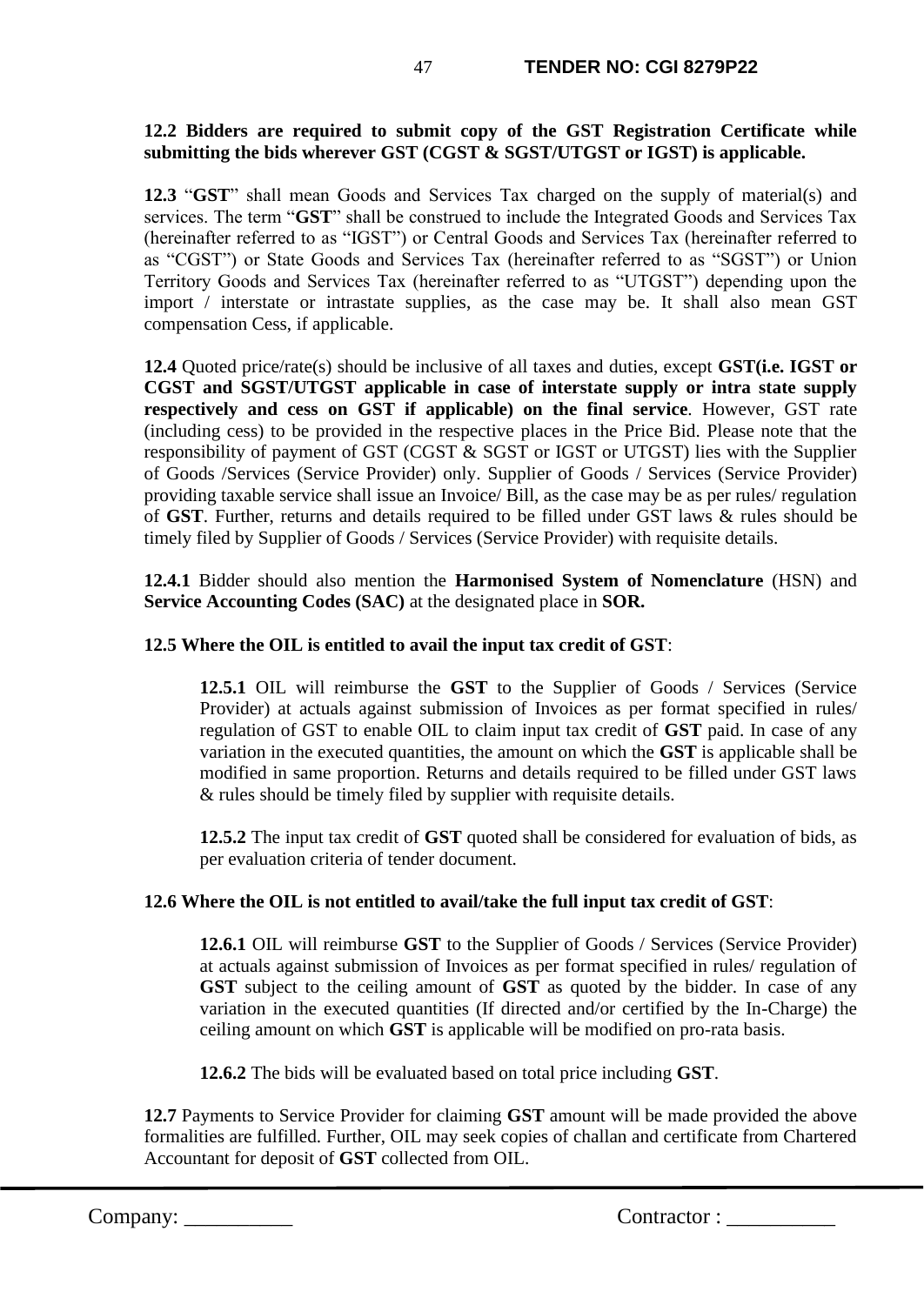**12.8 Contractor/vendor shall be required to issue tax invoice in accordance with GST Act and/or Rules so that input credit can be availed by OIL.** In the event that the contractor / vendor fails to provide the invoice in the form and manner prescribed under the **GST Act read** with GST Invoicing Rules thereunder, OIL shall not be liable to make any payment on account of **GST** against such invoice.

**12.9 GST** shall be paid against receipt of tax invoice and proof of payment of **GST** to government. In case of non-receipt of tax invoice or non-payment of **GST** by the contractor/vendor, OIL shall withhold the payment of **GST**.

# **12.10 GST payable under reverse charge mechanism for specified services or goods under GST act or rules, if any, shall not be paid to the contractor/vendor but will be directly deposited to the government by OIL.**

**12.11** Where OIL has the obligation to discharge **GST** liability under reverse charge mechanism and OIL has paid or is /liable to pay **GST** to the Government on which interest or penalties becomes payable as per GST laws for any reason which is not attributable to OIL or ITC with respect to such payments is not available to OIL for any reason which is not attributable to OIL, then OIL shall be entitled to deduct/ setoff / recover such amounts against any amounts paid or payable by OIL to Contractor / Supplier.

**12.12** Notwithstanding anything contained anywhere in the Agreement, in the event that the input tax credit of the **GST** charged by the Contractor / Vendor is denied by the tax authorities to OIL for reasons attributable to Contractor / Vendor, OIL shall be entitled to recover such amount from the Contractor / Vendor by way of adjustment from the next invoice. In addition to the amount of **GST**, OIL shall also be entitled to recover interest at the rate prescribed under GST Act and penalty, in case any penalty is imposed by the tax authorities on OIL.

**12.13** TDS under GST, if applicable, shall be deducted from contractor's/vendor's bill at applicable rate and a certificate as per rules for tax so deducted shall be provided to the contractor/vendor.

**12.14 The Contractor will be under obligation for charging correct rate of tax as prescribed under the respective tax laws**. **Further the Contractor shall avail and pass on benefits of all exemptions/concessions available under tax laws. Any error of interpretation of applicability of taxes/ duties by the contractor shall be to contractor's account.**

**12.15 It is the responsibility of the bidder to quote the correct GST rate. The classification of goods/services as per GST (Goods & Service Tax) Act should be correctly done by the contractor to ensure that input tax credit on GST (Goods & Service Tax) is not lost to the OIL on account of any error on the part of the contractor.** 

**12.16** In case, the quoted information related to various taxes, duties & levies subsequently proves wrong, incorrect or misleading, OIL will have no liability to reimburse the difference in the duty/ tax, if the finally assessed amount is on the higher side and OIL will have to right to recover the difference and in case the rate of duty/ taxes finally assessed is on the lower side.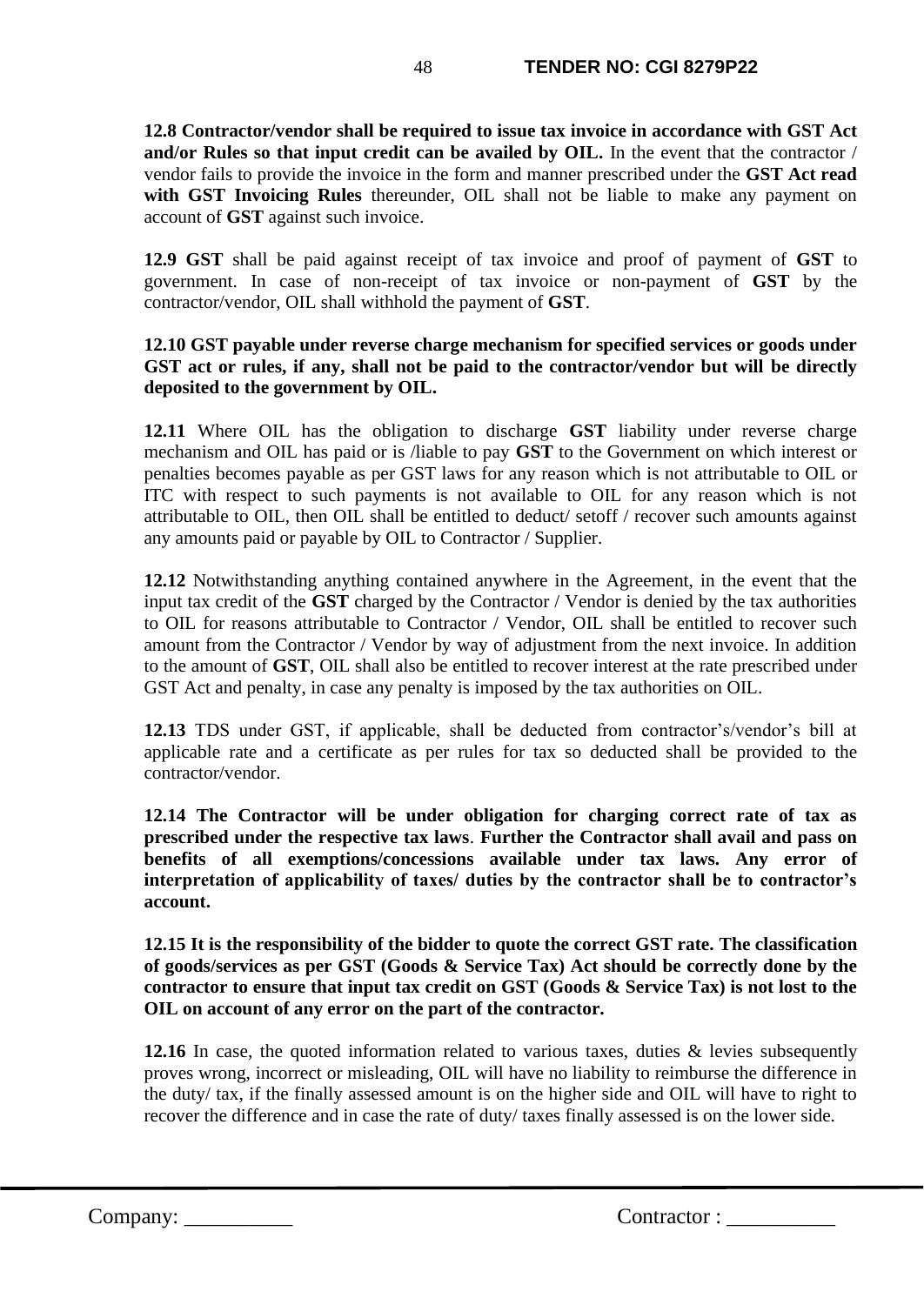# 49 **TENDER NO: CGI 8279P22**

**12.17** Notwithstanding anything mentioned elsewhere in the Bidding Document the aggregate liability of OIL towards Payment of GST shall be limited to the volume of GST declared by the bidder in its bid & nothing shall be payable extra except for the statutory variation in GST.

**12.18** Further, it is the responsibility of the bidders to make all possible efforts to make their accounting / IT system GST compliant in order to ensure availability of Input Tax Credit (ITC) to Oil India Ltd

**12.19** GST liability, if any on account of supply of free samples against any tender shall be to bidder's account.

**12.20** In case of statutory variation in **GST,** other than due to change in turnover, payable on the contract value during contract period, the Supplier of Goods / Services (Service Provider) shall submit a copy of the 'Government Notification' to substantiate the rate as applicable on the Bid due date and on the date of revision.

Beyond the contract period, in case OIL is not entitled for input tax credit of **GST**, then any increase in the rate of **GST** beyond the contractual delivery period shall be to Service provider's account whereas any decrease in the rate **GST** shall be passed on to the OIL. Beyond the contract period, in case OIL is entitled for input tax credit of **GST**, then statutory variation in applicable **GST** on supply and on incidental services, shall be to OIL's account.

Claim for payment of **GST**/ Statutory variation, should be raised within two [02] months from the date of issue of 'Government Notification' for payment of differential (in %) **GST**, otherwise claim in respect of above shall not be entertained for payment of arrears. **The base date for the purpose of applying statutory variation shall be the Bid Opening Date.**

**12.21** The contractor will be liable to ensure to have registered with the respective tax authorities, wherever applicable and to submit self-attested copy of such registration certificate(s) and the Contractor will be responsible for procurement of material in its own registration (GSTIN) and also to issue its own Road Permit/ E-way Bill, if applicable etc.

**12.22 In case the bidder is covered under Composition Scheme under GST laws, then bidder should quote the price inclusive of the GST (CGST & SGST/UTGST or IGST). Further, such bidder should mention "Cover under composition system" in column for GST (CGST & SGST/UTGST or IGST) of price schedule.** 

**12.23 OIL will prefer to deal with registered supplier of goods/ services under GST. Therefore, bidders are requested to get themselves registered under GST, if not registered yet. However, in case any unregistered bidder is submitting their bid, their prices will be loaded with applicable GST while evaluation of bid. Where OIL is entitled for input credit of GST, the same will be considered for evaluation of bid as per evaluation methodology of tender document.**

**12.24** Procurement of Specific Goods: Earlier, there is no tax incidence in case of import of specified goods (i.e. the goods covered under List-34 of Customs Notification no. 12/2012-Cus dated. 17.03.2012 as amended). Customs duty is not payable as per the policy. However, under GST regime, IGST Plus GST compensation cess (if applicable) would be leyiable on such imports. Bidders should quote GST as inclusive considering IGST component for the imported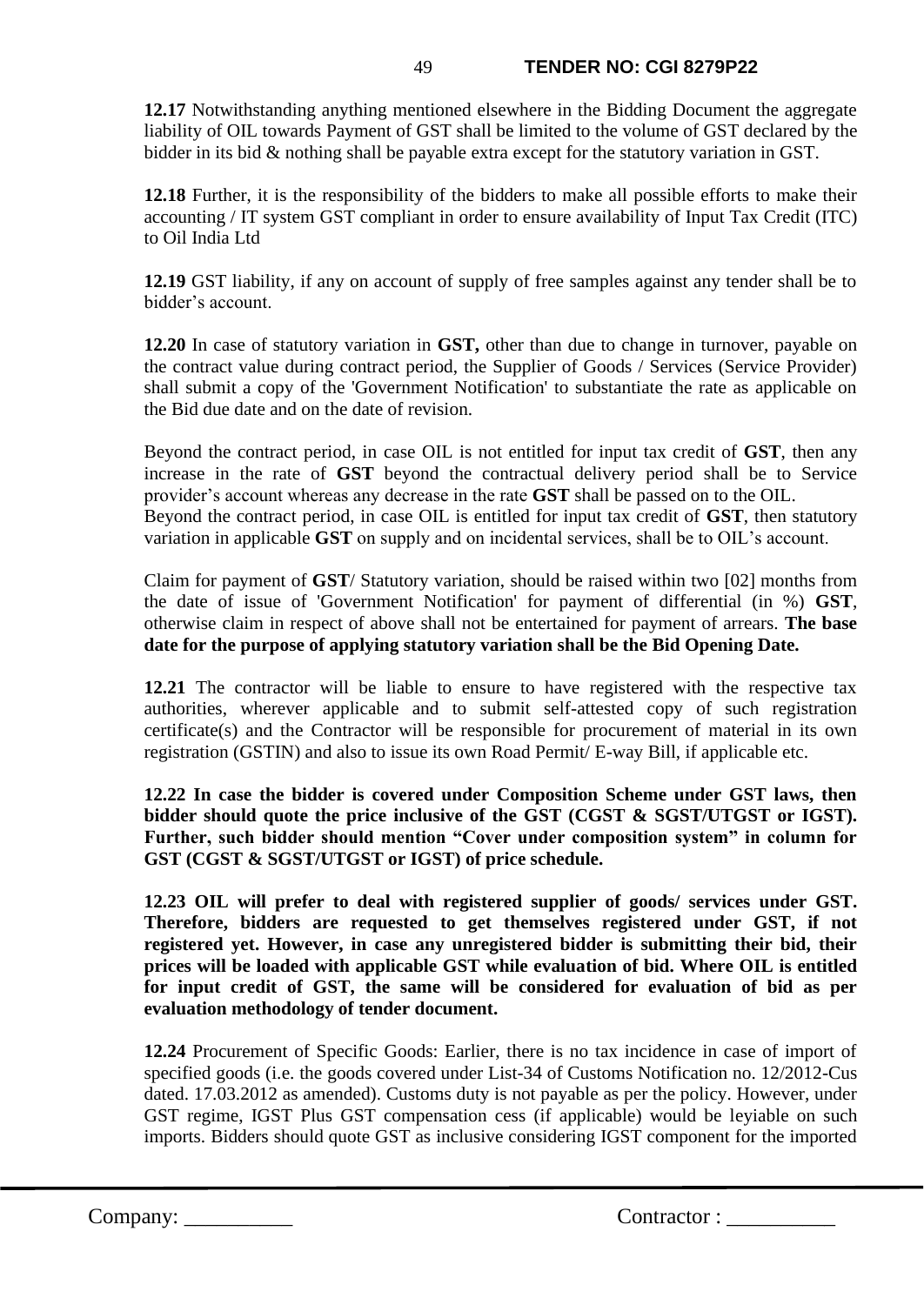Materials portion while quoting their prices on destination basis. However, GST rate to be specified in the price bid format.

# **12.25 Documentation requirement for GST**

# **The vendor will be under the obligation for invoicing correct tax rate of tax/duties as prescribed under the GST law to OIL, and pass on the benefits, if any, after availing input tax credit.**

Any invoice issued shall contain the following particulars :

a) Name, address and GSTIN of the supplier;

b) Serial number of the invoice;

c) Date of issue;

d) Name, address and GSTIN or UIN, if registered of the recipient;

e) Name and address of the recipient and the address of the delivery, along with the State and its code,

f) HSN code of goods or **Accounting Code of services[SAC];**

g) Description of goods or services;

h) Quantity in case of goods and unit or Unique Quantity Code thereof;

i) Total value of supply of goods or services or both;

j) Taxable value of supply of goods or services or both taking into discount or abatement if any;

k) Rate of tax (IGST,CGST, SGST/ UTGST, cess);

l) Amount of tax charged in respect of taxable goods or services (IGST,CGST, SGST/UTGST, cess);

m) Place of supply along with the name of State, in case of supply in the course of interstate trade or commerce;

n) Address of the delivery where the same is different from the place of supply and

o) Signature or digital signature of the supplier or his authorised representative.

GST invoice shall be prepared in triplicate, in case of supply of goods, in the following manner

a) The original copy being marked as ORIGINAL FOR RECIPIENT;

b) The duplicate copy being marked as DUPLICATE FOR TRANSPORTER and

c) The triplicate copy being marked as TRIPLICATE FOR SUPPLIER.

In case of any advance given against any supplies contract, the supplier of the goods shall issue Receipt Voucher containing the details of details of advance taken along with particulars as mentioned in clause no. (a), (b), (c), (d), (g), (k), (l), (m) & (o) above.

# **12.26 Anti-profiteering clause**

As per Clause 171 of GST Act it is mandatory to pass on the benefit due to reduction in rate of tax or from input tax credit to the consumer by way of commensurate reduction in prices. The Supplier of Goods / Services may note the above and quote their prices accordingly.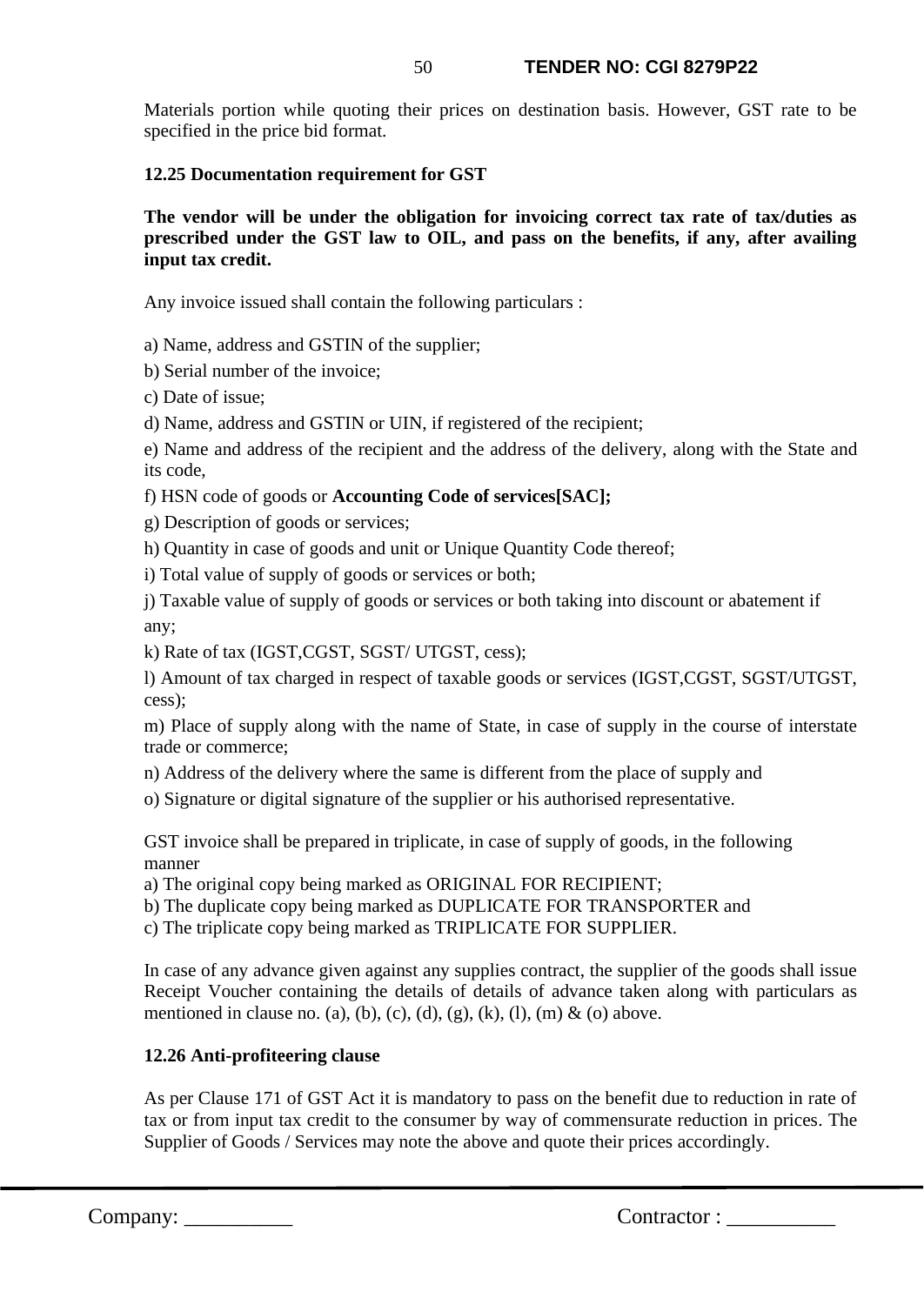### 51 **TENDER NO: CGI 8279P22**

**12.26.1 In case the GST rating of vendor on the GST portal / Govt. official website is negative / black listed, then the bids may be rejected by OIL.** Further, in case rating of bidder is negative / black listed after award of work for supply of goods / services, then OIL shall not be obligated or liable to pay or reimburse GST to such vendor and shall also be entitled to deduct / recover such GST along with all penalties / interest, if any, incurred by OIL.

**\*\*\*\*\*\*\*\*\*\*\*\***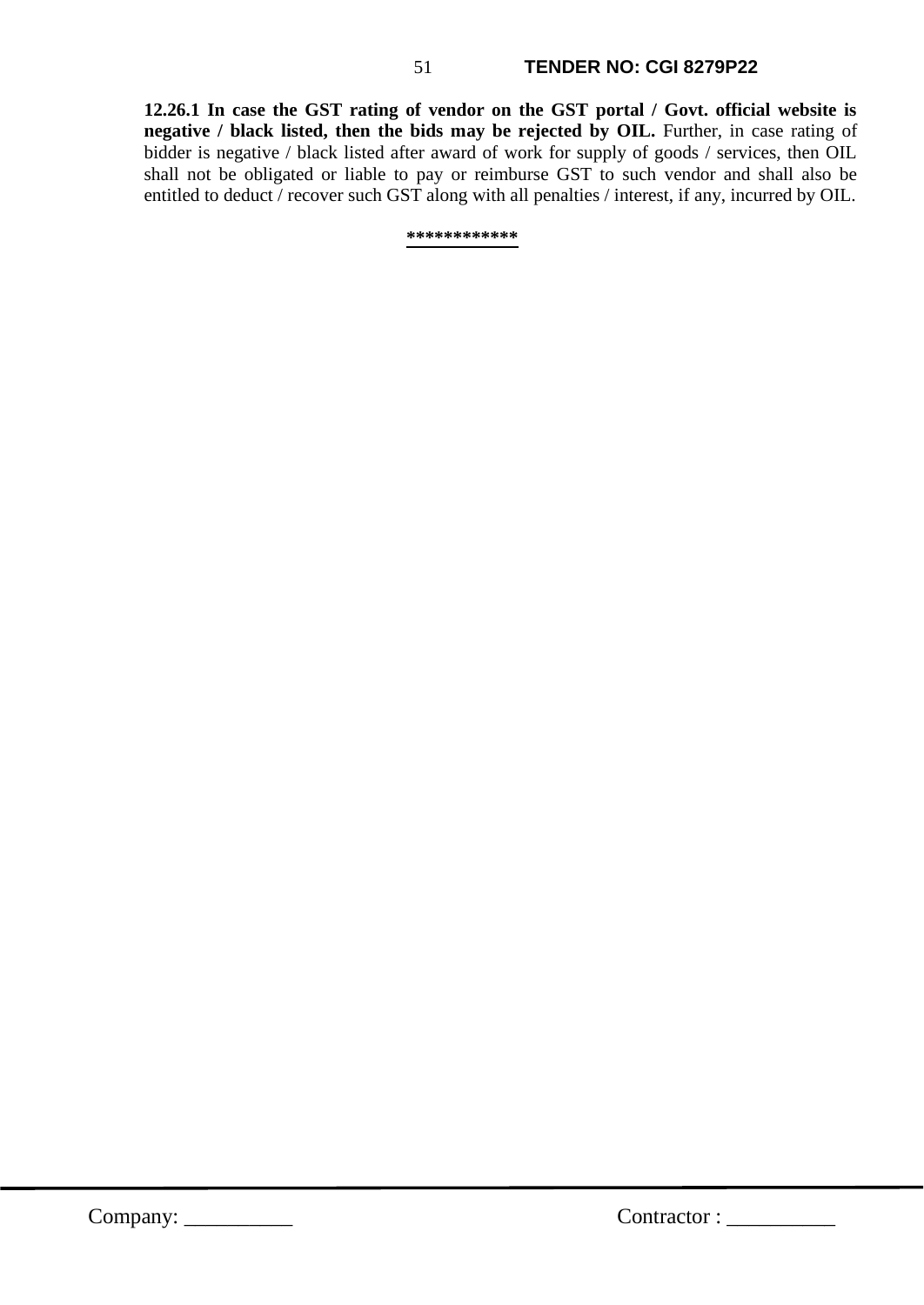#### **SECTION-II PROFORMA-A**

## **SCHEDULE OF SERVICES AND RATES TENDER NO : CGI 8279P22**

**DESCRIPTION OF SERVICES** 

**Hiring of Mahindra Bolero Camper Gold ZX 2WD BS6 or higher model for Electrical & Cathodic Section, PS-8 Sonapur for 4 (Four) years and of latest make with all standard fittings including first aid box, fire extinguisher etc. with commercial registration and all other necessary permit for use on Company's duty in West Bengal .**

2.0 For the services rendered the Transport supplier is entitled for payment at the following rates,

| Sl.            | Description<br>of<br>duty      | Unit       | Quantity     | Company's Unit Rate (Rs) |                  | Amount $(Rs)$ |
|----------------|--------------------------------|------------|--------------|--------------------------|------------------|---------------|
| no.            | hours/service                  |            | (A)          | (B)                      |                  | (AXB)         |
|                |                                |            |              | Figs                     | Words            |               |
| $\mathbf{1}$   | Monthly Fixed charge           | Per        |              | 41,038.40                | Forty one        | 19,69,843.29  |
|                | with<br>24<br>hours            | calendar   | 48           |                          | Thousand and     |               |
|                | availability<br>of<br>the      | month      |              |                          | thirty eight     |               |
|                | vehicle and driver for 8       |            |              |                          | and paisa        |               |
|                | hours daily (including         |            |              |                          | forty only       |               |
|                | Sundays & Holidays)            |            |              |                          |                  |               |
|                | per calendar month.            |            |              |                          |                  |               |
| $\overline{2}$ | Running Expenses for           | Per KM     | 1,44,000     | 8.04                     | Eight point      | 11,57,760.00  |
|                | <b>Vehicle</b><br>1<br>no.     | run        |              |                          | zero four.       |               |
|                | (Estimated Running)            |            |              |                          |                  |               |
|                | Month is<br>Km per             |            |              |                          |                  |               |
|                | 3000)                          |            |              |                          |                  |               |
| 3              | <b>Bidders'</b><br>to<br>quote |            |              |                          |                  |               |
|                | within $+10\%$ to $-10\%$      |            |              |                          |                  |               |
|                | on Sl No 1&2                   |            |              |                          |                  |               |
|                |                                |            |              | <b>RATE</b>              | <b>AMOUNT OF</b> | <b>GST</b>    |
| $\overline{4}$ | <b>GST</b>                     | <b>LSM</b> | $\mathbf{1}$ | OF GST                   | (Rs.)            |               |
|                |                                |            |              | (%)<br>(B)               |                  |               |
|                |                                |            |              | Figs                     | Figs             | Words         |
|                |                                |            |              |                          |                  |               |
|                |                                |            |              |                          |                  |               |
|                |                                |            |              |                          |                  |               |

**NOTES:**

- (i) The bidders must quote the profit, establishment and handling element in percentage terms on total value of Fixed and Running values only as indicated, where the lower ceiling of the same will be fixed a **-10% (Minus Ten percent) and the upper ceiling**  will be fixed as  $+10\%$  (Plus Ten Percent). The percentage value up to two decimal point will be considered. The bidder quoting below **-10% and above 10%** will be summarily rejected.
- **(ii)** Bidders are requested to quote for all the items mentioned above. Bids will be evaluated considering the entire requirement as above. **The Rates/amounts should be quoted by**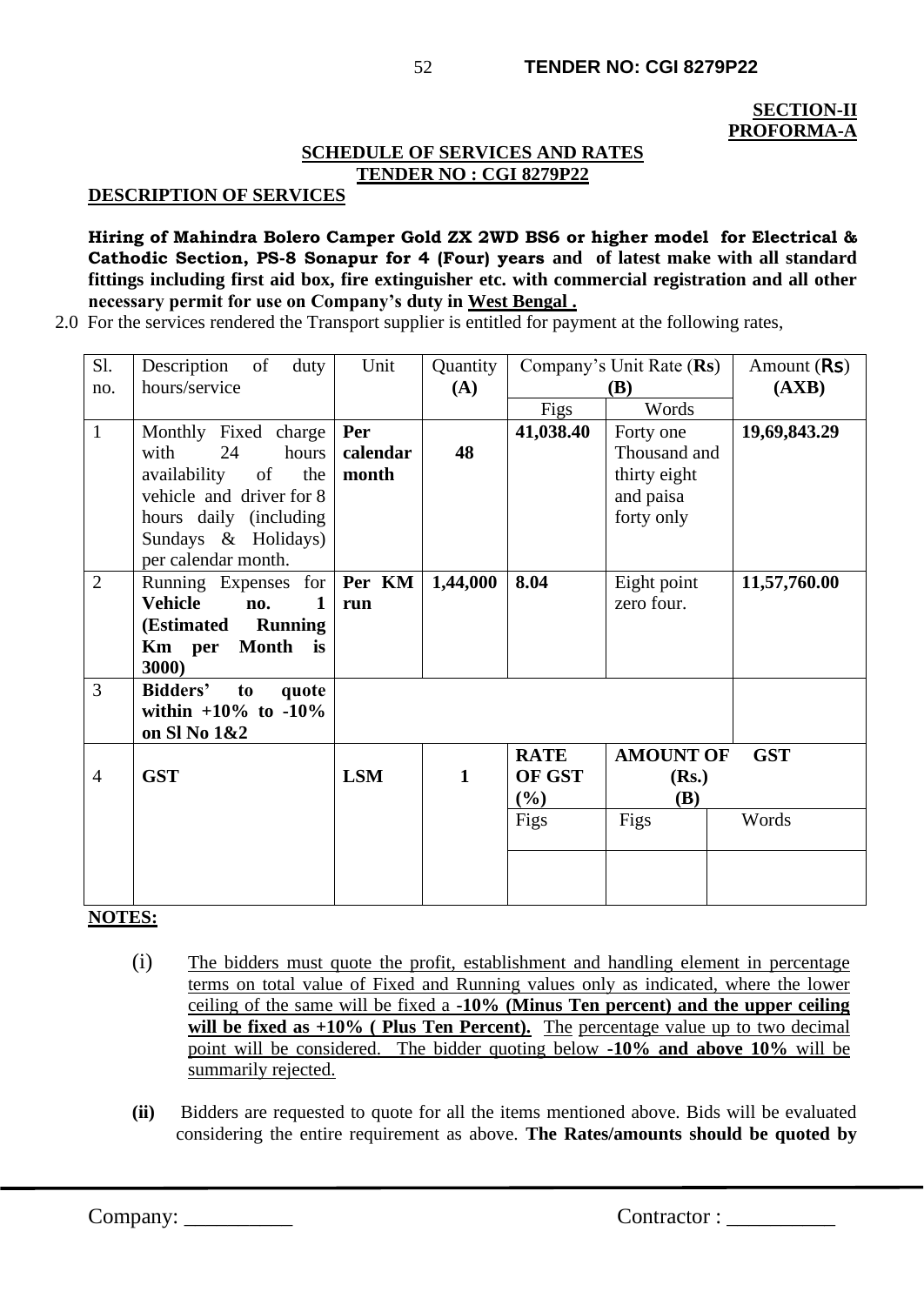**the Bidders inclusive of all applicable taxes and duties, however, GST payable to be shown separately.**

- (iii) Bidders are also requested to refer the Taxes and Duties clause during GST regime attached vide **Annexure-A** for compliance.
- (iv) The above rates to be quoted by the bidders are inclusive of all operating /running expenses, daily minimum **wages. of driver @ Rs.652.17(Excluding OT, PF, ESI) which will be enhanced on each calendar year @ Rs. 30.00** engaged in connection with operation of the services. The stated rates are inclusive of applicable Bonus, but exclusive of PF, ESI (as applicable as per guidelines of the Company). Bidders to quote their fixed rate inclusive of the wages of Driver considering the guidelines cited above and will remain firm through out the tenure of the contract. The enhanced amount of wages in all the successive years of the contract to be borne by the contractor and no reimbursement will be applicable in case of wage enhancement..
- (v) In case OIL needs to engage the driver and helper beyond 8 hours per day duty, contractor has to pay the driver and helper applicable OT against each additional hours of duty beyond 8 hours duty as overtime. However, total monthly overtime expenses to driver and helper will be reimbursed to the contractor by OIL.
- (vi) The rates are inclusive of all Taxes (VAT etc) and duties as applicable but **excluding GST**.
- (vii) The rates are inclusive of all liabilities including statutory liabilities.
- **(viii)The fuel price on the date of tender opening to be considered with 9 Km consumption rate per litre of oil.**
- *(ix) The price bid should be properly signed & sealed by the Authorized signatory of the Firm.*

\*\*\*\*\*\*\*\*\*\*\*\*\*\*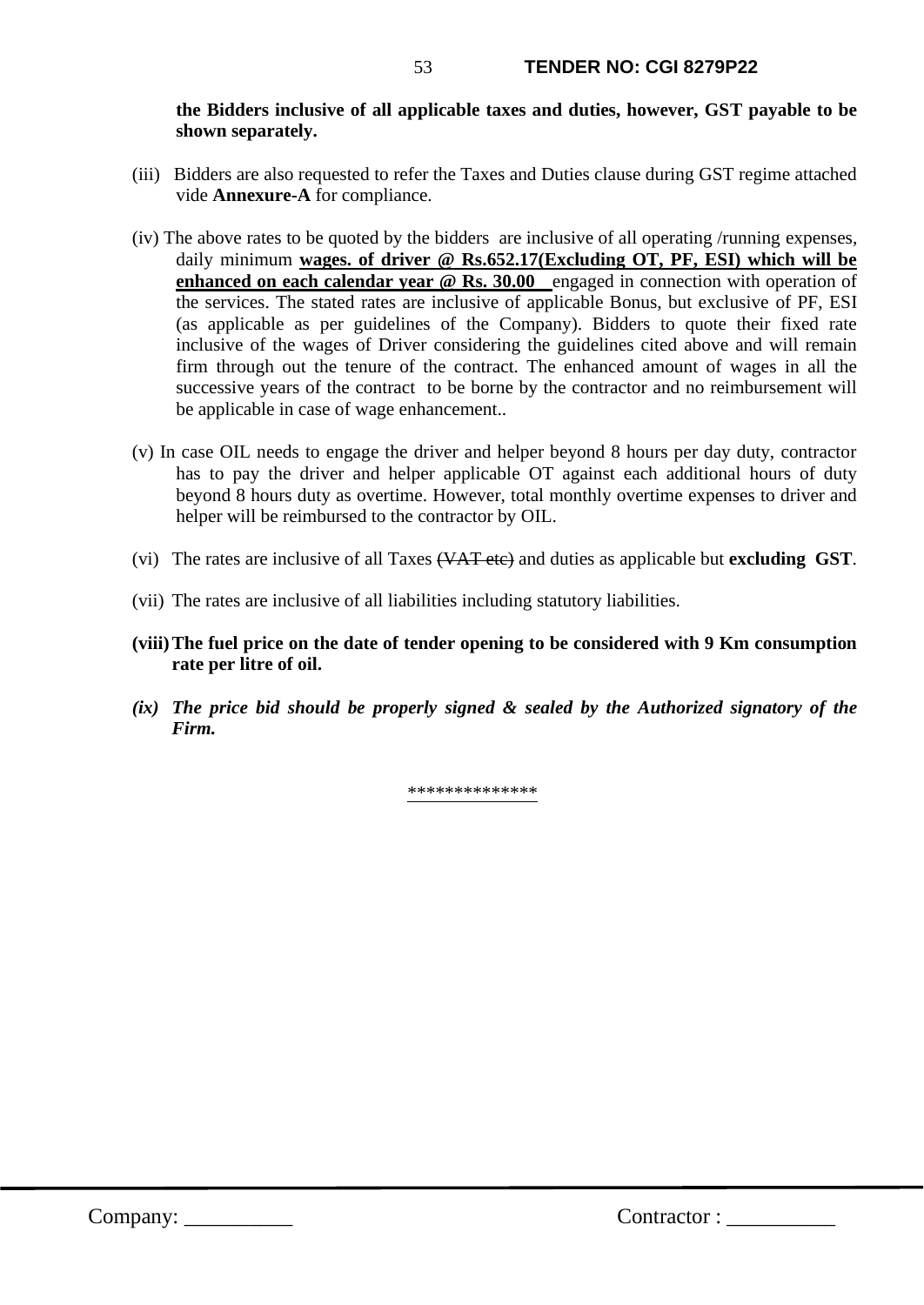### **Annexure –A**

# **TAXES AND DUTIES CLAUSE - FOR VENDOR/SUPPLIER/CONTRACTOR (For Supplies/ Services during GST Regime i.e., New Tender)**

## **INDIRECT TAXES/ GST**

- 1. For the purposes of levy and imposition of GST, the expressions shall have the following meanings:
	- (a) GST means any tax imposed on the supply of goods and/or services under GST Law.
	- (b) Cess means any applicable cess, existing or future on the supply of Goods and Services as per Goods and Services Tax (Compensation to States) Act, 2017.
	- (c) GST Law means IGST Act 2017, CGST Act 2017, UTGST Act, 2017 and SGST Act, 2017and all related ancillary Rules and Notifications issued in this regard from time to time.
- 2. The rates quoted by the bidders shall be inclusive of all taxes, duties and levies. However, bidders are required to provide separately the rate and amount of all types of taxes, duties and levies. In case, the quoted information related to various taxes, duties & levies subsequently proves wrong, incorrect or misleading, OIL will have no liability to reimburse the difference in the duty/ tax, if the finally assessed amount is on the higher side and OIL will have to right to recover the difference in case the rate of duty/ taxes finally assessed is on the lower side. Further, for the purpose of this contract, it is agreed between the parties that if Goods and Services Tax introduced during the tenure of this contract/agreement then the bidders have to clearly show the amount of GST separately in the Tax Invoices. Further, it is the responsibility of the bidders to make all possible efforts to make their accounting / IT system GST compliant in order to ensure availability of Input Tax Credit (ITC) to Oil India Ltd.
- 3. Offers without giving any of the details of the taxes (Including rates and amounts) as specified above will be considered as inclusive of all taxes including GST. When a bidder mentions taxes as extra without specifying the rates &amount, the offer will be loaded with maximum value towards taxes received against the tender for comparison purposes. If the bidder emerges as lowest bidder after such loading, in the event of order on that bidder, taxes mentioned by OIL on the Purchase Order/ Contracts will be binding on the bidder.
- 4. Bidders are required to pass on the benefit arising out of introduction of GST, including seamless flow of Input Tax Credit, reduction in Tax Rate on inputs as well as final goods by way of reduction of price as contemplated in the provision relating to Anti-Profiteering Measure vide Section 171 of the CGST Act, 2017. Accordingly, for supplies made under GST, the bidders should confirm that benefit of lower costs has been passed on to OIL by way of lower prices/taxes and also provide details of the same as applicable. OIL reserves the right to examine such details about costs of inputs/input services of the bidders to ensure that the intended benefits of GST have been passed on to OIL.
- 5. Oil India Ltd. shall declare the value of free issue of materials and services, if any, involved in the execution of the contract. The Contractor should consider the same while working out the GST liability, if any. Further in cases where GST is leviable on any facilities provided by OIL and used by bidders and the consideration for which is recovered by OIL in the form of reduction in the

Company: \_\_\_\_\_\_\_\_\_\_ Contractor : \_\_\_\_\_\_\_\_\_\_

**\_\_\_\_\_\_\_\_\_\_\_\_\_\_\_\_\_\_\_\_\_\_\_\_\_\_\_\_\_\_\_\_\_\_\_\_\_\_\_\_\_\_\_\_\_\_\_\_\_\_\_\_\_\_\_\_\_\_\_\_\_\_\_\_\_\_\_\_\_\_\_\_\_\_\_\_\_\_\_**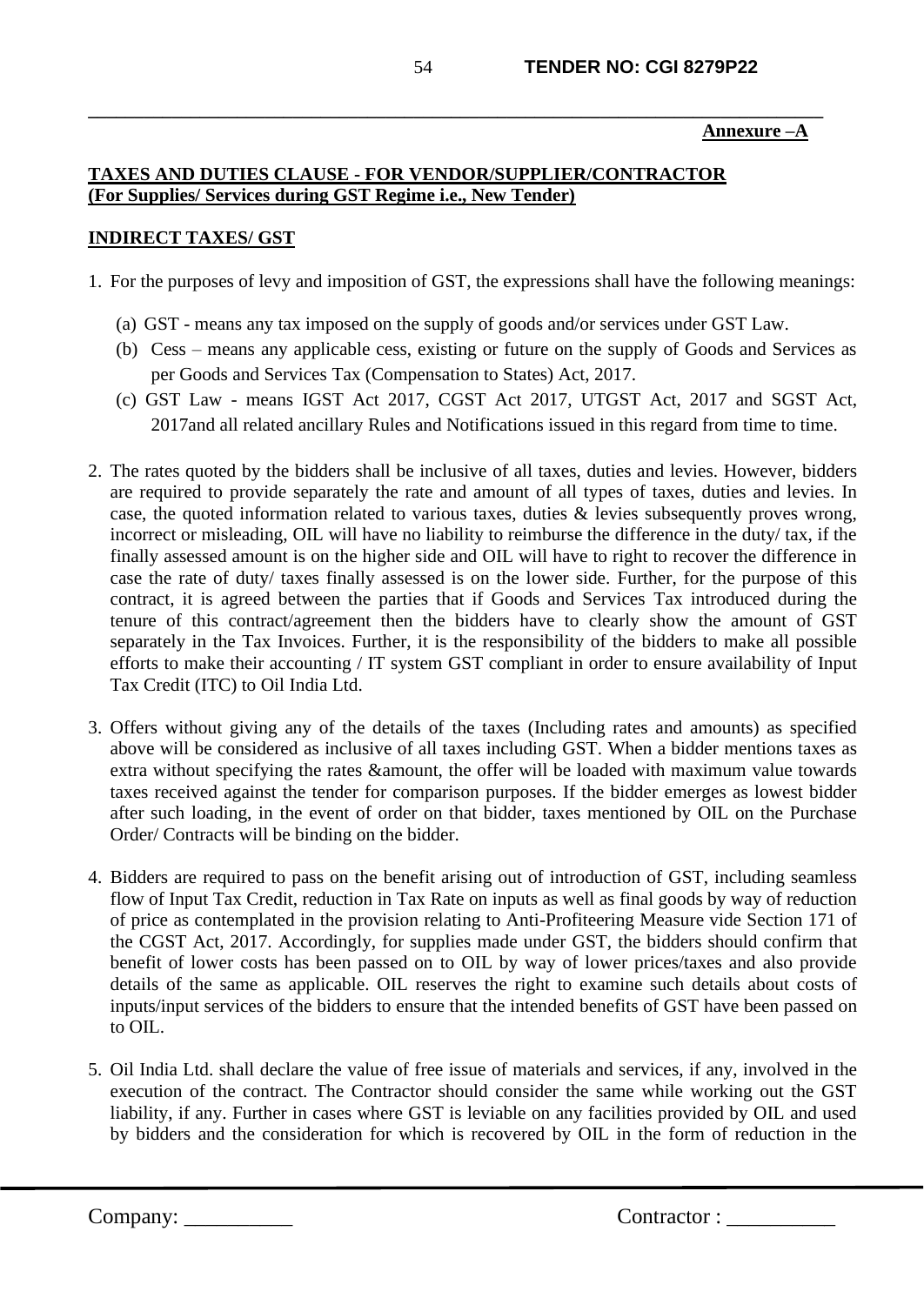invoice raised by bidders then OIL will raise GST invoices on such transactions and the same will be reimbursed by bidders.

**6. When Input tax credit is available for Set Off as per the end use certification given by User Department at the time of raising Purchase Requisition (P.R.)**

Evaluation of L-1 prices shall be done based on Quoted price after deduction of Input Tax Credit (ITC) of GST, if available to OIL.OIL shall evaluate the offers on the basis of the quoted rates only and any claim subsequently by the bidders for additional payment/liability shall not be admitted and has to be borne by the bidders

## **When Input tax credit is NOT available for Set Off**

Evaluation of L-1 prices shall be done based on Quoted price only.OIL shall evaluate the offers on the basis of the quoted rates only and any claim subsequently by the bidders for additional payment/liability shall not be admitted and has to be borne by the bidders

- 7. In a situation where Purchase Orders (POs)/ Contracts have been placed prior to GST Regime and supplies are effected during GST Regime, it is made clear that any statutory variation (increase/decrease) due to introduction of GST, as the case may be, but within the contractual delivery/completion period will be to the account of OIL subject to documentary evidence. However, any increase in statutory levy after the expiry of the scheduled date of delivery shall be to the supplier's account.
- 8. Bidders agree to do all things not limited to providing GST compliant Tax Invoices or other documentation as per GST law relating to the supply of goods and/or services covered in the instant contract like raising of and /or acceptance or rejection of credit notes / debit notes as the case may be, payment of taxes, timely filing of valid statutory Returns for the tax period on the Goods and Service Tax Network (GSTN), submission of general information as and when called for by OIL in the customized format shared by OIL in order to enable OIL to update its database etc. that may be necessary to match the invoices on GSTN common portal and enable OIL to claim input tax credit in relation to any GST payable under this Contract or in respect of any supply under this Contract.
- 9. In case Input Tax Credit of GST is denied or demand is recovered from OIL by the Central / State Authorities on account of any non-compliance by bidders, including non-payment of GST charged and recovered, the Vendor/Supplier/Contractor shall indemnify OIL in respect of all claims of tax, penalty and/or interest, loss, damages, costs, expenses and liability that may arise due to such noncompliance. OIL, at its discretion, may also withhold/recover such disputed amount from the pending payments of the bidders.
- 10.GST liability, if any on account of supply of free samples against any tender shall be to bidder's account.
- 3.0 The above rates to be quoted by the bidders are inclusive of all operating /running expenses, daily minimum **wages. of driver @ Rs.652.17 (DRIVER) (Excluding OT, PF, ESI) which will be enhanced on each calendar year @ Rs. 30.00 per day** engaged in connection with operation of the services. The stated rates are inclusive of applicable Bonus, but exclusive of PF, ESI (as applicable as per guidelines of the Company).

\_\_\_\_\_\_\_\_\_\_\_\_\_\_\_\_\_\_\_\_\_\_\_\_\_\_\_\_\_\_\_\_\_\_\_\_\_\_\_\_\_\_\_\_\_\_\_\_\_\_\_\_\_\_\_\_\_\_\_\_\_\_\_\_\_\_\_\_\_\_\_\_\_\_\_\_\_\_\_\_\_\_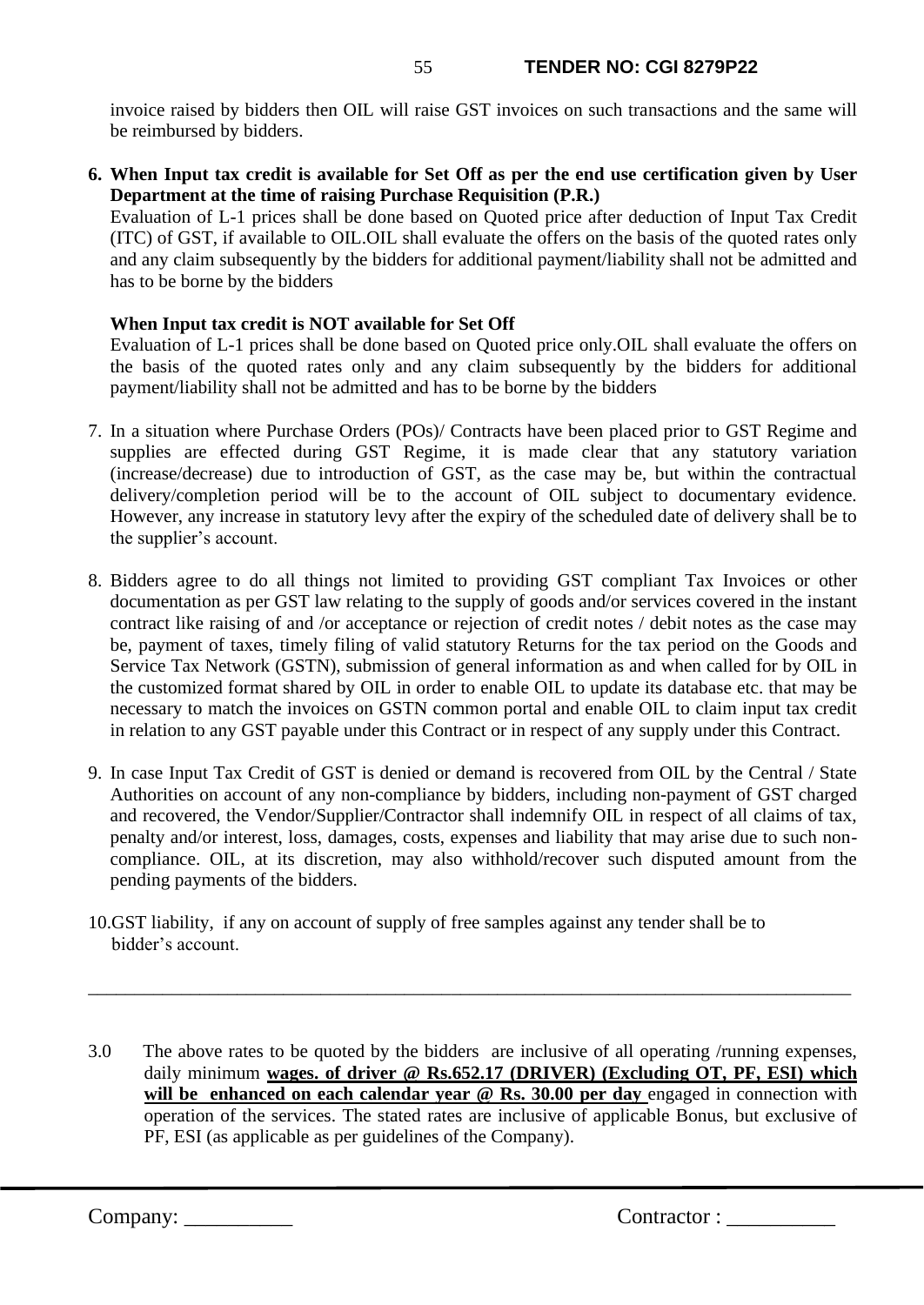- 4.0 In case OIL needs to engage the driver and helper beyond 8 hours per day duty, contractor has to pay the driver and helper applicable OT against each additional hours of duty beyond 8 hours duty as overtime. However, total monthly overtime expenses to driver and helper will be reimbursed to the contractor by OIL.
- 5.0 The rates are inclusive of all Taxes (VAT etc) and duties as applicable but **excluding GST**.
- 6.0 The rates are inclusive of all liabilities including statutory liabilities.
- 7.0 The above rate shall remain firm through out the tenure of the contract. However, the following exceptions will be applicable :
	- (a) In case of any statutory increase/decrease in GST/ Govt Taxes & Duties over the rate prevailing on the date of tender opening will be reimbursed upon claim and production of documentary evidence issued by competent authority in this regard. Correspondingly in the event of any decrease, such amount will be deducted from out standing dues of the Transport supplier.
	- (b) The running cost ( per KM Run) will Increase/decrease whenever there is an increase / decrease in the cost of fuel (Diesel/Petrol) over the rates as on the **Original Tender Opening Date**. The adjustment of increase/ decrease in rate will be applicable only when the variation of the cost of fuel exceeds 5 % plus or minus on either side. For assessing increase / decrease in rates on account of fuel price increase/decrease, the consumption rate will be taken **as 9 KM per Ltr.**
- 8.0 In case the vehicle send outside **Pumping Station no. 8 (SONAPUR))** for Company's duty and has to halt overnight there, Company will pay halting charge @ **Rs.350/-** per over night stay at outstation station.
- 9.0 Expenses related to parking of vehicle in Municipality area, airport, railway/bus station etc. and toll taxes, while in Company duty, will be reimbursed by company on submission of documentary evidence

### 10. A) **Wages to be paid as per Memorandum of Settlement dated 24-01-2014**:

Following are the rates vide Approval No. **PL/ADMIN/2/3-17/249 of 21-05-2018** and applicable for the calendar year **2017**, which will be revised in the succeeding years during the tenure of the contract.

*a) For Helpers (Unskilled) Category: (PHQ)*

- **1. Rs. 542.17** per day to Helper Unskilled Category
- **2. Rs. 54.63** per hour SOT for Helper Unskilled Category
- **3. Rs. 130.75** per hour DOT for Helper Unskilled Category
- **4. Rs. 65.38** per hour HOT for Helper Unskilled Category
- *b) For Driver (Skilled) Category (For Light & Medium Vehicles/ Buses / Bowers / Truck)(PS-2)*
	- **1.** Rs**. 652.17** day to Driver skilled Category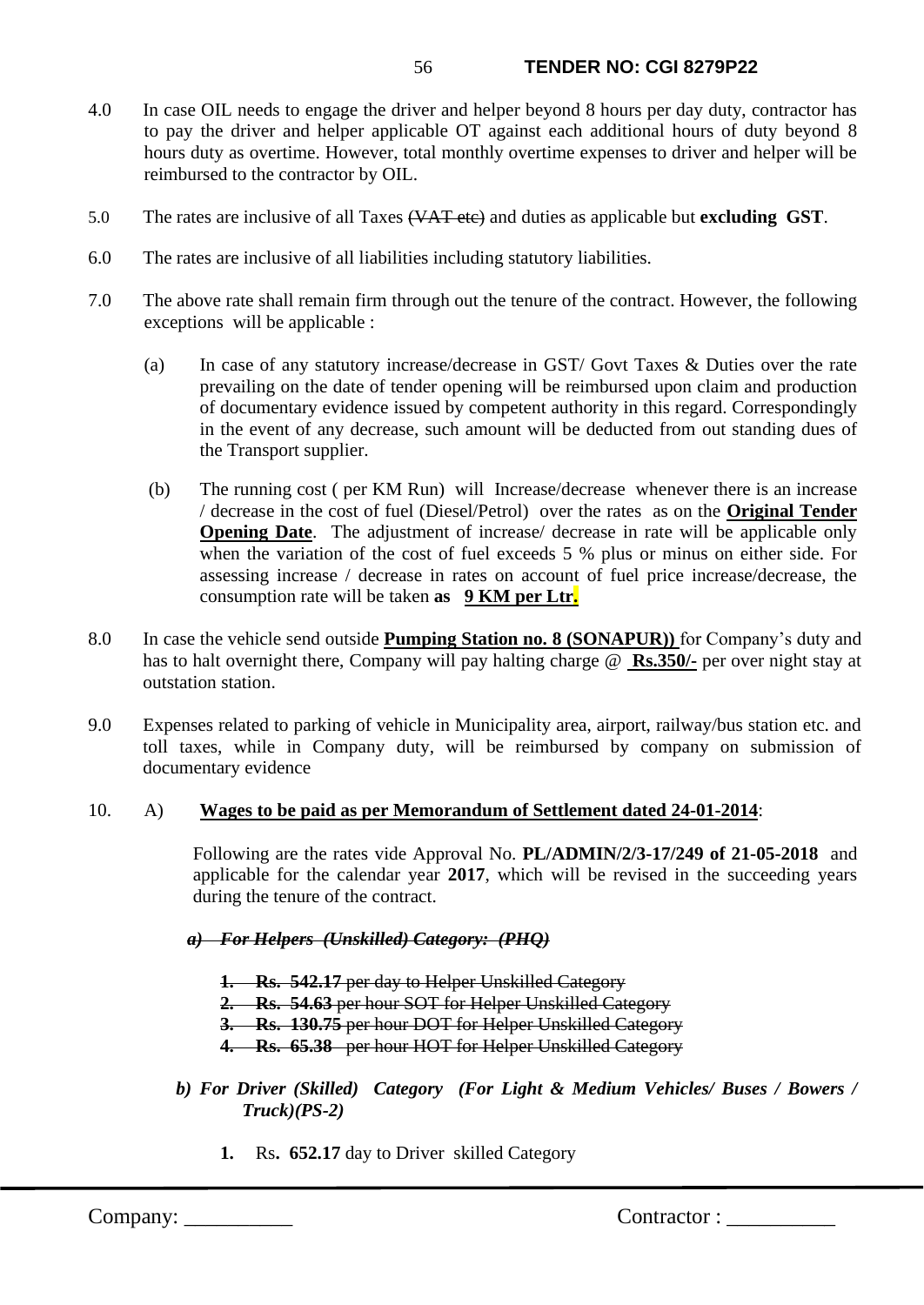- **2. Rs. 61.75** per hour SOT for Driver skilled Category
- **3. Rs. 158.25** per hour DOT for Driver skilled Category
- **4. Rs. 79.13** per hour HOT for Driver skilled Category

The applicable daily rate of wages will be for 08 hours of work for 06 working days a week which will be inclusive of rest day wages.

**An annual increase in the daily rate of wages will be made from the 1st of January every year for Driver @ of Rs. 30.00 .**

## **B) Benefits to be provided as per Memorandum of Settlement dated 24-01-2014 are as under:**

#### **a) National / Festival Holidays :**

The Helpers and Drivers will be extended 03 national holidays and 02 festival holidays in a calendar year by the respective contractors.

#### **b) Annual Leave with wages :**

The Helpers and Drivers will be granted 18 (Eighteen) days annual leave with wages by the respective contractors which will be non-cumulative and nonencashable. The annual leave with wages can be availed 03 times in a calendar year and it will not exceed 18 days in a year.

#### **c) Casual Leave with wages:**

- (i) The Helpers and Drivers will be extended 05 (Five) days of casual leave by the respective contractors in a calendar year which is non-cumulative and non-encashable. The casual leave cannot be combined with annual leave and cannot be availed for more than 03 (Three) days at a time.
- (ii) The concerned contractors will provide reliever Helpers, Drivers to run the services of hired vehicles and in all transport service contracts on account of the above mentioned holidays, casual leave and annual leave. The reliever Helpers, Drivers and Operators engaged by the contractors during holidays and leaves will be entitled to the applicable daily rate of wages.

### d) **Overtime :**

The services beyond 08 hours of work required for operational purpose, the Helpers, Drivers will be paid applicable overtime wages (OT wages). The duty hours of drivers /helpers at Pipeline Department be considered for 8 hours in a day though the vehicle contracts are for 12 hours. The normal duty hours will be from 7am to 3.30pm (inclusive of break). Deployment beyond 8 hours upto  $9<sup>th</sup>$  hour will be subject to single OT and beyond  $9<sup>th</sup>$  hour will be subject to double OT. However, total monthly overtime expenses to driver and helper (if any) will be reimbursed to the contractor by OIL

**e) Bonus :**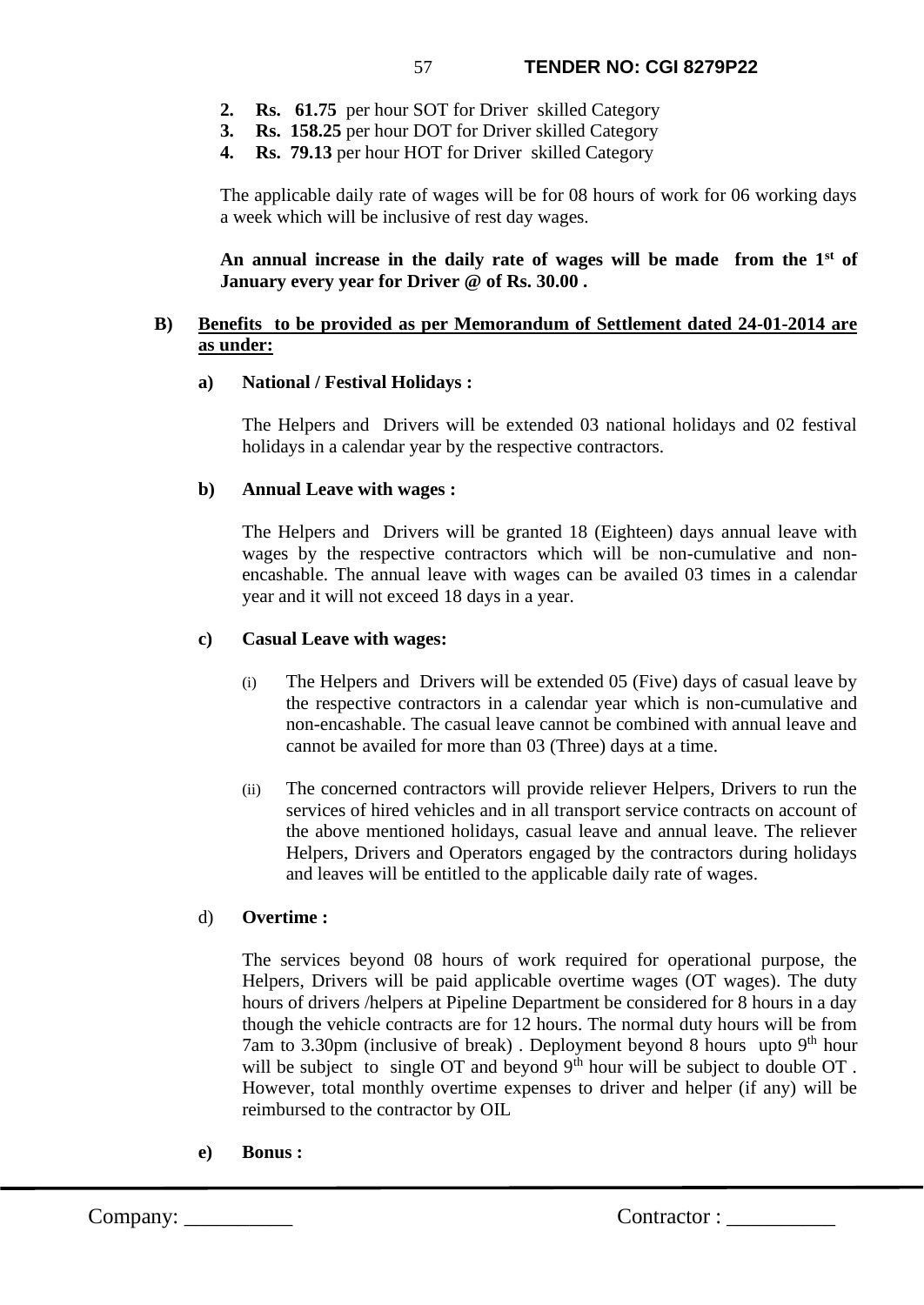The Helpers and Drivers will be entitled for bonus  $\omega$  8.33% of the daily wages subject to the wages ceiling under the Payment of Bonus Act, 1965 which will be disbursed along with the monthly wages as per provisions of payment of Bonus Act.

# f) **Employees' Provident Fund (EPF) :**

All concerned contractors shall deposit the PF and EPF with the PF authorities positively on or before the  $15<sup>th</sup>$  day of the subsequent month and will submit the PF and EPF deposit challan to the company. On production of the challan, the amount will be reimbursed to the contractors. For compliance to the provisions of the EPF & MP Act, the contractors will approach the concerned PF authorities.

## **g) Insurance Coverage:**

The Helpers and Drivers will be insured for an amount of Rupees Two Lakhs, Rupees Three Lakhs respectively, under Group Personal Accident Policy (GPAP) by the concerned contractors for coverage under Employees Compensation Act, 1923. The annual premium will be reimbursed to the contractors by the Company on production of documentary evidence.

**h) Pay Slip** :

**The monthly disbursement of wages to the Helpers and Drivers by the contractors will be made latest by the 10th day of the subsequent month. The mode of disbursing the monthly wages to the Helpers, Drivers by the concerned contractors will be through account payee cheques or bank transfer / e-remittance as may be agreed upon mutually amongst themselves. The contractors will have to issue proper wages slip to the Helpers, Drivers containing therein all the requisite details such as income and deductions, if any.**

**i) Uniform**:

Uniforms for drivers and helpers per year to be provided as per followings by the Contractor (service provider) and the cost will be reimbursed on submission of documentary evidence.

- 1) 02 sets of Uniform per year @ Rs. 1500x 2= Rs.3000.00
- 2) 01 pair of shoes per year  $\omega$  Rs.500.00 = Rs. 500.00
- **j)** In case the vehicle send outside the base station, **Pumping station no. 8 ( SONAPUR)** for Company's duty and has to halt overnight there, Company will pay halting charge **@ Rs 350/-** per over night halt to the operator, including overtime, parking fees if any Entry Tax and Company will be reimburse on actual to the contractor.
- **C) Special Terms and Conditions :**
	- **a) Working Hours :**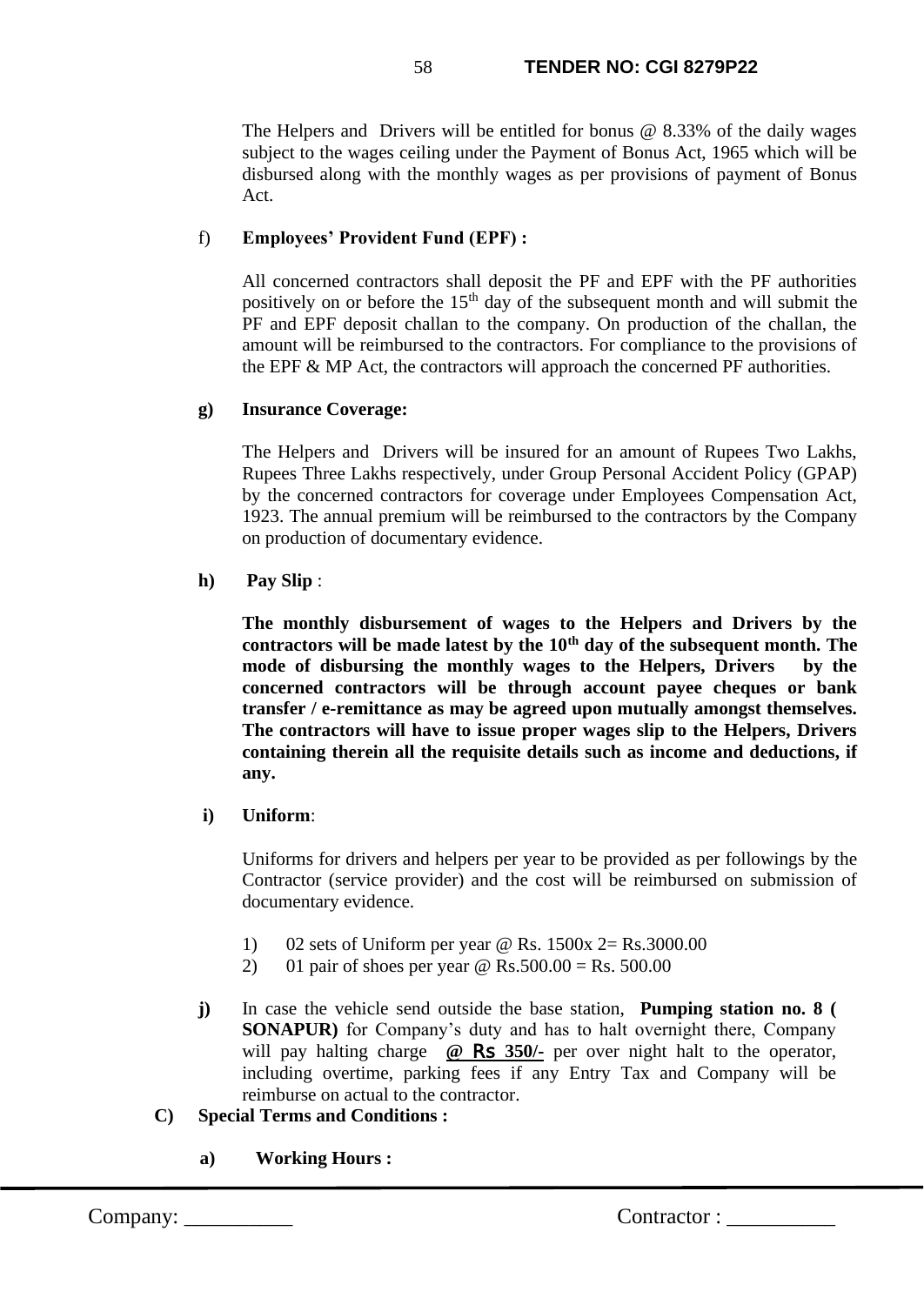The duty hours of drivers /helpers at Pipeline Department be considered for 8 hours in a day though the vehicle contracts are for 12 hours. The normal duty hours will be from 7am to 3.30pm (inclusive of break) .

- b) The Helpers & Drivers will not be engaged by the concerned contractors on the following grounds:
	- (a) On attaining the age of 60 years.
	- (b) The person is found medically unfit (\*)
	- (c) For any riotous behaviour and indiscipline.
	- (d) Any person with adverse records.
		- (\*) the contractors would submit a medical fitness certificate every two years in respect of the helpers / drivers engaged by them.
- c) The reliever helpers, drivers engaged by the concerned contractors on national/festival holidays, casual leave and annual leave with wages in all transport service contracts will only be entitled to the daily rate of wages and the increased wages per day.
- d) The Helpers and Drivers will avail a weekly day of rest after working for 06 consecutive days. The contractors engaging them shall have to provide reliever driver / helper to run the services of the hired vehicles during the rest day.

## **e) Uniform :**

The Helpers and Drivers will be provided uniform and shoes by the concerned contractors and the expenditure towards the same will be reimbursed to them by the company on submission of documents / proof of receipt as given hereunder:

- 1. 02 sets of uniform per year (@ Rs. 1500 x 2) : Rs. 3000.00
- 2. 01 pair of shoe per year ( $\omega$  Rs. 500) : Rs. 500.00
- f) The rates are inclusive of all Taxes  $(\overline{VAT} \text{ etc.})$  and duties as applicable but **excluding GST.**
- g) **Valid Driving Licence of Driver :**

*Contractor shall ensure that the person engaged as driver shall have valid driving licence.*

**\*\*\*\*\*\*\*\*\*\*\*\***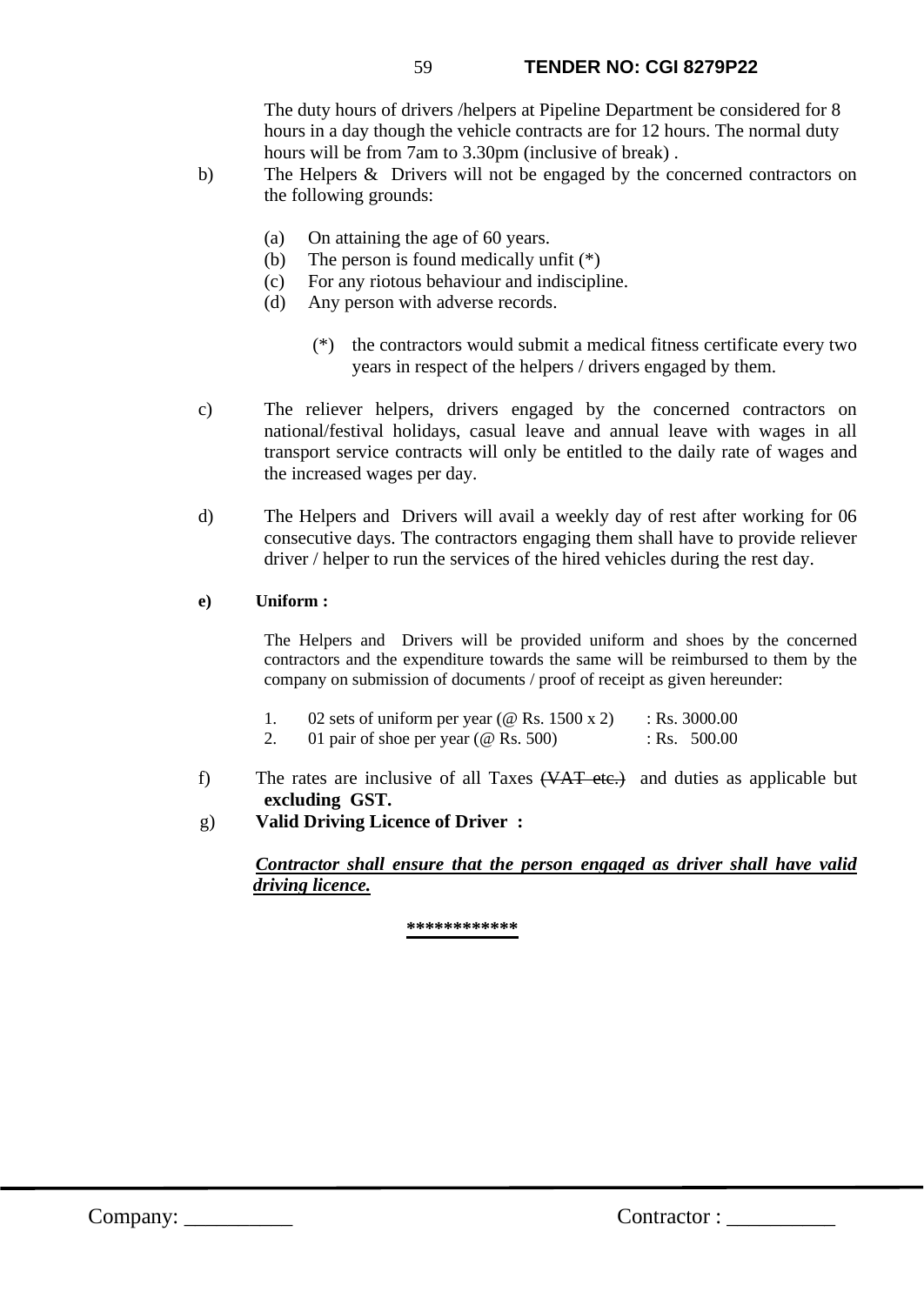#### **SECTION-III**

### **SPECIAL TERMS AND CONDITIONS**

# **Terms and conditions of the contract shall include but not limited to the following:**

1. Vehicle should have a valid commercial all Bengal road permit throughout the contract period. The documents shall be produced to the officer in charge at the time of placement.

2. Contractor has to arrange the necessary road permit for entry to the state of Bihar whenever the vehicle needs to be sent to Bihar. The cost of entry tax for Bihar road permit will be reimbursed to the contractor on actual on production of original document.

3. Driver of the vehicle should have a valid driving license and possess good mental and physical health condition and shall submit a medical fitness certificate in this regard.The documents shall be produced to the officer in charge at the time of placement of the vehicle.

4. Vehicle will be operated from K.M. 630 (Near Sankosh River) in West Bengal to Barauni in bihar with outstation halting.

5. Contractor shall pay wages per month to the vehicle driver as per MOS rates valid at the start of contract period and will be increasing at the beginning of every calendar year by an amount as decided by MOS (Memorandum of Settlement).

6. Services of the vehicle shall be for 7 (seven) days in a week.

7. All reimbursement including Insurance,PF & ESI will be as per MOS.Contactor is responsible for deposition of Insurance,PF,ESI of the driver with the PF authorities and shall produce the deposit receipt for reimbursement from the company.

8. Compensation of cost of fuel shall be as per the following formula:- variation due to increase or decrease in cost of fuel =  $[\{\text{cost of fuel per LTR on change - cost of fuel per LTR on BCD}\] x \text{ km run}]$ / 9km (Avg fuel consumption per litre run).

9. All statutory taxes (viz. Commercial tax, permit, registration, fitness, valid insurance of the vehicle, etc.)& levies shall be borne by the contractor.The documents shall be produced to the Engineer In Charge at the time of placement of vehicle.Any penalty arising out of non compliance of Statutoey rules shall be borne by Service provider.

10. The vehicle driver shall suitably be covered under life insurance and medical insurance as per company's policy. The documents shall be produced to the Engineer In Charge .

11. The driver should have valid commercial driving license all throughout the period of contract. The contractor shall be fully responsible for maintaining the validity of the drivers driving license. Driver should be fit and healthy and to be available at users end on call.

12. All other maintenance expenses shall be borne by the contractor.

13. The vehicle should have fog light, fire extinguisher, first aid box, upholstery/ seat covers, floor mats.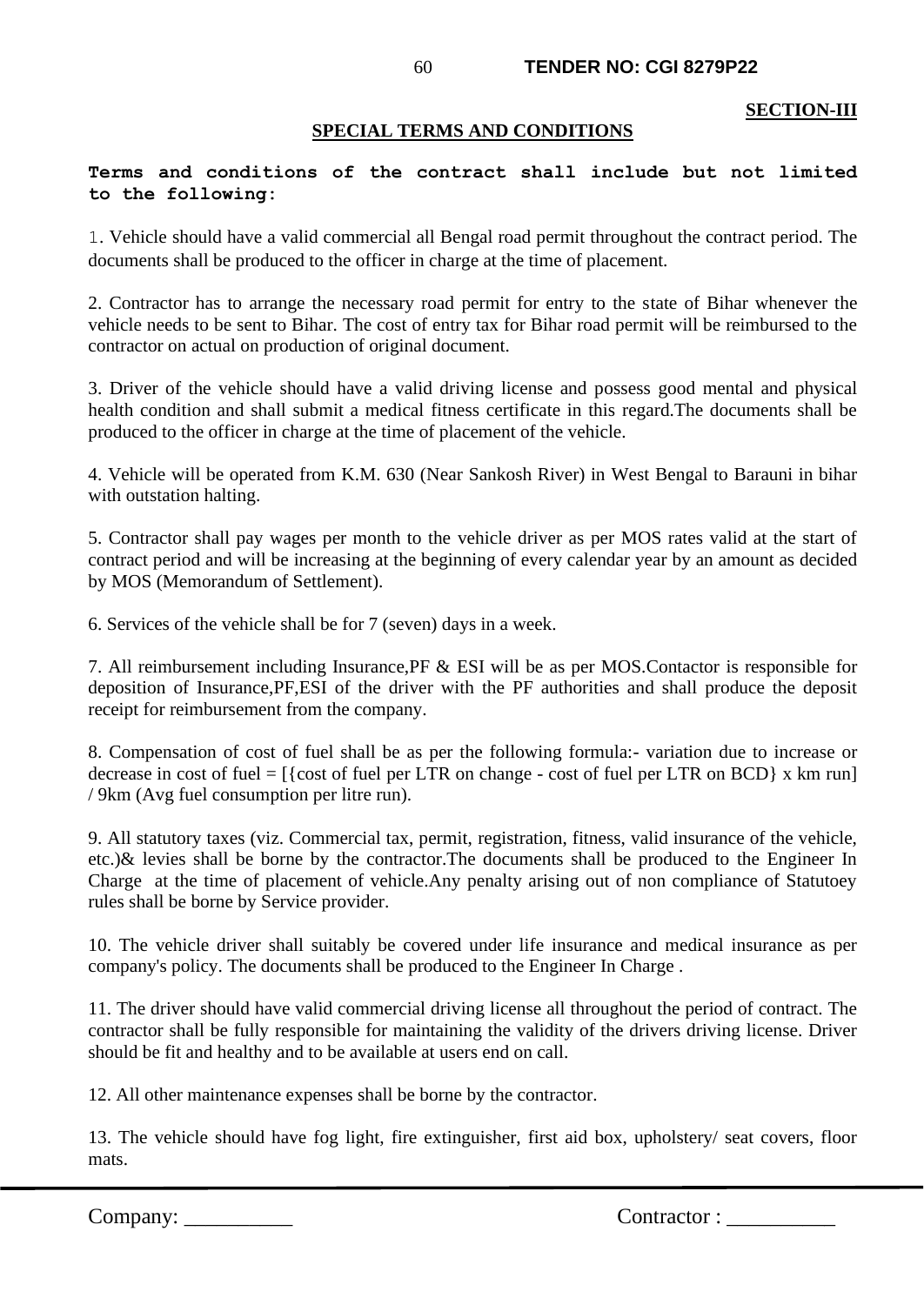14. Vehicle should have fitness certificate from the transport authority concerned periodically as per motor vehicle act and rules.

15. Oil logo and bilingual company name with glow reflectors to be imprinted on vehicle body at the time of placement on prominent areas and locations of the vehicle on outside.

16. During breakdown of vehicle, bidder should provide replacement vehicle in good running condition for the entire contract period.

17. Replacement driver to be provided by the bidder during regular driver taking leave or requirement on holidays / weekly off day.

18. Bidder should carry out all the periodic tests/ checks/ tyre pressure of the vehicle, pollution/ emission tests etc. as per Indian motor vehicles act / rules for the entire contract period. Tyres with uneven tread wear and tyres with worn treads (less than 1.6 mm tread) should be replaced immediately.

19.The vehicle has to be maintained in good running condition during the period of contract.All lubricants,spare parts ana maintenance which may be necessary shall be provided by the contractor.

20.Any compensation arising out of the job carried out by the contractor whether related to pollution,safety or health will be paid by the contractor only.

21.Contractor shall provide uniform which includes 2 Nos of Sky blue colour shirts,2 Nos Navy Blue pants & one pair of shoes to the driver per year for 4(Four) years.The amount will be reimbursed on actual basis on submission of the original receipt/Bills.

22.Terms and conditions of the MOS with 'Motor Workers Association' dated 24.01.2014 shall be adhered to wherever applicable.

23.Bidder shall have office establishment within a radius of 50 km from **PS8** S**onapu**r for day to day communication and operation. This office shall be fully functional throughout the period of contract. 24) In case of any contradiction between SCC and GCC, SCC will prevail.

#### **NOTE:**

- **\* A SUITABLE FIRE EXTINGUISHER WILL HAVE TO BE INSTALLED IN THE VEHICLE FAILING WHICH A PENALTY OF Rs. 500 per day WILL BE IMPOSED .**
- **\*\* FIRST AID BOX WITH VALID/UP TO DATE ITEMS SHOLD BE AVAILABLE AT THE VEHICLE ALL TIMES.**

\*\*\*\*\*\*\*\*\*\*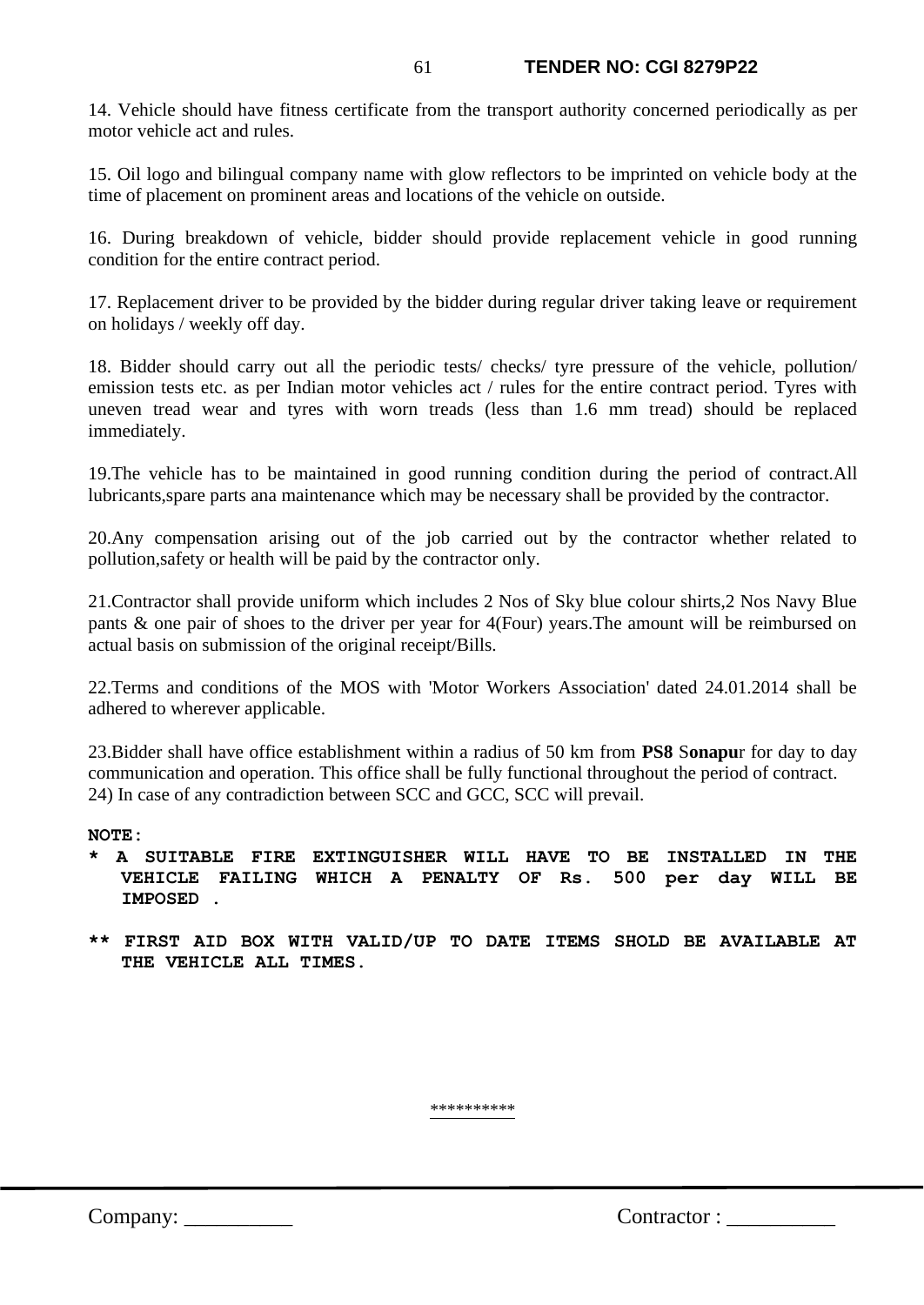#### **SECTION –IV**

#### **SAFETY MEASURES & COMPLIANCE FORMAT**

GENERAL MANAGER (CONTRACTS) OIL INDIA LIMITED GUWAHATI

#### **SUB: SAFETY MEASURES Tender No : CGI 8279P22**

# **Subject : Hiring of Mahindra Bolero Camper Gold ZX 2WD BS6 or higher model for Electrical & Cathodic Section, PS-8 Sonapur for 4 (Four) years .**

We hereby confirm that we have fully understood the safety measures to be adopted during execution of the above contract and that the same have been explained to us by the concerned authorities. We also give the following assurances.

- a) Only experienced and competent persons shall be engaged by us for carrying out work under the said contract.
- b) The names of the authorised persons who would be supervising the jobs on day to day basis from our end are the following
	- $i)$
	- $ii)$ iii) \_\_\_\_\_\_\_\_\_\_\_\_\_\_\_\_\_\_\_\_\_\_\_\_\_\_\_\_\_\_\_\_

The above personnel are fully familiar with the nature of jobs assigned and safety precautions required.

- c) Due notice would be given for any change of personnel under item(b) above.
- d) We hereby accept the responsibility for the safety of all the personnel engaged by us and for the safety of the Company's person and property involved during the course of our working under this contract. We would ensure that all the provisions under the Factory Act,1948 and other safety rules related to execution of our work would be strictly followed by our personnel. Any violation pointed out by the Company's Engineers would be rectified forthwith or the work suspended till such time the rectification is completed by us and all expenditure towards this would be on our account.
- e) We confirm that all persons engaged by us would be provided with the necessary Safety Gears at our cost.
- f) All losses caused due to inadequate safety measures or lack of supervision on our part would be fully compensated by us and the Company will not be responsible for any lapses on our part in this regard.

(Seal)

**..**

| Yours Faithfully |
|------------------|
| $\mathrm{M/s}$   |

Dated **Example 2** For & On Behalf Of Contractor

**\*\*\*\*\*\*\*\*\*\*\*\***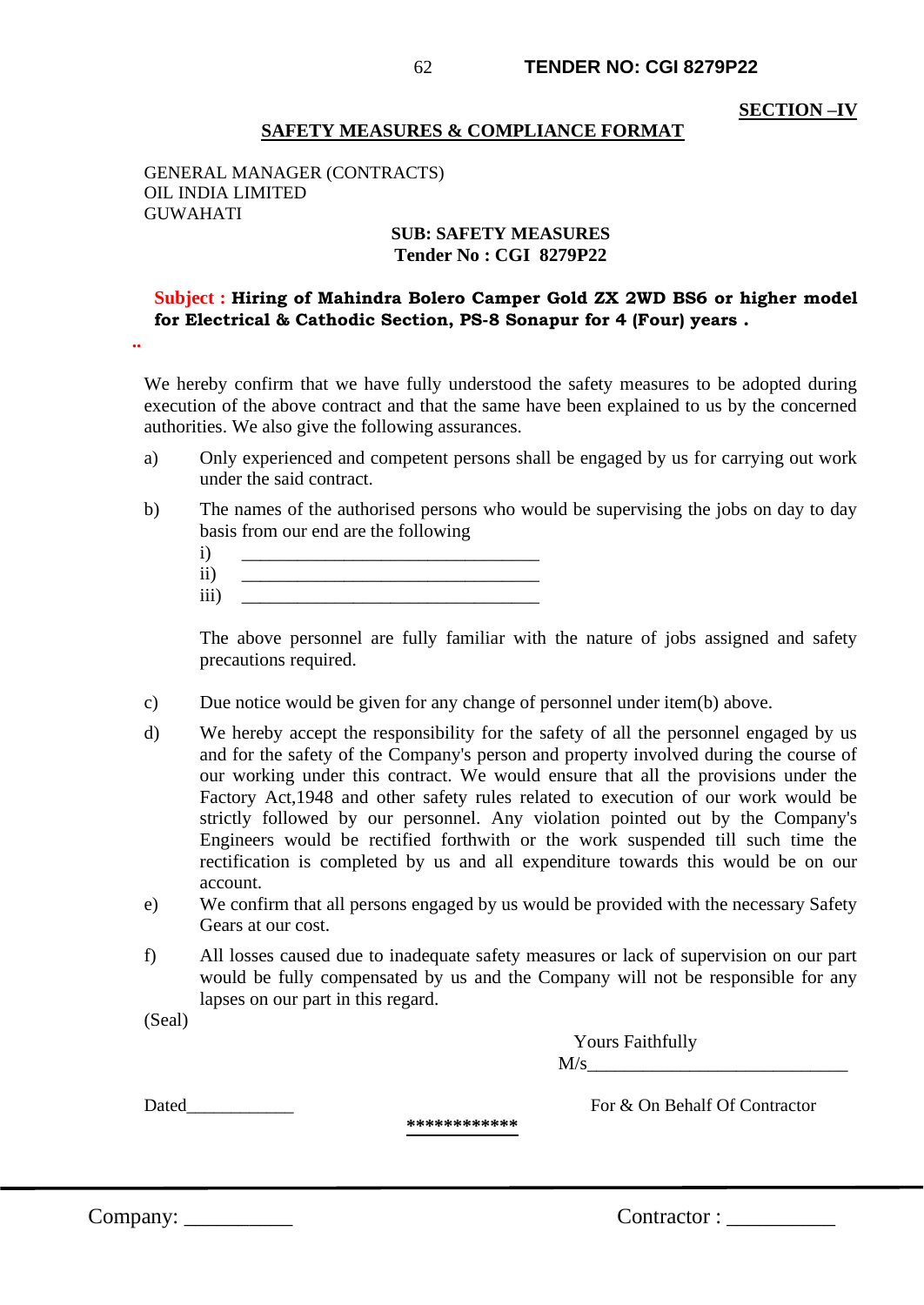#### **SECTION-V**

# **INTEGRITY PACT**

#### Between

Oil India Limited (OIL) hereinafter referred to as "The Principal"

And

(Name of the bidder)......................................................hereinafter referred to as "The Bidder/Contractor"

#### **Preamble**:

The Principal intends to award, under laid down organizational procedures, contract/s for **…………………………………** The Principal values full compliance with all relevant laws and regulations, and the principles of economic use of resources, and of fairness and transparency in its relations with its Bidder/s and Contractor/s.

In order to achieve these goals, the Principal cooperates with the renowned international Non-Governmental Organization "Transparency International" (TI). Following TI's national and international experience, the Principal will appoint an external independent Monitor who will monitor the tender process and the execution of the contract for compliance with the principles mentioned above.

## **Section: 1 -Commitments of the Principal**

**(1)** The Principal commits itself to take all measures necessary to prevent corruption and to observe the following principles:

1. No employee of the Principal, personally or through family members, will in connection with the tender for, or the execution of a contract, demand, take a promise for or accept, for him/herself or third person, any material or immaterial benefit which he/she is not legally entitled to.

2. The Principal will, during the tender process treat all Bidders with equity and reason. The Principal will in particular, before and during the tender process, provide to all Bidders the same information and will not provide to any Bidder confidential/additional information through which the Bidder could obtain an advantage in relation to the tender process or the contract execution.

3. The Principal will exclude from the process all known prejudiced persons.

**(2)** If the Principal obtains information on the conduct of any of its employees which is a criminal offence under the relevant Anti-Corruption Laws of India, or if there be a Page 2 of 6 substantive suspicion in this regard, the Principal will inform its Vigilance Office and in addition can initiate disciplinary actions.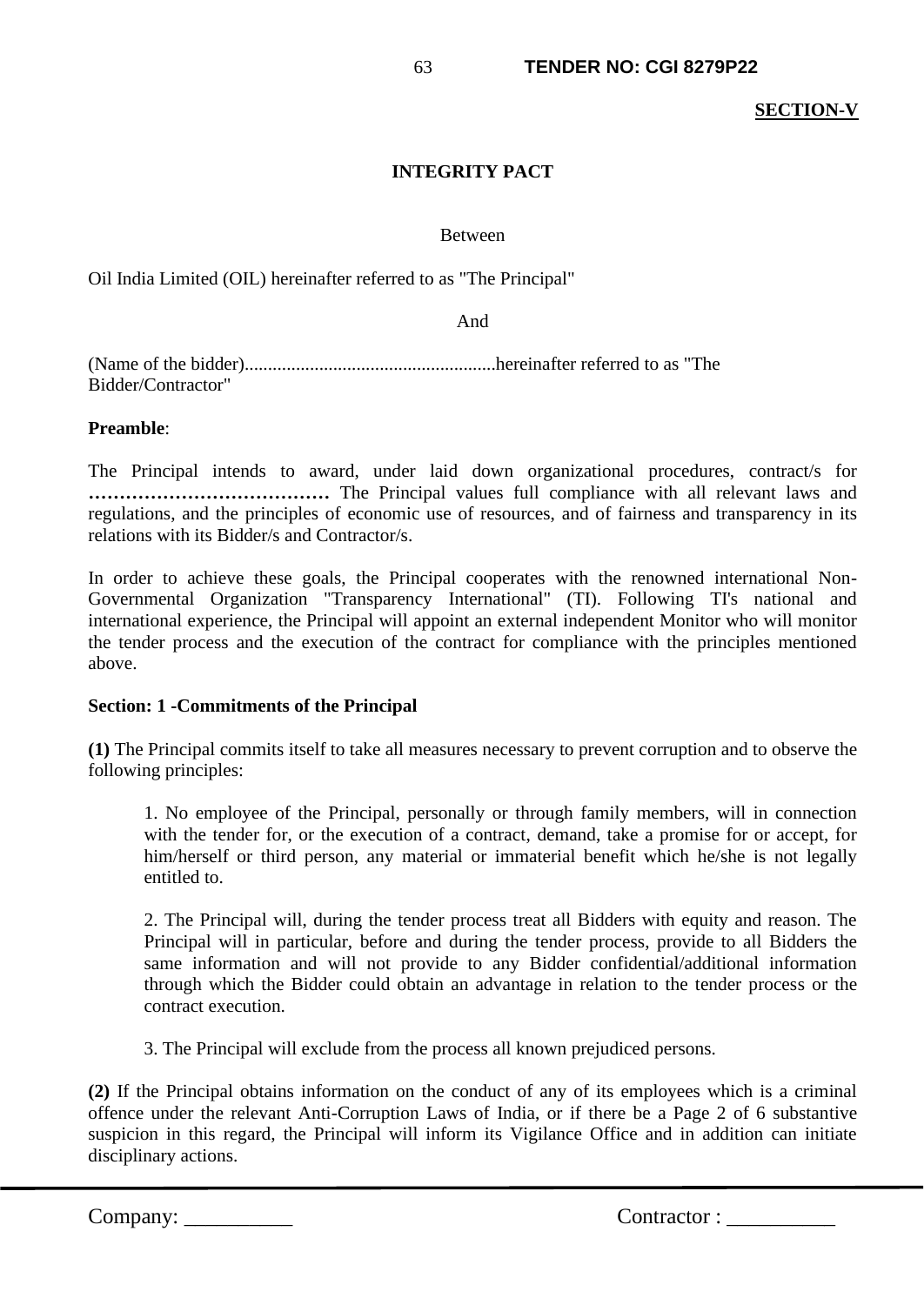## **Section: 2 -Commitments of the Bidder/Contractor**

**(1)** The Bidder/Contractor commits itself to take all measures necessary to prevent corruption. He commits himself to observe the following principles during his participation in the tender process and during the contract execution.

1. The Bidder/Contractor will not, directly or through any other person or firm, offer, promise or give to any of the Principal's employees involved in the tender process or the execution of the contract or to any third person any material or immaterial benefit which h e/she is not legally entitled to, in order to obtain in exchange any advantage of any kind whatsoever during the tender process or during the execution of the contract.

2. The Bidder/Contractor will not enter with other Bidders into any undisclosed agreement or understanding, whether formal or informal. This applies in particular to prices, specifications, certifications, Subsidiary contracts, submission or non-submission of bids or any other actions to restrict competitiveness or to introduce cartelization in the bidding process.

3. The Bidder/Contractor will not commit any offence under the relevant Anticorruption Laws of India; further the Bidder/Contractor will not use improperly, for purposes of competition or personal gain, or pass on to others, any information or document provided by the Principal as part of the business relationship, regarding plans, technical proposals and business details, including information contained or transmitted electronically.

4. The Bidder/Contractor will, when presenting his bid, disclose any and all payments he has made, is committed to or intends to make to agents, brokers or any other intermediaries in connection with the award of the contract.

**(2)** The Bidder/Contractor will not instigate third persons to commit offences outlined above or be an accessory to such offences.

(3) The Bidder/Contractor signing Integrity Pact shall not approach the Courts while representing the matters to IEMs and he/she will await their decision in the matter.

### **Section 3 -Disqualification from tender process and exclusion from future Contracts**

If the Bidder, before contract award has committed a transgression through a violation of Section 2 or in any other form such as to put his reliability or risibility as Bidder into question, the Principal is entitled to disqualify the Bidder from the tender process or to terminate the contract, if already signed, for such reason.

1. If the Bidder/Contractor has committed a transgression through a violation of Section 2 such as to put his reliability or credibility into question, the Principal is entitled also to exclude the Bidder/Contractor from future contract award processes. The imposition and duration of the exclusion will be determined by the severity of the transgression. The severity will be determined by the circumstances of the case, in particular the number of transgressions, the position of the transgressions within the company hierarchy of the Bidder and the amount of the damage. The exclusion will be imposed for a minimum of 6 months and maximum of 3 years.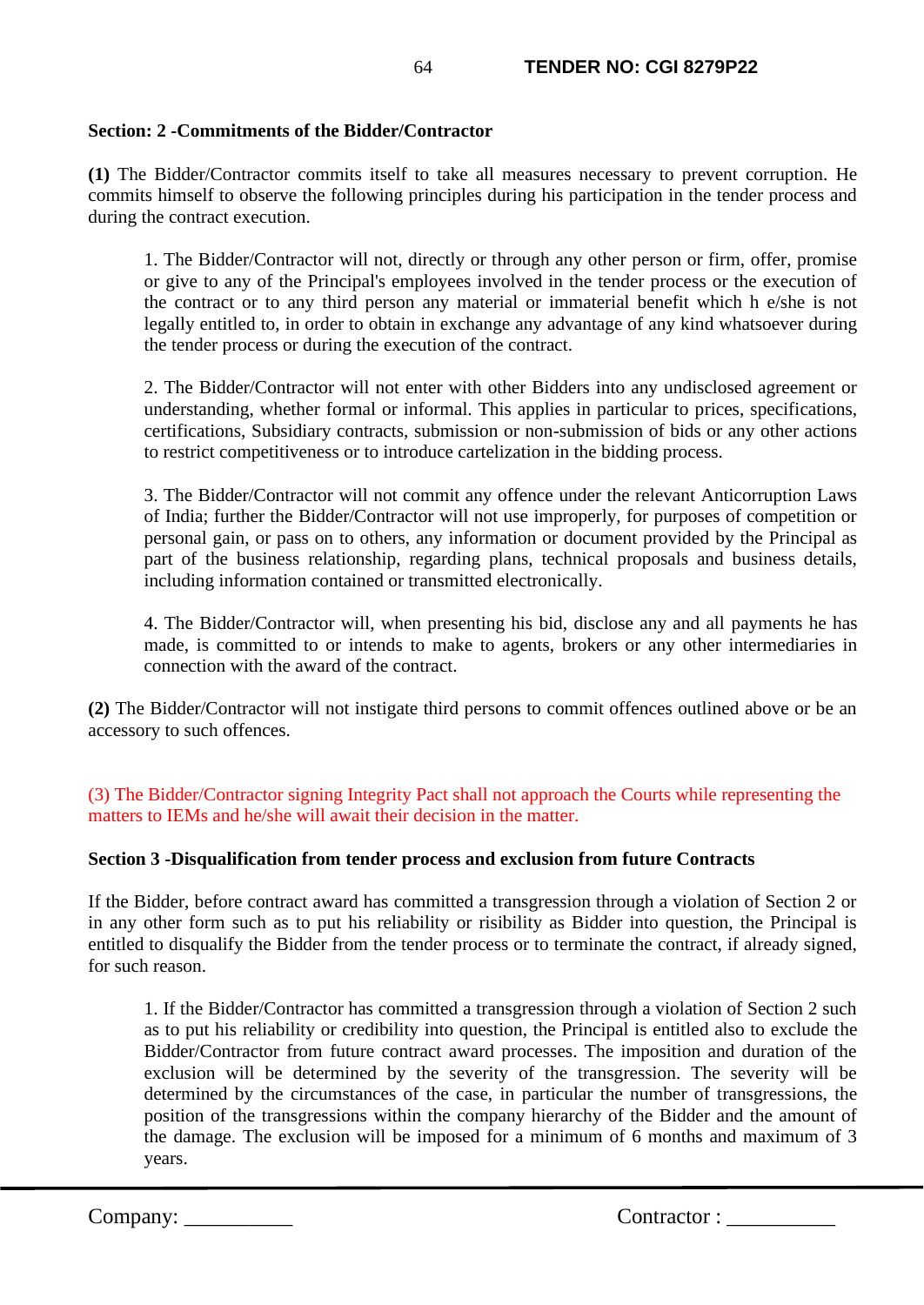2. The Bidder accepts and undertakes to respect and uphold the Principal's Absolute right to resort to and impose such exclusion and further accepts and undertakes not to challenge or question such exclusion on any ground, including the lack of any hearing before the decision to resort to such exclusion is taken. This undertaking is given freely and after obtaining independent legal advice.

3. If the Bidder/Contractor can prove that he has restored/recouped the Damage caused by him and has installed a suitable corruption prevention system, the Principal may revoke the exclusion prematurely.

4. A transgression is considered to have occurred if in light of available evidence no reasonable doubt is possible.

5. Integrity Pact, in respect of a particular contract, shall be operative from the date Integrity Pact is signed by both the parties till the final completion of the contract **or as mentioned in Section 9- Pact Duration whichever is later**. Any violation of the same would entail disqualification of the bidders and exclusion from future business dealings

### **Section 4 -Compensation for Damages**

1. If the Principal has disqualified the Bidder from the tender process prior to the award according to Section 3, the Principal is entitled to demand and recover from the Bidder liquidated damages equivalent to Earnest Money Deposit / Bid Security.

(2) If the Principal has terminated the contract according to Section 3, or if the Principal is entitled to terminate the contract according to Section 3, the principal shall be entitled to demand and recover from the Contractor liquidated damages equivalent to Security Deposit / Performance Bank Guarantee.

3. The bidder agrees and undertakes to pay the said amounts without protest or demur subject only to condition that if the Bidder/Contractor can prove and establish that the exclusion of the Bidder from the tender process or the termination of the contract after the contract award has caused no damage or less damage than the amount or the liquidated damages, the Bidder/Contractor shall compensate the Principal only to the extent of the damage in the amount proved.

### **Section 5 -Previous transgression**

1. The Bidder declares that no previous transgression occurred in the last 3 years with any other Company in any country conforming to the TI approach or with any other Public Sector Enterprise in India that could justify his exclusion from the tender process.

2. If the Bidder makes incorrect statement on this subject, he can be disqualified from the tender process or the contract, if already awarded, can be terminated for such reason.

# **Section: 6 -Equal treatment of all Bidders/Contractor/Subcontractors**

1. The Principal will enter into Pacts on identical terms with all bidders and contractors.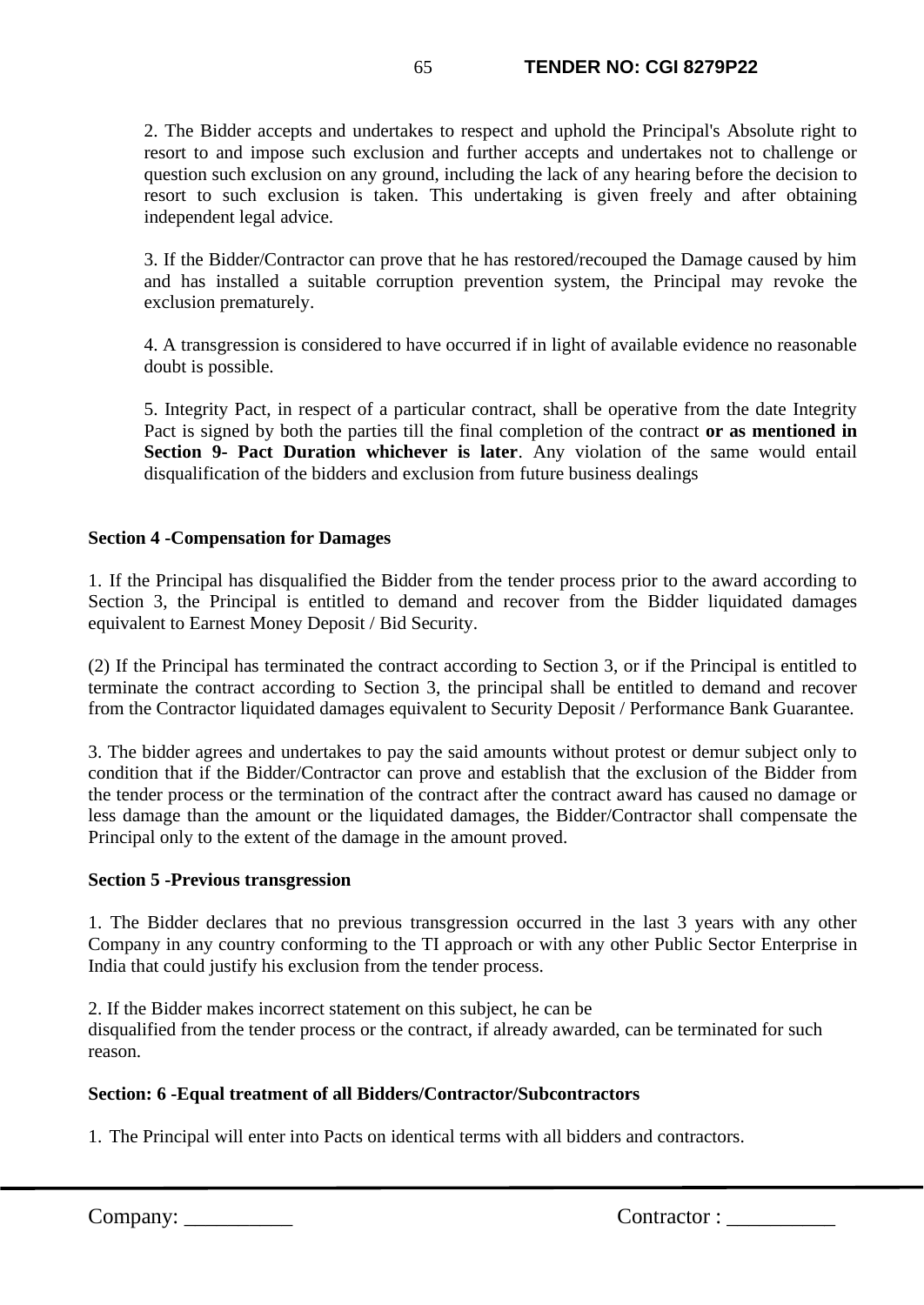## 66 **TENDER NO: CGI 8279P22**

2. The Bidder / Contractor undertake(s) to procure from all subcontractors a commitment in conformity with this Integrity Pact. The Bidder/Contractor shall be responsible for any violation(s) of the provisions laid down in this agreement/Pact by any of its sub-contractors/sub-vendors.

3. The Principal will disqualify from the tender process all bidders who do not sign this Pact or violate its provisions.

## **Section: 7 -Criminal charges against violating Bidders/Contractors/ Subcontractors**

If the Principal obtains knowledge of conduct of a Bidder, Contractor or Subcontractor, or of an employee or a representative or an associate of a Bidder, Contractor or Subcontractor, which constitutes corruption, or if the Principal has substantive suspicion in this regard, the Principal will inform the Vigilance Office.

## **Section: 8 -External Independent Monitor/Monitors**

1. The Principal appoints competent and credible external independent Monitor for this Pact. The task of the Monitor is to review independently and objectively, whether and to what extent the parties comply with the obligations under this agreement.

2. The Monitor is not subject to instructions by the representatives of the parties and performs his functions neutrally and independently. He reports to the Chairperson of the Board of the Principal.

3. The Contractor accepts that the Monitor has the right to access without restriction to all Project documentation of the Principal including that provided by the Contractor. The Contractor will also grant the Monitor, upon his request and demonstration of a valid interest, unrestricted and unconditional access to his project documentation. The same is applicable to Subcontractors. The Monitor is under contractual obligation to treat the information and documents of the Bidder/Contractor/Subcontractor with confidentiality.

4. The Principal will provide to the Monitor sufficient information about all meetings among the parties related to the Project provided such meetings could have an impact on the contractual relations between the Principal and the Contractor. The parties offer to the Monitor the option to participate in such meetings.

5. As soon as the Monitor notices, or believes to notice, a violation of this agreement, he will so inform the Management of the Principal and request the Management to discontinue or heal the violation, or to take other relevant action. The monitor can in this regard submit non-binding recommendations. Beyond this, the Monitor has no right to demand from the parties that they act in a specific manner, refrain from action or tolerate action. However, the Independent External Monitor shall give an opportunity to the bidder / contractor to present its case before making its recommendations to the Principal.

6. The Monitor will submit a written report to the Chairperson of the Board of the Principal within 8 to 10 weeks from the date of reference or intimation to him by the 'Principal' and, should the occasion arise, submit proposals for correcting problematic situations.

7. If the Monitor has reported to the Chairperson of the Board a Substantiated suspicion of an offence under relevant Anti-Corruption Laws of India, and the Chairperson has not, within reasonable time, taken visible action to proceed against such offence or reported it to the Vigilance Office, the Monitor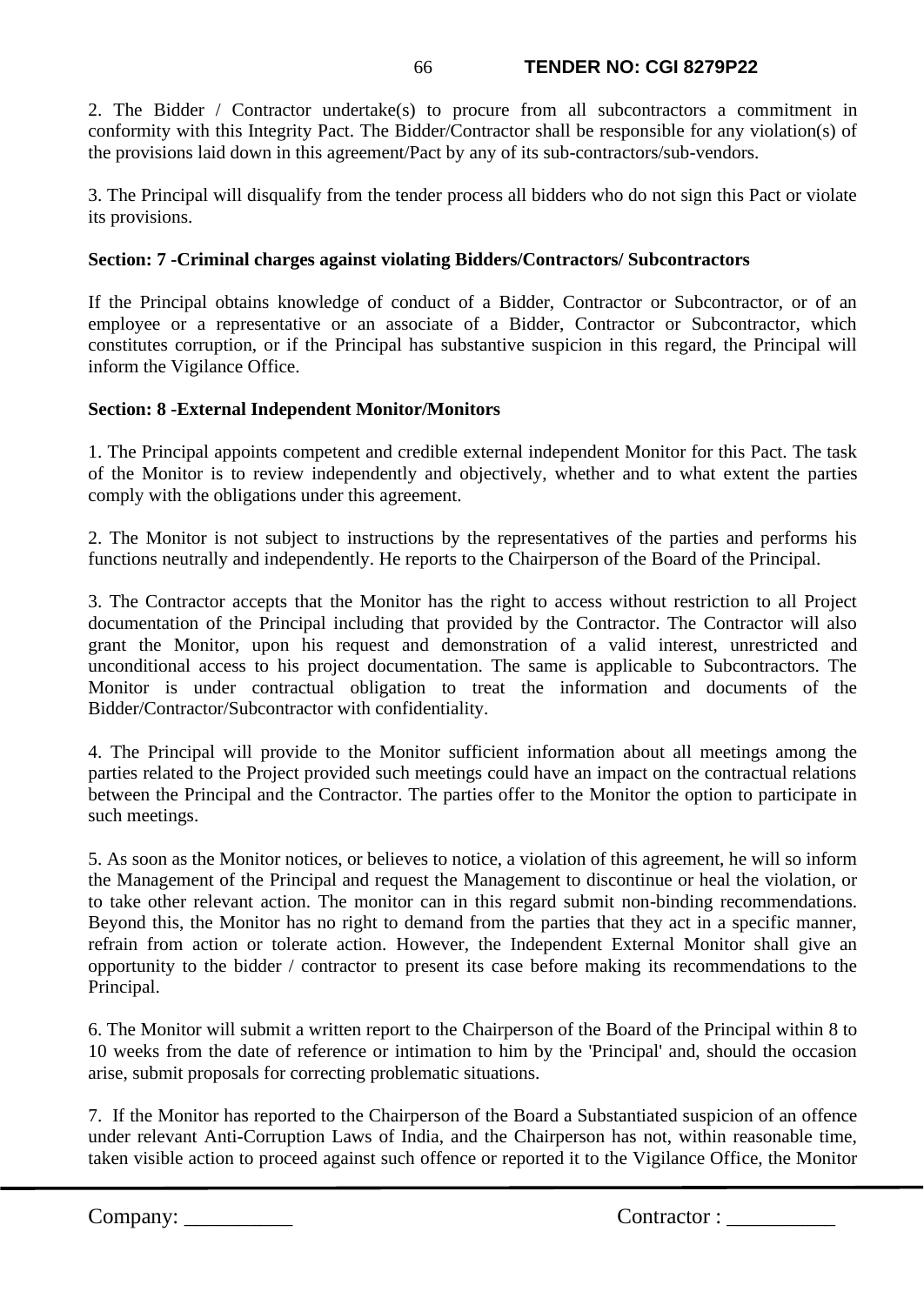may also transmit this information directly to the Central Vigilance Commissioner, Government of India.

8. The word 'Monitor' would include both singular and plural.

#### **Section:9 -Pact Duration**

This Pact begins when both parties have legally signed it. It expires for the Contractor 12 months after the last payment under the respective contract, and for all other Bidders 6 months after the contract has been awarded.

If any claim is made/ lodged during this time, the same shall be binding and continue to be valid despite the lapse of this pact as specified above, unless it is discharged/determined by Chairperson of the Principal.

#### **Section:10 -Other provisions**

1. This agreement is subject to Indian Law. Place of performance and jurisdiction is the Registered Office of the Principal, i.e. New Delhi. The Arbitration clause provided in the main tender document / contract shall not be applicable for any issue / dispute arising under Integrity Pact.

2. Changes and supplements as well as termination notices need to be made in writing. Side agreements have not been made.

3. If the Contractor is a partnership or a consortium, this agreement must be, signed by all partners or consortium members.

4. Should one or several provisions of this agreement turn out to be invalid, the remainder of this agreement remains valid. In this case, the parties will strive to come to an agreement to their original intensions.

**For the Principal For the Bidder/Contractor**

**………………………………….. …………………………………...**

Witness 1: .............................

Witness 2: .............................

Place. Date .

\*\*\*\*\*\*\*\*\*\*\*\*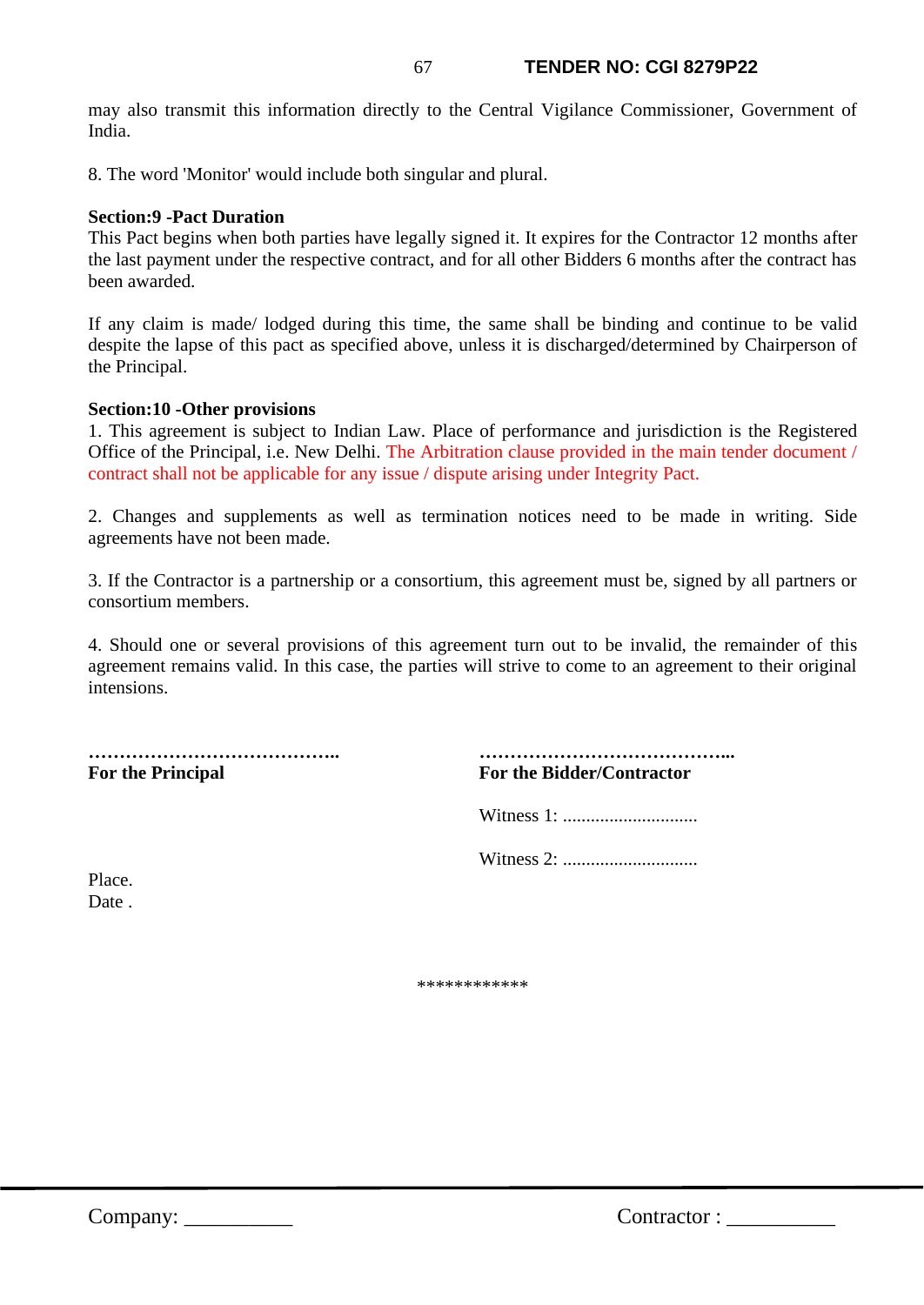**PROFORMA-A**

## **PRICE BID**

# **TENDER NO. CGI 8279 P22**

 **As per Section –II of the tender document and shall be quoted on line Format.** 

**\*\*\*\*\*\*\*\*\*\*\***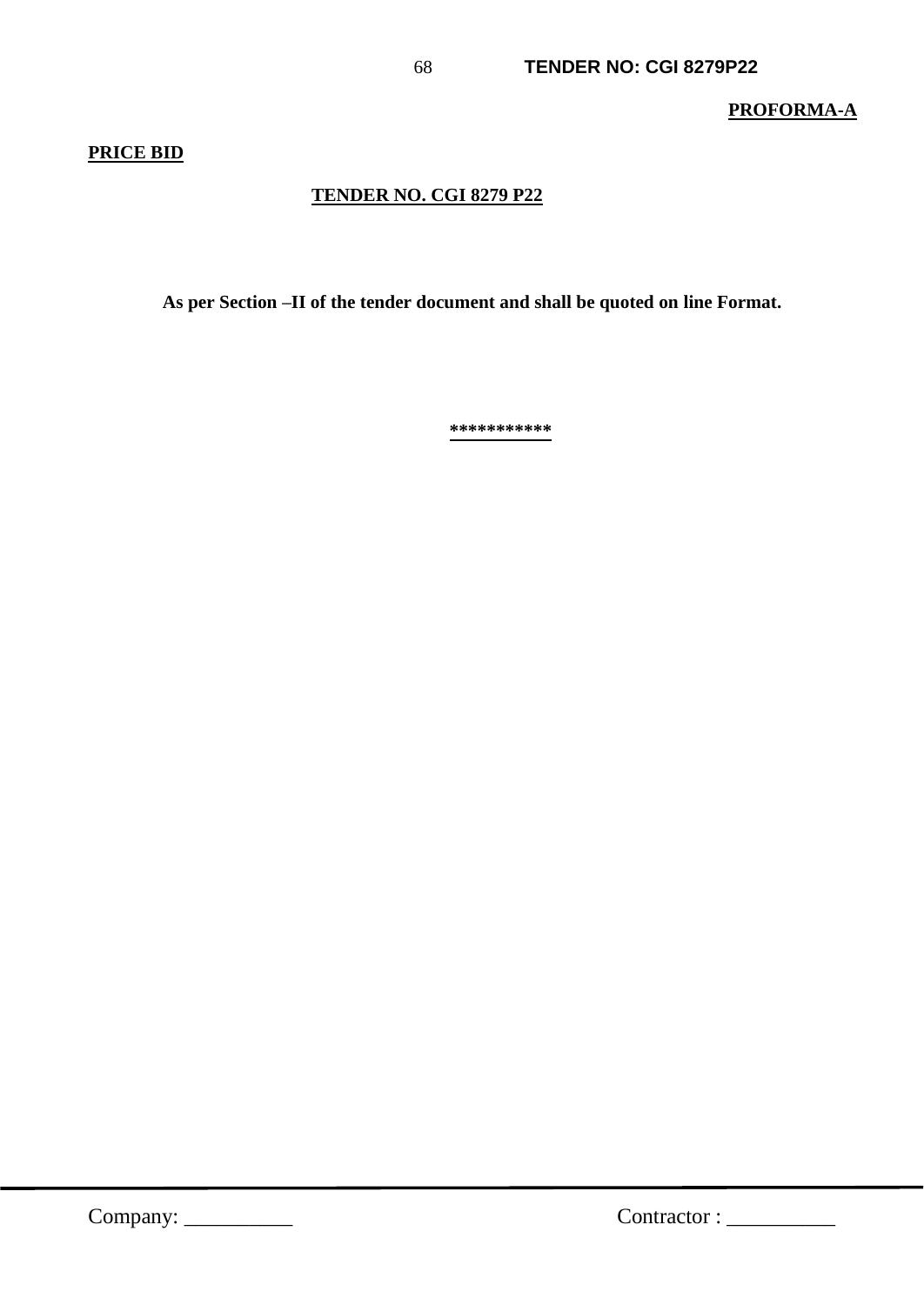#### **BID FORM**

To M/S. OIL INDIA LIMITED, PIPELINE HEAD QUARTER

 $Sub:$  Tender No. :

Dear Sir,

Having examined the General and Special Conditions of Contract and the Terms of Reference including all attachments thereto, the receipt of which is hereby duly acknowledged, we the undersigned offer to perform the services in conformity with the said conditions of Contract and Terms of Reference for the sum of \_\_\_\_\_\_\_\_\_\_\_(Total Bid Amount in words and figures) or such other sums as may be ascertained in accordance with the Schedule of Prices attached herewith and made part of this Bid.

We undertake, if our Bid is accepted, to commence the work within () days calculated from the date both parties have signed the Contract.

 If our Bid is accepted, we will obtain the guarantee of a bank in a sum not exceeding for the due performance of the Contract.

 We agree to abide by this Bid for a period of **90 days** from the date fixed for Bid opening and it shall remain binding upon us and may be accepted at any time before the expiration of that period.

 Until a formal Contract is prepared and executed, this Bid, together with your written acceptance thereof in your notification of award shall constitute a binding Contract between us.

We understand that you are not bound to accept the lowest or any Bid you may receive.

Dated this day of  $2021$ .

 ------------------- Signature

 $\frac{1}{2}$  ,  $\frac{1}{2}$  ,  $\frac{1}{2}$  ,  $\frac{1}{2}$  ,  $\frac{1}{2}$  ,  $\frac{1}{2}$  ,  $\frac{1}{2}$  ,  $\frac{1}{2}$  ,  $\frac{1}{2}$  ,  $\frac{1}{2}$  ,  $\frac{1}{2}$  ,  $\frac{1}{2}$  ,  $\frac{1}{2}$  ,  $\frac{1}{2}$  ,  $\frac{1}{2}$  ,  $\frac{1}{2}$  ,  $\frac{1}{2}$  ,  $\frac{1}{2}$  ,  $\frac{1$ (In the capacity of)

> ----------------- \*\*\*\*\*\*\*\*\*\*\*\*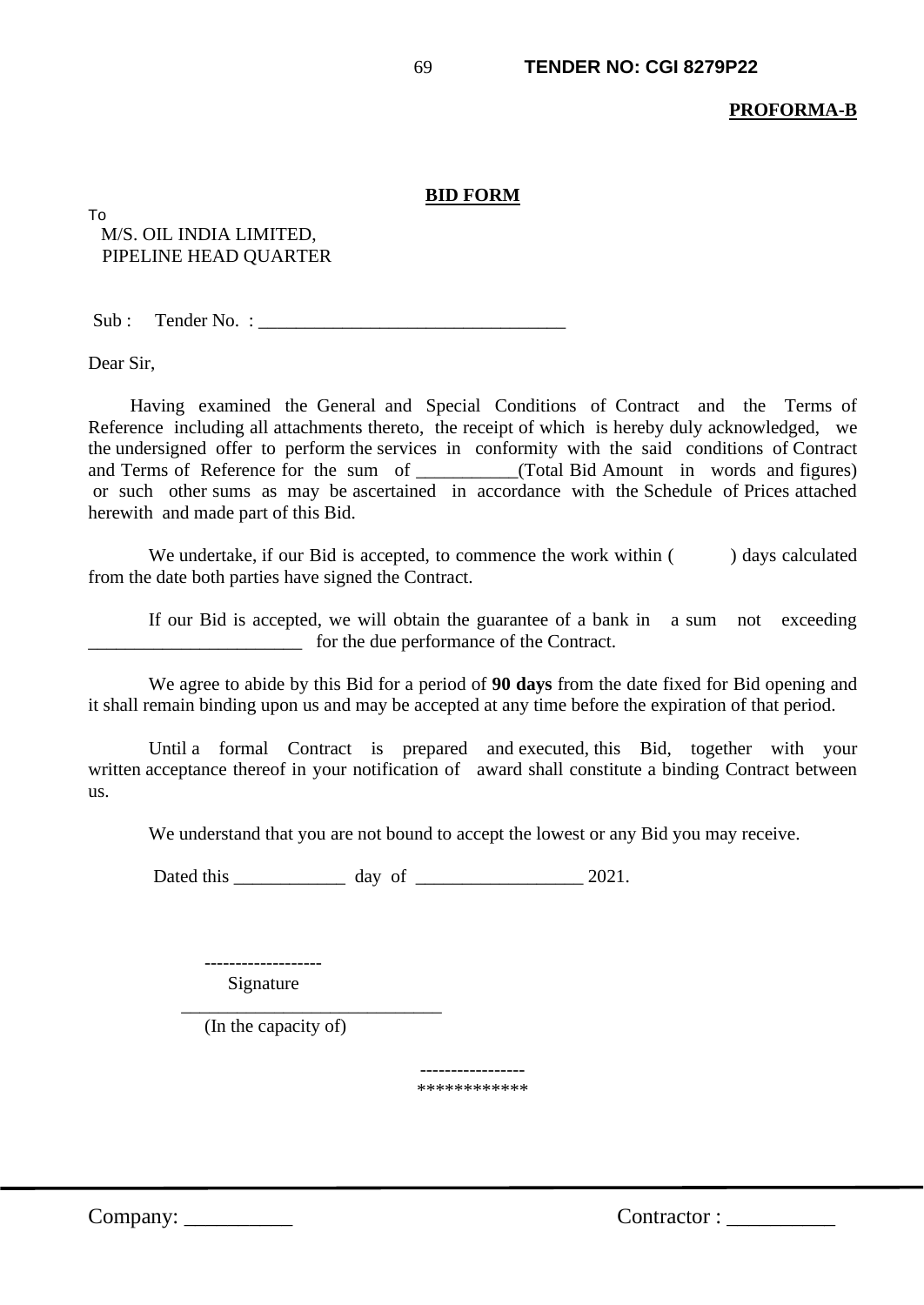#### **PROFORMA-C**

#### **FORM OF BID SECURITY (BANK GUARANTEE)-EMD (N/A)**

To M/s. OIL INDIA LIMITED, (**GENERAL MANAGER -CONTRACTS**) Guwahati, Assam, India, Pin - 781171.

WHEREAS, (Name of Bidder) \_\_\_\_\_\_\_\_\_\_\_\_\_\_\_\_\_\_\_\_\_\_\_\_\_\_\_\_\_\_\_(hereinafter called "the Bidder") has submitted their offer Dated\_\_\_\_\_\_\_\_\_\_ for the provision of certain oilfield services (hereinafter called "the Bid") against OIL INDIA LIMITED, Guwahati, Assam, India (hereinafter called the Company)'s tender No. : \_\_\_\_\_\_\_\_\_\_\_\_\_\_ know all men by these presents that we (Name of Bank) \_\_\_\_\_\_\_\_\_\_\_\_\_\_\_\_\_\_\_\_ of (Name of Country) having our registered office at (hereinafter called "Bank") are bound unto the Company in the sum of ( \* ) for which payment will and truly to be made to Company, the Bank binds itself, its successors and assignees by these presents. SEALED with the common seal of the said Bank this \_\_\_\_\_\_\_\_\_\_\_\_\_\_\_\_\_\_\_day of \_\_\_\_\_\_\_\_\_\_\_\_\_\_\_\_ 20\_\_\_.

THE CONDITIONS of these obligations are:

- 1. If the Bidder withdraws their Bid during the period of Bid validity specified by the Bidder; or
- 2. If the Bidder, having been notified of acceptance of their Bid by the Company during the period of Bid validity:
	- a) Fails or refuses to execute the form of agreement in accordance with the Instructions to Bidders; or
	- b) Fails or refuses to furnish the Performance Security in accordance with the Instructions to Bidders;

We undertake to pay to Company up to the above amount upon receipt of its first written demand (by way of letter / fax/cable), without Company having to substantiate its demand provided that in its demand Company will note that the amount claimed by it is due to it owing to the occurrence of one or both of the two conditions, specifying the occurred condition or conditions.

This guarantee will remain in force up to and including the date ( $**$ ) and any demand in respect thereof should reach the Bank not later than the above date.

SIGNATURE AND SEAL OF THE GUARANTORS: Name of Bank & Address:

Witness: \_\_\_\_\_\_\_\_\_\_\_\_\_\_\_\_\_\_\_\_\_\_\_\_\_\_\_\_\_\_\_\_ Address :\_\_\_\_\_\_\_\_\_\_\_\_\_\_\_\_\_\_\_\_\_\_\_\_\_\_\_\_\_\_\_\_\_

 $\overline{\phantom{a}}$  ,  $\overline{\phantom{a}}$  ,  $\overline{\phantom{a}}$  ,  $\overline{\phantom{a}}$  ,  $\overline{\phantom{a}}$  ,  $\overline{\phantom{a}}$  ,  $\overline{\phantom{a}}$  ,  $\overline{\phantom{a}}$  ,  $\overline{\phantom{a}}$  ,  $\overline{\phantom{a}}$  ,  $\overline{\phantom{a}}$  ,  $\overline{\phantom{a}}$  ,  $\overline{\phantom{a}}$  ,  $\overline{\phantom{a}}$  ,  $\overline{\phantom{a}}$  ,  $\overline{\phantom{a}}$ 

(Signature, Name and Address)

Date :

Place :

- \* The Bidder should insert the amount of the guarantee in words and figures.
- \*\* Date of expiry of Bank Guarantee should be minimum **30 days** after the end of the validity period of the Bid.

----------------- \*\*\*\*\*\*\*\*\*\*\*\*\*\*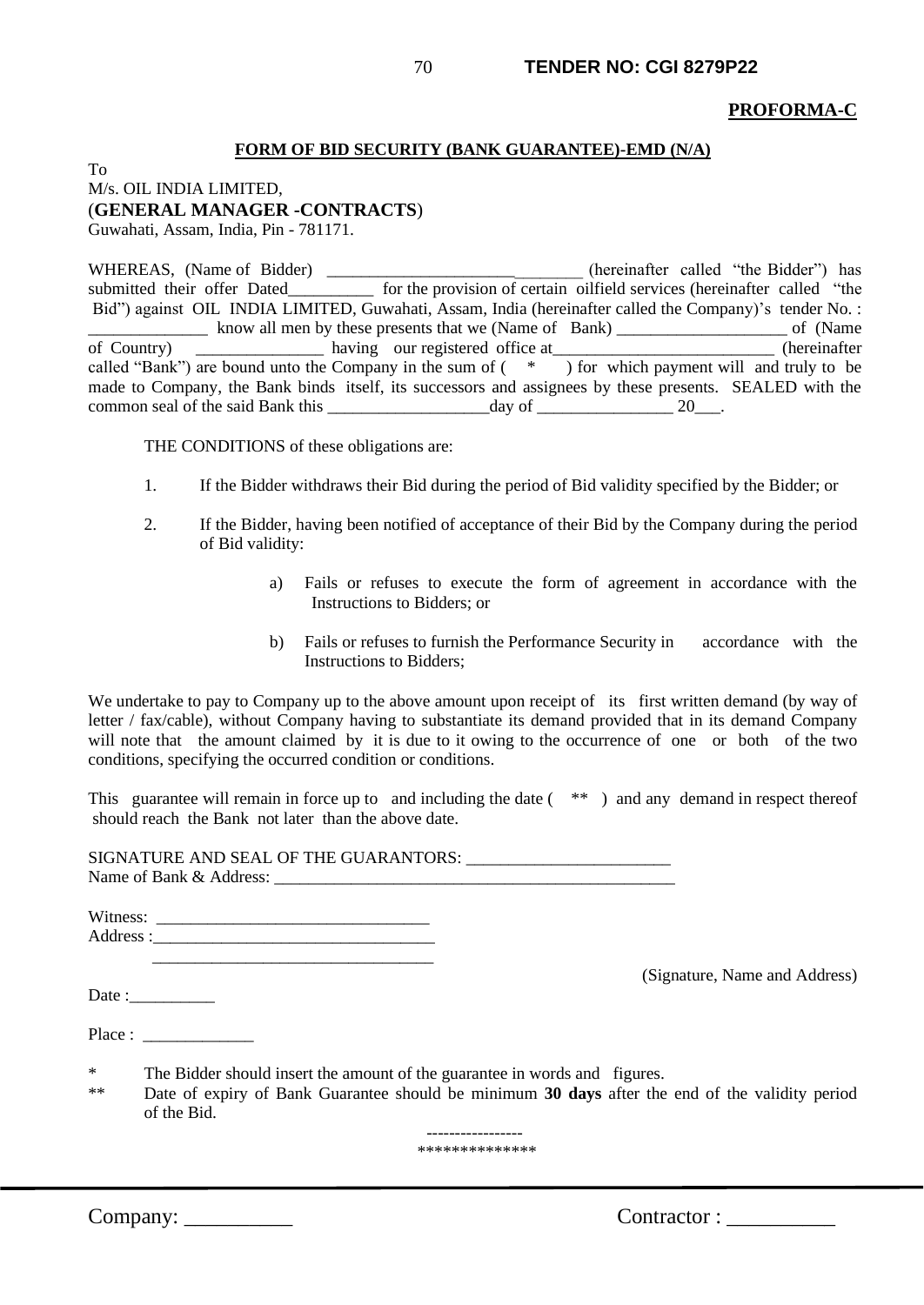## **PROFORMA - D**

### **DECLARATION FOR BID SECURITY**

To, M/s. Oil India Limited ……………………….., …………………………………

Sub: ……………………………………………… Tender No:……………………………………….

Dear Madam/Sir,

After examining / reviewing provisions of above referred tender documents (including all corrigendum/ Addenda), we M/s. …………… (Name of Bidder) have submitted our offer / bid no…………

We, M/s. ………………….(Name of Bidder) hereby understand that, according to your conditions, we are submitting this Declaration for Bid Security.

We understand that we will be put on watch list/holiday/banning list (as per policies of OIL INDIA in this regard), if we are in breach of our obligation(s) as per following:

have withdrawn/modified/amended, impairs or derogates from the tender, my/our Bid during the period of bid validity specified in the form of Bid; or

having been notified of the acceptance of our Bid by the OIL INDIALIMITED during the period of bid validity:

fail or refuse to execute the Contract, if required, or

fail or refuse to furnish the Contract Performance Security, in accordance provisions of tender document.

Fail or refuse to accept 'arithmetical corrections' as per provision of tender document.

having indulged in corrupt/fraudulent/collusive/coercive practice as per procedure.

Bidder] Date: Name:

Place: [Signature of Authorized Signatory of

 Designation: Seal:

\*\*\*\*\*\*\*\*\*\*\*\*\*\*\*\*\*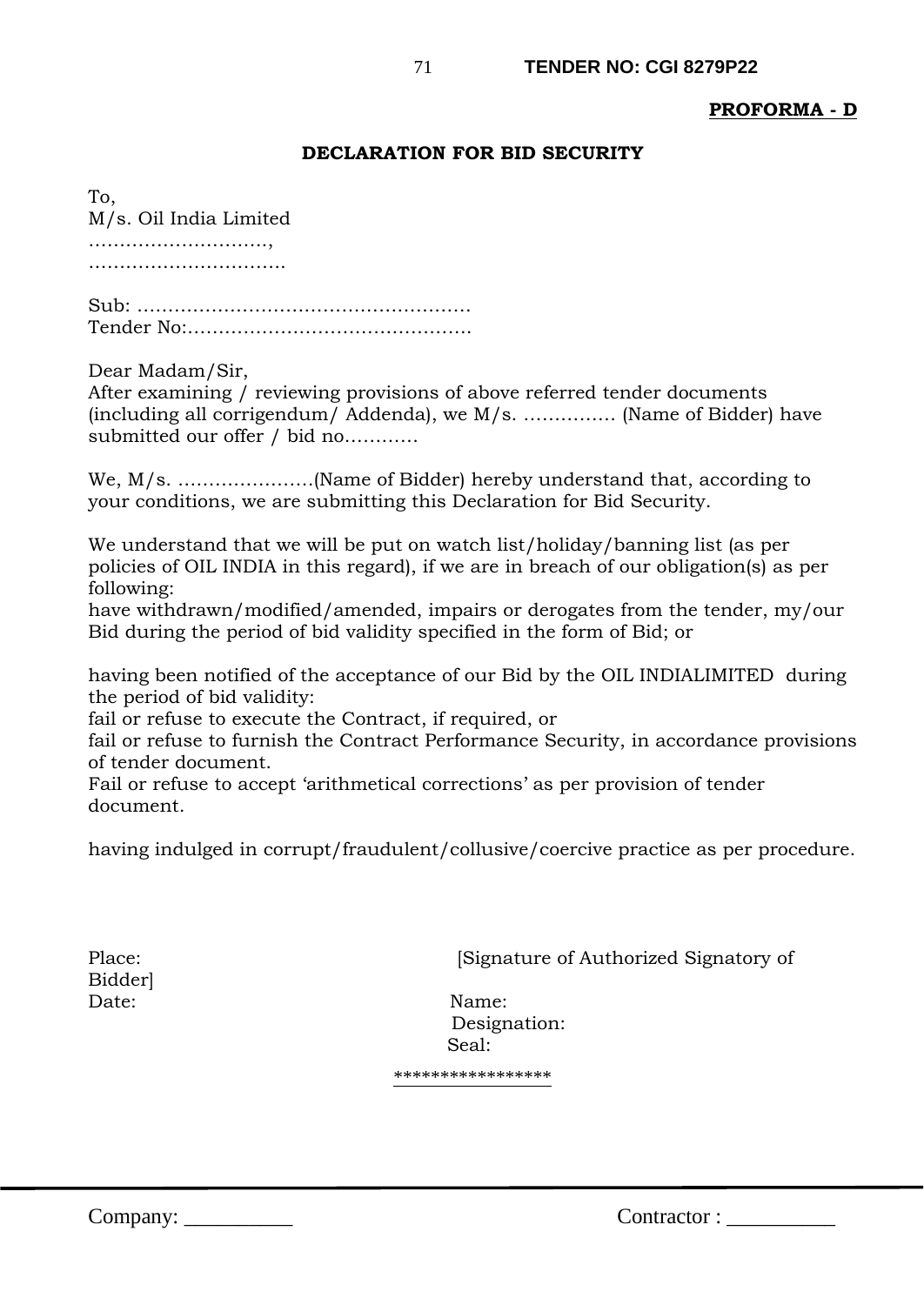#### **PROFORMA-E**

#### **FORM OF PERFORMANCE BANK GUARANTEE**

 $To^{\dagger}$ M/s. OIL INDIA LIMITED, ( **GENERAL MANAGER -CONTRACTS**)

Guwahati, Assam, India, Pin – 781171

WHEREAS **EXECUTE:** (Name and address of Contractor) (hereinafter called "Contractor") had undertaken, in pursuance of Contract No. to execute (Name of Contract and Brief Description of the Work) \_\_\_\_\_\_\_\_\_\_\_\_\_\_\_\_\_\_\_ (hereinafter called "the Contract").

AND WHEREAS it has been stipulated by you in the said Contract that the Contractor shall furnish you with a Bank Guarantee as security for compliance with Contractor's obligations in accordance with the Contract.

AND WHEREAS we have agreed to give the Contractor such a Bank Guarantee; NOW THEREFORE we hereby affirm that we are Guarantors on behalf of the Contractor, up to a total of (Amount of Guarantee in figures) \_\_\_\_\_\_\_\_\_\_\_\_\_ (in words \_\_\_\_\_\_\_\_\_\_\_\_\_\_\_\_\_\_\_\_\_\_), such amount being payable in the types and proportions of currencies in which the Contract price is payable, and we undertake to pay you, upon your first written demand and without cavil or argument, any sum or sums within the limits of guarantee sum as aforesaid without your needing to prove or to show grounds or reasons for your demand for the sum specified therein. We hereby waive the necessity of your demanding the said debt from the Contractor before presenting us with the demand.

We further agree that no change or addition to or other modification of the terms of the Contract or the work to be performed thereunder or of any of the Contract documents which may be made between you and the Contractor shall in any way cease us from any liability under this guarantee, and we hereby waive notice of such change, addition or modification.

This guarantee is valid until the date \_\_\_\_\_\_\_\_\_ (calculated at **3 months** after Contract completion date).

|              | SIGNATURE AND SEAL OF THE GUARANTORS                                                            |  |
|--------------|-------------------------------------------------------------------------------------------------|--|
| Designation  |                                                                                                 |  |
| Name of Bank |                                                                                                 |  |
| Address      | the contract of the contract of the contract of the contract of the contract of the contract of |  |
| Witness      |                                                                                                 |  |
| Address      |                                                                                                 |  |
| Date         |                                                                                                 |  |
| Place        |                                                                                                 |  |
|              |                                                                                                 |  |
|              | ************                                                                                    |  |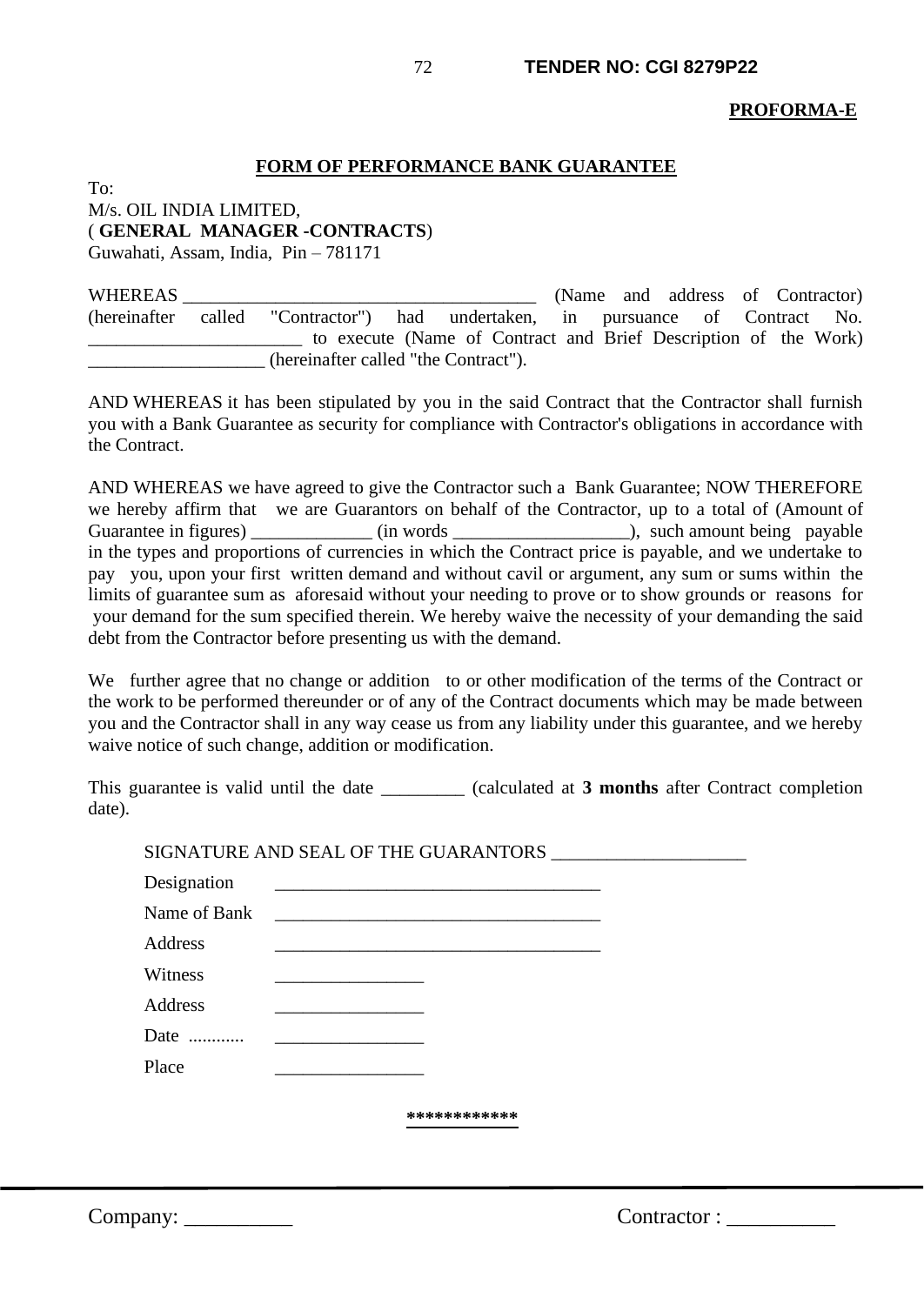# **PROFORMA - F**

## **DRAFT AGREEMENT COPY (To be executed by the successful Bidder)**

This AGREEMENT is made on the ..... day of .......

#### **BETWEEN**

OIL INDIA LIMITED, a Government of India Enterprise, incorporated under the Companies Act 1956, having its registered office at Duliajan in the state of Assam, hereinafter called the **"COMPANY"** which expression unless repugnant to the context shall include executors, administrators and assignees on one part

#### **AND**

M/s. ………….., having its address ………… hereinafter called the "**CONTRACTOR**" or **"Transport Supplier:** "which term shall unless excluded by or repugnant to the subject or context include its successors and permitted assignees, on the other part,

#### **WHEREAS**

- A. OIL INDIA LIMITED being desirous of awarding a comprehensive contract for " hiring the services of a brand new vehicle of type …………………….., and has issued an enquiry under reference No…………….. dated ………., containing the Schedule of Works, Terms and Conditions,
- B. M/s. ………… , have examined the nature and magnitude of the service to be provided and have satisfied themselves by careful examination before quoting their rates as to the nature and magnitude of the services to be provided , local conditions, the availability of manpower and resources necessary for rendering the service and have made local and independent enquiries and obtained complete information and have examined and considered all other issues, conditions and things and probable and possible contingencies, and generally all matters incidental thereto and auxiliary thereof affecting the services and have included them while making their offer.

**WHEREAS,** Company, (OIL INDIA LIMITED) having accepted the offer of the Contractor and (subsequent letter dated ), issued the "Letter of Award" under reference dated

**Whereas**, the Contractor has accepted Company's Letter of Award vide their letter \_\_\_\_\_\_\_\_\_\_\_\_

NOW IN CONSIDERATION OF THE MUTUAL COVENANTS AND AGREEMENTS HEREINAFTER CONTAINED IT IS HEREBY AGREED AS FOLLOWS:

- i) In this Agreement words and expressions shall have the same meanings as are respectively assigned to them in the General Conditions of Contract referred to.
- ii) The following documents shall be deemed to form and be read and construed as part of this agreement viz:
	- (a) The Tender Document No…………………dated ………, inter-alia providing the Instruction to the bidder ,General Conditions of Contract, Scope of Work / terms of reference /Technical specifications etc., Special conditions of contract.
	- (b) The Bid submitted by the Contractor in response to the Tender enquiry,
	- (c) The contractors letter dated ……….. (after price negotiation) if any .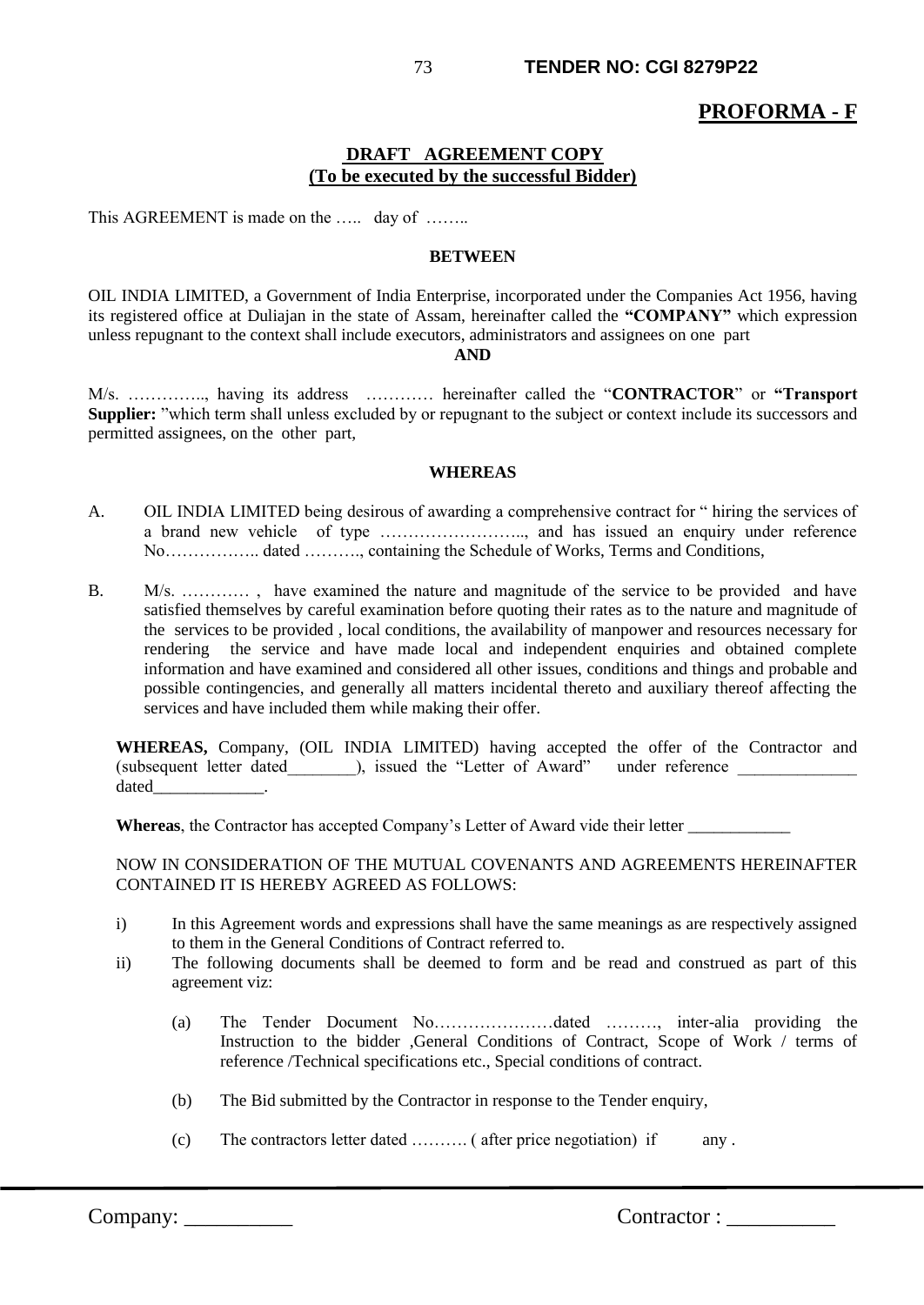### 74 **TENDER NO: CGI 8279P22**

- (d) The Company's Notification of Award vide Letter of Award No. \_\_\_\_\_\_\_\_\_\_\_\_ dated
- (e) Section-I, II, III & IV hereto.
- (f) Annexure –I hereto

\_\_\_\_\_\_\_\_\_\_\_\_.

- iii) The rates payable for the job will be as indicated in **Part-III**
- iv) In consideration of the payment to be made by the Company to the Contractor for carrying out the assigned service , the Contractor hereby covenants with the Company that the Contractor shall and will carry out the assigned service and complete the said

service and shall do and perform all other acts and things mentioned in the Agreement or described or which are to be implied there from or may be reasonably necessary for the execution of the said assignment in the desired manner and time and subject to the terms and conditions or stipulations mentioned in the Agreement.

v) The Company hereby covenants to pay the Contractor in consideration of the due provision, execution and completion of the services and the remedying of defects therein , the contract price or such other sum as may become payable under the provisions of this contract at times and in manner prescribed in this contract.

IN WITNESS thereof, the parties have executed this contract on the day and the year first above mentioned at the office of the General Manager, Pipelines, Pipeline Head Quarter, Narengi, Guwahati, Assam.

| Signed and Delivered for and<br>On behalf of Company | Signed and Delivered for and<br>on behalf of Contractor |  |  |  |
|------------------------------------------------------|---------------------------------------------------------|--|--|--|
| (Oil India Limited)                                  |                                                         |  |  |  |
| IN PRESENCE OF TWO WITNESSES :                       | IN PRESENCE OF TWO WITNESSES                            |  |  |  |
| 2.                                                   |                                                         |  |  |  |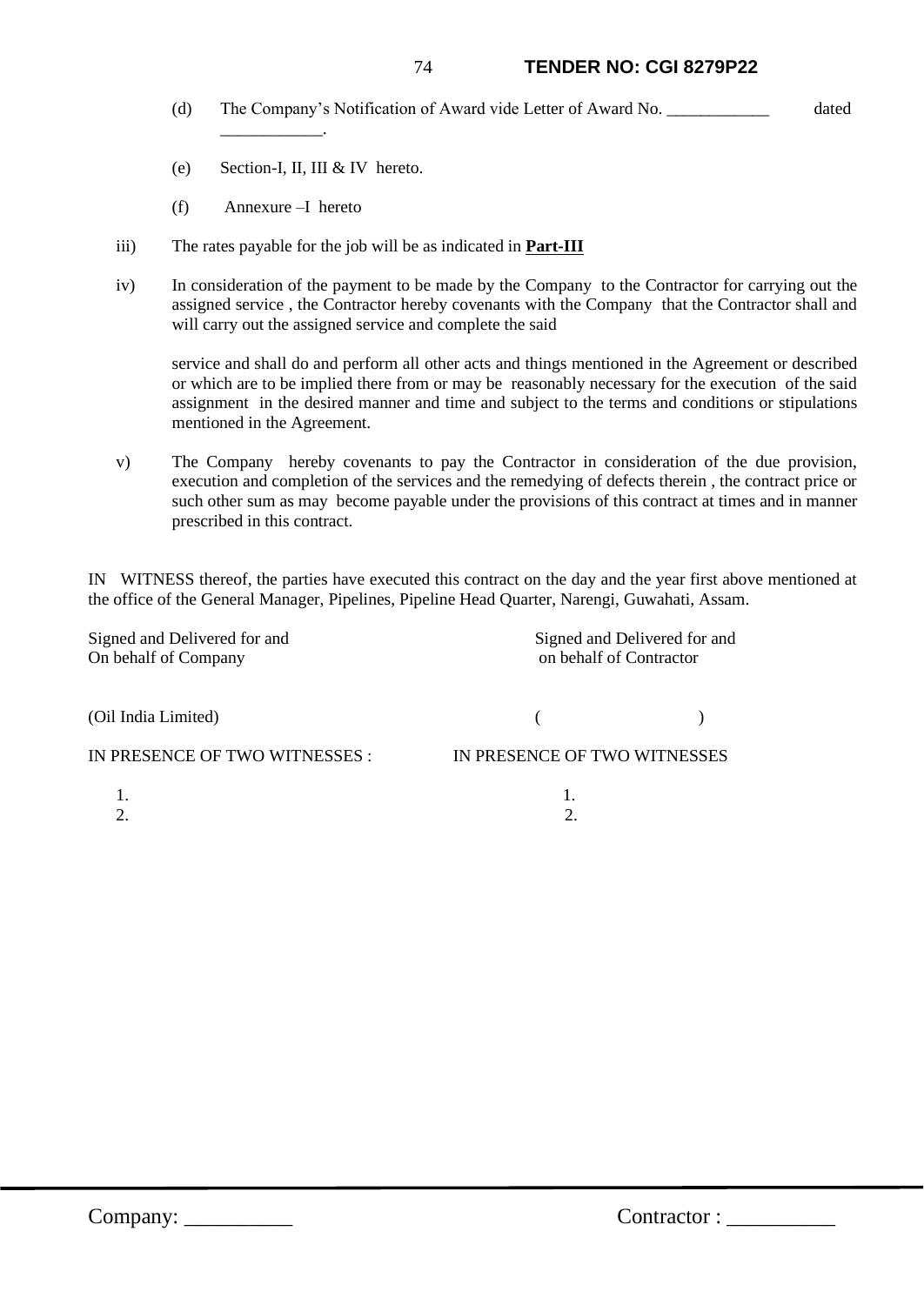#### **PROFORMA-G**

### **STATEMENT OF COMPLIANCE/NON-COMPLIANCE**

OIL expects the bidders to fully accept the terms and conditions of the bidding documents. However, should the bidder experience some exception and deviations to the terms of the bidding documents, the same should be indicated here and put in un-priced bid. In order to be considered responsive, Bidder's offer must specifically include the following statement:

(a) We certify that our offer complies with all IFB requirements and specifications without any deviations.

#### Or

(b) We certify that our offer complies with all NIT requirements and specifications with the following deviations:

| SL. | SECTION/          | <b>BRIEF STATEMENT</b> | COMPLIANCE/              | <b>DEVIATION</b> |
|-----|-------------------|------------------------|--------------------------|------------------|
| NO. | <b>CLAUSE NO.</b> |                        | NON-COMPLIANCE STATEMENT |                  |
|     |                   |                        |                          |                  |
|     |                   |                        |                          |                  |
|     |                   |                        |                          |                  |
|     |                   |                        |                          |                  |
|     |                   |                        |                          |                  |
|     |                   |                        |                          |                  |
|     |                   |                        |                          |                  |
|     |                   |                        |                          |                  |
|     |                   |                        |                          |                  |
|     |                   |                        |                          |                  |

We undertake that excepting above deviations all the terms and conditions in the tender document shall be fully complied with. Company will not recognize any deviations/exception(s) which is not listed in this Annexure.

Signature of the Bidder

Name of Bidder:

\_\_\_\_\_\_\_\_\_\_\_\_\_\_\_\_\_\_\_\_\_\_\_\_\_\_\_\_\_\_\_\_\_\_

Seal of the Company:

----------------- \*\*\*\*\*\*\*\*\*\*\*\*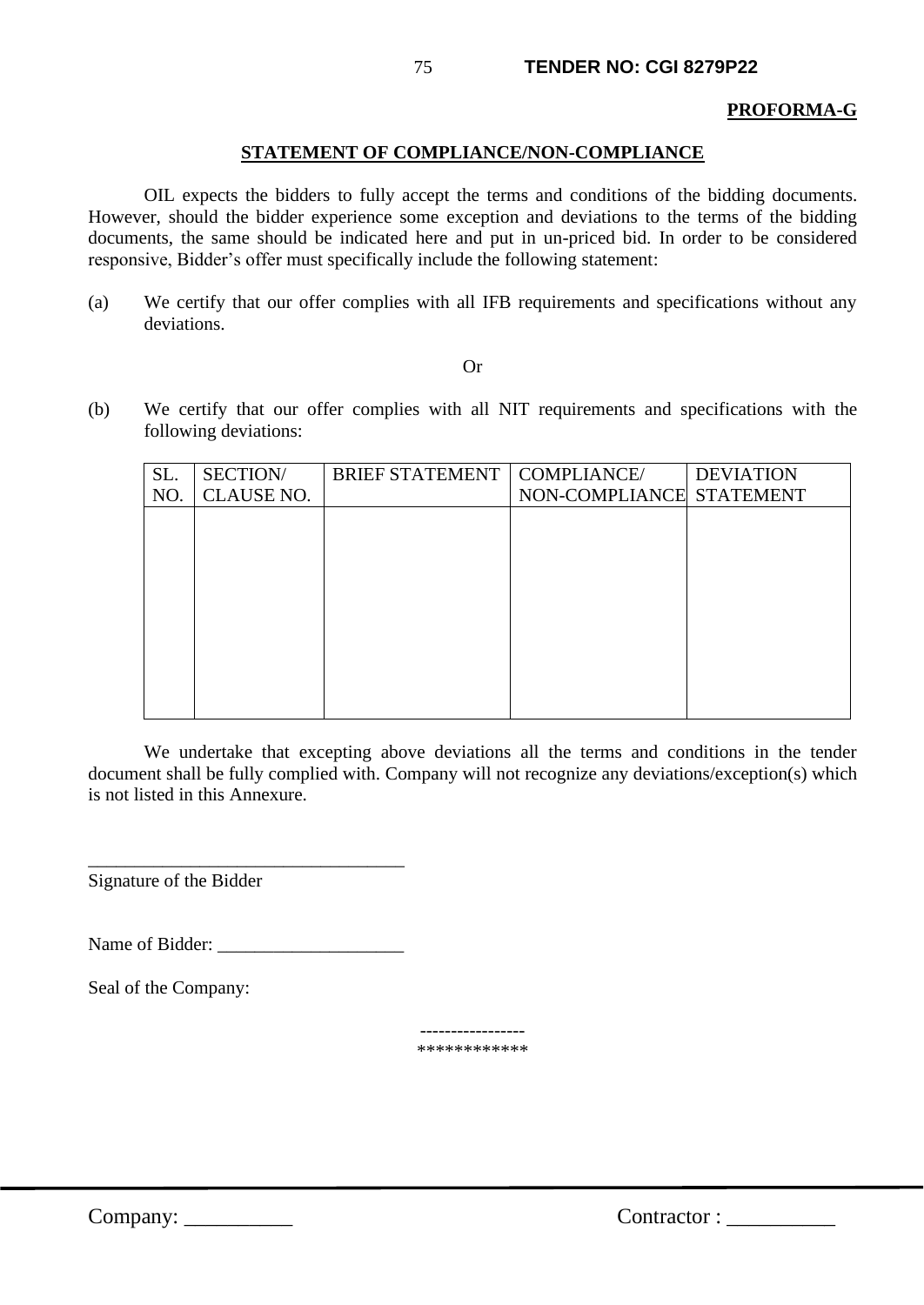### **PERFORMA – H**

### **FORMAT FOR COURT AFFIDAVIT**

|      |  |                        | Date                                                                                                                                                                                                                                |                    |  |
|------|--|------------------------|-------------------------------------------------------------------------------------------------------------------------------------------------------------------------------------------------------------------------------------|--------------------|--|
|      |  | S/O/D/O/W/O            |                                                                                                                                                                                                                                     |                    |  |
|      |  |                        |                                                                                                                                                                                                                                     |                    |  |
|      |  | occupation resident of |                                                                                                                                                                                                                                     |                    |  |
| P.S. |  |                        | <b>State</b> State State State State State State State State State State State State State State State State State State State State State State State State State State State State State State State State State State State Stat | to hereby solemnly |  |
|      |  |                        |                                                                                                                                                                                                                                     |                    |  |

affirm and declare an oath as follows:-

- 01. That the deponent is permanently residing at the above address with the family members.
- 02. That the deponent is not an OIL employee in service or dependant of OIL employee in service.
- 03. The deponent has not submitted any other application as a Proprietor or Partner of any other firm or against the name of deponent against the Tender Notice No…**………….. dated ……….**
- 04. The deponent is not employed in any Government/Quasi Government/Public Sector Undertaking.
- 05. That the deponent is sole proprietor of  $M/s$   $\qquad \qquad$  of \_\_\_\_\_\_\_\_\_\_\_\_\_\_\_\_\_\_ (if applicable) participating in the **T. Notice No**\_\_\_\_\_\_\_\_\_\_**dated** \_\_\_\_\_\_\_.
- 06. That the deponent has own Bank account No \_\_\_\_\_\_\_\_\_\_\_\_\_\_\_\_ at \_\_\_\_\_\_\_\_\_\_\_\_\_\_\_ Branch
- 07. That the deponent desires to submit a bid for supply of 1 (ONE**) NUMBER BRAND NEW \_\_\_\_\_\_\_\_\_\_\_\_\_\_\_\_\_\_\_\_\_\_\_\_\_\_\_\_\_\_\_\_**(PURCHASED AFTER ISSUANCE OF L.O.I. BY OIL) FOR A PERIOD OF **4 (FOUR) YEARS** TO BE STATIONED AT ANY PLACE OF \_\_\_\_\_\_\_\_.
- 08. That the deponent's communication address is not the same with any OIL's quarters/settlement area/premises etc.
- 09. That the deponent will abide by the rules and conditions of the said contract basis of **Oil India Limited, Pipeline Headquarters, Narengi, Guwahati-781171, District-Kamrup, Assam.**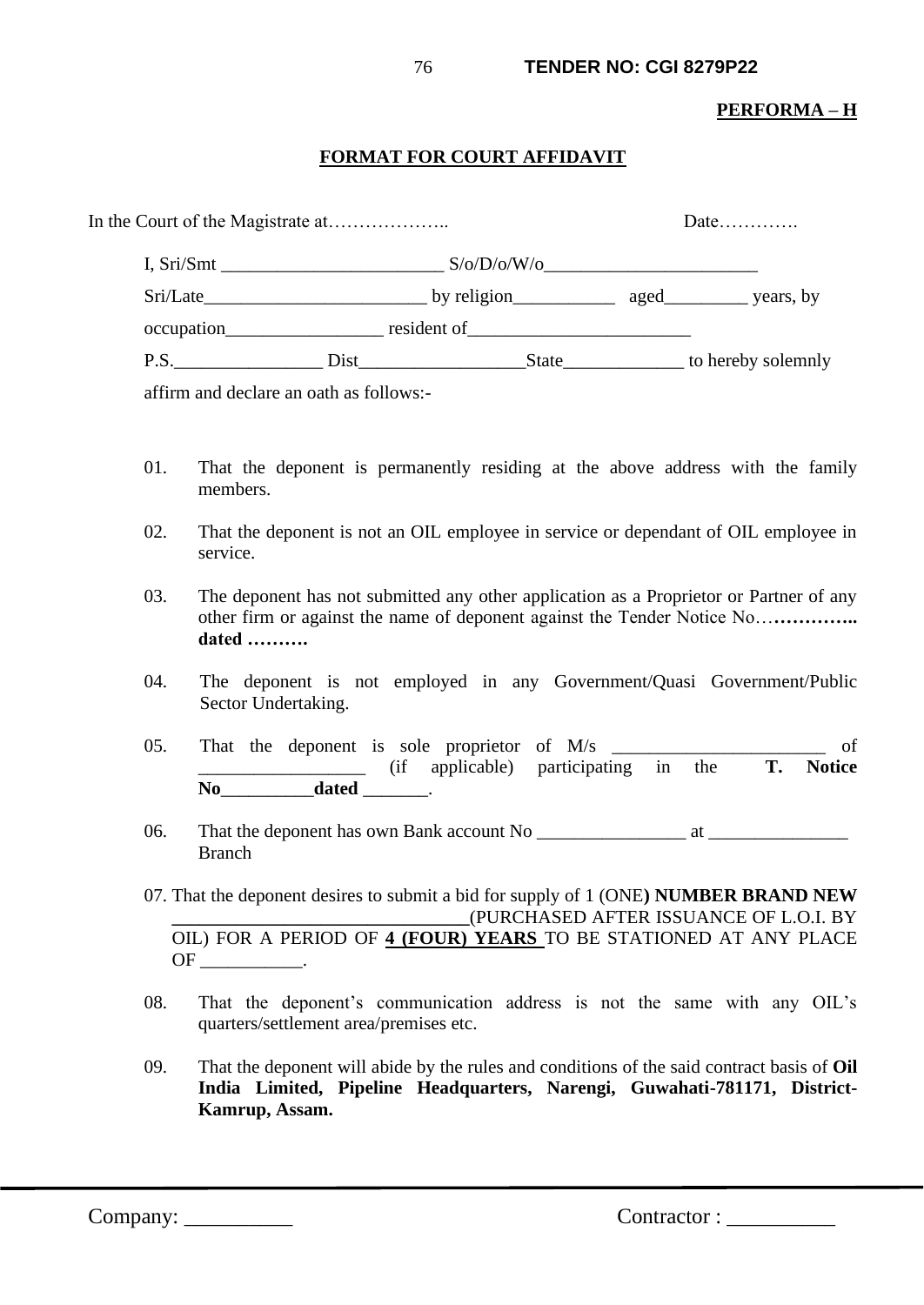### 77 **TENDER NO: CGI 8279P22**

10. That the deponent has fully understood & accepted the rates, terms and conditions of the above tender and is also fully convergent with the general terms and conditions of Transport Service contracts and agrees to abide by the same throughout the entire contractual period (including any extension to the contract being granted by OIL).

The above statements from Para 1 to 10 are true to the best of my knowledge, belief and information.

In case the above statement of mine is found to be false/incorrect the award of contract if selected shall be cancelled and Company is at liberty to initiate necessary action as deemed fit against me.

| The deponent Sri/Smti |  | sign as |
|-----------------------|--|---------|
|-----------------------|--|---------|

Passport size photograph

Passport size photo affixed herewith

Introduced by:

Advocate,……………………. Deponent

|     |  |          |  |  |  | Signed and sworn before me by the above named deponent on being identified by |  |
|-----|--|----------|--|--|--|-------------------------------------------------------------------------------|--|
| Sri |  | Advocate |  |  |  |                                                                               |  |

*NOTARY*

**\*\*\*\*\*\*\*\*\*\*\***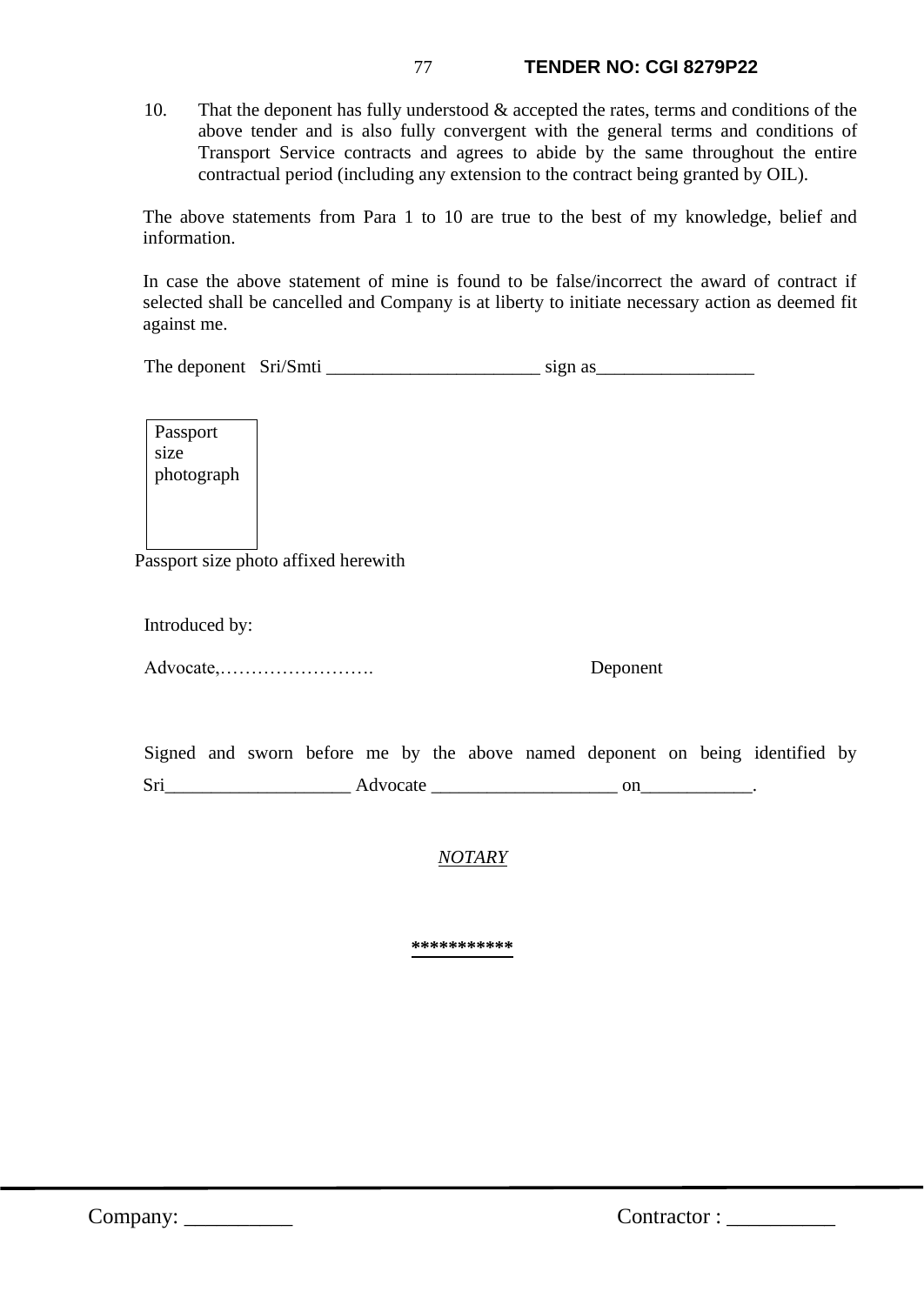## **PROFORMA – I**

## **CERTIFICATE OF ANNUAL TURNOVER & NET WORTH**

## **(**TO BE ISSUED BY **PRACTISING CHARTERED ACCOUNTANTS' FIRM** ON THEIR LETTER HEAD **)**

### **TO WHOM IT MAY CONCERN**

This is to certify that the following financial positions extracted from the audited financial statements of M/s.......................................... (Name of the Bidder) for the last three (3) completed accounting years up to ……………..**(as the case may be)** are correct.

| <b>YEAR</b> | <b>TURN OVER</b><br>In $INR(Rs.)$ | <b>NET WORTH</b><br>In $INR$ (Rs.) |
|-------------|-----------------------------------|------------------------------------|
|             |                                   |                                    |
|             |                                   |                                    |
|             |                                   |                                    |

*Place: Date: Seal: Membership Code & Registration No. : Signature*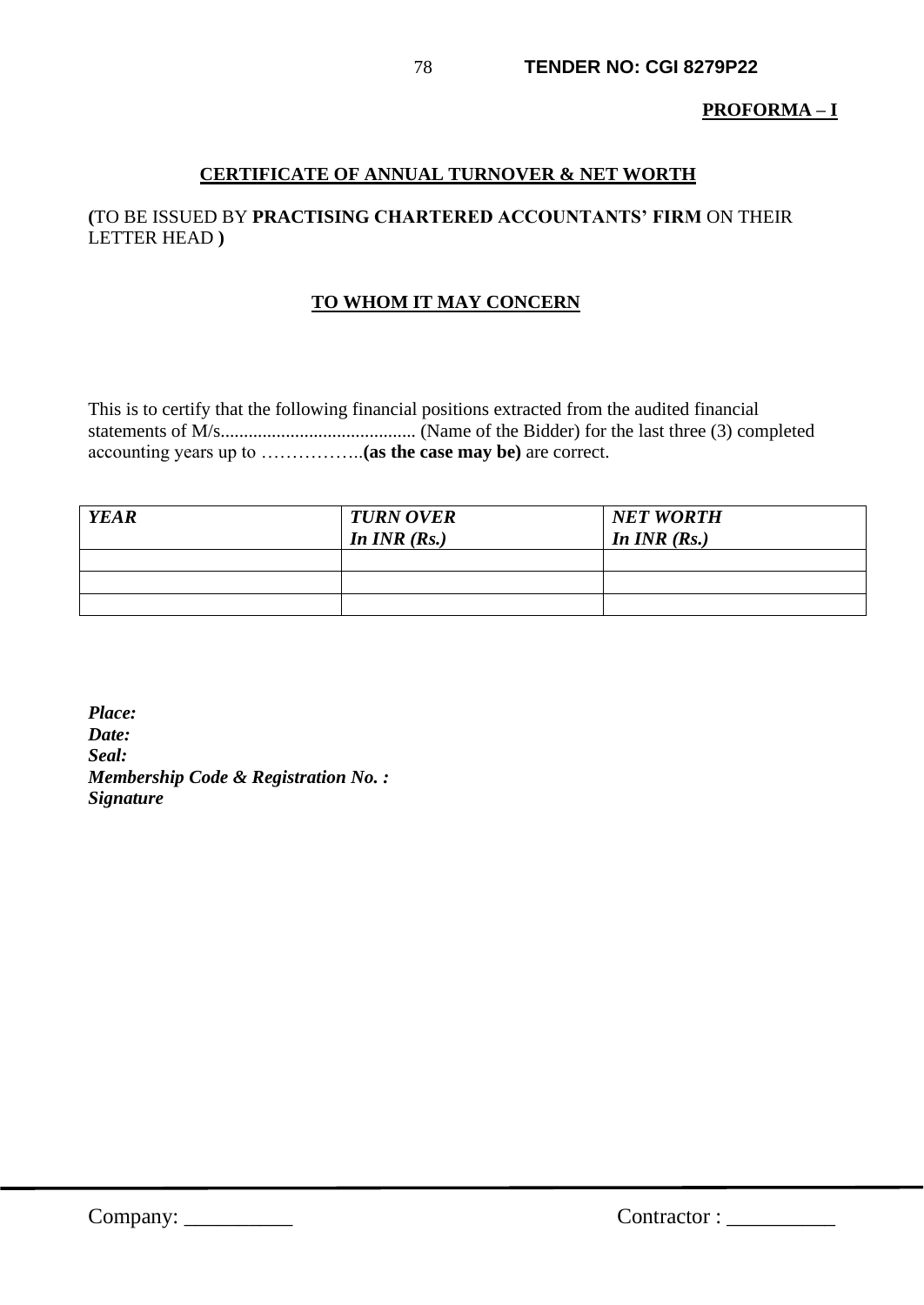### **PROFORMA -J**

To, General Manager (F&A) PL Oil India Limited Pipeline HQ, Narangi , Guwahati ,Assam-781171

Dear Sir,

Sub: E–Payments vide RTGS/NEFT

I/We request and hereby authorise you to execute E-Payment vide RTGS/NEFT modes to My /Our Bank account as per the details given below:

#### (A) BANK DETAILS

- 1. Bank A/c No. ( Must Enclose Cancelled Cheque)
- 2. Account Type Saving Bank/ Current Account
- 3. Bank Branch
- 4. Bank Address
- 5. IFSC Code
- 6. MICR No.
- (B) VENDOR DETAILS :
- 1. Vendor Code ( See the vendor code given in the PO/Contract)
- 2. Name
- 3. PAN No. (Must enclosed self-attested photo copy of PAN Card )
- 4. Address with Mobile/Telephone No.
- 5. VAT TIN No.
- 6. CST Regn. No.
- 7. GST Regn. No.
- 8. Central Excise Regn.No.

#### 9. Email ID

I/We hereby declare that the particulars given above are correct and complete. I/We confirm that I/we shall bear the charges, if any levied by my/our bank for the credit in our above account through NEFT. If the transaction is delayed or lost because of incomplete or incorrect information, we would not hold the company responsible.

Thanking you,

Date: Authorised Signatory & Stamp ……………………………………………………………………………………………………………

#### Bank Certificate

We confirm that the details given above are correct as per our records.

Date: **Official** 

Place: Signature, Code & Stamp of Authorised Bank

 $\frac{1}{\sqrt{2}}$  ,  $\frac{1}{\sqrt{2}}$  ,  $\frac{1}{\sqrt{2}}$  ,  $\frac{1}{\sqrt{2}}$  ,  $\frac{1}{\sqrt{2}}$  ,  $\frac{1}{\sqrt{2}}$  ,  $\frac{1}{\sqrt{2}}$  ,  $\frac{1}{\sqrt{2}}$  ,  $\frac{1}{\sqrt{2}}$  ,  $\frac{1}{\sqrt{2}}$  ,  $\frac{1}{\sqrt{2}}$  ,  $\frac{1}{\sqrt{2}}$  ,  $\frac{1}{\sqrt{2}}$  ,  $\frac{1}{\sqrt{2}}$  ,  $\frac{1}{\sqrt{2}}$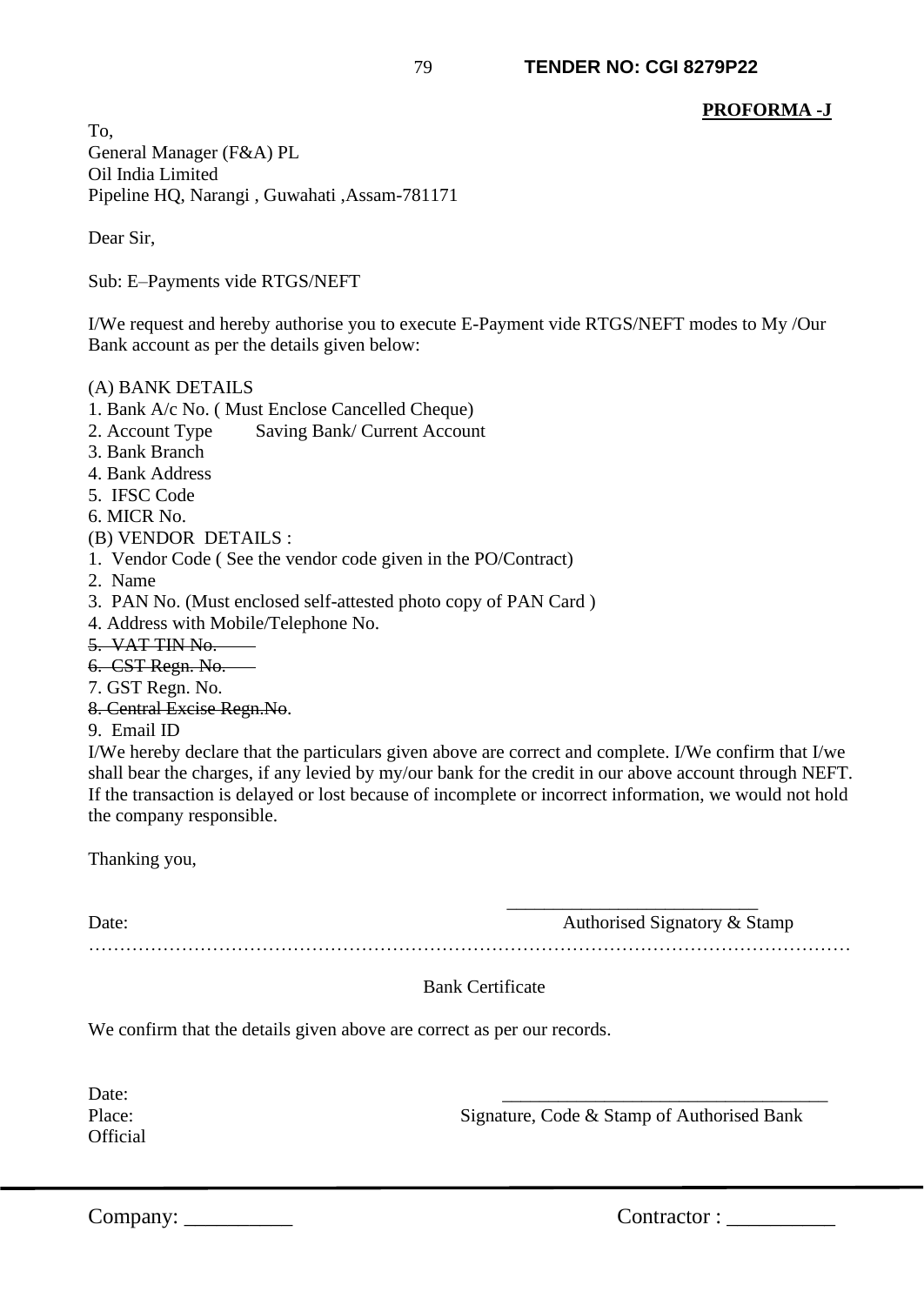#### **PROFORMA-K Format of Undertaking by Bidders towards submission of authentic information/ documents** *(To be typed on the letter head of the bidder)*

# **General Manager (Contracts)-PL**

Oil India Limited Pipeline HQ, Narangi , Guwahati ,Assam-781171

Subject: Undertaking of Authenticity of Information/documents submitted

Refer : Tender No…………………..Dated…………………

Sir/Madam

With reference to our quotation against your above-referred tender, we hereby undertake that no fraudulent information/documents have been submitted by us.

We take full responsibility for the submission of authentic information/documents against the above cited bid.

We also agree that, during any stage of the tender/contract agreement, in case any of the information/documents submitted by us are found to be false/forged/fraudulent , OIL has right to reject our bid at any stage including forfeiture of our EMD and/or PBG and/or cancel the award of contract and/or carry out other penal action on us, as deemed fit.

Yours faithfully,

For (type name of the firm here)

Signature of Authorised Signatory

Name:

Designation:

Phone No:

Place:

Date:

(Affix seal of the Organization here, if applicable)